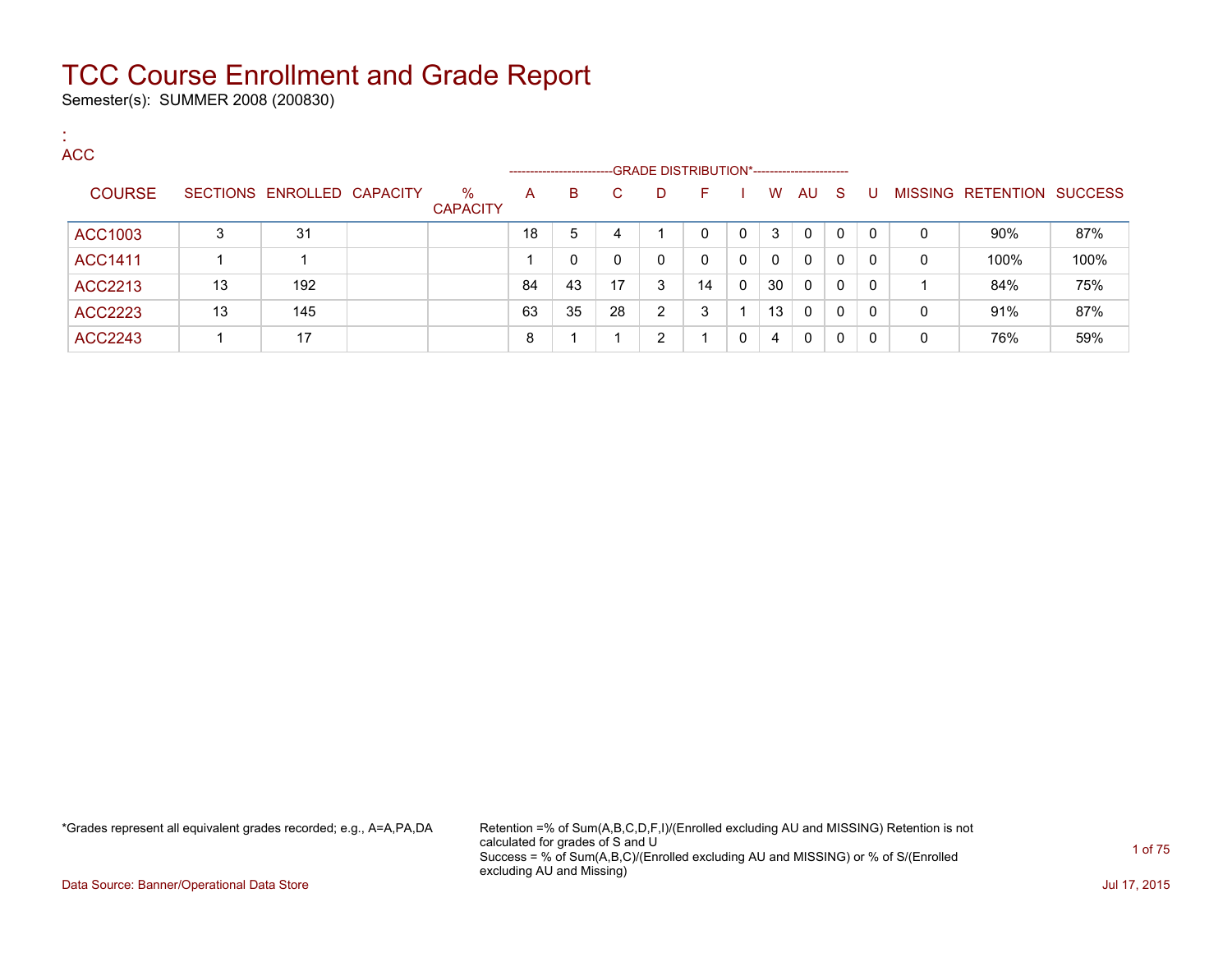Semester(s): SUMMER 2008 (200830)

:

| AH            |     |                 |    |    |                                             |          |    |                |                |                                                                             |     |
|---------------|-----|-----------------|----|----|---------------------------------------------|----------|----|----------------|----------------|-----------------------------------------------------------------------------|-----|
|               |     |                 |    |    | -GRADE DISTRIBUTION*----------------------- |          |    |                |                |                                                                             |     |
| <b>COURSE</b> |     | <b>CAPACITY</b> |    |    |                                             |          |    |                |                | SECTIONS ENROLLED CAPACITY % A B C D F I W AU S U MISSING RETENTION SUCCESS |     |
| AH1323        | 150 |                 | 85 | 36 | $\mathcal{D}$                               | $\Omega$ | 69 | $\overline{0}$ | $\overline{0}$ | 91%                                                                         | 86% |

\*Grades represent all equivalent grades recorded; e.g., A=A,PA,DA Retention =% of Sum(A,B,C,D,F,I)/(Enrolled excluding AU and MISSING) Retention is not calculated for grades of S and U Success = % of Sum(A,B,C)/(Enrolled excluding AU and MISSING) or % of S/(Enrolled excluding AU and Missing)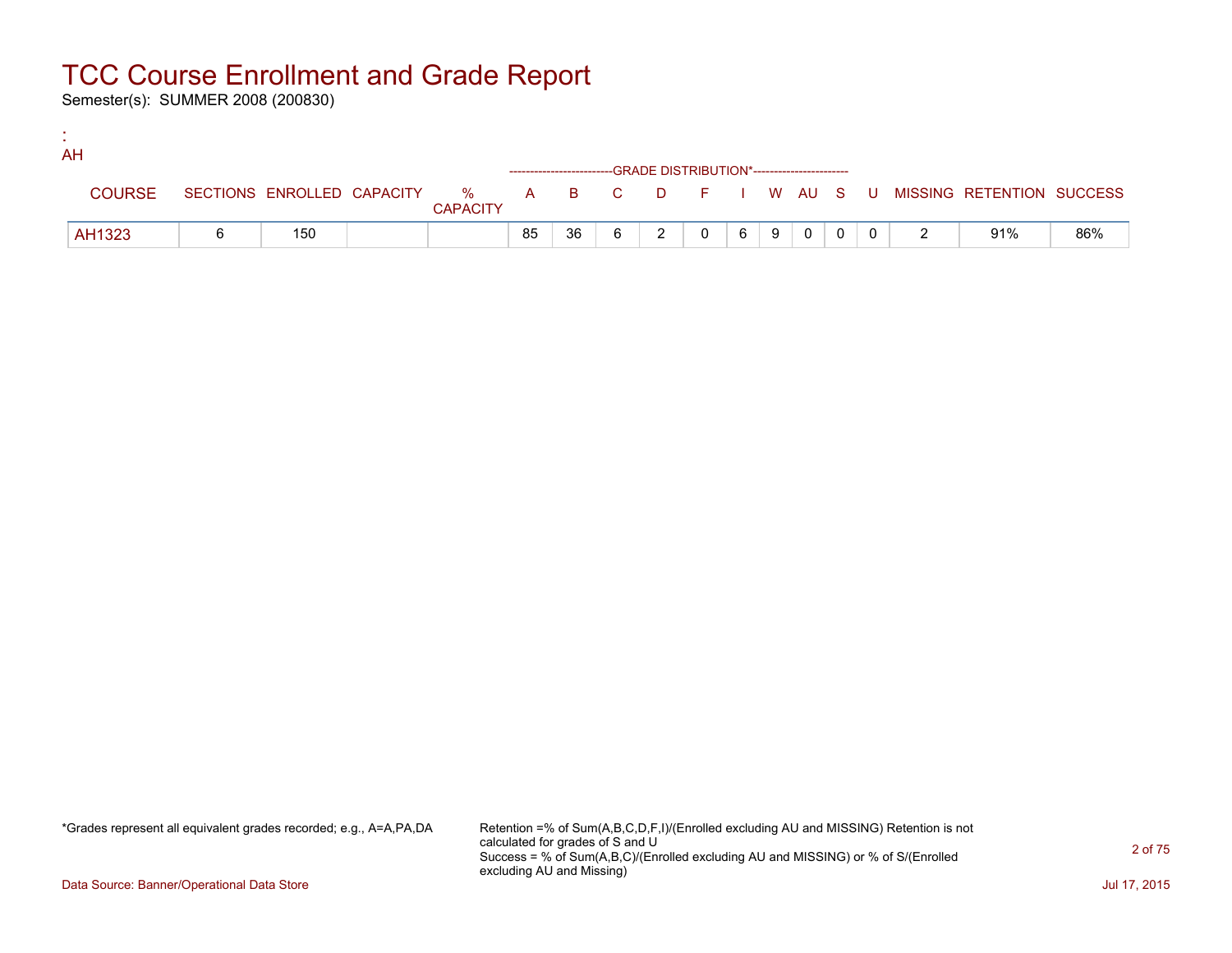Semester(s): SUMMER 2008 (200830)

:

| <b>APP</b>    |                            |                      | -------------------- |    |    | -GRADE DISTRIBUTION*----------------------- |    |   |          |    |    |     |          |                           |      |
|---------------|----------------------------|----------------------|----------------------|----|----|---------------------------------------------|----|---|----------|----|----|-----|----------|---------------------------|------|
| <b>COURSE</b> | SECTIONS ENROLLED CAPACITY | %<br><b>CAPACITY</b> | A                    | B. | C. | D                                           | E. |   | <b>W</b> | AU | S. | . U |          | MISSING RETENTION SUCCESS |      |
| APP1203       |                            |                      | 5                    |    |    |                                             | 0  | 0 | $\Omega$ | 0  | 0  | 0   | 0        | 100%                      | 100% |
| APP1306       | 4                          |                      |                      |    |    |                                             |    | 0 | 0        | 0  | 0  | 0   | $\Omega$ | 100%                      | 100% |
| APP1346       | 4                          |                      | 4                    |    |    |                                             |    | 0 | $\Omega$ | 0  | 0  |     | 0        | 100%                      | 100% |

\*Grades represent all equivalent grades recorded; e.g., A=A,PA,DA Retention =% of Sum(A,B,C,D,F,I)/(Enrolled excluding AU and MISSING) Retention is not calculated for grades of S and U Success = % of Sum(A,B,C)/(Enrolled excluding AU and MISSING) or % of S/(Enrolled excluding AU and Missing)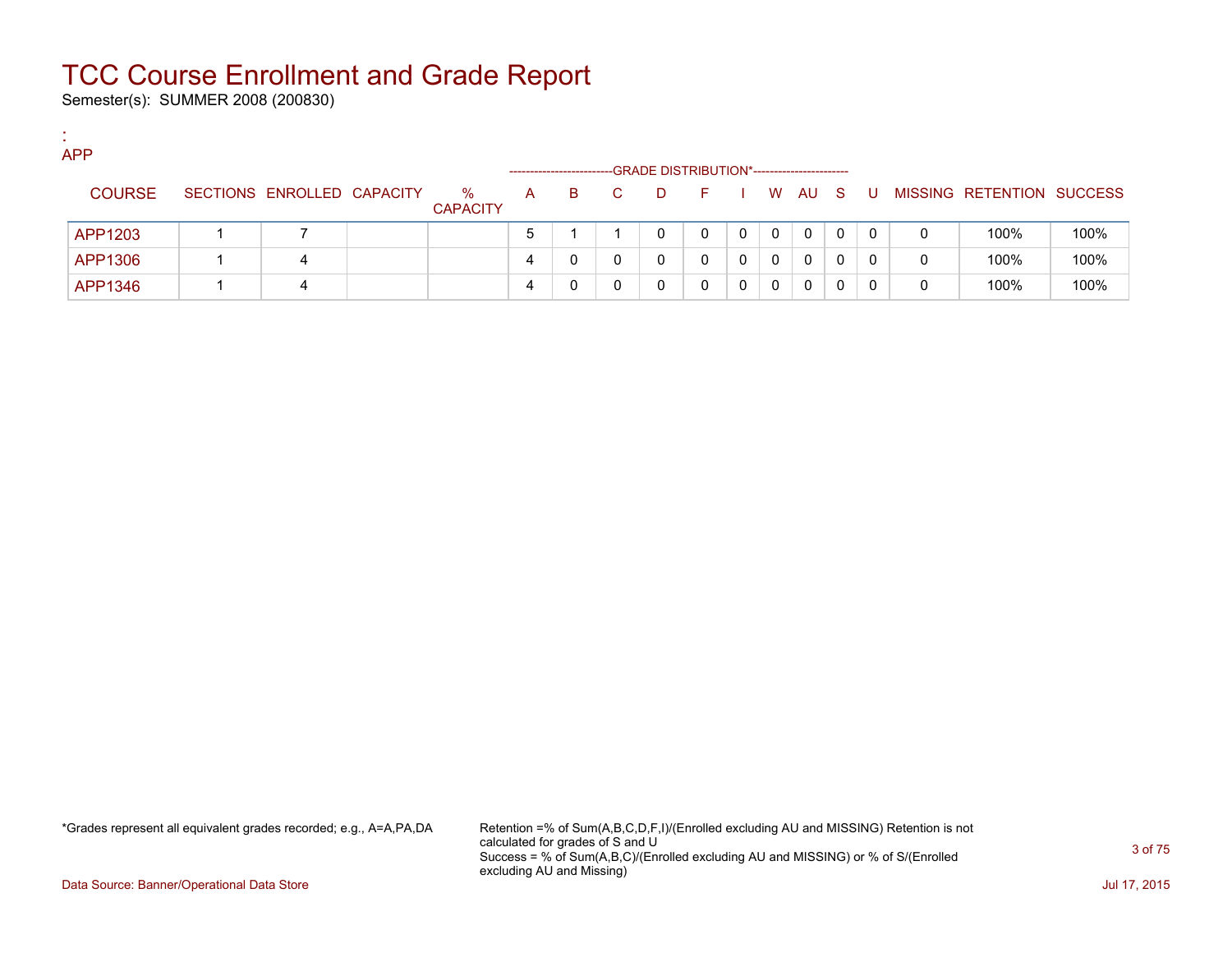Semester(s): SUMMER 2008 (200830)

:

| <b>ARA</b>    |  |                 |  |                                                                    |          |                 |                |  |                                                                             |     |
|---------------|--|-----------------|--|--------------------------------------------------------------------|----------|-----------------|----------------|--|-----------------------------------------------------------------------------|-----|
|               |  |                 |  | ------------------------GRADE DISTRIBUTION*----------------------- |          |                 |                |  |                                                                             |     |
| <b>COURSE</b> |  | <b>CAPACITY</b> |  |                                                                    |          |                 |                |  | SECTIONS ENROLLED CAPACITY % A B C D F I W AU S U MISSING RETENTION SUCCESS |     |
| ARA1103       |  |                 |  |                                                                    | $\Omega$ | $0 \mid 5 \mid$ | $\overline{0}$ |  | 62%                                                                         | 62% |

\*Grades represent all equivalent grades recorded; e.g., A=A,PA,DA Retention =% of Sum(A,B,C,D,F,I)/(Enrolled excluding AU and MISSING) Retention is not calculated for grades of S and U Success = % of Sum(A,B,C)/(Enrolled excluding AU and MISSING) or % of S/(Enrolled excluding AU and Missing)

Data Source: Banner/Operational Data Store Jul 17, 2015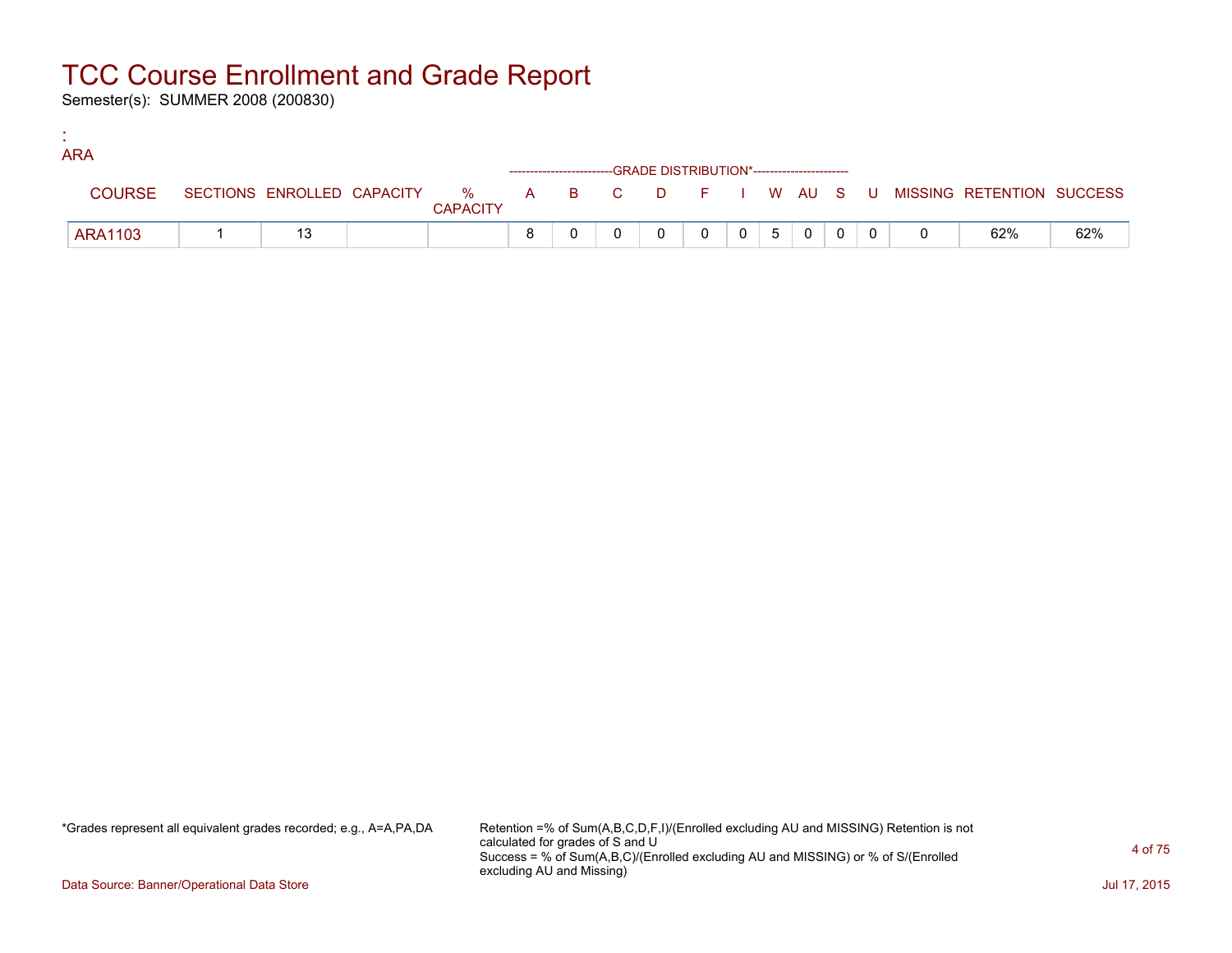Semester(s): SUMMER 2008 (200830)

#### : ART

| .              |   |                            |                      |    | ---------------------- |                |   |                |   |                |              |              |              |                |                          |      |
|----------------|---|----------------------------|----------------------|----|------------------------|----------------|---|----------------|---|----------------|--------------|--------------|--------------|----------------|--------------------------|------|
| <b>COURSE</b>  |   | SECTIONS ENROLLED CAPACITY | %<br><b>CAPACITY</b> | A  | B                      | C              | D | F              |   | W              | <b>AU</b>    | S            | U            | <b>MISSING</b> | <b>RETENTION SUCCESS</b> |      |
| <b>ART1013</b> |   | 8                          |                      | 3  | 3                      |                | 0 | 0              | 0 | $\overline{2}$ | $\mathbf{0}$ | 0            | $\mathbf{0}$ | 0              | 75%                      | 75%  |
| <b>ART1023</b> |   | 4                          |                      | 3  |                        | $\Omega$       | 0 | 0              | 0 | 0              | $\mathbf{0}$ | 0            | $\Omega$     | 0              | 100%                     | 100% |
| <b>ART1053</b> |   | 20                         |                      | 12 | $\overline{2}$         |                | 0 | $\overline{2}$ | 0 | 3              | $\mathbf{0}$ | $\mathbf{0}$ | $\Omega$     | 0              | 85%                      | 75%  |
| <b>ART1063</b> | 2 | 26                         |                      | 11 | 8                      | 3              | 0 | 0              | 0 | 4              | 0            | 0            | $\Omega$     | 0              | 85%                      | 85%  |
| <b>ART1113</b> | 7 | 135                        |                      | 63 | 36                     | 10             |   | 5              | 0 | 20             | $\mathbf{0}$ | 0            | $\Omega$     | 0              | 85%                      | 81%  |
| <b>ART1123</b> |   | 7                          |                      |    | 3                      | $\overline{2}$ | 0 | 0              | 0 |                | 0            | 0            | $\mathbf{0}$ | 0              | 86%                      | 86%  |
| <b>ART1133</b> |   | 4                          |                      | 2  | $\overline{2}$         | 0              | 0 | 0              | 0 | 0              | $\mathbf{0}$ | 0            | $\Omega$     | 0              | 100%                     | 100% |
| <b>ART2263</b> |   | $\overline{2}$             |                      |    | 0                      |                | 0 | 0              | 0 | 0              | 0            | 0            | 0            | 0              | 100%                     | 100% |
| <b>ART2853</b> |   | 5                          |                      | 4  | 0                      |                | 0 | 0              | 0 | 0              | $\mathbf{0}$ | $\mathbf{0}$ | $\Omega$     | 0              | 100%                     | 100% |
| <b>ART2991</b> |   | 4                          |                      | 4  | 0                      | 0              | 0 | 0              | 0 | 0              | $\mathbf{0}$ | 0            | $\Omega$     | 0              | 100%                     | 100% |
| <b>ART2992</b> | 2 | 9                          |                      | 5  | 3                      |                | 0 | 0              | 0 | 0              | 1            | 0            | 0            | 0              | 100%                     | 100% |

\*Grades represent all equivalent grades recorded; e.g., A=A,PA,DA Retention =% of Sum(A,B,C,D,F,I)/(Enrolled excluding AU and MISSING) Retention is not calculated for grades of S and U Success = % of Sum(A,B,C)/(Enrolled excluding AU and MISSING) or % of S/(Enrolled excluding AU and Missing)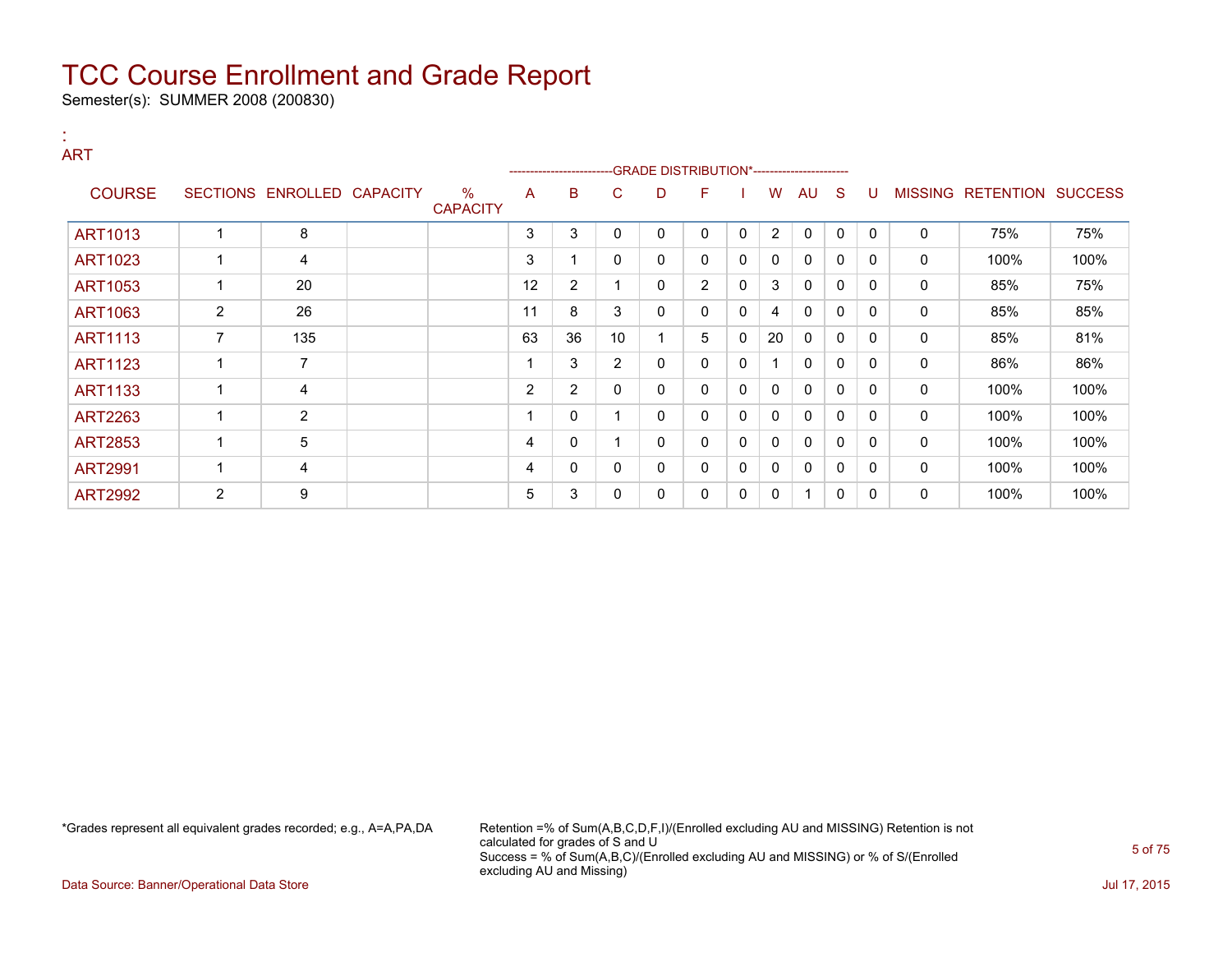Semester(s): SUMMER 2008 (200830)

:

| <b>AST</b>     |    |                 |  |                                                                    |                |  |  |                |                                                                               |     |
|----------------|----|-----------------|--|--------------------------------------------------------------------|----------------|--|--|----------------|-------------------------------------------------------------------------------|-----|
|                |    |                 |  | ------------------------GRADE DISTRIBUTION*----------------------- |                |  |  |                |                                                                               |     |
| <b>COURSE</b>  |    | <b>CAPACITY</b> |  |                                                                    |                |  |  |                | SECTIONS ENROLLED CAPACITY 5 % A B C D F I W AU S U MISSING RETENTION SUCCESS |     |
| <b>AST1104</b> | 19 |                 |  |                                                                    | 3 <sup>1</sup> |  |  | $\overline{0}$ | 89%                                                                           | 68% |

\*Grades represent all equivalent grades recorded; e.g., A=A,PA,DA Retention =% of Sum(A,B,C,D,F,I)/(Enrolled excluding AU and MISSING) Retention is not calculated for grades of S and U Success = % of Sum(A,B,C)/(Enrolled excluding AU and MISSING) or % of S/(Enrolled excluding AU and Missing)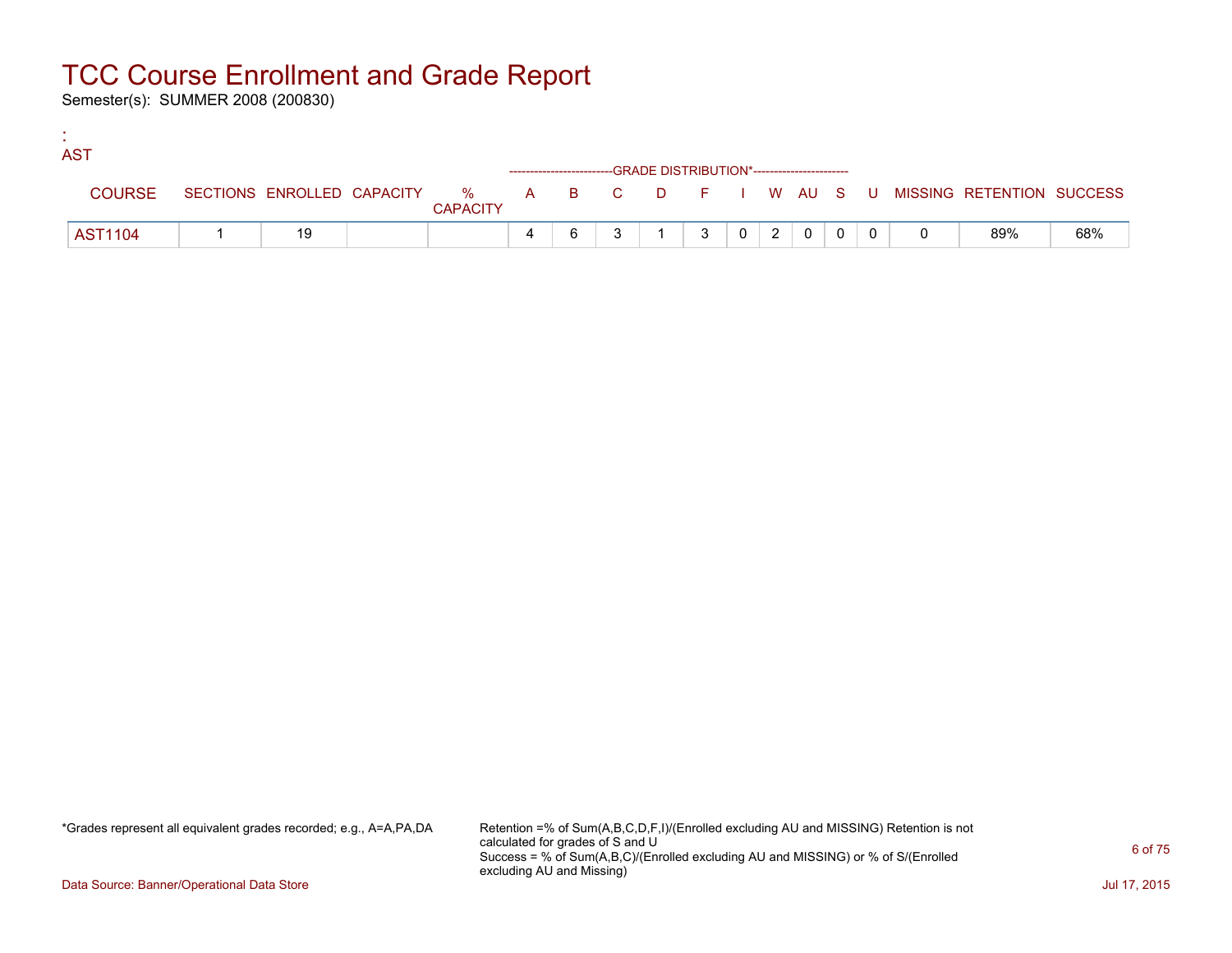Semester(s): SUMMER 2008 (200830)

:

| <b>AVS</b>     |                            |                         |   | ----------------------- |   | --GRADE DISTRIBUTION*----------------------- |              |                |              |              |              |          |   |                           |      |
|----------------|----------------------------|-------------------------|---|-------------------------|---|----------------------------------------------|--------------|----------------|--------------|--------------|--------------|----------|---|---------------------------|------|
| <b>COURSE</b>  | SECTIONS ENROLLED CAPACITY | $\%$<br><b>CAPACITY</b> | A | B                       | C | D                                            | F            |                | W            | AU S         |              | U        |   | MISSING RETENTION SUCCESS |      |
| <b>AVS1113</b> | 8                          |                         | 6 |                         | 0 | 0                                            | $\Omega$     | 0              |              | $\mathbf{0}$ | $\mathbf{0}$ | $\Omega$ | 0 | 88%                       | 88%  |
| <b>AVS1209</b> |                            |                         | 0 | 0                       |   | 0                                            | $\mathbf{0}$ | 0              | 0            | 0            | 0            | 0        | 0 | 100%                      | 100% |
| <b>AVS1222</b> | 5                          |                         | 3 | 0                       | 0 | 0                                            | $\mathbf{0}$ | $\overline{2}$ | 0            | 0            | $\mathbf{0}$ | $\Omega$ | 0 | 100%                      | 60%  |
| <b>AVS1259</b> |                            |                         |   | 0                       | 0 | 0                                            | $\mathbf{0}$ | 0              | $\mathbf{0}$ | 0            | 0            | $\Omega$ | 0 | 100%                      | 100% |
| <b>AVS2122</b> |                            |                         |   | 0                       | 0 | 0                                            | $\mathbf{0}$ | 0              | $\mathbf{0}$ | $\mathbf{0}$ | $\mathbf{0}$ | $\Omega$ | 0 | 100%                      | 100% |
| <b>AVS2132</b> | 3                          |                         | 3 | 0                       | 0 | 0                                            | 0            | 0              | 0            | 0            | 0            | 0        | 0 | 100%                      | 100% |

\*Grades represent all equivalent grades recorded; e.g., A=A,PA,DA Retention =% of Sum(A,B,C,D,F,I)/(Enrolled excluding AU and MISSING) Retention is not calculated for grades of S and U Success = % of Sum(A,B,C)/(Enrolled excluding AU and MISSING) or % of S/(Enrolled excluding AU and Missing)

Data Source: Banner/Operational Data Store **July 17, 2015**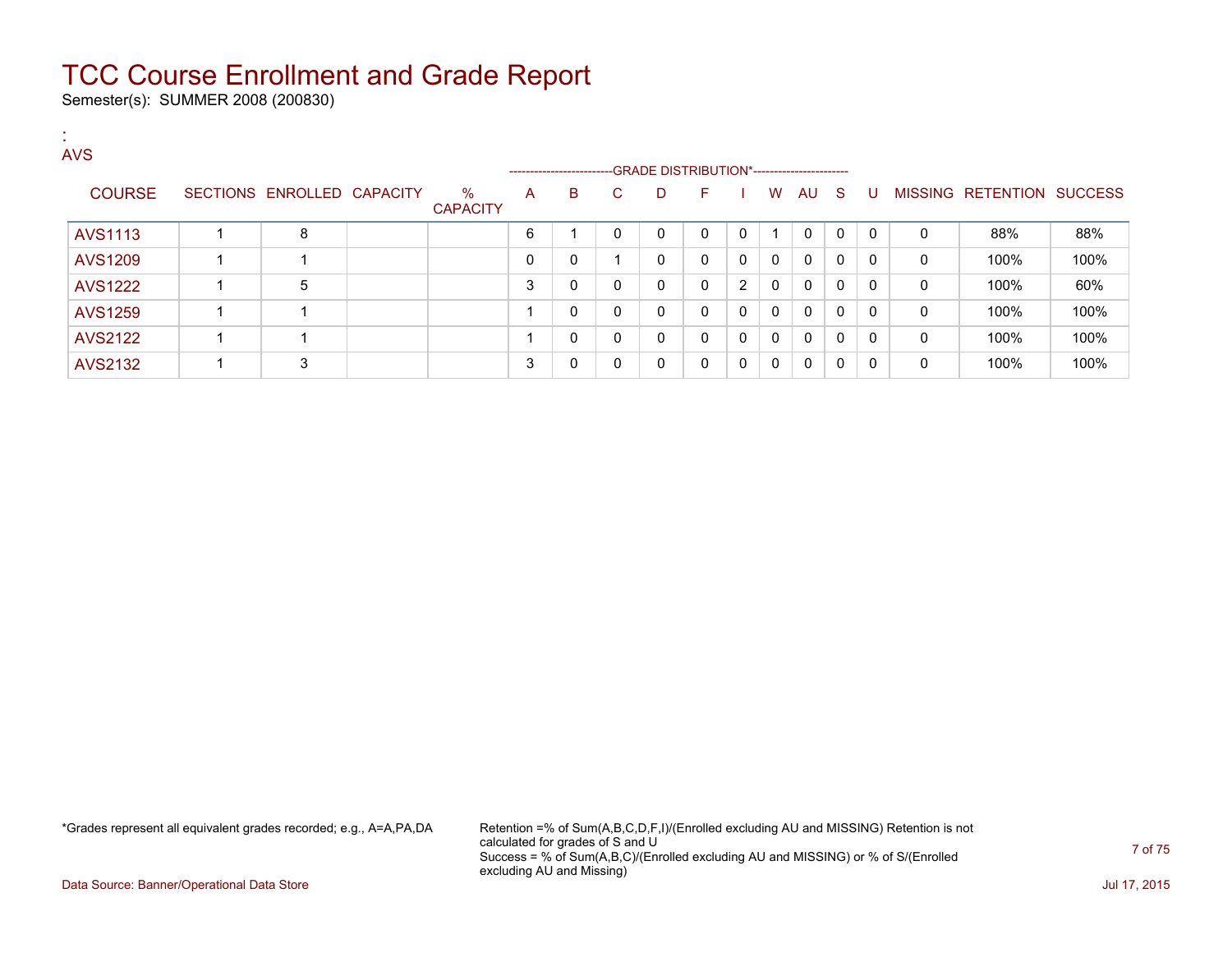Semester(s): SUMMER 2008 (200830)

:

| <b>BIO</b>     |                |                            |                         |     | ----------------------- |                | -GRADE DISTRIBUTION*---------------------- |                |   |                |             |              |              |                |                          |     |
|----------------|----------------|----------------------------|-------------------------|-----|-------------------------|----------------|--------------------------------------------|----------------|---|----------------|-------------|--------------|--------------|----------------|--------------------------|-----|
| <b>COURSE</b>  |                | SECTIONS ENROLLED CAPACITY | $\%$<br><b>CAPACITY</b> | A   | B                       | C              | D                                          | F              |   | W              | AU          | <sub>S</sub> | U            | <b>MISSING</b> | <b>RETENTION SUCCESS</b> |     |
| <b>BIO1114</b> | 15             | 278                        |                         | 106 | 88                      | 45             | 16                                         | 5              | 0 | 18             | $\mathbf 0$ | $\Omega$     | $\mathbf{0}$ | $\mathbf{0}$   | 94%                      | 86% |
| <b>BIO1224</b> | 13             | 197                        |                         | 68  | 52                      | 30             | 5                                          | 8              |   | 33             | 0           | 0            | $\mathbf{0}$ | $\mathbf 0$    | 83%                      | 76% |
| <b>BIO1314</b> | 3              | 49                         |                         | 12  | 22                      | 5              |                                            |                | 0 | 8              | 0           | 0            | 0            | 0              | 84%                      | 80% |
| <b>BIO1323</b> | $\overline{2}$ | 18                         |                         | 6   | 8                       | 0              |                                            | $\overline{2}$ | 0 | 1              | 0           | 0            | 0            | 0              | 94%                      | 78% |
| <b>BIO1383</b> | 18             | 385                        |                         | 226 | 72                      | 40             | 9                                          | 9              | 0 | 29             | 0           | 0            | $\mathbf{0}$ | $\mathbf 0$    | 92%                      | 88% |
| <b>BIO1404</b> | 1              | 9                          |                         | 8   | 0                       | 0              | 0                                          | 0              | 0 | 1              | 0           | 0            | 0            | 0              | 89%                      | 89% |
| <b>BIO1604</b> | 4              | 31                         |                         | 17  | 10                      | $\overline{2}$ | 0                                          | 0              | 0 | $\overline{2}$ | 0           | 0            | 0            | 0              | 94%                      | 94% |
| <b>BIO2123</b> | 4              | 28                         |                         | 10  | 6                       | 5              |                                            | 4              | 0 | $\overline{2}$ | $\mathbf 0$ | 0            | 0            | $\mathbf 0$    | 93%                      | 75% |
| <b>BIO2134</b> | 9              | 130                        |                         | 55  | 34                      | 24             | 4                                          | 3              | 0 | 10             | 0           | 0            | 0            | 0              | 92%                      | 87% |
| <b>BIO2154</b> | 6              | 85                         |                         | 34  | 27                      | 18             |                                            | $\mathbf{0}$   | 0 | 5              | 0           | 0            | 0            | 0              | 94%                      | 93% |
| <b>BIO2164</b> | 7              | 112                        |                         | 53  | 31                      | 16             | 6                                          |                |   | 4              | 0           | 0            | 0            | 0              | 96%                      | 89% |

\*Grades represent all equivalent grades recorded; e.g., A=A,PA,DA Retention =% of Sum(A,B,C,D,F,I)/(Enrolled excluding AU and MISSING) Retention is not calculated for grades of S and U Success = % of Sum(A,B,C)/(Enrolled excluding AU and MISSING) or % of S/(Enrolled excluding AU and Missing)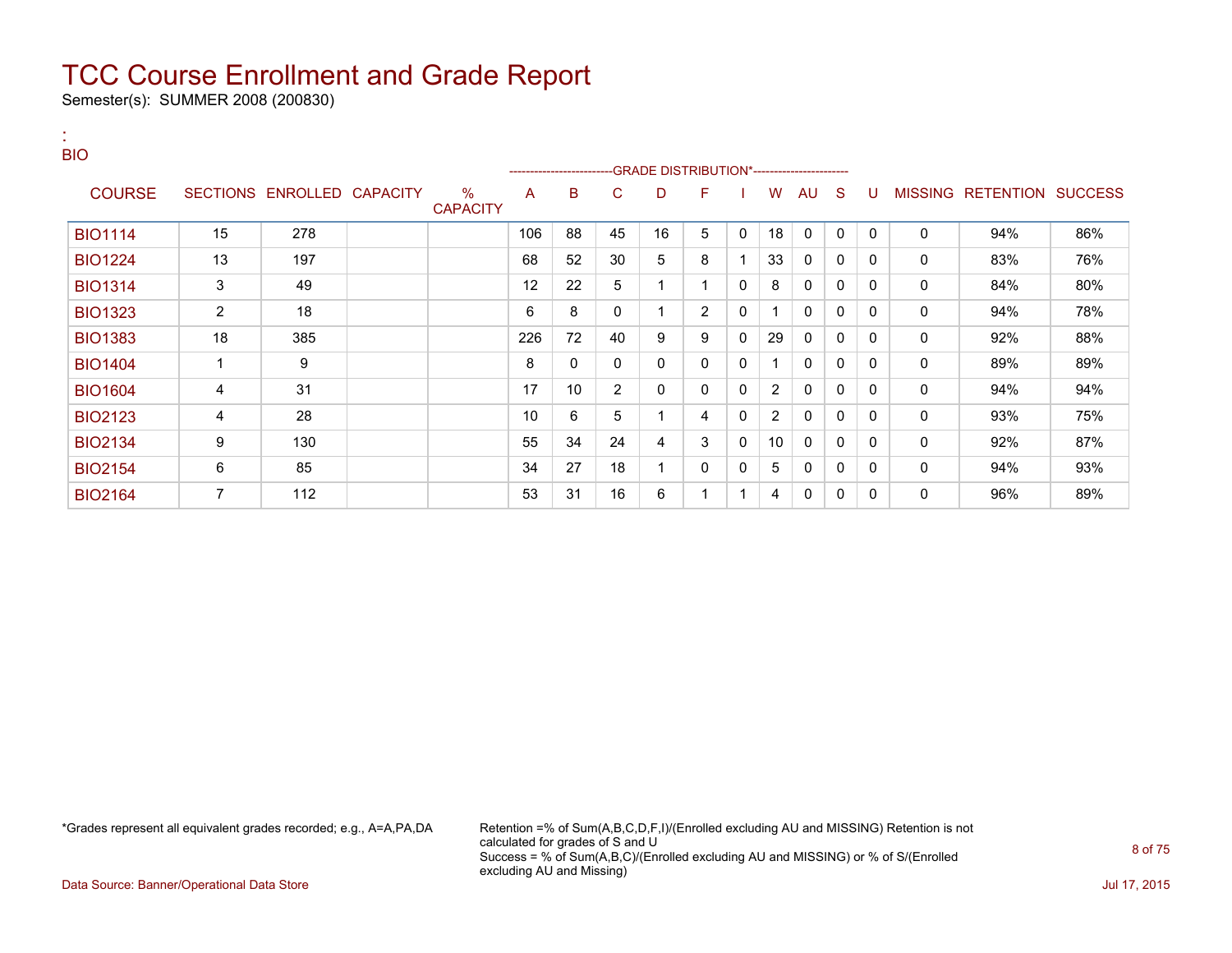Semester(s): SUMMER 2008 (200830)

:

| <b>BTC</b>     |                            |                      |  |       | -GRADE DISTRIBUTION*----------------------- |   |              |     |   |  |                             |      |
|----------------|----------------------------|----------------------|--|-------|---------------------------------------------|---|--------------|-----|---|--|-----------------------------|------|
| <b>COURSE</b>  | SECTIONS ENROLLED CAPACITY | %<br><b>CAPACITY</b> |  | A B C | D F I W AU S                                |   |              |     |   |  | U MISSING RETENTION SUCCESS |      |
| <b>BTC1113</b> |                            |                      |  |       |                                             | 0 | $\mathbf{0}$ | - 3 | 0 |  | 25%                         | 25%  |
| <b>BTC2993</b> |                            |                      |  |       |                                             |   |              |     |   |  | 100%                        | 100% |

\*Grades represent all equivalent grades recorded; e.g., A=A,PA,DA Retention =% of Sum(A,B,C,D,F,I)/(Enrolled excluding AU and MISSING) Retention is not calculated for grades of S and U Success = % of Sum(A,B,C)/(Enrolled excluding AU and MISSING) or % of S/(Enrolled excluding AU and Missing)

Data Source: Banner/Operational Data Store **July 17, 2015**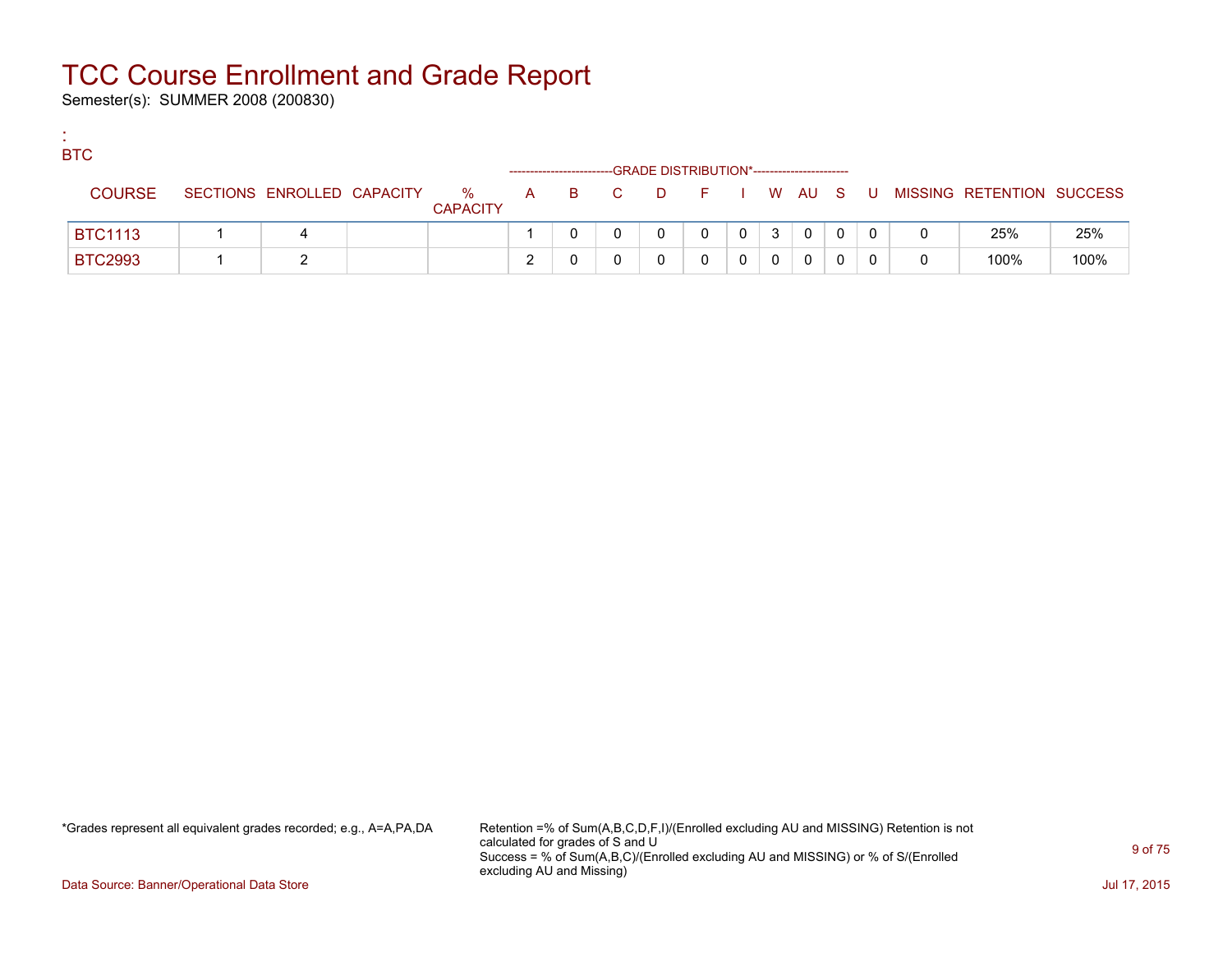Semester(s): SUMMER 2008 (200830)

:

| <b>BUS</b>     |                         |                            |                         |    | ---------------------- |                | -GRADE DISTRIBUTION*---------------------- |                |              |    |              |              |              |             |                                  |      |
|----------------|-------------------------|----------------------------|-------------------------|----|------------------------|----------------|--------------------------------------------|----------------|--------------|----|--------------|--------------|--------------|-------------|----------------------------------|------|
| <b>COURSE</b>  |                         | SECTIONS ENROLLED CAPACITY | $\%$<br><b>CAPACITY</b> | A  | B                      | С              | D                                          | F              |              | W  | AU           | -S           | -U           |             | <b>MISSING RETENTION SUCCESS</b> |      |
| <b>BUS1053</b> | 6                       | 83                         |                         | 33 | 18                     | 11             | 4                                          | 5              | $\mathbf{0}$ | 12 | $\mathbf{0}$ | $\mathbf{0}$ | $\mathbf{0}$ | 0           | 86%                              | 75%  |
| <b>BUS1123</b> | 3                       | 43                         |                         | 24 | $\overline{7}$         | 4              | $\overline{2}$                             | 0              | $\mathbf{0}$ | 6  | $\mathbf{0}$ | $\mathbf{0}$ | 0            | 0           | 86%                              | 81%  |
| <b>BUS1143</b> | $\overline{2}$          | 24                         |                         | 10 | 5                      | $\overline{2}$ | 0                                          | 0              | 0            | 7  | $\mathbf{0}$ | 0            | 0            | 0           | 71%                              | 71%  |
| <b>BUS1153</b> | 4                       | 22                         |                         | 12 | 6                      | 0              | 0                                          | $\mathbf{0}$   | $\Omega$     | 4  | $\mathbf{0}$ | 0            | $\Omega$     | 0           | 82%                              | 82%  |
| <b>BUS1173</b> | -1                      | $\overline{2}$             |                         | 0  | 1                      | 0              | 0                                          | 0              |              | 0  | 0            | 0            | 0            | $\mathbf 0$ | 100%                             | 50%  |
| <b>BUS1233</b> |                         | 15                         |                         | 6  | 8                      | 0              | 0                                          | $\mathbf{0}$   | $\mathbf{0}$ |    | $\mathbf{0}$ | 0            | 0            | 0           | 93%                              | 93%  |
| <b>BUS1353</b> | $\overline{1}$          | 13                         |                         | 4  | 4                      | 1              | 1                                          | $\mathbf{0}$   | $\mathbf{0}$ | 3  | $\mathbf{0}$ | 0            | 0            | 0           | 77%                              | 69%  |
| <b>BUS2053</b> | -1                      | 8                          |                         | 4  | 0                      | 0              | 1                                          | $\mathbf{0}$   | 0            | 3  | $\mathbf{0}$ | 0            | 0            | 0           | 62%                              | 50%  |
| <b>BUS2173</b> | $\overline{\mathbf{A}}$ | $\overline{2}$             |                         | 0  | $\overline{2}$         | 0              | 0                                          | 0              | 0            | 0  | 0            | $\mathbf{0}$ | $\Omega$     | 0           | 100%                             | 100% |
| <b>BUS2313</b> | 2                       | 41                         |                         | 12 | 10                     | 8              | 1                                          | $\overline{2}$ | 0            | 8  | $\mathbf{0}$ | 0            | 0            | 0           | 80%                              | 73%  |
| <b>BUS2333</b> | -1                      | 21                         |                         | 5  | 8                      | 4              | 0                                          | $\mathbf{0}$   | 0            | 4  | 0            | 0            | 0            | 0           | 81%                              | 81%  |
| <b>BUS2363</b> |                         | 14                         |                         | 6  | $\overline{2}$         | 3              | 0                                          | 0              | 0            | 3  | 0            | 0            | 0            | $\mathbf 0$ | 79%                              | 79%  |
| <b>BUS2403</b> | 1                       |                            |                         |    | 0                      | 0              | 0                                          | $\mathbf{0}$   | $\mathbf{0}$ | 0  | $\mathbf{0}$ | 0            | 0            | 0           | 100%                             | 100% |

\*Grades represent all equivalent grades recorded; e.g., A=A,PA,DA Retention =% of Sum(A,B,C,D,F,I)/(Enrolled excluding AU and MISSING) Retention is not calculated for grades of S and U Success = % of Sum(A,B,C)/(Enrolled excluding AU and MISSING) or % of S/(Enrolled excluding AU and Missing)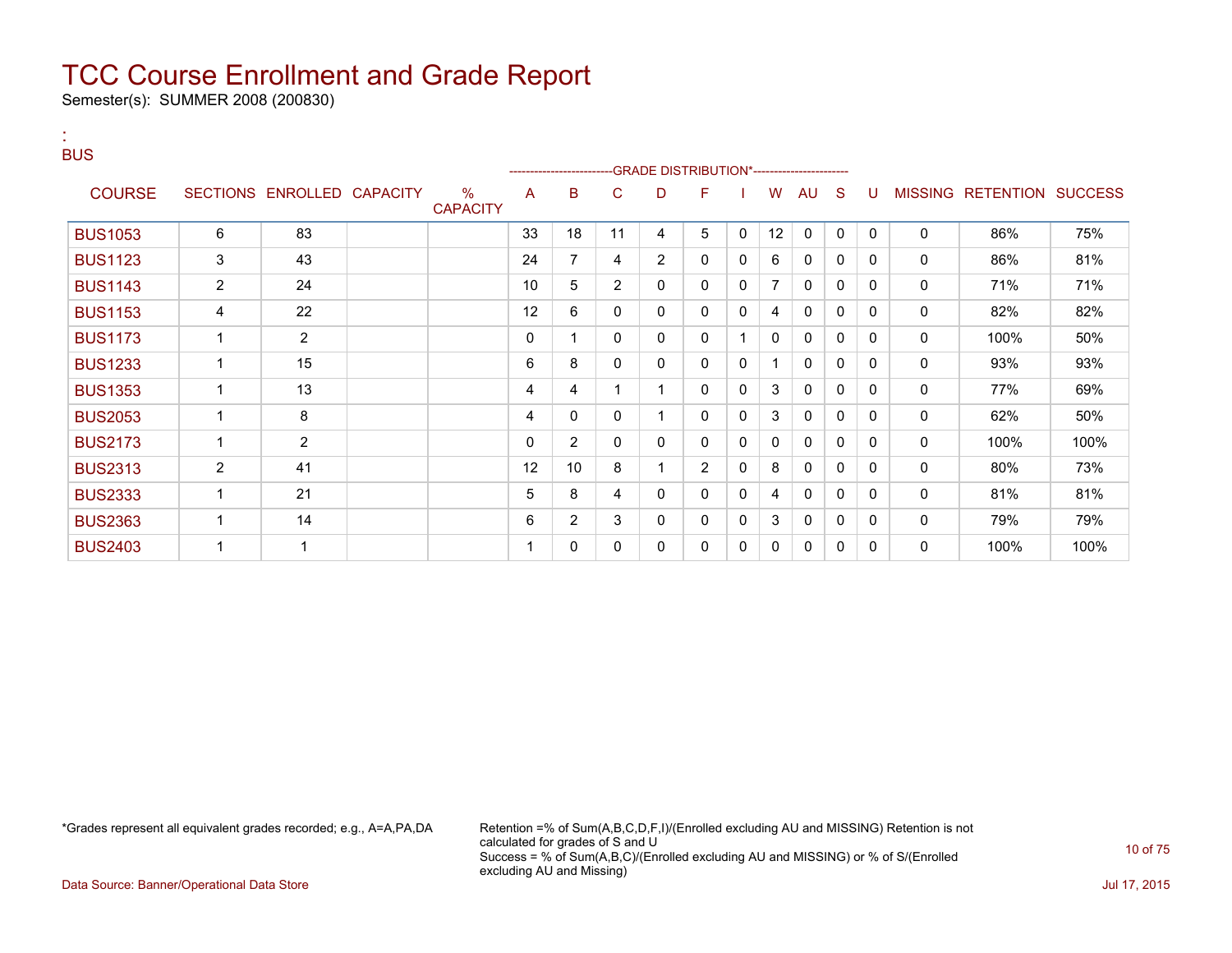Semester(s): SUMMER 2008 (200830)

:

| <b>CAR</b>     |    |                 |  |                                                                    |              |                |  |        |  |                                                                             |     |
|----------------|----|-----------------|--|--------------------------------------------------------------------|--------------|----------------|--|--------|--|-----------------------------------------------------------------------------|-----|
|                |    |                 |  | ------------------------GRADE DISTRIBUTION*----------------------- |              |                |  |        |  |                                                                             |     |
| <b>COURSE</b>  |    | <b>CAPACITY</b> |  |                                                                    |              |                |  |        |  | SECTIONS ENROLLED CAPACITY % A B C D F I W AU S U MISSING RETENTION SUCCESS |     |
| <b>CAR1011</b> | 22 |                 |  |                                                                    | $\mathbf{0}$ | 0 <sup>1</sup> |  | $18$ 2 |  |                                                                             | 82% |

\*Grades represent all equivalent grades recorded; e.g., A=A,PA,DA Retention =% of Sum(A,B,C,D,F,I)/(Enrolled excluding AU and MISSING) Retention is not calculated for grades of S and U Success = % of Sum(A,B,C)/(Enrolled excluding AU and MISSING) or % of S/(Enrolled excluding AU and Missing)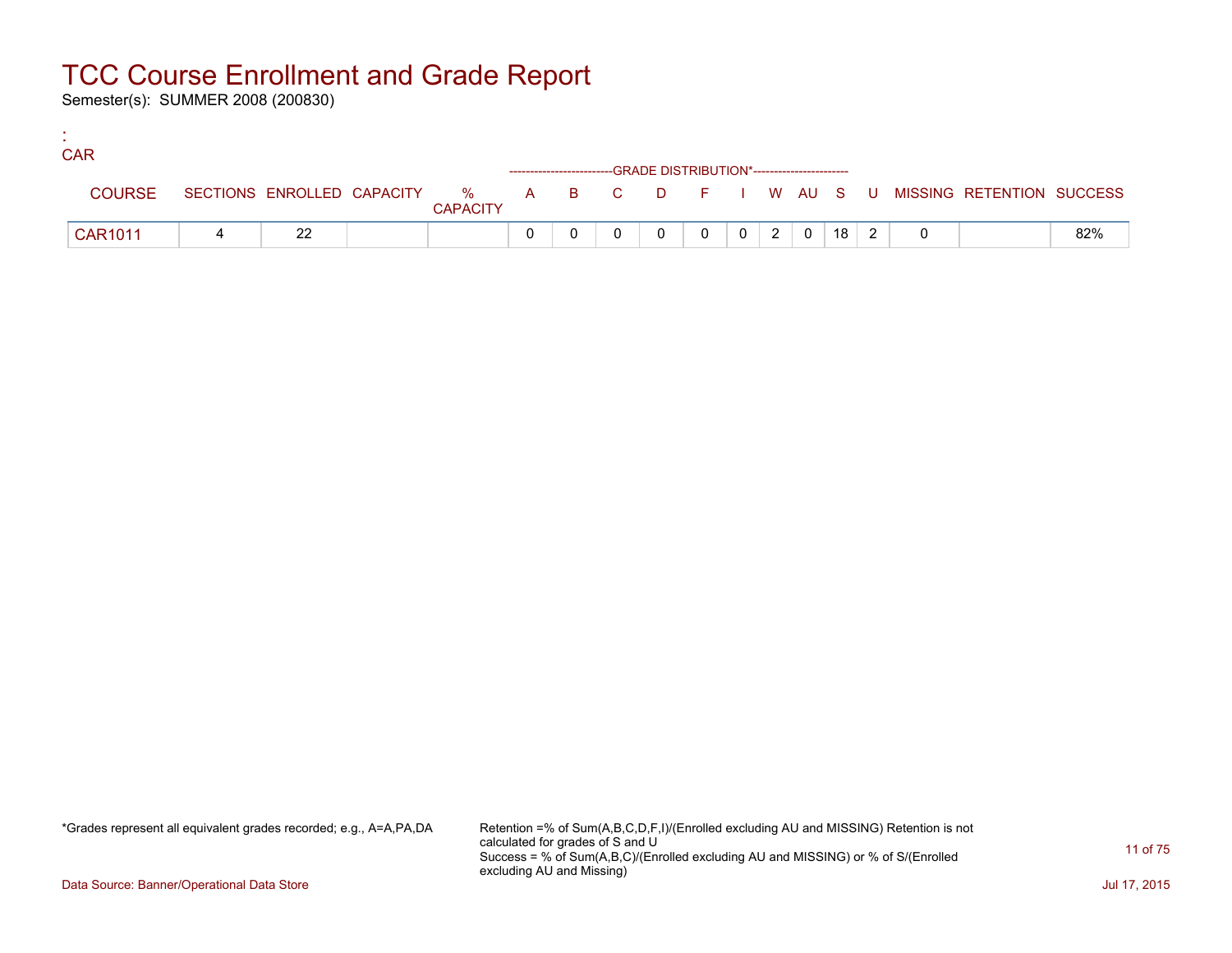Semester(s): SUMMER 2008 (200830)

:

| <b>CHD</b>     |                |                            |                                  |                |                |                | -GRADE DISTRIBUTION*----------------------- |                |              |                |              |              |              |              |                                  |      |
|----------------|----------------|----------------------------|----------------------------------|----------------|----------------|----------------|---------------------------------------------|----------------|--------------|----------------|--------------|--------------|--------------|--------------|----------------------------------|------|
| <b>COURSE</b>  |                | SECTIONS ENROLLED CAPACITY | $\frac{0}{0}$<br><b>CAPACITY</b> | A              | в              | C              | D                                           | F              |              | W              | AU           | S            | U            |              | <b>MISSING RETENTION SUCCESS</b> |      |
| <b>CHD1102</b> | $\overline{2}$ | 18                         |                                  | 10             | 3              | 3              | $\mathbf{0}$                                | 0              | $\mathbf{0}$ | $\overline{2}$ | 0            | $\mathbf{0}$ | $\mathbf{0}$ | $\mathbf{0}$ | 89%                              | 89%  |
| <b>CHD1202</b> | $\mathbf{1}$   | 16                         |                                  | 5              | 4              | 3              | $\overline{2}$                              | $\overline{2}$ | $\mathbf{0}$ | $\Omega$       | $\mathbf{0}$ | $\mathbf{0}$ | 0            | $\mathbf{0}$ | 100%                             | 75%  |
| <b>CHD1302</b> | 2              | 11                         |                                  | 6              | 3              | 1              | 0                                           | 0              | 0            | 1              | $\mathbf{0}$ | $\mathbf{0}$ | $\Omega$     | 0            | 91%                              | 91%  |
| <b>CHD1402</b> | $\overline{2}$ | 13                         |                                  | 10             | 0              | 1              | 0                                           | 0              | 0            | $\overline{2}$ | 0            | 0            | 0            | 0            | 85%                              | 85%  |
| <b>CHD1501</b> | $\overline{2}$ | 14                         |                                  | 11             | 1              | $\overline{2}$ | $\Omega$                                    | $\Omega$       | $\mathbf{0}$ | $\mathbf{0}$   | $\mathbf{0}$ | $\Omega$     | 0            | 0            | 100%                             | 100% |
| <b>CHD2003</b> | $\overline{2}$ | 34                         |                                  | 15             | 3              | 8              | 3                                           | 0              | $\mathbf 0$  | 5              | $\mathbf{0}$ | $\Omega$     | 0            | 0            | 85%                              | 76%  |
| <b>CHD2023</b> | $\overline{2}$ | 37                         |                                  | 13             | 11             | 3              | 2                                           | 5              | $\mathbf 0$  | 3              | $\mathbf{0}$ | $\Omega$     | 0            | $\mathbf{0}$ | 92%                              | 73%  |
| CHD2103        | $\mathbf{1}$   | $\overline{7}$             |                                  | 1              | 4              | 1              | $\mathbf{0}$                                | 0              | $\mathbf{0}$ | $\mathbf{1}$   | $\mathbf{0}$ | $\mathbf{0}$ | 0            | $\mathbf{0}$ | 86%                              | 86%  |
| <b>CHD2133</b> | $\mathbf{1}$   | 5                          |                                  | 1              | 1              | 0              | 0                                           | 1              | 0            | $\overline{2}$ | $\mathbf{0}$ | 0            | 0            | 0            | 60%                              | 40%  |
| <b>CHD2203</b> | 2              | 38                         |                                  | 11             | 5              | 8              | 0                                           | 1              | $\mathbf 0$  | 13             | $\mathbf{0}$ | $\mathbf{0}$ | $\Omega$     | 0            | 66%                              | 63%  |
| <b>CHD2213</b> | 1              | 20                         |                                  | 8              | $\overline{2}$ | 3              | $\mathbf 1$                                 | 3              | $\mathbf 0$  | 3              | $\mathbf{0}$ | $\Omega$     | 0            | 0            | 85%                              | 65%  |
| <b>CHD2223</b> | 1              | $\overline{7}$             |                                  | $\overline{2}$ | $\overline{2}$ | $\overline{2}$ | $\Omega$                                    | $\mathbf 1$    | $\mathbf 0$  | $\Omega$       | $\mathbf{0}$ | $\Omega$     | 0            | 0            | 100%                             | 86%  |
| <b>CHD2233</b> | $\mathbf{1}$   | 9                          |                                  | $\overline{7}$ | 1              | $\mathbf{1}$   | $\Omega$                                    | $\Omega$       | $\mathbf{0}$ | $\mathbf{0}$   | $\mathbf{0}$ | $\Omega$     | 0            | 0            | 100%                             | 100% |
| <b>CHD2301</b> | 1              | 3                          |                                  | 3              | $\mathbf{0}$   | $\Omega$       | 0                                           | 0              | $\mathbf 0$  | $\mathbf{0}$   | $\mathbf{0}$ | $\mathbf{0}$ | 0            | $\mathbf{0}$ | 100%                             | 100% |
| <b>CHD2341</b> | $\mathbf{1}$   | 5                          |                                  | 4              | 0              | 0              | $\mathbf{0}$                                | 1              | 0            | 0              | 0            | 0            | 0            | 0            | 100%                             | 80%  |
| <b>CHD2421</b> | $\mathbf{1}$   | 11                         |                                  | 4              | 5              | 0              | 0                                           | 0              | 0            | $\overline{2}$ | $\mathbf{0}$ | $\Omega$     | 0            | 0            | 82%                              | 82%  |
| <b>CHD2501</b> | 1              | 3                          |                                  | 3              | $\Omega$       | $\Omega$       | $\Omega$                                    | 0              | $\mathbf{0}$ | $\mathbf{0}$   | $\mathbf{0}$ | $\Omega$     | $\Omega$     | 0            | 100%                             | 100% |
| <b>CHD2601</b> | 1              | 3                          |                                  | 3              | $\Omega$       | $\Omega$       | 0                                           | 0              | $\mathbf 0$  | $\mathbf{0}$   | $\mathbf{0}$ | $\Omega$     | 0            | $\mathbf{0}$ | 100%                             | 100% |
| <b>CHD2992</b> | $\mathbf{1}$   | 23                         |                                  | 23             | 0              | $\Omega$       | $\Omega$                                    | 0              | $\mathbf{0}$ | $\mathbf{0}$   | $\mathbf{0}$ | $\Omega$     | 0            | 0            | 100%                             | 100% |
| <b>CHD2993</b> | $\overline{2}$ | 4                          |                                  | 2              | 1              | 0              | 0                                           | 0              | $\mathbf{0}$ | $\mathbf{1}$   | $\mathbf{0}$ | $\mathbf{0}$ | $\Omega$     | $\mathbf{0}$ | 75%                              | 75%  |

\*Grades represent all equivalent grades recorded; e.g., A=A,PA,DA Retention =% of Sum(A,B,C,D,F,I)/(Enrolled excluding AU and MISSING) Retention is not calculated for grades of S and U Success = % of Sum(A,B,C)/(Enrolled excluding AU and MISSING) or % of S/(Enrolled excluding AU and Missing) Data Source: Banner/Operational Data Store Jul 17, 2015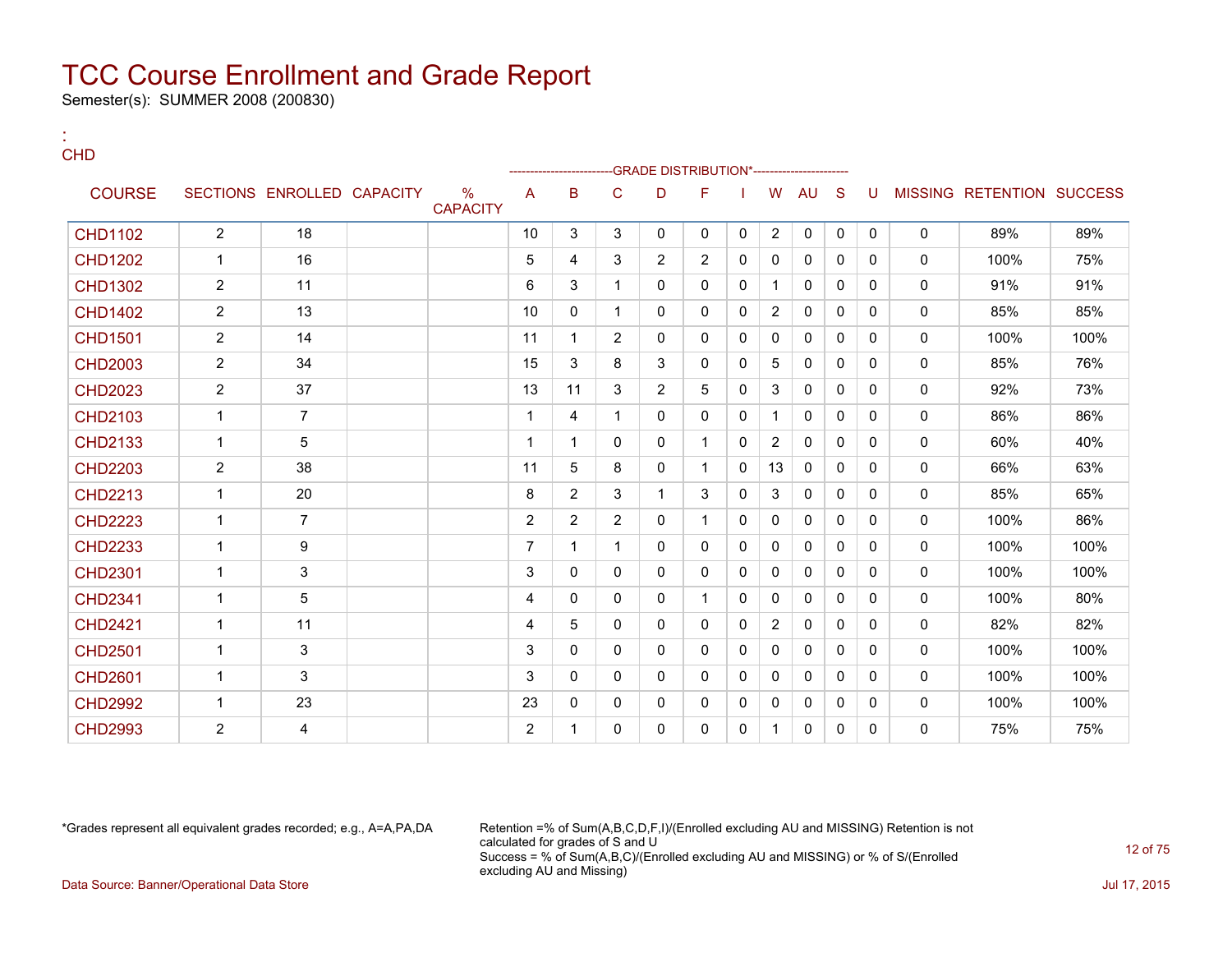Semester(s): SUMMER 2008 (200830)

:

| <b>CHE</b>     |    |                            |                         |    | ------------------------ |    |   |   |          |    |              |     |              |   |                           |      |
|----------------|----|----------------------------|-------------------------|----|--------------------------|----|---|---|----------|----|--------------|-----|--------------|---|---------------------------|------|
| <b>COURSE</b>  |    | SECTIONS ENROLLED CAPACITY | $\%$<br><b>CAPACITY</b> | A  | B                        | C  | D | F |          | W  | AU           | - S | -U           |   | MISSING RETENTION SUCCESS |      |
| <b>CHE1114</b> | 4  | 87                         |                         | 26 | 13                       | 14 | 4 | 5 | $\Omega$ | 25 | $\mathbf{0}$ | 0   | $\mathbf{0}$ | 0 | 71%                       | 61%  |
| <b>CHE1315</b> | 11 | 167                        |                         | 69 | 46                       | 23 | 6 | 5 | $\Omega$ | 17 |              | 0   | 0            | 0 | 90%                       | 83%  |
| <b>CHE1415</b> | 5  | 78                         |                         | 46 | 20                       | 8  | 0 |   |          |    |              | 0   | 0            | 0 | 99%                       | 96%  |
| <b>CHE2145</b> | 6  | 44                         |                         | 21 | 13                       | 3  | 2 | 0 | $\Omega$ | 4  |              | 0   | 0            | 0 | 91%                       | 86%  |
| <b>CHE2245</b> | 3  | 23                         |                         | 3  | ⇁                        | 6  | 2 | 2 | $\Omega$ | 3  | $\mathbf{0}$ | 0   | 0            | 0 | 87%                       | 70%  |
| <b>CHE2353</b> |    | 4                          |                         | 2  | 2                        | 0  | 0 | 0 | $\Omega$ | 0  | $\mathbf{0}$ | 0   | 0            | 0 | 100%                      | 100% |

\*Grades represent all equivalent grades recorded; e.g., A=A,PA,DA Retention =% of Sum(A,B,C,D,F,I)/(Enrolled excluding AU and MISSING) Retention is not calculated for grades of S and U Success = % of Sum(A,B,C)/(Enrolled excluding AU and MISSING) or % of S/(Enrolled excluding AU and Missing)

Data Source: Banner/Operational Data Store Jul 17, 2015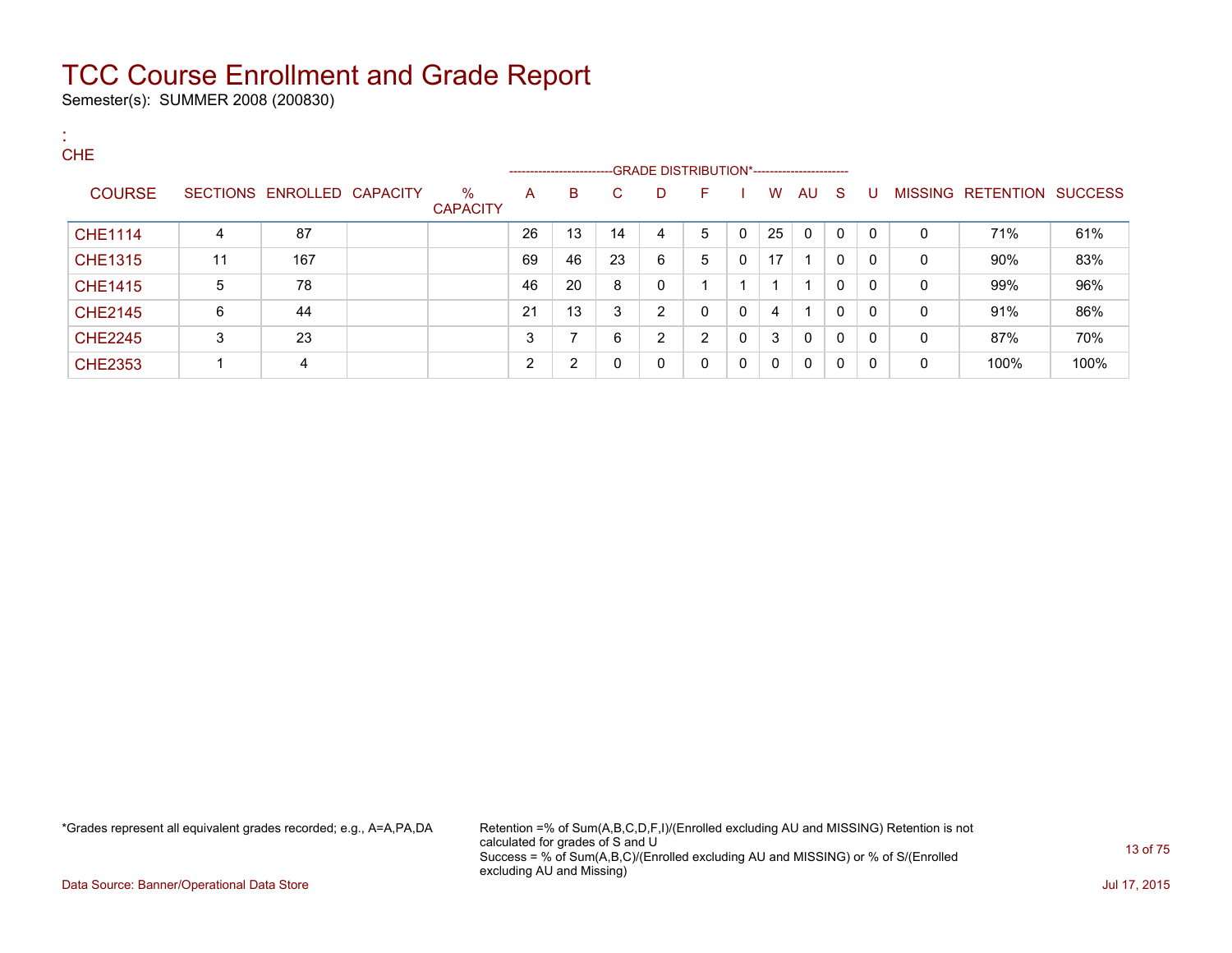Semester(s): SUMMER 2008 (200830)

:

| <b>CHI</b>     |                            |                         |              |    |    |    | -GRADE DISTRIBUTION*----------------------- |              |              |          |   |   |              |                           |      |
|----------------|----------------------------|-------------------------|--------------|----|----|----|---------------------------------------------|--------------|--------------|----------|---|---|--------------|---------------------------|------|
| <b>COURSE</b>  | SECTIONS ENROLLED CAPACITY | $\%$<br><b>CAPACITY</b> | $\mathsf{A}$ | B. | C. | D. | E.                                          |              |              | I W AU S |   | U |              | MISSING RETENTION SUCCESS |      |
| <b>CHI2143</b> | 11                         |                         | 6            |    |    | 0  | 0                                           | $\mathbf{0}$ |              | 0        | 0 | 0 | 0            | 91%                       | 91%  |
| <b>CHI2333</b> |                            |                         |              |    |    |    |                                             | 0            | $\mathbf{0}$ |          | 0 | 0 | $\mathbf{0}$ | 100%                      | 100% |
| <b>CHI2991</b> |                            |                         | 6            |    |    |    |                                             | 0            | 0            | 0        | 0 | 0 | 0            | 100%                      | 100% |

\*Grades represent all equivalent grades recorded; e.g., A=A,PA,DA Retention =% of Sum(A,B,C,D,F,I)/(Enrolled excluding AU and MISSING) Retention is not calculated for grades of S and U Success = % of Sum(A,B,C)/(Enrolled excluding AU and MISSING) or % of S/(Enrolled excluding AU and Missing)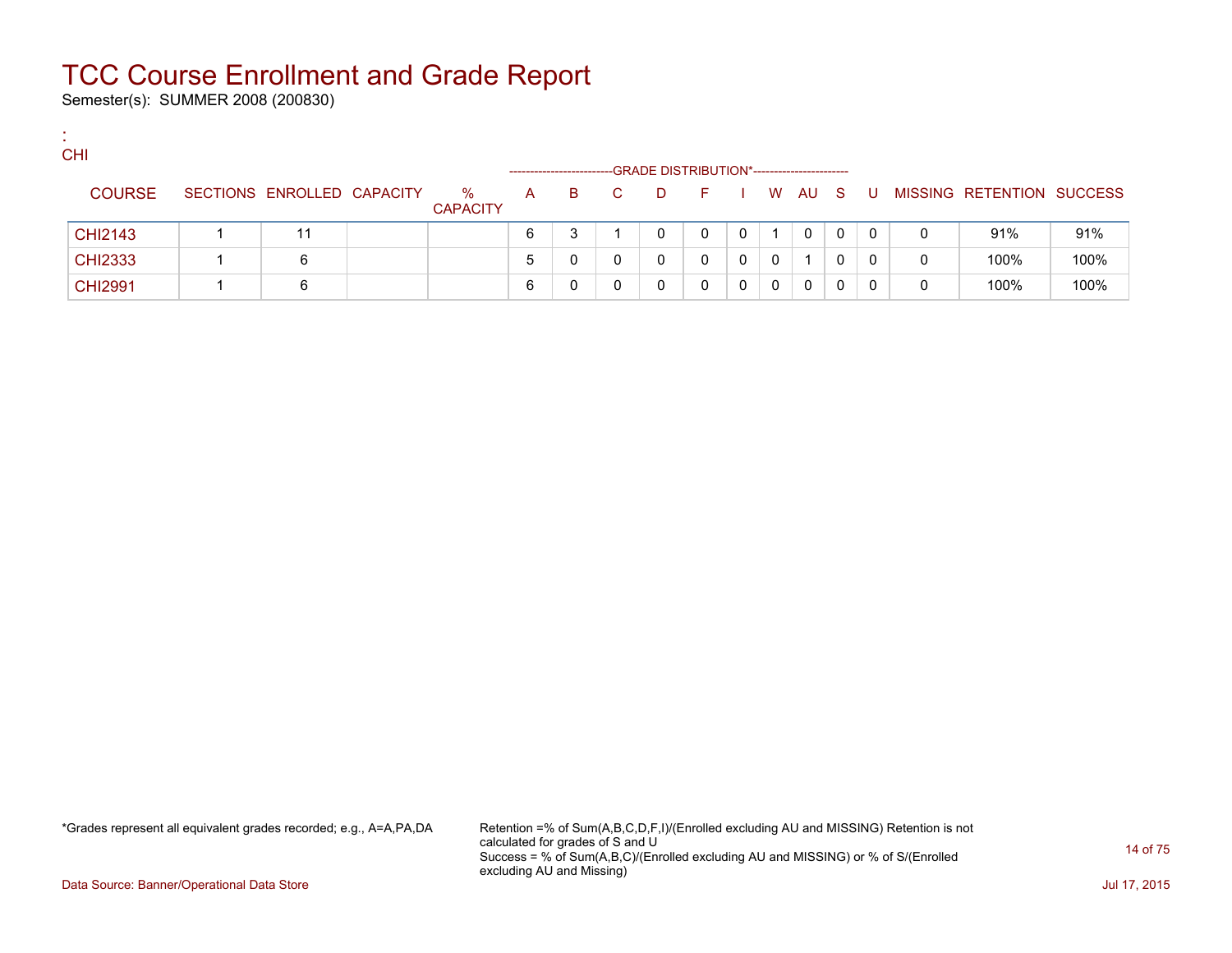Semester(s): SUMMER 2008 (200830)

| <b>CIS</b>     |                |                            |                                  |                |                |             | -GRADE DISTRIBUTION*---------------------- |              |                |                |              |              |   |              |                           |       |
|----------------|----------------|----------------------------|----------------------------------|----------------|----------------|-------------|--------------------------------------------|--------------|----------------|----------------|--------------|--------------|---|--------------|---------------------------|-------|
| <b>COURSE</b>  |                | SECTIONS ENROLLED CAPACITY | $\frac{0}{0}$<br><b>CAPACITY</b> | A              | B              | C           | D                                          | F            |                | W              | AU           | S            | U |              | MISSING RETENTION SUCCESS |       |
| <b>CIS1013</b> | 1              | 15                         |                                  | 8              | 3              | 1           | $\mathbf 1$                                | 0            | 0              | $\overline{2}$ | 0            | 0            | 0 | 0            | 87%                       | 80%   |
| <b>CIS1033</b> | 5              | 44                         |                                  | 26             | $\overline{7}$ | $\mathbf 1$ | $\mathbf 1$                                | 0            | 0              | 9              | 0            | 0            | 0 | 0            | 80%                       | 77%   |
| <b>CIS1073</b> | $\overline{c}$ | 18                         |                                  | 5              | 4              | 3           | $\overline{2}$                             | $\mathbf{0}$ | 0              | 4              | $\mathbf{0}$ | 0            | 0 | $\mathbf{0}$ | 78%                       | 67%   |
| <b>CIS1203</b> | 1              | 19                         |                                  | 12             | 5              | 1           | 0                                          | 0            | 0              | 1              | 0            | 0            | 0 | 0            | 95%                       | 95%   |
| <b>CIS1211</b> | 1              | 14                         |                                  | 11             | $\overline{2}$ | 0           | $\Omega$                                   | 0            | 0              | 1              | $\mathbf{0}$ | 0            | 0 | 0            | 93%                       | 93%   |
| <b>CIS2023</b> | $\overline{2}$ | $\overline{7}$             |                                  | 3              | $\overline{2}$ | 0           | 0                                          | 0            | $\overline{2}$ | 0              | $\mathbf{0}$ | $\mathbf{0}$ | 0 | 0            | 100%                      | 71%   |
| <b>CIS2043</b> | $\mathbf{1}$   | $\mathbf 1$                |                                  | $\Omega$       | 0              | $\Omega$    | $\mathbf{0}$                               | $\Omega$     | 1              | $\mathbf{0}$   | $\mathbf{0}$ | $\Omega$     | 0 | 0            | 100%                      | 0%    |
| <b>CIS2053</b> | 1              | -1                         |                                  | $\mathbf{0}$   | 0              | $\Omega$    | $\mathbf{0}$                               | $\mathbf{0}$ | 1              | 0              | 0            | $\Omega$     | 0 | $\mathbf{0}$ | 100%                      | 0%    |
| <b>CIS2063</b> | 1              | $\mathbf 1$                |                                  | $\mathbf{0}$   | 0              | 0           | 0                                          | $\mathbf{0}$ | 1              | 0              | 0            | 0            | 0 | 0            | 100%                      | 0%    |
| <b>CIS2073</b> | 3              | 22                         |                                  | 8              | 4              | $\mathbf 1$ | $\mathbf{0}$                               | 1            | $\overline{2}$ | 6              | $\mathbf{0}$ | 0            | 0 | $\mathbf{0}$ | 73%                       | 59%   |
| <b>CIS2383</b> | 1              | $\mathbf{1}$               |                                  | $\mathbf{0}$   | 0              | 0           | $\mathbf{0}$                               | $\mathbf{0}$ | 1              | 0              | $\mathbf{0}$ | $\mathbf{0}$ | 0 | 0            | 100%                      | $0\%$ |
| <b>CIS2493</b> | 1              | $\overline{7}$             |                                  | 4              | 3              | 0           | 0                                          | 0            | 0              | 0              | 0            | $\Omega$     | 0 | 0            | 100%                      | 100%  |
| <b>CIS2523</b> | 1              | $\overline{1}$             |                                  | 0              | 1              | 0           | 0                                          | 0            | 0              | 0              | 0            | 0            | 0 | 0            | 100%                      | 100%  |
| <b>CIS2543</b> | $\mathbf 1$    | $\overline{7}$             |                                  | 5              | $\overline{2}$ | 0           | 0                                          | $\mathbf{0}$ | 0              | $\mathbf{0}$   | $\mathbf{0}$ | $\mathbf{0}$ | 0 | 0            | 100%                      | 100%  |
| <b>CIS2563</b> | 2              | 16                         |                                  | $\overline{7}$ | 5              | 3           | $\mathbf{0}$                               | $\mathbf{0}$ | 0              | 1              | $\mathbf{0}$ | $\Omega$     | 0 | $\mathbf{0}$ | 94%                       | 94%   |
| <b>CIS2583</b> | 1              | $\overline{2}$             |                                  | $\mathbf 1$    | 0              | 0           | $\mathbf{0}$                               | 0            | 0              | 1              | $\mathbf{0}$ | 0            | 0 | 0            | 50%                       | 50%   |
| <b>CIS2673</b> | $\overline{2}$ | 3                          |                                  | 2              | 1              | 0           | 0                                          | 0            | 0              | 0              | 0            | $\Omega$     | 0 | 0            | 100%                      | 100%  |
| <b>CIS2683</b> | $\overline{2}$ | 5                          |                                  | $\overline{2}$ | 0              | 1           | 0                                          | 0            | 0              | 0              | 0            | 0            | 0 | 0            | 60%                       | 60%   |
| <b>CIS2713</b> | 2              | 3                          |                                  | 0              | 0              | 0           | 0                                          | 0            | 3              | $\mathbf{0}$   | 0            | 0            | 0 | 0            | 100%                      | 0%    |

:

\*Grades represent all equivalent grades recorded; e.g., A=A,PA,DA Retention =% of Sum(A,B,C,D,F,I)/(Enrolled excluding AU and MISSING) Retention is not calculated for grades of S and U Success = % of Sum(A,B,C)/(Enrolled excluding AU and MISSING) or % of S/(Enrolled excluding AU and Missing) Data Source: Banner/Operational Data Store Jul 17, 2015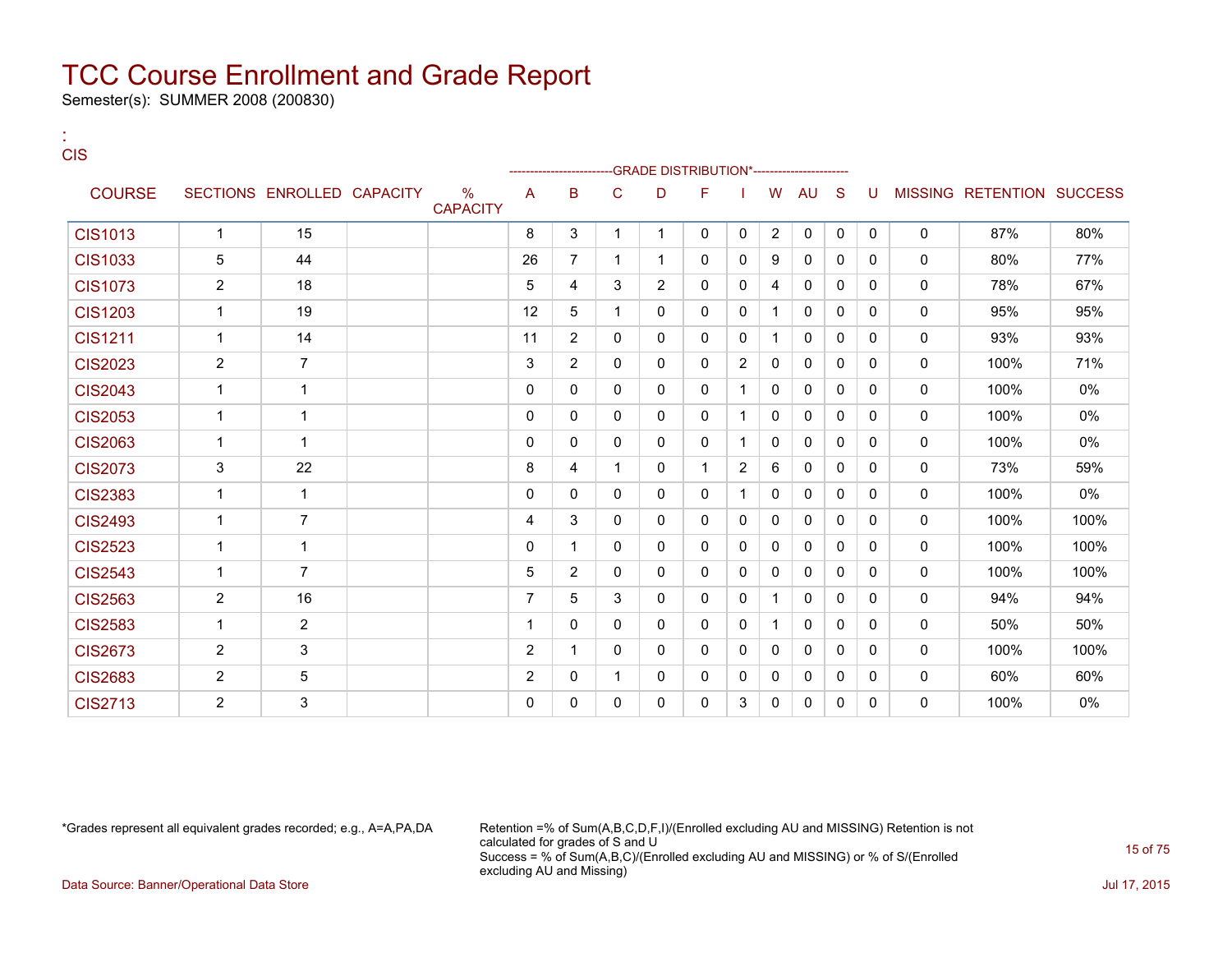Semester(s): SUMMER 2008 (200830)

#### : **CLT**

|                |                            |                         |   |                |   | -----------------------GRADE DISTRIBUTION*----------------------- |   |   |              |              |              |              |                |                          |      |
|----------------|----------------------------|-------------------------|---|----------------|---|-------------------------------------------------------------------|---|---|--------------|--------------|--------------|--------------|----------------|--------------------------|------|
| <b>COURSE</b>  | SECTIONS ENROLLED CAPACITY | $\%$<br><b>CAPACITY</b> | A | B              | C | D                                                                 | F |   | W            | AU           | <sub>S</sub> | U            | <b>MISSING</b> | <b>RETENTION SUCCESS</b> |      |
| <b>CLT1011</b> | 4                          |                         | 4 | 0              |   | 0                                                                 | 0 | 0 | $\mathbf{0}$ | 0            | $\mathbf 0$  | 0            | 0              | 100%                     | 100% |
| <b>CLT1141</b> | 4                          |                         | 2 | $\overline{2}$ |   | 0                                                                 | 0 | 0 | $\Omega$     | 0            | $\mathbf{0}$ | $\Omega$     | 0              | 100%                     | 100% |
| <b>CLT1213</b> | 4                          |                         | 4 | $\mathbf{0}$   |   | 0                                                                 | 0 | 0 | 0            | 0            | 0            | 0            | 0              | 100%                     | 100% |
| <b>CLT1242</b> | 4                          |                         | 3 |                |   | 0                                                                 | 0 | 0 | $\mathbf{0}$ | $\mathbf{0}$ | $\mathbf 0$  | $\Omega$     | 0              | 100%                     | 100% |
| <b>CLT1331</b> | 4                          |                         | 2 | 2              | 0 | $\Omega$                                                          | 0 | 0 | $\mathbf{0}$ | $\mathbf{0}$ | $\mathbf 0$  | <sup>0</sup> | 0              | 100%                     | 100% |
| <b>CLT1351</b> | 4                          |                         | 4 | $\Omega$       |   | 0                                                                 | 0 | 0 | 0            | $\mathbf{0}$ | 0            | $\Omega$     | 0              | 100%                     | 100% |
| <b>CLT1413</b> | 4                          |                         | 4 | 0              |   | 0                                                                 | 0 | 0 | $\Omega$     | 0            | 0            | $\Omega$     | 0              | 100%                     | 100% |
| <b>CLT1433</b> | 4                          |                         | 4 | $\Omega$       |   | 0                                                                 | 0 | 0 | $\Omega$     | $\mathbf{0}$ | $\Omega$     | <sup>0</sup> | 0              | 100%                     | 100% |
| <b>CLT1452</b> | 4                          |                         | 3 | 0              |   | 0                                                                 | 0 | 0 | $\Omega$     | 0            | 0            | <sup>0</sup> | 0              | 100%                     | 100% |

\*Grades represent all equivalent grades recorded; e.g., A=A,PA,DA Retention =% of Sum(A,B,C,D,F,I)/(Enrolled excluding AU and MISSING) Retention is not calculated for grades of S and U Success = % of Sum(A,B,C)/(Enrolled excluding AU and MISSING) or % of S/(Enrolled excluding AU and Missing)

Data Source: Banner/Operational Data Store Jul 17, 2015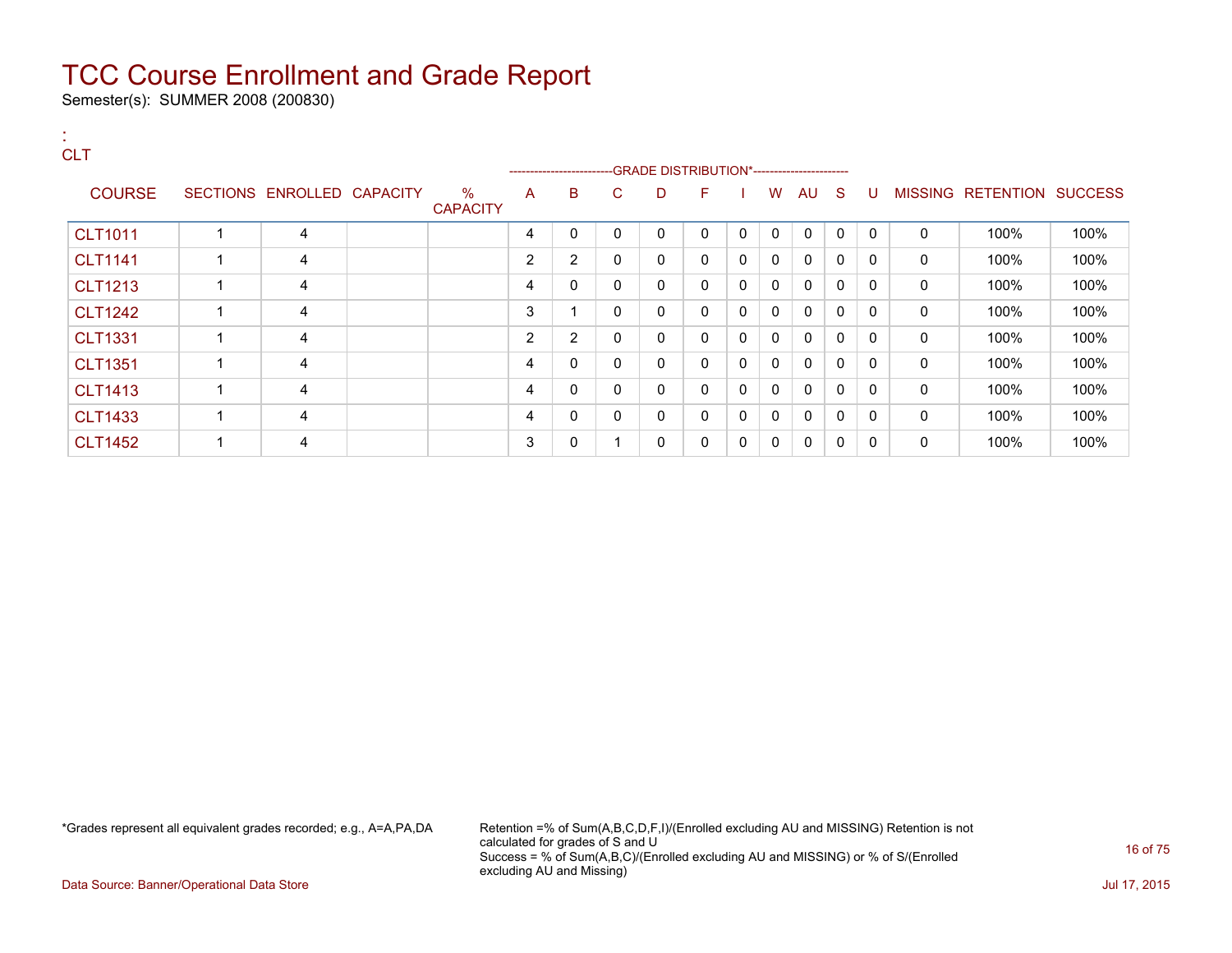Semester(s): SUMMER 2008 (200830)

:

| <b>CSC</b>     |                |                            |                                  |                |                |                | -GRADE DISTRIBUTION*---------------- |              |                |                |                |              |              |              |                           |      |
|----------------|----------------|----------------------------|----------------------------------|----------------|----------------|----------------|--------------------------------------|--------------|----------------|----------------|----------------|--------------|--------------|--------------|---------------------------|------|
| <b>COURSE</b>  |                | SECTIONS ENROLLED CAPACITY | $\frac{0}{0}$<br><b>CAPACITY</b> | A              | B              | C              | D                                    | F            |                | W              | <b>AU</b>      | <sub>S</sub> | U            |              | MISSING RETENTION SUCCESS |      |
| <b>CSC1011</b> | $\mathbf{1}$   | $\overline{2}$             |                                  | $\mathbf{0}$   | 1              | $\mathbf{0}$   | 0                                    | $\mathbf{0}$ | 1              | 0              | 0              | $\mathbf{0}$ | $\mathbf{0}$ | $\mathbf{0}$ | 100%                      | 50%  |
| <b>CSC1043</b> | $\mathbf{1}$   | 18                         |                                  | 15             | 3              | $\mathbf 0$    | 0                                    | 0            | 0              | 0              | $\mathbf 0$    | $\mathbf{0}$ | $\mathbf{0}$ | $\mathbf{0}$ | 100%                      | 100% |
| <b>CSC1083</b> | 1              | 18                         |                                  | $\overline{7}$ | 10             | 1              | 0                                    | $\mathbf{0}$ | 0              | $\mathbf{0}$   | 0              | $\Omega$     | 0            | 0            | 100%                      | 100% |
| <b>CSC1093</b> | $\mathbf{1}$   | 18                         |                                  | 10             | 5              | 3              | 0                                    | 0            | 0              | 0              | 0              | $\mathbf{0}$ | 0            | $\mathbf 0$  | 100%                      | 100% |
| <b>CSC1123</b> | $\mathbf{1}$   | 4                          |                                  | 4              | $\Omega$       | $\mathbf{0}$   | 0                                    | $\Omega$     | $\Omega$       | $\Omega$       | $\mathbf{0}$   | $\Omega$     | $\Omega$     | $\mathbf 0$  | 100%                      | 100% |
| <b>CSC1133</b> | $\mathbf{1}$   | 18                         |                                  | 10             | 5              | 3              | 0                                    | 0            | 0              | 0              | 0              | 0            | 0            | 0            | 100%                      | 100% |
| <b>CSC1153</b> | $\mathbf{1}$   | 18                         |                                  | 9              | $\overline{7}$ | $\overline{2}$ | 0                                    | $\Omega$     | 0              | $\Omega$       | $\mathbf{0}$   | $\Omega$     | 0            | $\mathbf 0$  | 100%                      | 100% |
| <b>CSC1161</b> | 1              | $\mathbf{1}$               |                                  | $\mathbf{0}$   | $\Omega$       | $\mathbf{0}$   | 0                                    | $\mathbf{0}$ | 0              | $\mathbf{0}$   | $\mathbf{0}$   | $\mathbf{0}$ | 0            | $\mathbf{1}$ |                           |      |
| <b>CSC1171</b> | $\mathbf{1}$   | $\overline{7}$             |                                  | 6              | $\Omega$       | $\Omega$       | 0                                    | $\Omega$     | $\Omega$       | $\mathbf{1}$   | $\Omega$       | $\Omega$     | 0            | $\mathbf 0$  | 86%                       | 86%  |
| <b>CSC1193</b> | $\mathbf{1}$   | 18                         |                                  | 18             | 0              | $\mathbf{0}$   | 0                                    | $\Omega$     | 0              | $\mathbf{0}$   | $\mathbf{0}$   | $\Omega$     | 0            | $\mathbf{0}$ | 100%                      | 100% |
| <b>CSC1203</b> | 35             | 529                        |                                  | 250            | 90             | 58             | 13                                   | 20           | $\mathbf 1$    | 87             | $\overline{2}$ | $\mathbf{0}$ | 0            | $\mathbf 0$  | 82%                       | 76%  |
| <b>CSC1263</b> | $\mathbf{1}$   | 8                          |                                  | 8              | $\Omega$       | $\mathbf{0}$   | $\mathbf{0}$                         | $\mathbf{0}$ | 0              | $\mathbf{0}$   | $\mathbf{0}$   | $\Omega$     | 0            | $\mathbf 0$  | 100%                      | 100% |
| <b>CSC1293</b> | $\mathbf{1}$   | 3                          |                                  | $\overline{2}$ | $\Omega$       | $\mathbf{0}$   | 0                                    | $\Omega$     | 0              | $\mathbf{0}$   | $\Omega$       | $\Omega$     | 0            | $\mathbf{1}$ | 100%                      | 100% |
| <b>CSC1483</b> | $\mathbf{1}$   | 11                         |                                  | $\mathbf{0}$   | $\overline{2}$ | 3              | $\mathbf 1$                          | $\mathbf 1$  | 0              | 3              | $\mathbf{1}$   | $\Omega$     | $\mathbf{0}$ | $\mathbf{0}$ | 70%                       | 50%  |
| <b>CSC1531</b> | $\overline{2}$ | 19                         |                                  | 8              | $\overline{2}$ | $\mathbf{1}$   | 0                                    | $\Omega$     | 1              | $\overline{7}$ | $\mathbf{0}$   | $\Omega$     | 0            | $\mathbf 0$  | 63%                       | 58%  |
| <b>CSC1551</b> | $\overline{2}$ | 13                         |                                  | 6              | 3              | $\mathbf{0}$   | 0                                    | $\mathbf{0}$ | 0              | 4              | $\mathbf{0}$   | $\Omega$     | $\Omega$     | 0            | 69%                       | 69%  |
| <b>CSC1571</b> | $\overline{2}$ | 9                          |                                  | 5              | $\mathbf{1}$   | $\mathbf{0}$   | $\mathbf{1}$                         | $\Omega$     | $\Omega$       | $\overline{2}$ | $\mathbf{0}$   | $\Omega$     | 0            | $\mathbf 0$  | 78%                       | 67%  |
| <b>CSC1663</b> | $\mathbf{1}$   | 18                         |                                  | 11             | 6              | $\mathbf 1$    | 0                                    | $\mathbf{0}$ | $\mathbf{0}$   | $\mathbf{0}$   | $\mathbf{0}$   | $\Omega$     | $\mathbf{0}$ | 0            | 100%                      | 100% |
| <b>CSC1692</b> | $\mathbf{1}$   | 18                         |                                  | 18             | $\Omega$       | $\mathbf{0}$   | 0                                    | $\Omega$     | $\Omega$       | $\mathbf{0}$   | $\mathbf 0$    | $\Omega$     | $\Omega$     | $\mathbf 0$  | 100%                      | 100% |
| <b>CSC1702</b> | $\mathbf{1}$   | 18                         |                                  | 18             | $\Omega$       | $\mathbf{0}$   | 0                                    | $\mathbf{0}$ | $\Omega$       | $\mathbf{0}$   | $\Omega$       | $\Omega$     | $\mathbf{0}$ | $\mathbf 0$  | 100%                      | 100% |
| <b>CSC1711</b> | $\mathbf{1}$   | 3                          |                                  | $\mathbf{1}$   | $\Omega$       | $\mathbf{0}$   | 0                                    | $\mathbf{0}$ | $\overline{2}$ | 0              | $\mathbf{0}$   | $\mathbf{0}$ | $\mathbf{0}$ | 0            | 100%                      | 33%  |
| <b>CSC1721</b> | 1              | $\mathbf 1$                |                                  | $\mathbf{0}$   | $\Omega$       | $\Omega$       | 0                                    | $\Omega$     | 1              | 0              | 0              | $\mathbf{0}$ | $\Omega$     | $\mathbf 0$  | 100%                      | 0%   |

\*Grades represent all equivalent grades recorded; e.g., A=A,PA,DA Retention =% of Sum(A,B,C,D,F,I)/(Enrolled excluding AU and MISSING) Retention is not calculated for grades of S and U Success = % of Sum(A,B,C)/(Enrolled excluding AU and MISSING) or % of S/(Enrolled excluding AU and Missing)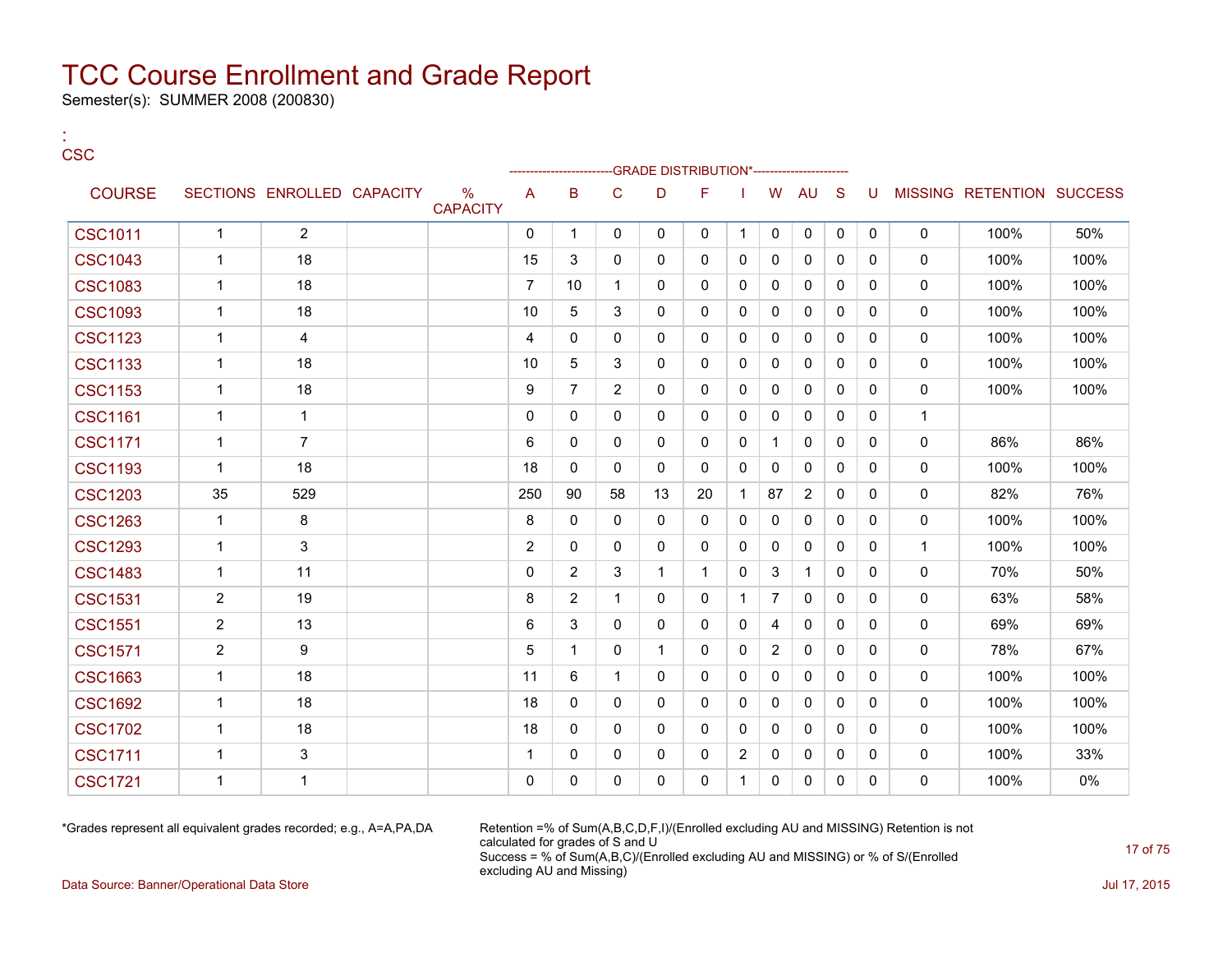Semester(s): SUMMER 2008 (200830)

:

#### **CSC** ---GRADE DISTRIBUTION\*------------------------COURSE SECTIONS ENROLLED CAPACITY % **CAPACITY** A B C D F I W AU S U MISSING RETENTION SUCCESS CSC1901 1 9 8 0 0 0 0 0 1 0 0 0 0 89% 89% CSC2013 | 3 | 23 | | 9 | 5 | 2 | 1 | 0 | 2 | 3 | 0 | 0 | 0 | 0 | 83% | 70% CSC2033 2 37 37 8 12 2 1 0 1 13 0 0 0 0 65% 59%  $\text{CSC2043} \hspace{1.3cm} 1 \hspace{1.3cm} 1 \hspace{1.3cm} 1 \hspace{1.3cm} 0 \hspace{1.3cm} 0 \hspace{1.3cm} 0 \hspace{1.3cm} 0 \hspace{1.3cm} 0 \hspace{1.3cm} 0 \hspace{1.3cm} 1 \hspace{1.3cm} 0 \hspace{1.3cm} 0 \hspace{1.3cm} 0 \hspace{1.3cm} 0 \hspace{1.3cm} 0 \hspace{1.3cm} 0 \hspace{1.3cm} 0 \hspace{1.3cm} 0 \hspace{1.3cm} 0 \hs$ CSC2103 1 1 0 0 0 0 0 1 0 0 0 0 0 100% 0% CSC2133 | 1 | 10 | | 1 | 2 | 2 | 0 | 0 | 5 | 0 | 0 | 0 | 0 | 50% | 50% 50%  $\text{CSC2143} \hspace{1.3cm} 1 \hspace{1.3cm} 5 \hspace{1.3cm} 1 \hspace{1.3cm} 2 \hspace{1.3cm} 1 \hspace{1.3cm} 0 \hspace{1.3cm} 0 \hspace{1.3cm} 2 \hspace{1.3cm} 0 \hspace{1.3cm} 0 \hspace{1.3cm} 0 \hspace{1.3cm} 0 \hspace{1.3cm} 0 \hspace{1.3cm} 0 \hspace{1.3cm} 0 \hspace{1.3cm} 0 \hspace{1.3cm} 0 \hspace{1.3cm} 0 \hspace{1.3cm} 0 \$ CSC2163 | 1 | 13 | | 7 | 2 | 1 | 0 | 1 | 0 | 2 | 0 | 0 | 0 | 85% | 77% CSC2473 | 4 | 27 | | 9 | 6 | 2 | 2 | 3 | 0 | 5 | 0 | 0 | 0 | 0 | 81% | 63% CSC2843 | 1 13 | 6 2 1 0 0 0 4 | 0 | 0 | 0 | 0 69% 69% CSC2903 1 18 18 0 0 0 0 0 0 0 0 0 0 100% 100%

\*Grades represent all equivalent grades recorded; e.g., A=A,PA,DA Retention =% of Sum(A,B,C,D,F,I)/(Enrolled excluding AU and MISSING) Retention is not calculated for grades of S and U Success = % of Sum(A,B,C)/(Enrolled excluding AU and MISSING) or % of S/(Enrolled excluding AU and Missing)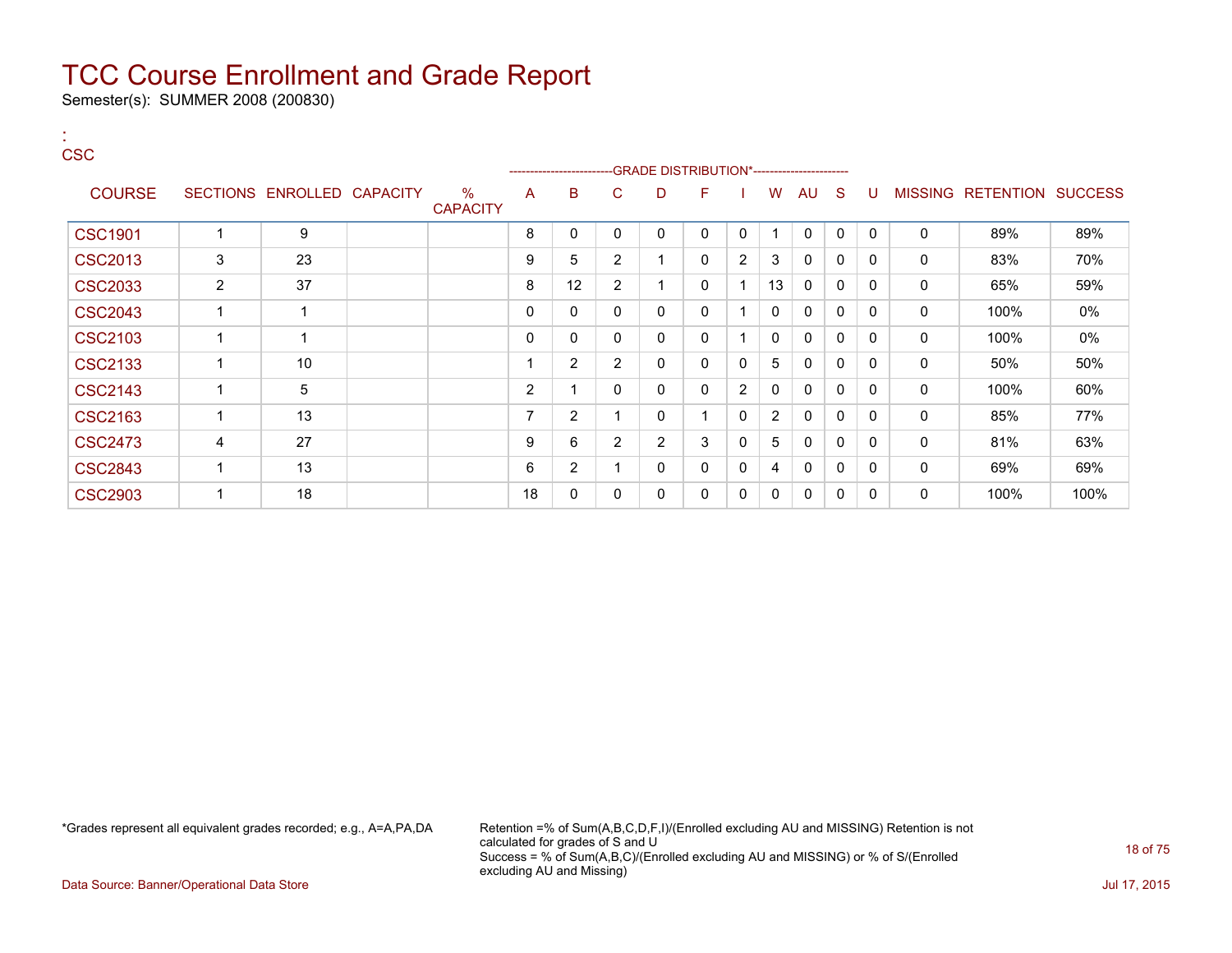Semester(s): SUMMER 2008 (200830)

| . .<br>DA     |                            |                         |    |                        |              |                                              |              |              |              |              |              |              |    |                           |      |
|---------------|----------------------------|-------------------------|----|------------------------|--------------|----------------------------------------------|--------------|--------------|--------------|--------------|--------------|--------------|----|---------------------------|------|
|               |                            |                         |    | ---------------------- |              | --GRADE DISTRIBUTION*----------------------- |              |              |              |              |              |              |    |                           |      |
| <b>COURSE</b> | SECTIONS ENROLLED CAPACITY | $\%$<br><b>CAPACITY</b> | A  | B                      | C.           | D                                            | F.           |              | W            | AU S         |              | U            |    | MISSING RETENTION SUCCESS |      |
| DA1124        | 14                         |                         | 13 | 0                      | $\mathbf{0}$ | $\mathbf{0}$                                 | $\mathbf{0}$ | $\mathbf{0}$ | $\mathbf{0}$ | $\mathbf{0}$ | $\mathbf{0}$ | $\mathbf{0}$ |    | 100%                      | 100% |
| DA1133        | 14                         |                         | 11 | 2                      | 0            | 0                                            | $\Omega$     | 0            | $\mathbf{0}$ | $\mathbf{0}$ | $\mathbf{0}$ | $\mathbf{0}$ | -4 | 100%                      | 100% |
| DA1231        | 14                         |                         | 13 | 0                      | $\mathbf{0}$ | 0                                            | $\Omega$     | 0            | $\mathbf{0}$ | $\mathbf{0}$ | $\mathbf{0}$ | $\mathbf{0}$ | -4 | 100%                      | 100% |
| DA1242        | 14                         |                         | 13 | 0                      | $\mathbf{0}$ | 0                                            | $\Omega$     | $\Omega$     | $\mathbf{0}$ | $\mathbf{0}$ | $\mathbf{0}$ | $\mathbf{0}$ | -4 | 100%                      | 100% |
| <b>DA2344</b> | 14                         |                         | 13 | 0                      | $\mathbf{0}$ | 0                                            | $\Omega$     | $\Omega$     | $\mathbf{0}$ | $\mathbf{0}$ | $\mathbf{0}$ | $\mathbf{0}$ | -4 | 100%                      | 100% |
| DA2432        | 14                         |                         | 13 | 0                      | $\mathbf{0}$ | 0                                            | $\Omega$     | $\Omega$     | $\mathbf{0}$ | $\mathbf{0}$ | $\mathbf{0}$ | $\mathbf{0}$ | -1 | 100%                      | 100% |
| DA2444        | 14                         |                         | 11 |                        | -4           | 0                                            | $\Omega$     | $\mathbf{0}$ | $\mathbf{0}$ | $\mathbf{0}$ | $\mathbf{0}$ | $\mathbf{0}$ | -4 | 100%                      | 100% |

\*Grades represent all equivalent grades recorded; e.g., A=A,PA,DA Retention =% of Sum(A,B,C,D,F,I)/(Enrolled excluding AU and MISSING) Retention is not calculated for grades of S and U Success = % of Sum(A,B,C)/(Enrolled excluding AU and MISSING) or % of S/(Enrolled excluding AU and Missing)

Data Source: Banner/Operational Data Store Jul 17, 2015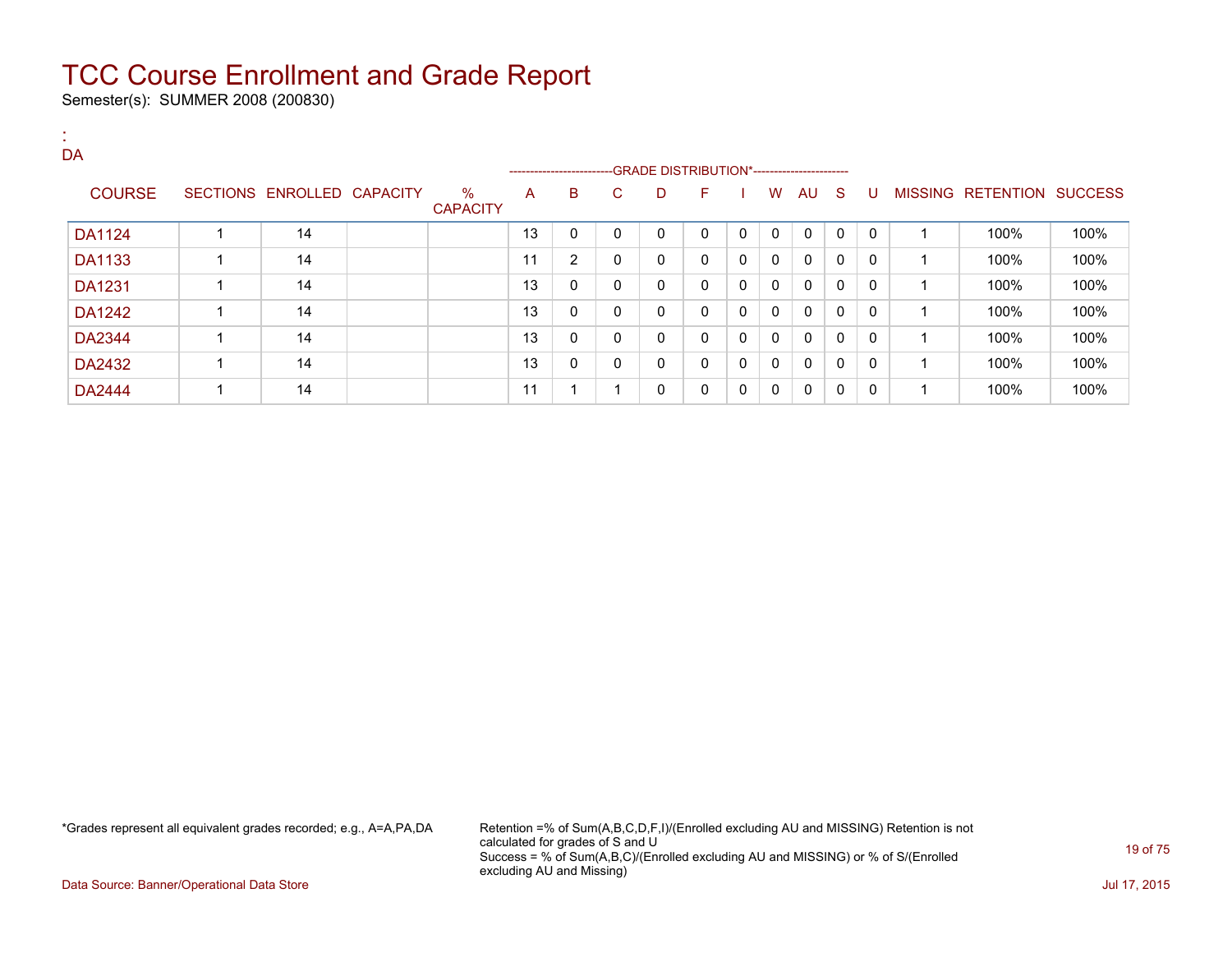Semester(s): SUMMER 2008 (200830)

:

| <b>DRF</b>     |  |                 |  |                                              |                |                |                |  |                                                                             |     |
|----------------|--|-----------------|--|----------------------------------------------|----------------|----------------|----------------|--|-----------------------------------------------------------------------------|-----|
|                |  |                 |  | --GRADE DISTRIBUTION*----------------------- |                |                |                |  |                                                                             |     |
| <b>COURSE</b>  |  | <b>CAPACITY</b> |  |                                              |                |                |                |  | SECTIONS ENROLLED CAPACITY % A B C D F I W AU S U MISSING RETENTION SUCCESS |     |
| <b>DRF1323</b> |  |                 |  |                                              | 0 <sup>1</sup> | 2 <sup>1</sup> | 0 <sup>1</sup> |  | 75%                                                                         | 75% |

\*Grades represent all equivalent grades recorded; e.g., A=A,PA,DA Retention =% of Sum(A,B,C,D,F,I)/(Enrolled excluding AU and MISSING) Retention is not calculated for grades of S and U Success = % of Sum(A,B,C)/(Enrolled excluding AU and MISSING) or % of S/(Enrolled excluding AU and Missing)

Data Source: Banner/Operational Data Store Jul 17, 2015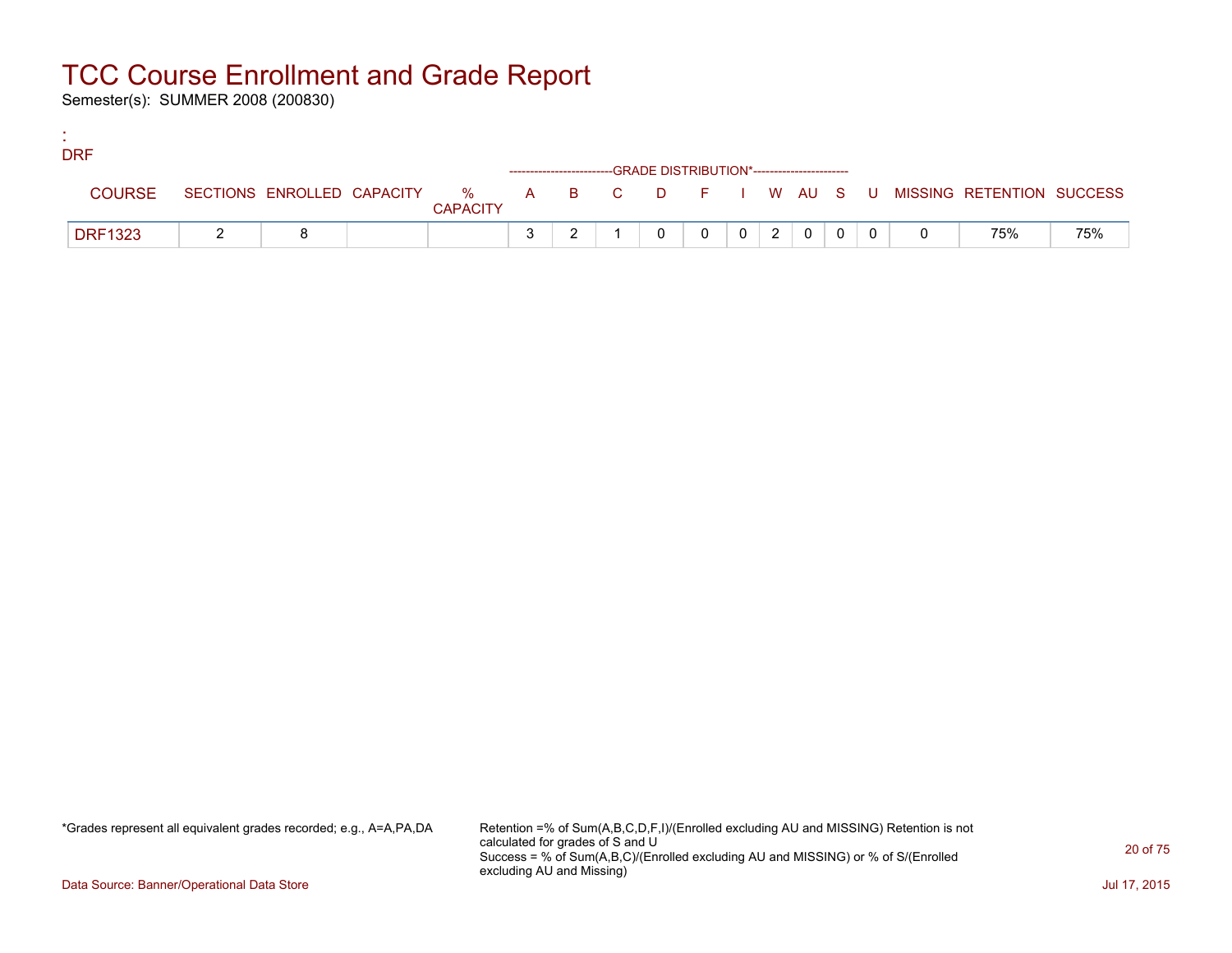Semester(s): SUMMER 2008 (200830)

:

| <b>ECO</b>    |    |                            |                         |     | ---------------------- |    |    | -GRADE DISTRIBUTION*---------------------- |   |    |          |   |     |   |                           |     |
|---------------|----|----------------------------|-------------------------|-----|------------------------|----|----|--------------------------------------------|---|----|----------|---|-----|---|---------------------------|-----|
| <b>COURSE</b> |    | SECTIONS ENROLLED CAPACITY | $\%$<br><b>CAPACITY</b> | A   | B.                     | C. | D. | - F -                                      |   |    | W AU S   |   | . U |   | MISSING RETENTION SUCCESS |     |
| ECO1353       |    | 23                         |                         |     | 6                      |    | 0  | 4                                          | 0 | 4  | $\Omega$ | 0 |     | 0 | 83%                       | 65% |
| ECO2013       | 14 | 263                        |                         | 135 | -61                    | 29 | 3  | 13                                         |   | 17 | 0        | 0 |     | 0 | 92%                       | 86% |
| ECO2023       | 13 | 233                        |                         | 97  | 70                     | 26 | 5  | 6                                          | 3 | 26 | 0        | 0 |     |   | 89%                       | 83% |

\*Grades represent all equivalent grades recorded; e.g., A=A,PA,DA Retention =% of Sum(A,B,C,D,F,I)/(Enrolled excluding AU and MISSING) Retention is not calculated for grades of S and U Success = % of Sum(A,B,C)/(Enrolled excluding AU and MISSING) or % of S/(Enrolled excluding AU and Missing)

Data Source: Banner/Operational Data Store Jul 17, 2015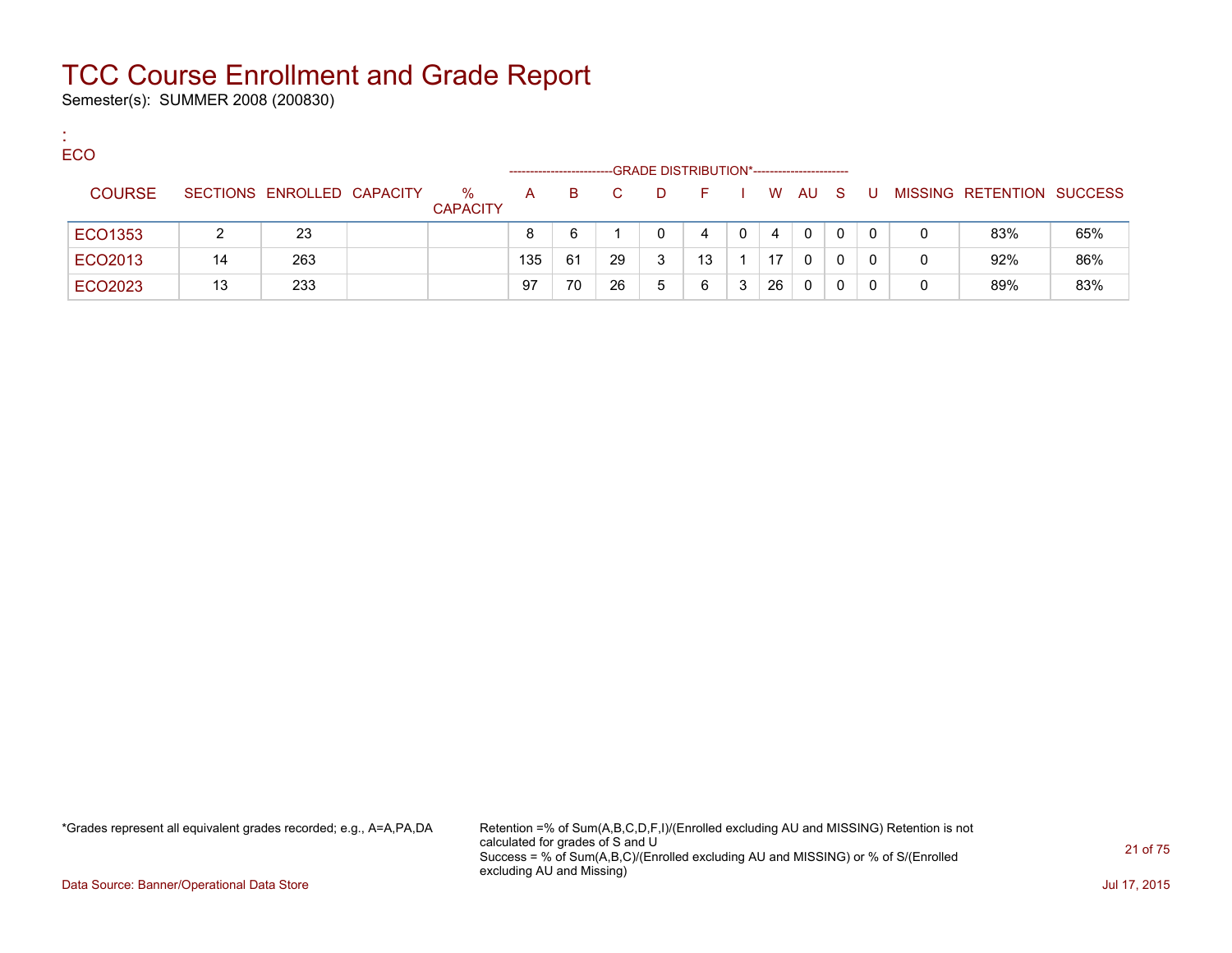Semester(s): SUMMER 2008 (200830)

:

| <b>EGR</b>     |                |                            |                         |                | ---------------------- |                       | -- GRADE DISTRIBUTION*------------------------ |              |              |                          |              |             |          |          |                           |      |
|----------------|----------------|----------------------------|-------------------------|----------------|------------------------|-----------------------|------------------------------------------------|--------------|--------------|--------------------------|--------------|-------------|----------|----------|---------------------------|------|
| <b>COURSE</b>  |                | SECTIONS ENROLLED CAPACITY | $\%$<br><b>CAPACITY</b> | A              | В                      | C.                    | D                                              | F            |              | W                        | AU           | -S          | U        |          | MISSING RETENTION SUCCESS |      |
| <b>EGR1111</b> |                | 14                         |                         | 14             | $\mathbf{0}$           | 0                     | $\mathbf 0$                                    | $\Omega$     | $\mathbf{0}$ | $\Omega$                 | $\mathbf 0$  | 0           | $\Omega$ | $\Omega$ | 100%                      | 100% |
| <b>EGR1132</b> | 2              | 29                         |                         | 22             | 6                      | 0                     | 0                                              | $\mathbf{0}$ | 0            | $\overline{\phantom{a}}$ | $\mathbf{0}$ | 0           | 0        | 0        | 97%                       | 97%  |
| <b>EGR1443</b> |                | 3                          |                         | $\overline{2}$ |                        | 0                     | 0                                              | $\mathbf{0}$ | $\mathbf{0}$ | $\Omega$                 | $\mathbf{0}$ | $\mathbf 0$ | 0        | 0        | 100%                      | 100% |
| EGR2103        | $\overline{2}$ | 25                         |                         | 6              | $\overline{ }$         | 6                     | 0                                              | 0            | $\mathbf{0}$ | 6                        | $\mathbf 0$  | $\mathbf 0$ | 0        | 0        | 76%                       | 76%  |
| EGR2143        |                | 20                         |                         | 10             | 4                      | $\mathbf{2}^{\prime}$ | 0                                              |              | 0            | 3                        | $\Omega$     | $\mathbf 0$ | 0        | 0        | 85%                       | 80%  |
| EGR2213        |                | 14                         |                         | 4              | 4                      | 3                     |                                                |              | $\Omega$     | $\overline{\mathbf{A}}$  | $\mathbf 0$  | 0           | 0        | 0        | 93%                       | 79%  |
| <b>EGR2523</b> |                | 9                          |                         |                | 3                      | 4                     |                                                | $\mathbf{0}$ | $\mathbf{0}$ | $\mathbf{0}$             | $\mathbf{0}$ | $\Omega$    | $\Omega$ | 0        | 100%                      | 89%  |
| EGR2613        | $\overline{2}$ | 24                         |                         | 7              | 11                     | 5                     | 0                                              | 0            | $\mathbf{0}$ | -1                       | 0            | 0           | 0        | 0        | 96%                       | 96%  |

\*Grades represent all equivalent grades recorded; e.g., A=A,PA,DA Retention =% of Sum(A,B,C,D,F,I)/(Enrolled excluding AU and MISSING) Retention is not calculated for grades of S and U Success = % of Sum(A,B,C)/(Enrolled excluding AU and MISSING) or % of S/(Enrolled excluding AU and Missing)

Data Source: Banner/Operational Data Store Jul 17, 2015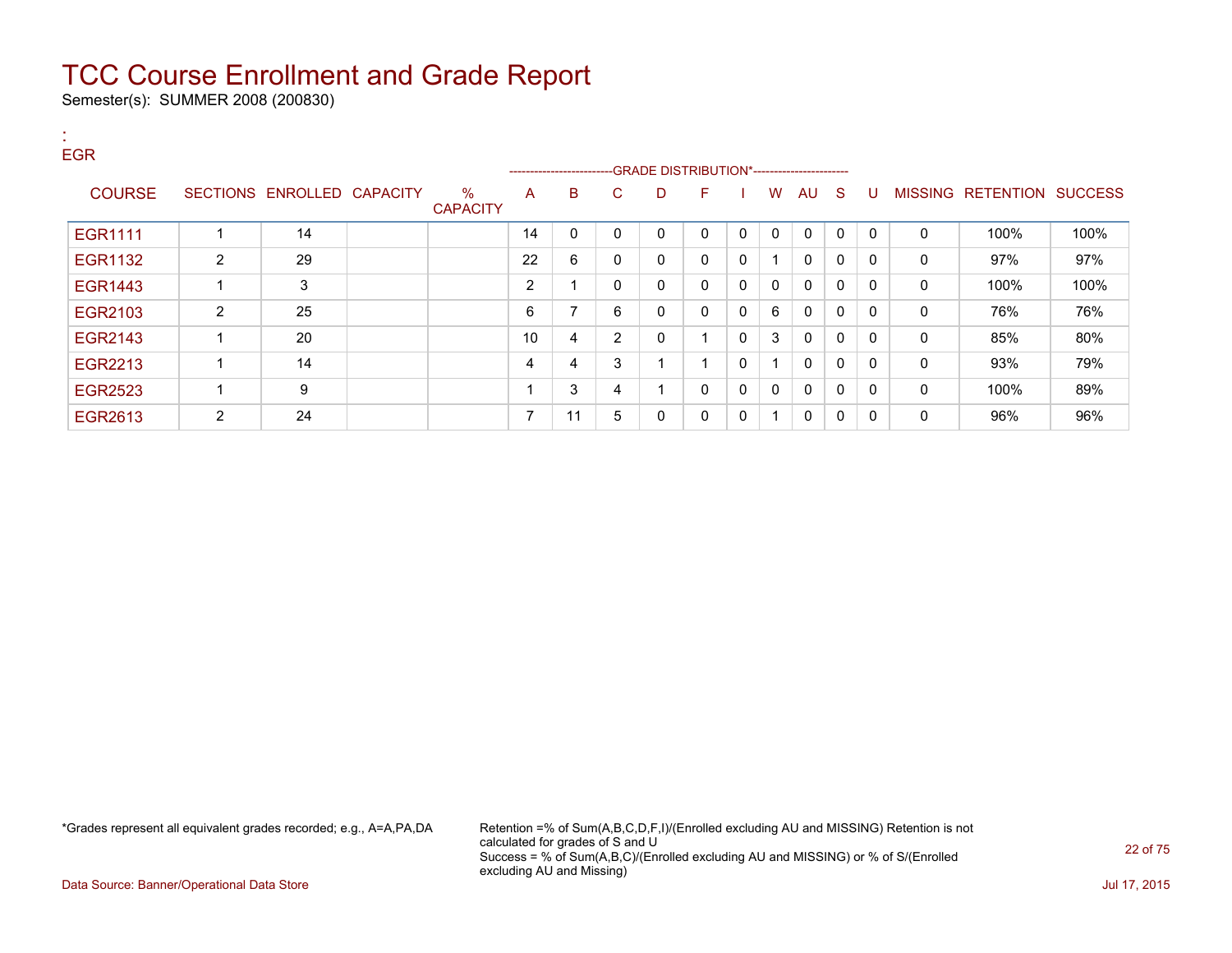Semester(s): SUMMER 2008 (200830)

:

| ELE            |                            |                      |       |  | -GRADE DISTRIBUTION*----------------------- |              |          |  |                             |      |
|----------------|----------------------------|----------------------|-------|--|---------------------------------------------|--------------|----------|--|-----------------------------|------|
| <b>COURSE</b>  | SECTIONS ENROLLED CAPACITY | %<br><b>CAPACITY</b> | A B C |  | DFIWAUS                                     |              |          |  | U MISSING RETENTION SUCCESS |      |
| <b>ELE1313</b> | 6                          |                      |       |  | 0                                           | $\mathbf{0}$ | $\Omega$ |  | 100%                        | 100% |
| <b>ELE1442</b> |                            |                      |       |  |                                             |              | 0        |  | 100%                        | 100% |

\*Grades represent all equivalent grades recorded; e.g., A=A,PA,DA Retention =% of Sum(A,B,C,D,F,I)/(Enrolled excluding AU and MISSING) Retention is not calculated for grades of S and U Success = % of Sum(A,B,C)/(Enrolled excluding AU and MISSING) or % of S/(Enrolled excluding AU and Missing)

Data Source: Banner/Operational Data Store Jul 17, 2015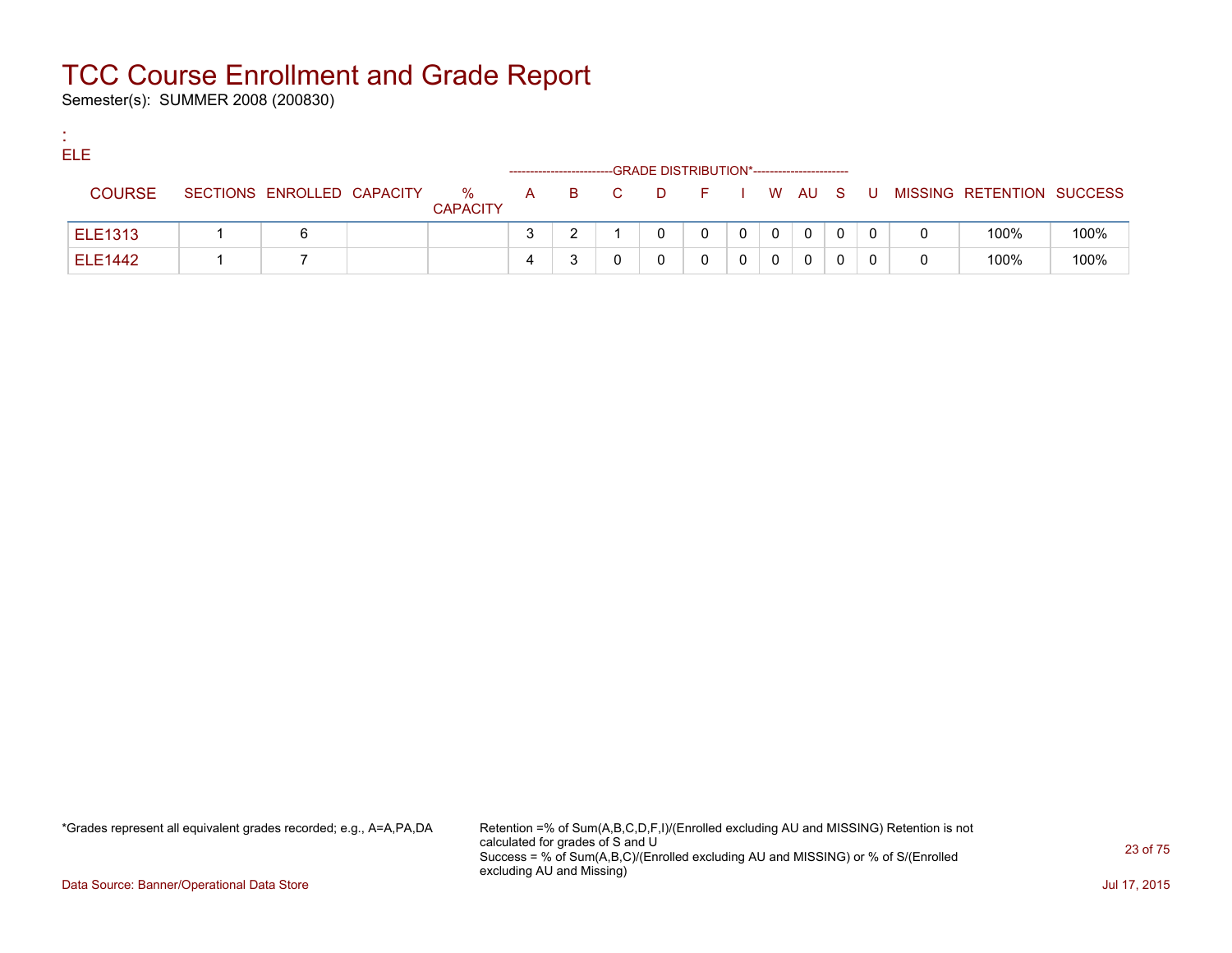Semester(s): SUMMER 2008 (200830)

#### : EMT

|                |                            |                         | -------------------- |                |              | -GRADE DISTRIBUTION*---------------------- |   |              |              |              |              |              |                |                          |      |
|----------------|----------------------------|-------------------------|----------------------|----------------|--------------|--------------------------------------------|---|--------------|--------------|--------------|--------------|--------------|----------------|--------------------------|------|
| <b>COURSE</b>  | SECTIONS ENROLLED CAPACITY | $\%$<br><b>CAPACITY</b> | A                    | B              | C            | D                                          | F |              | W            | AU           | S            | U            | <b>MISSING</b> | <b>RETENTION SUCCESS</b> |      |
| <b>EMT1013</b> | 10                         |                         | 3                    | 7              | $\Omega$     | 0                                          | 0 | $\mathbf{0}$ | $\mathbf{0}$ | $\mathbf{0}$ | $\mathbf{0}$ | $\Omega$     | 0              | 100%                     | 100% |
| <b>EMT1024</b> | 10                         |                         | 10                   | $\mathbf{0}$   | $\Omega$     | 0                                          | 0 | 0            | 0            | $\mathbf{0}$ | 0            | $\Omega$     | 0              | 100%                     | 100% |
| <b>EMT1041</b> | 10                         |                         | 10                   | $\mathbf{0}$   | $\Omega$     | 0                                          | 0 | $\mathbf{0}$ | 0            | $\mathbf{0}$ | 0            | $\Omega$     | 0              | 100%                     | 100% |
| <b>EMT1231</b> | $\overline{2}$             |                         | 2                    | 0              | 0            | 0                                          | 0 | 0            | 0            | $\mathbf{0}$ | $\Omega$     | 0            | 0              | 100%                     | 100% |
| <b>EMT1351</b> | $\overline{2}$             |                         | $\overline{2}$       | $\mathbf{0}$   | 0            | 0                                          | 0 | 0            | 0            | 0            | 0            | $\Omega$     | 0              | 100%                     | 100% |
| <b>EMT2003</b> | 9                          |                         | $\overline{7}$       | $\overline{2}$ | $\mathbf{0}$ | 0                                          | 0 | $\mathbf 0$  | 0            | $\mathbf{0}$ | $\Omega$     | $\mathbf{0}$ | 0              | 100%                     | 100% |
| <b>EMT2014</b> | 5                          |                         | 3                    | $\overline{2}$ | $\mathbf{0}$ | 0                                          | 0 | 0            | 0            | $\mathbf{0}$ | 0            | $\Omega$     | 0              | 100%                     | 100% |
| <b>EMT2031</b> | $\overline{7}$             |                         | $\overline{7}$       | $\mathbf{0}$   | $\mathbf{0}$ | 0                                          | 0 | 0            | 0            | $\mathbf{0}$ | 0            | 0            | 0              | 100%                     | 100% |
| <b>EMT2061</b> | 5                          |                         | 2                    | 3              | 0            | 0                                          | 0 | 0            | 0            | $\mathbf{0}$ | 0            | $\Omega$     | 0              | 100%                     | 100% |
| <b>EMT2111</b> | 13                         |                         | 13                   | 0              | $\mathbf{0}$ | 0                                          | 0 | 0            | 0            | 0            | 0            | 0            | 0              | 100%                     | 100% |
| <b>EMT2131</b> | 6                          |                         | 2                    | 4              | 0            | 0                                          | 0 | 0            | 0            | $\mathbf{0}$ | 0            | $\Omega$     | 0              | 100%                     | 100% |
| <b>EMT2151</b> | 1                          |                         | 0                    | 1              | 0            | 0                                          | 0 | 0            | $\mathbf 0$  | 0            | 0            | $\Omega$     | 0              | 100%                     | 100% |
| <b>EMT2231</b> | 1                          |                         | 0                    |                | $\Omega$     | 0                                          | 0 | 0            | 0            | $\mathbf{0}$ | 0            | 0            | 0              | 100%                     | 100% |

\*Grades represent all equivalent grades recorded; e.g., A=A,PA,DA Retention =% of Sum(A,B,C,D,F,I)/(Enrolled excluding AU and MISSING) Retention is not calculated for grades of S and U Success = % of Sum(A,B,C)/(Enrolled excluding AU and MISSING) or % of S/(Enrolled excluding AU and Missing)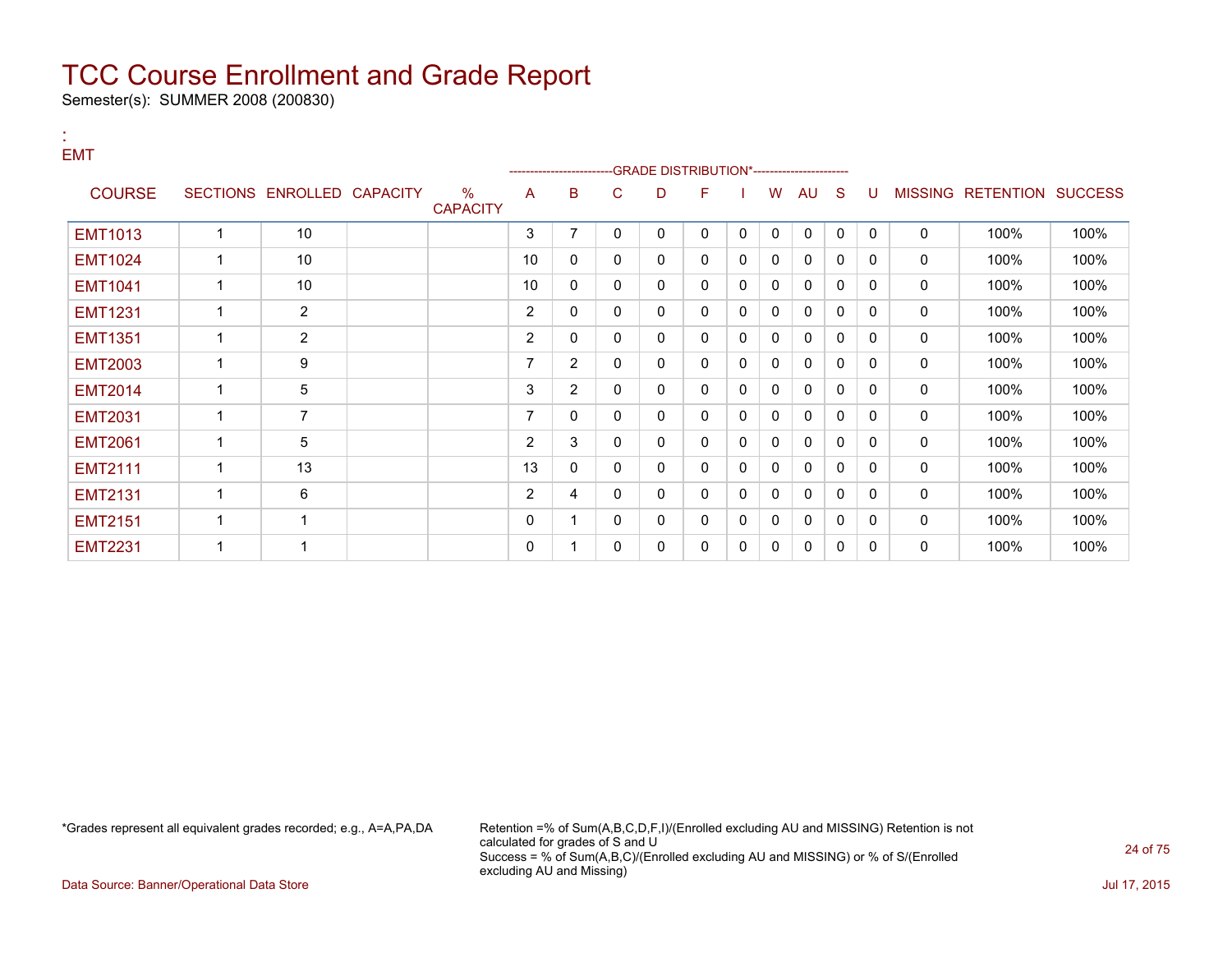Semester(s): SUMMER 2008 (200830)

:

| <b>ENG</b>     |                |                            |                      |                |                |                |                | -GRADE DISTRIBUTION*-------------------- |              |                |              |              |              |              |                           |      |
|----------------|----------------|----------------------------|----------------------|----------------|----------------|----------------|----------------|------------------------------------------|--------------|----------------|--------------|--------------|--------------|--------------|---------------------------|------|
| <b>COURSE</b>  |                | SECTIONS ENROLLED CAPACITY | %<br><b>CAPACITY</b> | $\overline{A}$ | B              | C              | D              | F                                        |              | W              | <b>AU</b>    | <sub>S</sub> | U            |              | MISSING RETENTION SUCCESS |      |
| <b>ENG0601</b> | $\mathbf{1}$   | $\overline{2}$             |                      | 1              | $\mathbf{0}$   | $\mathbf{0}$   | $\mathbf{0}$   | $\mathbf{0}$                             | $\mathbf{0}$ | $\mathbf 1$    | $\mathbf 0$  | $\mathbf{0}$ | $\mathbf{0}$ | $\mathbf{0}$ | 50%                       | 50%  |
| <b>ENG0611</b> | $\mathbf{1}$   | $\mathbf{1}$               |                      | $\mathbf{1}$   | $\mathbf{0}$   | 0              | $\Omega$       | $\mathbf{0}$                             | $\mathbf{0}$ | $\mathbf{0}$   | $\mathbf{0}$ | 0            | $\mathbf{0}$ | $\mathbf{0}$ | 100%                      | 100% |
| <b>ENG0903</b> | 5              | 51                         |                      | 11             | 16             | 8              | 1              | 3                                        | $\Omega$     | 12             | $\mathbf{0}$ | $\Omega$     | $\Omega$     | $\mathbf{0}$ | 76%                       | 69%  |
| <b>ENG0913</b> | $\overline{7}$ | 73                         |                      | 24             | 10             | 12             | $\overline{2}$ | 3                                        | $\mathbf{0}$ | 22             | $\mathbf 0$  | $\mathbf 0$  | $\mathbf{0}$ | $\mathbf{0}$ | 70%                       | 63%  |
| <b>ENG0923</b> | 5              | 47                         |                      | 15             | 10             | 3              | $\Omega$       | 3                                        | $\Omega$     | 16             | $\mathbf{0}$ | $\Omega$     | $\Omega$     | $\mathbf{0}$ | 66%                       | 60%  |
| <b>ENG0933</b> | $\overline{7}$ | 64                         |                      | 18             | 14             | 8              | 5              | $\mathbf 1$                              | $\mathbf{0}$ | 18             | $\mathbf 0$  | $\mathbf 0$  | $\mathbf{0}$ | $\mathbf 0$  | 72%                       | 62%  |
| <b>ENG1003</b> | 4              | 46                         |                      | 18             | 9              | 4              | 3              | $\Omega$                                 | $\mathbf 1$  | 10             | $\mathbf{1}$ | $\Omega$     | $\Omega$     | $\mathbf{0}$ | 78%                       | 69%  |
| <b>ENG1083</b> | $\mathbf{1}$   | 8                          |                      | $\overline{2}$ | 4              | $\mathbf 1$    | $\Omega$       | $\mathbf{0}$                             | $\mathbf{0}$ | $\mathbf{1}$   | $\mathbf 0$  | $\mathbf 0$  | $\mathbf{0}$ | $\mathbf 0$  | 88%                       | 88%  |
| <b>ENG1113</b> | 27             | 488                        |                      | 156            | 118            | 62             | 27             | 33                                       | $\Omega$     | 90             | 2            | $\Omega$     | $\Omega$     | $\mathbf{0}$ | 81%                       | 69%  |
| <b>ENG1121</b> | $\mathbf{1}$   | 5                          |                      | 3              | $\mathbf{0}$   | 0              | $\Omega$       | $\mathbf{0}$                             | $\mathbf 1$  | $\mathbf{1}$   | 0            | $\mathbf 0$  | $\mathbf{0}$ | $\mathbf{0}$ | 80%                       | 60%  |
| <b>ENG1213</b> | 39             | 658                        |                      | 237            | 156            | 88             | 18             | 46                                       | 2            | 111            | $\mathbf{0}$ | $\mathbf 0$  | $\mathbf{0}$ | $\mathbf{0}$ | 83%                       | 73%  |
| <b>ENG1691</b> | $\mathbf{1}$   | 6                          |                      | 5              | $\mathbf{0}$   | 0              | 0              | $\mathbf{1}$                             | $\mathbf{0}$ | $\mathbf{0}$   | $\mathbf 0$  | $\mathbf 0$  | $\mathbf{0}$ | $\mathbf{0}$ | 100%                      | 83%  |
| <b>ENG2333</b> | $\overline{2}$ | 26                         |                      | 12             | 4              | $\overline{2}$ | $\mathbf 1$    | 2                                        | $\Omega$     | 5              | $\mathbf{0}$ | $\Omega$     | $\Omega$     | $\mathbf{0}$ | 81%                       | 69%  |
| <b>ENG2343</b> | $\mathbf{1}$   | 11                         |                      | 3              | 1              | $\mathbf 1$    | $\Omega$       | $\mathbf{0}$                             | $\mathbf{0}$ | 6              | $\mathbf 0$  | $\mathbf 0$  | $\mathbf{0}$ | $\mathbf{0}$ | 45%                       | 45%  |
| <b>ENG2383</b> | $\mathbf{1}$   | 15                         |                      | 11             | 3              | $\mathbf 1$    | $\Omega$       | $\mathbf{0}$                             | $\mathbf{0}$ | $\mathbf{0}$   | $\mathbf{0}$ | $\mathbf 0$  | $\mathbf{0}$ | $\mathbf{0}$ | 100%                      | 100% |
| <b>ENG2413</b> | 5              | 52                         |                      | 22             | 10             | 8              | $\overline{2}$ | 4                                        | $\mathbf{0}$ | 6              | $\mathbf 0$  | $\mathbf 0$  | $\Omega$     | $\mathbf{0}$ | 88%                       | 77%  |
| <b>ENG2473</b> | $\mathbf{1}$   | 19                         |                      | 11             | $\overline{2}$ | $\mathbf 1$    | $\Omega$       | $\mathbf{0}$                             | $\mathbf{0}$ | 5              | $\mathbf{0}$ | $\mathbf 0$  | $\mathbf{0}$ | $\mathbf{0}$ | 74%                       | 74%  |
| <b>ENG2543</b> | $\mathbf{1}$   | 18                         |                      | 5              | 4              | 4              | 3              | $\mathbf{0}$                             | $\mathbf{0}$ | 2              | $\mathbf{0}$ | $\mathbf 0$  | $\Omega$     | $\mathbf{0}$ | 89%                       | 72%  |
| <b>ENG2653</b> | $\mathbf{1}$   | 21                         |                      | 6              | 4              | 4              | 2              | $\Omega$                                 | $\mathbf{0}$ | 5              | $\mathbf{0}$ | 0            | $\Omega$     | $\mathbf{0}$ | 76%                       | 67%  |
| <b>ENG2883</b> | $\mathbf{1}$   | 10                         |                      | 6              | 2              | 0              | $\Omega$       | $\mathbf{0}$                             | $\mathbf{0}$ | $\overline{2}$ | $\mathbf{0}$ | $\mathbf 0$  | $\Omega$     | $\mathbf{0}$ | 80%                       | 80%  |
| <b>ENG2991</b> | $\mathbf{1}$   | $\mathbf{1}$               |                      | 1              | $\Omega$       | 0              | 0              | $\Omega$                                 | $\mathbf{0}$ | $\mathbf{0}$   | 0            | 0            | $\Omega$     | $\mathbf 0$  | 100%                      | 100% |
| <b>ENG2992</b> | 4              | 6                          |                      | 4              | 1              |                | $\Omega$       | $\Omega$                                 | $\mathbf{0}$ | 0              | $\mathbf 0$  | $\mathbf 0$  | $\Omega$     | 0            | 100%                      | 100% |

\*Grades represent all equivalent grades recorded; e.g., A=A,PA,DA Retention =% of Sum(A,B,C,D,F,I)/(Enrolled excluding AU and MISSING) Retention is not calculated for grades of S and U Success = % of Sum(A,B,C)/(Enrolled excluding AU and MISSING) or % of S/(Enrolled excluding AU and Missing)

Data Source: Banner/Operational Data Store Jul 17, 2015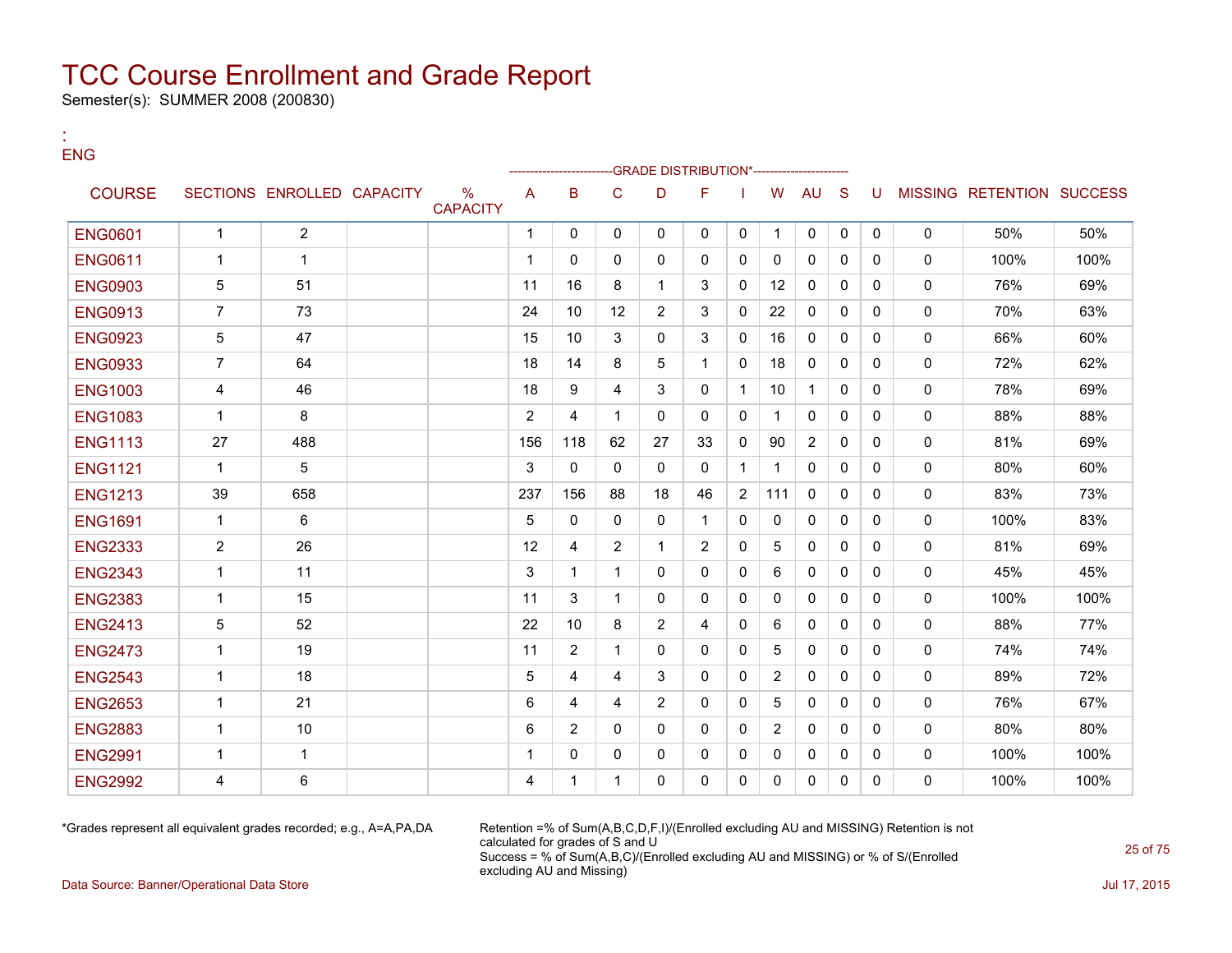Semester(s): SUMMER 2008 (200830)

:

| <b>ESL</b>     |    |                 |    |  |                                                                    |   |                |                |  |                                                                             |     |
|----------------|----|-----------------|----|--|--------------------------------------------------------------------|---|----------------|----------------|--|-----------------------------------------------------------------------------|-----|
|                |    |                 |    |  | ------------------------GRADE DISTRIBUTION*----------------------- |   |                |                |  |                                                                             |     |
| <b>COURSE</b>  |    | <b>CAPACITY</b> |    |  |                                                                    |   |                |                |  | SECTIONS ENROLLED CAPACITY % A B C D F I W AU S U MISSING RETENTION SUCCESS |     |
| <b>ESL0992</b> | 27 |                 | 20 |  |                                                                    | 2 | 0 <sup>1</sup> | $\overline{0}$ |  | 95%                                                                         | 84% |

\*Grades represent all equivalent grades recorded; e.g., A=A,PA,DA Retention =% of Sum(A,B,C,D,F,I)/(Enrolled excluding AU and MISSING) Retention is not calculated for grades of S and U Success = % of Sum(A,B,C)/(Enrolled excluding AU and MISSING) or % of S/(Enrolled excluding AU and Missing)

Data Source: Banner/Operational Data Store Jul 17, 2015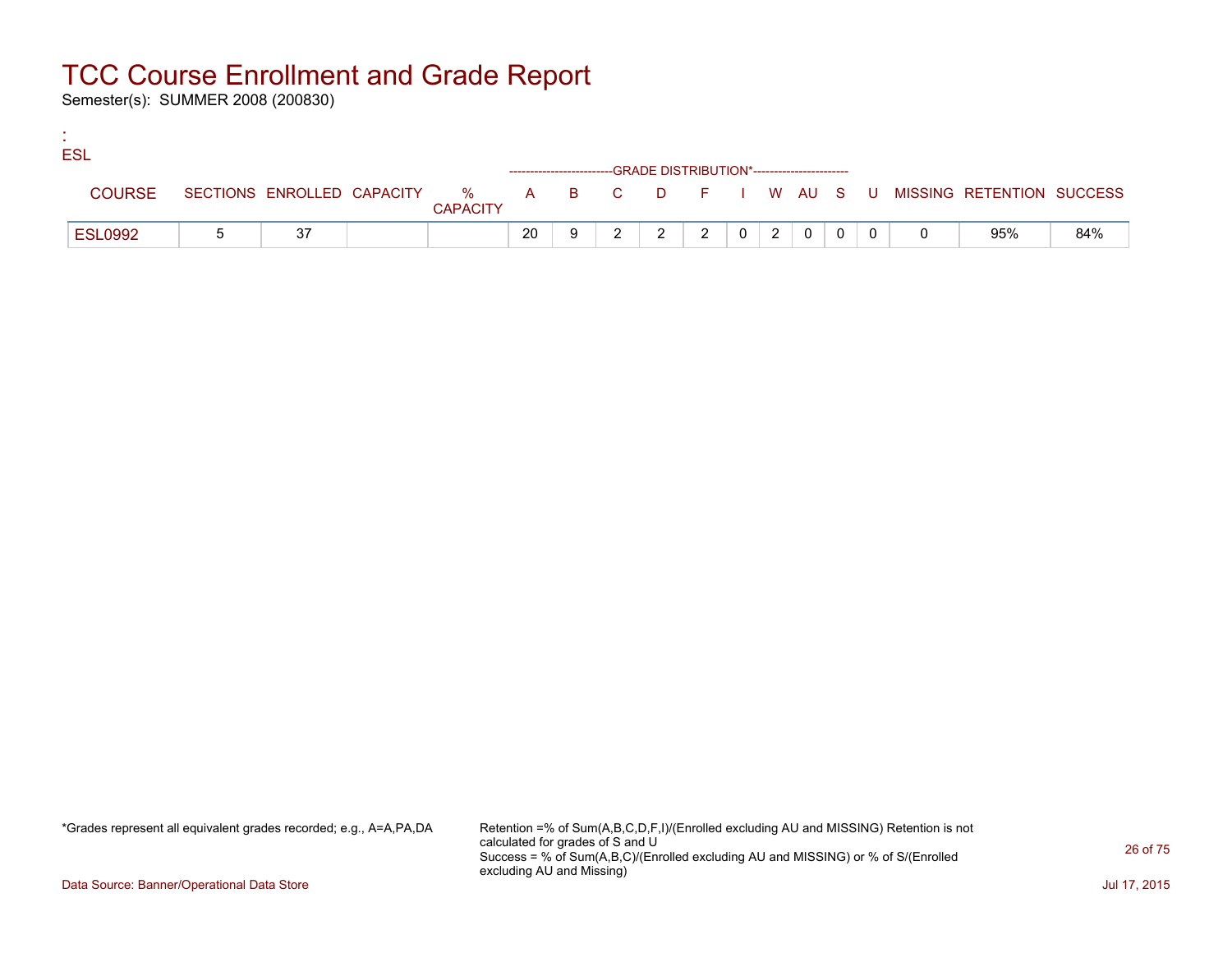Semester(s): SUMMER 2008 (200830)

:

| <b>FES</b>     |                            |                      |    |   |       | -GRADE DISTRIBUTION*----------------------- |         |   |          |     |                           |      |
|----------------|----------------------------|----------------------|----|---|-------|---------------------------------------------|---------|---|----------|-----|---------------------------|------|
| <b>COURSE</b>  | SECTIONS ENROLLED CAPACITY | %<br><b>CAPACITY</b> |    |   | A B C | D.                                          | $F = 1$ |   | I WAUS   | -U. | MISSING RETENTION SUCCESS |      |
| <b>FES2213</b> |                            |                      |    | 6 |       |                                             |         | 0 | $\Omega$ |     | 100%                      | 100% |
| <b>FES2403</b> | 16                         |                      | 14 |   |       |                                             |         |   | 0        |     | 94%                       | 94%  |

\*Grades represent all equivalent grades recorded; e.g., A=A,PA,DA Retention =% of Sum(A,B,C,D,F,I)/(Enrolled excluding AU and MISSING) Retention is not calculated for grades of S and U Success = % of Sum(A,B,C)/(Enrolled excluding AU and MISSING) or % of S/(Enrolled excluding AU and Missing)

Data Source: Banner/Operational Data Store Jul 17, 2015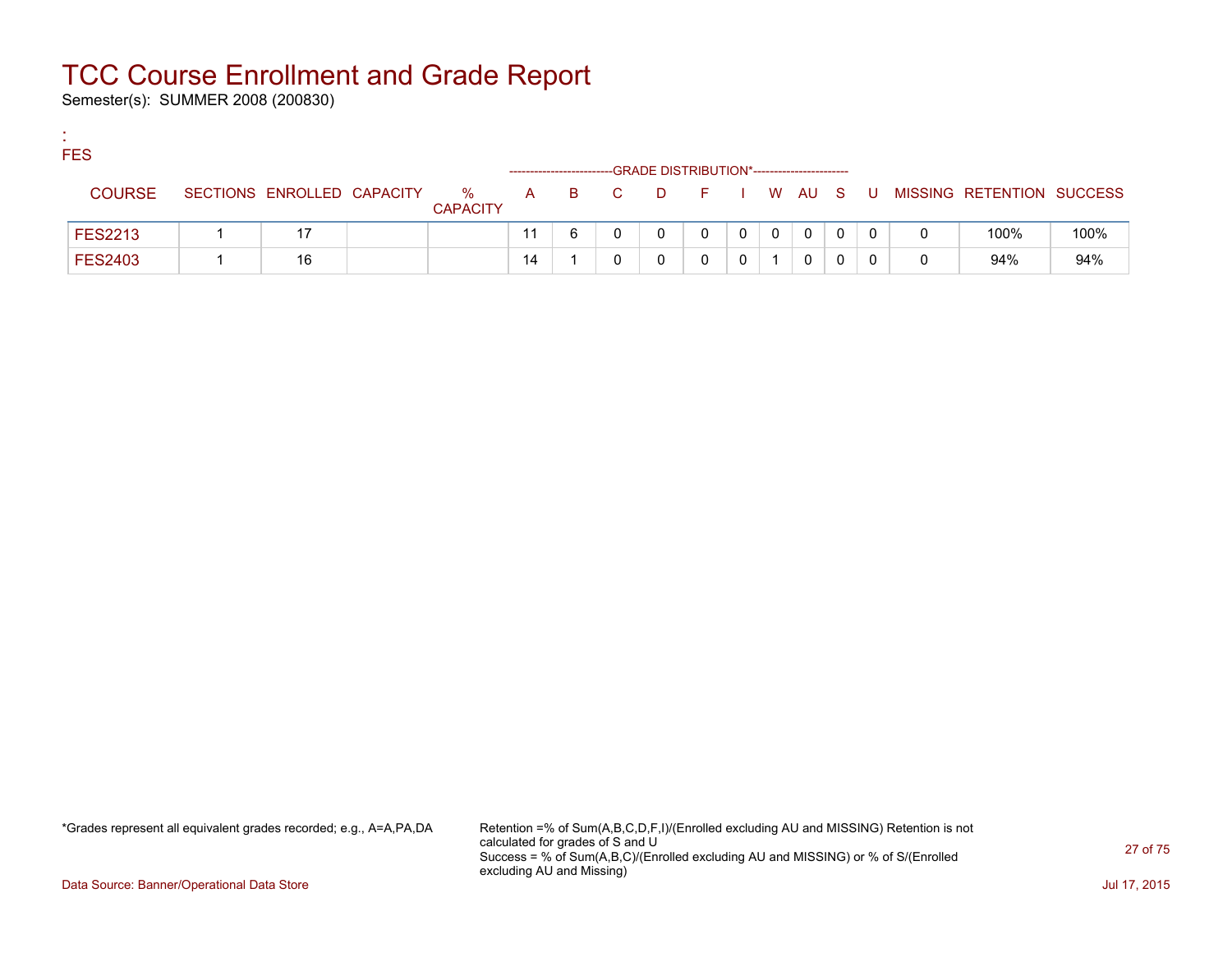Semester(s): SUMMER 2008 (200830)

:

| <b>FRE</b>     |   |                            |                         |                      |    |    |                                             |   |              |    |          |              |          |   |                           |      |
|----------------|---|----------------------------|-------------------------|----------------------|----|----|---------------------------------------------|---|--------------|----|----------|--------------|----------|---|---------------------------|------|
|                |   |                            |                         | -------------------- |    |    | -GRADE DISTRIBUTION*----------------------- |   |              |    |          |              |          |   |                           |      |
| <b>COURSE</b>  |   | SECTIONS ENROLLED CAPACITY | $\%$<br><b>CAPACITY</b> | A                    | B. | C. | D.                                          | E |              | W. | AU.      | S.           | . U      |   | MISSING RETENTION SUCCESS |      |
| <b>FRE1031</b> |   | 9                          |                         |                      |    |    | 0                                           | 0 | $\Omega$     | 0  | 3        | $\Omega$     | $\Omega$ | 0 | 100%                      | 100% |
| <b>FRE1103</b> | າ | 35                         |                         | 12                   | 3  | 6  | 3                                           | ◠ | $\mathbf{0}$ | 9  | $\Omega$ | $\Omega$     | $\Omega$ | 0 | 74%                       | 60%  |
| <b>FRE1213</b> |   | 12                         |                         |                      |    | 3  |                                             |   | 0            | 4  | $\Omega$ | $\mathbf{0}$ | $\Omega$ | 0 | 67%                       | 58%  |
| <b>FRE2121</b> |   | 6                          |                         |                      | 2  |    | 0                                           |   | 0            |    | 0        | 0            | $\Omega$ | 0 | 83%                       | 83%  |

\*Grades represent all equivalent grades recorded; e.g., A=A,PA,DA Retention =% of Sum(A,B,C,D,F,I)/(Enrolled excluding AU and MISSING) Retention is not calculated for grades of S and U Success = % of Sum(A,B,C)/(Enrolled excluding AU and MISSING) or % of S/(Enrolled excluding AU and Missing)

Data Source: Banner/Operational Data Store Jul 17, 2015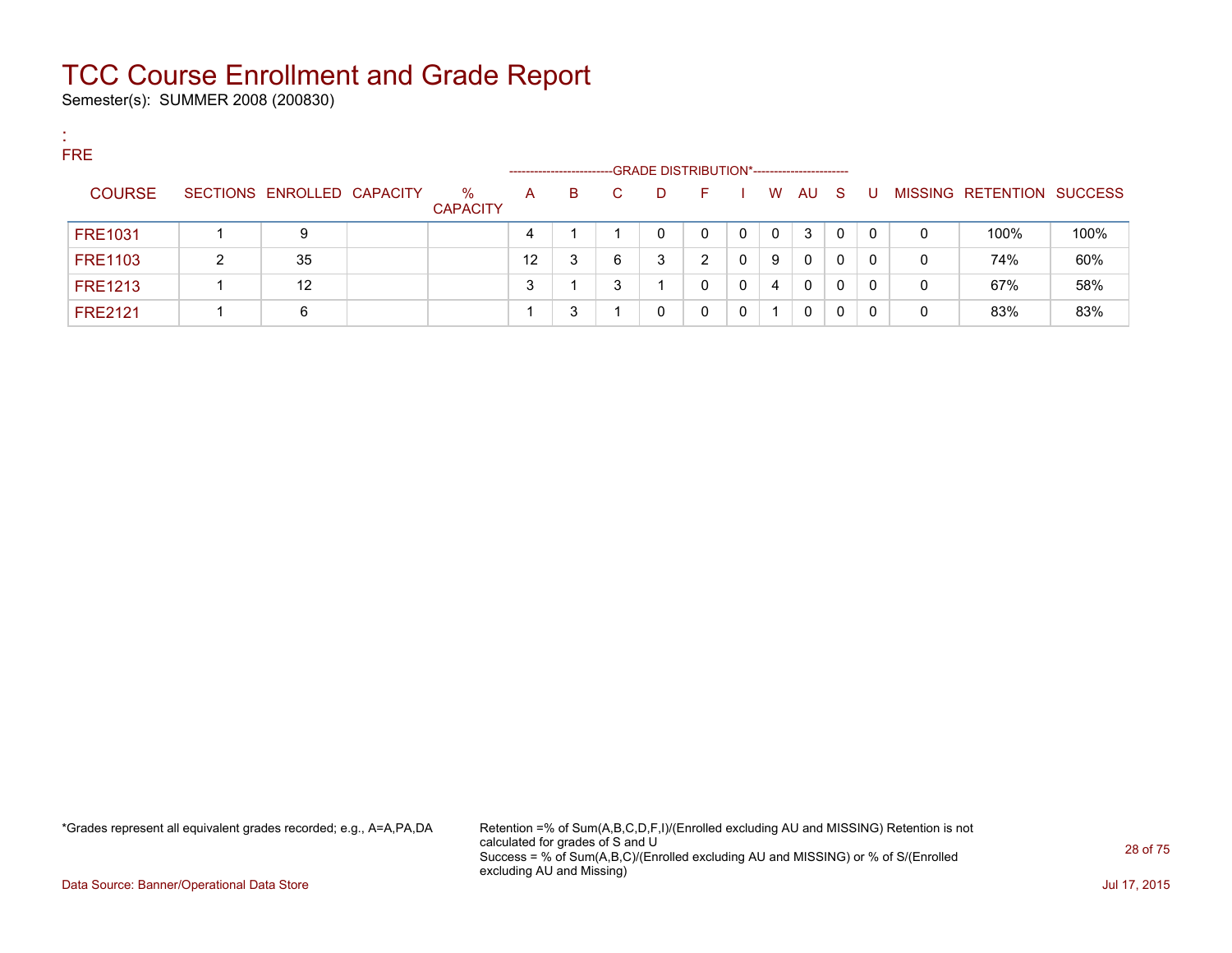Semester(s): SUMMER 2008 (200830)

:

| . .<br><b>GEO</b> |   |                            |                         |    | ------------------------ |    | --- GRADE DISTRIBUTION*------------------------ |              |   |              |              |              |          |                |                           |      |
|-------------------|---|----------------------------|-------------------------|----|--------------------------|----|-------------------------------------------------|--------------|---|--------------|--------------|--------------|----------|----------------|---------------------------|------|
| <b>COURSE</b>     |   | SECTIONS ENROLLED CAPACITY | $\%$<br><b>CAPACITY</b> | A  | B                        | C. | D                                               | F            |   | W            | AU S         |              | U        |                | MISSING RETENTION SUCCESS |      |
| GEO1014           | 2 | 31                         |                         | 4  | 11                       | 8  | 3                                               | $\Omega$     | 0 | 5            | 0            | $\mathbf{0}$ | $\Omega$ | 0              | 84%                       | 74%  |
| GEO1023           |   | 9                          |                         | 4  |                          | 0  |                                                 | $\mathbf{0}$ | 0 | $\mathbf{0}$ | 3            | $\mathbf{0}$ | $\Omega$ | 0              | 100%                      | 83%  |
| GEO1043           |   | 100                        |                         | 31 | 30                       | 19 | 8                                               |              | 0 | 9            | $\mathbf{0}$ | $\mathbf{0}$ | $\Omega$ | $\overline{2}$ | 91%                       | 82%  |
| GEO2013           |   | 5                          |                         | 3  |                          | 0  | 0                                               | 0            | 0 | -1           | $\mathbf{0}$ | $\mathbf{0}$ | 0        | 0              | 80%                       | 80%  |
| GEO2033           |   | 11                         |                         | 11 | 0                        | 0  | 0                                               | 0            | 0 | $\mathbf{0}$ | 0            | $\mathbf{0}$ | 0        | 0              | 100%                      | 100% |
| GEO2153           | 4 | 15                         |                         | 5  |                          | 5  | $\overline{2}$                                  | 1            | 0 | -1           | $\mathbf{0}$ | $\mathbf{0}$ | $\Omega$ | 0              | 93%                       | 73%  |

\*Grades represent all equivalent grades recorded; e.g., A=A,PA,DA Retention =% of Sum(A,B,C,D,F,I)/(Enrolled excluding AU and MISSING) Retention is not calculated for grades of S and U Success = % of Sum(A,B,C)/(Enrolled excluding AU and MISSING) or % of S/(Enrolled excluding AU and Missing)

Data Source: Banner/Operational Data Store Jul 17, 2015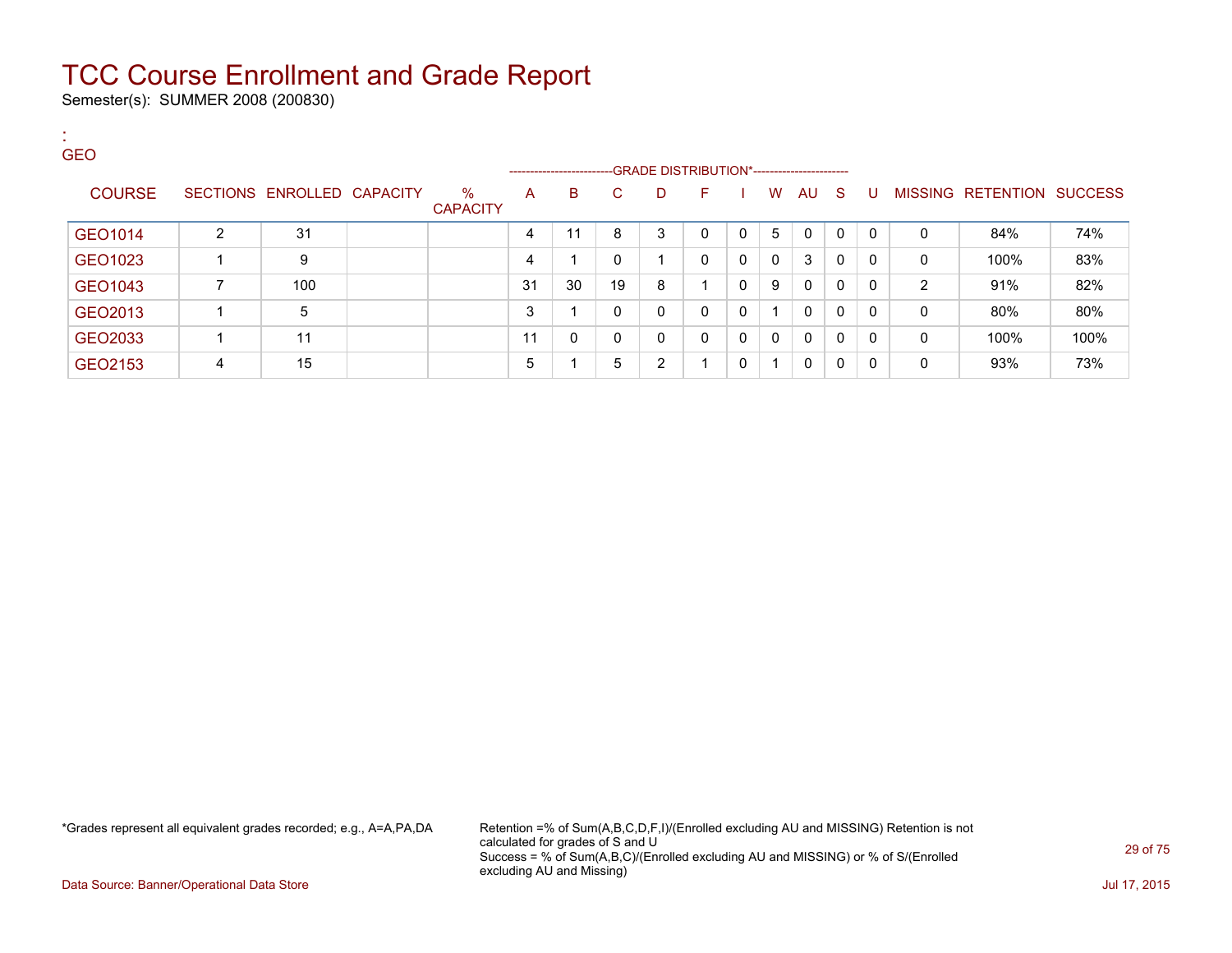Semester(s): SUMMER 2008 (200830)

:

| <b>GER</b>    |  |                 |  |                                              |                |                 |                |  |                                                                             |     |
|---------------|--|-----------------|--|----------------------------------------------|----------------|-----------------|----------------|--|-----------------------------------------------------------------------------|-----|
|               |  |                 |  | --GRADE DISTRIBUTION*----------------------- |                |                 |                |  |                                                                             |     |
| <b>COURSE</b> |  | <b>CAPACITY</b> |  |                                              |                |                 |                |  | SECTIONS ENROLLED CAPACITY % A B C D F I W AU S U MISSING RETENTION SUCCESS |     |
| GER1213       |  |                 |  |                                              | $\overline{0}$ | $0 \mid 1 \mid$ | $\overline{0}$ |  | 80%                                                                         | 80% |

\*Grades represent all equivalent grades recorded; e.g., A=A,PA,DA Retention =% of Sum(A,B,C,D,F,I)/(Enrolled excluding AU and MISSING) Retention is not calculated for grades of S and U Success = % of Sum(A,B,C)/(Enrolled excluding AU and MISSING) or % of S/(Enrolled excluding AU and Missing)

Data Source: Banner/Operational Data Store Jul 17, 2015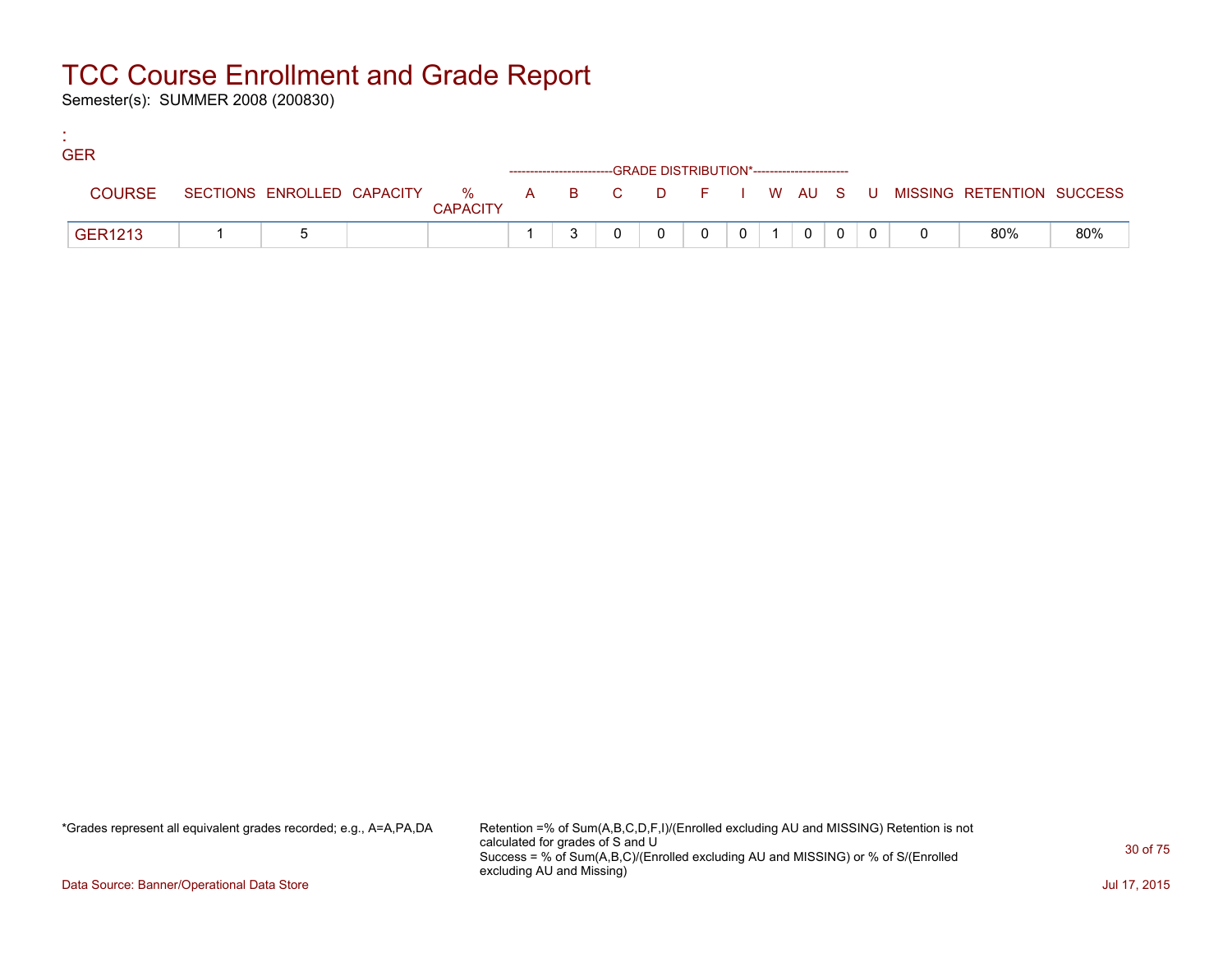Semester(s): SUMMER 2008 (200830)

| . .<br><b>GT</b> |                            |                      |                |   |              |                                                |              |              |              |              |              |              |             |                           |      |
|------------------|----------------------------|----------------------|----------------|---|--------------|------------------------------------------------|--------------|--------------|--------------|--------------|--------------|--------------|-------------|---------------------------|------|
|                  |                            |                      |                |   |              | -- GRADE DISTRIBUTION*------------------------ |              |              |              |              |              |              |             |                           |      |
| <b>COURSE</b>    | SECTIONS ENROLLED CAPACITY | %<br><b>CAPACITY</b> | A              | B | C.           | D                                              | F.           |              | W            | AU S         |              | -0           |             | MISSING RETENTION SUCCESS |      |
| GT1333           | ⇁                          |                      | $\overline{ }$ | 0 | 0            | 0                                              | $\mathbf{0}$ | $\mathbf{0}$ | $\Omega$     | $\Omega$     | $\mathbf{0}$ | $\mathbf{0}$ | $\Omega$    | 100%                      | 100% |
| GT1413           | ⇁                          |                      | ⇁              | 0 | 0            | 0                                              | $\mathbf{0}$ | 0            | $\mathbf{0}$ | 0            | $\Omega$     | 0            | 0           | 100%                      | 100% |
| GT1443           | $\overline{\phantom{a}}$   |                      | ⇁              | 0 | $\mathbf{0}$ | 0                                              | $\mathbf{0}$ | 0            | $\Omega$     | $\mathbf{0}$ | 0            | 0            | 0           | 100%                      | 100% |
| GT2014           |                            |                      | 0              |   | 0            | 0                                              | $\mathbf{0}$ | 0            | $\Omega$     | $\mathbf{0}$ | $\Omega$     | 0            | $\mathbf 0$ | 100%                      | 100% |
| GT2064           | 5                          |                      | 4              |   | $\mathbf{0}$ | 0                                              | $\mathbf{0}$ | 0            | $\Omega$     | $\mathbf{0}$ | $\mathbf{0}$ | 0            | 0           | 100%                      | 100% |
| GT2124           | $\overline{\mathbf{A}}$    |                      |                | 0 | 0            | 0                                              | $\mathbf{0}$ | 0            | $\Omega$     | 0            | $\Omega$     | 0            | 0           | 100%                      | 100% |
| GT2224           | 5                          |                      | 4              | 0 |              | 0                                              | $\Omega$     | 0            | 0            | 0            | 0            | 0            | 0           | 100%                      | 100% |

\*Grades represent all equivalent grades recorded; e.g., A=A,PA,DA Retention =% of Sum(A,B,C,D,F,I)/(Enrolled excluding AU and MISSING) Retention is not calculated for grades of S and U Success = % of Sum(A,B,C)/(Enrolled excluding AU and MISSING) or % of S/(Enrolled excluding AU and Missing)

Data Source: Banner/Operational Data Store Jul 17, 2015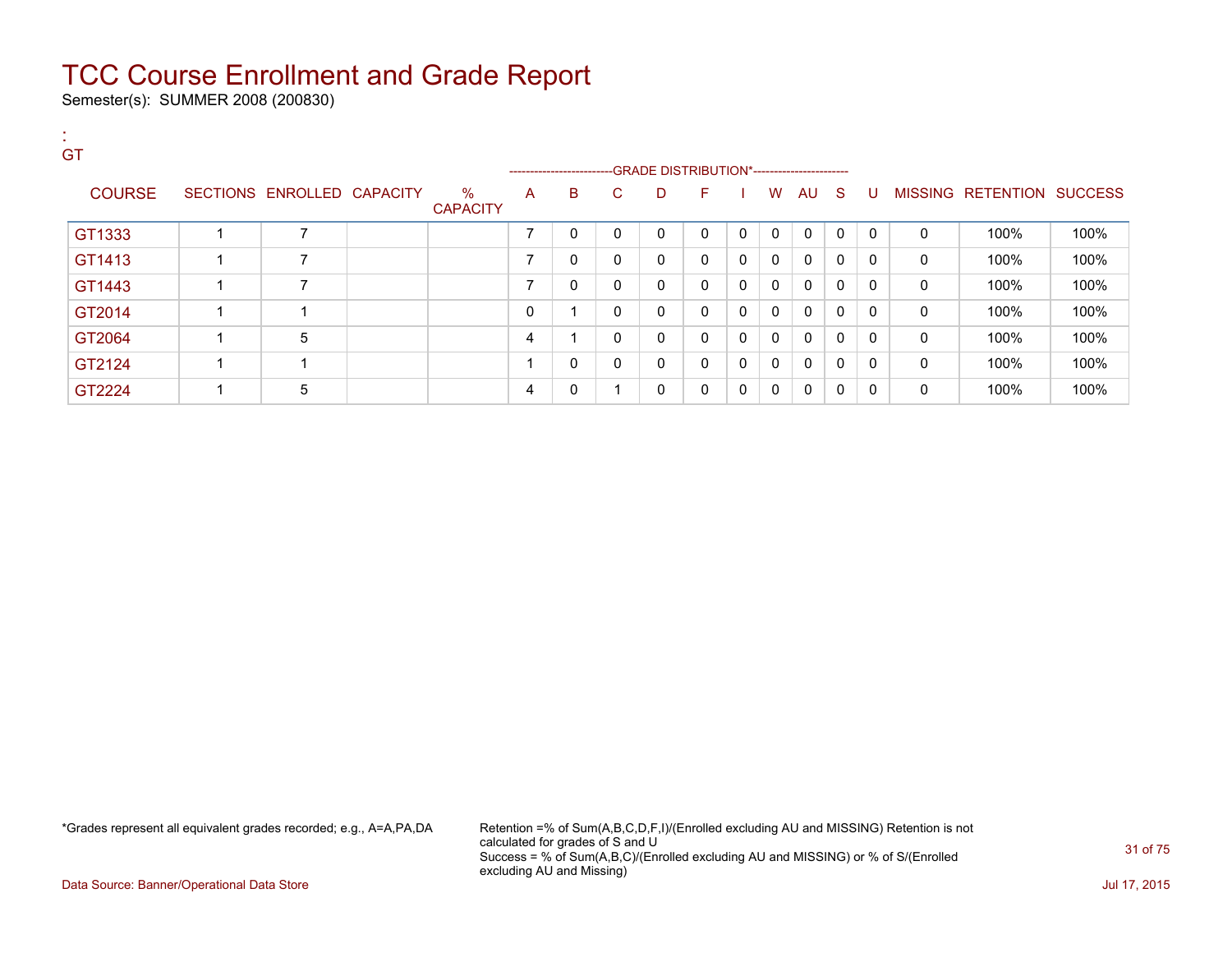Semester(s): SUMMER 2008 (200830)

| <b>COL</b> | <b>HIS</b>     |    |                            |                      |                          | --------------------------GRADE DISTRIBUTION*----------------------- |    |    |    |                |    |      |              |          |              |                                  |      |
|------------|----------------|----|----------------------------|----------------------|--------------------------|----------------------------------------------------------------------|----|----|----|----------------|----|------|--------------|----------|--------------|----------------------------------|------|
|            | <b>COURSE</b>  |    | SECTIONS ENROLLED CAPACITY | %<br><b>CAPACITY</b> | A                        | B                                                                    | C  | D  | F  |                | W  | AU S |              | -U       |              | <b>MISSING RETENTION SUCCESS</b> |      |
|            | <b>HIS1033</b> | 3  | 48                         |                      | 8                        | ⇁                                                                    | 5  | 2  | 8  | $\mathbf 0$    | 18 | 0    | $\Omega$     | $\Omega$ | $\mathbf{0}$ | 62%                              | 42%  |
|            | <b>HIS1053</b> |    | 20                         |                      | $\overline{\phantom{a}}$ | 3                                                                    |    |    | 2  | $\overline{2}$ | 4  | 0    | 0            | $\Omega$ | 0            | 80%                              | 55%  |
|            | <b>HIS1063</b> |    | 51                         |                      | 10                       | 11                                                                   | 8  | 6  | 3  | 0              | 13 | 0    | $\Omega$     | $\Omega$ | 0            | 75%                              | 57%  |
|            | <b>HIS1483</b> | 8  | 195                        |                      | 69                       | 37                                                                   | 25 | 13 | 14 | $\mathbf{0}$   | 37 | 0    | $\mathbf{0}$ | $\Omega$ | 0            | 81%                              | 67%  |
|            | <b>HIS1493</b> | 24 | 511                        |                      | 183                      | 118                                                                  | 54 | 25 | 40 | $\mathbf{0}$   | 89 | 0    | $\Omega$     | $\Omega$ | 0            | 82%                              | 69%  |
|            | <b>HIS2343</b> |    | 9                          |                      | 6                        | 3                                                                    | 0  | 0  | 0  | $\mathbf{0}$   | 0  | 0    | $\Omega$     | $\Omega$ | 0            | 100%                             | 100% |

\*Grades represent all equivalent grades recorded; e.g., A=A,PA,DA Retention =% of Sum(A,B,C,D,F,I)/(Enrolled excluding AU and MISSING) Retention is not calculated for grades of S and U Success = % of Sum(A,B,C)/(Enrolled excluding AU and MISSING) or % of S/(Enrolled excluding AU and Missing)

Data Source: Banner/Operational Data Store Jul 17, 2015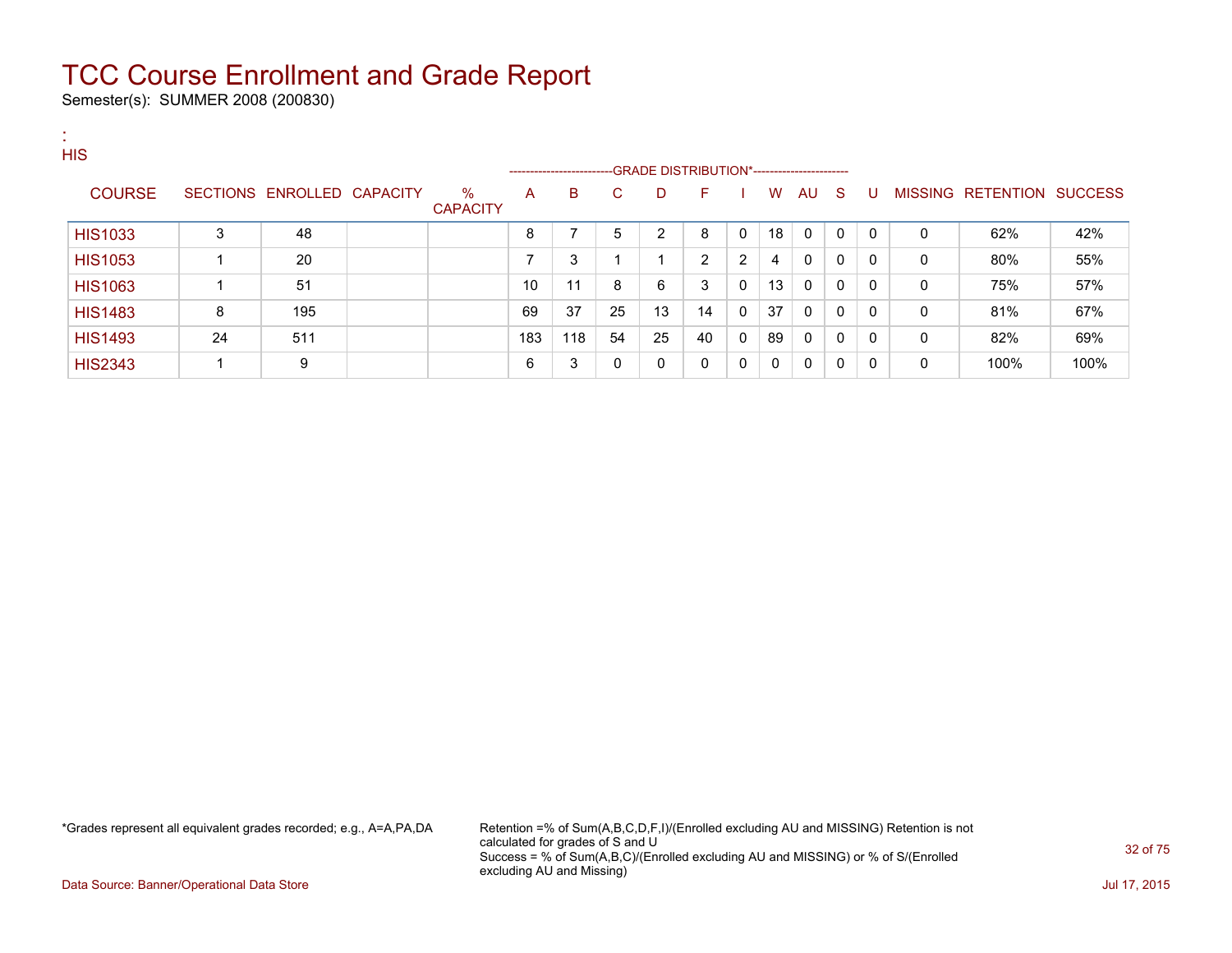Semester(s): SUMMER 2008 (200830)

:

| . .<br><b>HIT</b> |                            |                         |                      |    |    |                                             |    |          |          |          |              |          |   |                           |      |
|-------------------|----------------------------|-------------------------|----------------------|----|----|---------------------------------------------|----|----------|----------|----------|--------------|----------|---|---------------------------|------|
|                   |                            |                         | -------------------- |    |    | -GRADE DISTRIBUTION*----------------------- |    |          |          |          |              |          |   |                           |      |
| <b>COURSE</b>     | SECTIONS ENROLLED CAPACITY | $\%$<br><b>CAPACITY</b> | A                    | B. | C. | D                                           | F. |          | W        | AU S     |              | -U       |   | MISSING RETENTION SUCCESS |      |
|                   |                            |                         |                      |    |    |                                             |    |          |          |          |              |          |   |                           |      |
| <b>HIT1231</b>    | 15                         |                         |                      | 4  | 4  |                                             | 0  | $\Omega$ | $\Omega$ | $\Omega$ | $\mathbf{0}$ | $\Omega$ | 0 | 100%                      | 100% |
| <b>HIT1412</b>    | 11                         |                         | 5                    | 6  |    |                                             | 0  | $\Omega$ | $\Omega$ | $\Omega$ | $\Omega$     | 0        | 0 | 100%                      | 100% |
| <b>HIT2153</b>    | 9                          |                         |                      | 4  |    |                                             | 0  |          | $\Omega$ | $\Omega$ | $\mathbf{0}$ | 0        | 0 | 100%                      | 100% |
| <b>HIT2342</b>    | 9                          |                         |                      | 4  |    |                                             | 0  |          | 0        | $\Omega$ |              |          | 0 | 100%                      | 100% |

\*Grades represent all equivalent grades recorded; e.g., A=A,PA,DA Retention =% of Sum(A,B,C,D,F,I)/(Enrolled excluding AU and MISSING) Retention is not calculated for grades of S and U Success = % of Sum(A,B,C)/(Enrolled excluding AU and MISSING) or % of S/(Enrolled excluding AU and Missing)

Data Source: Banner/Operational Data Store **July 17, 2015**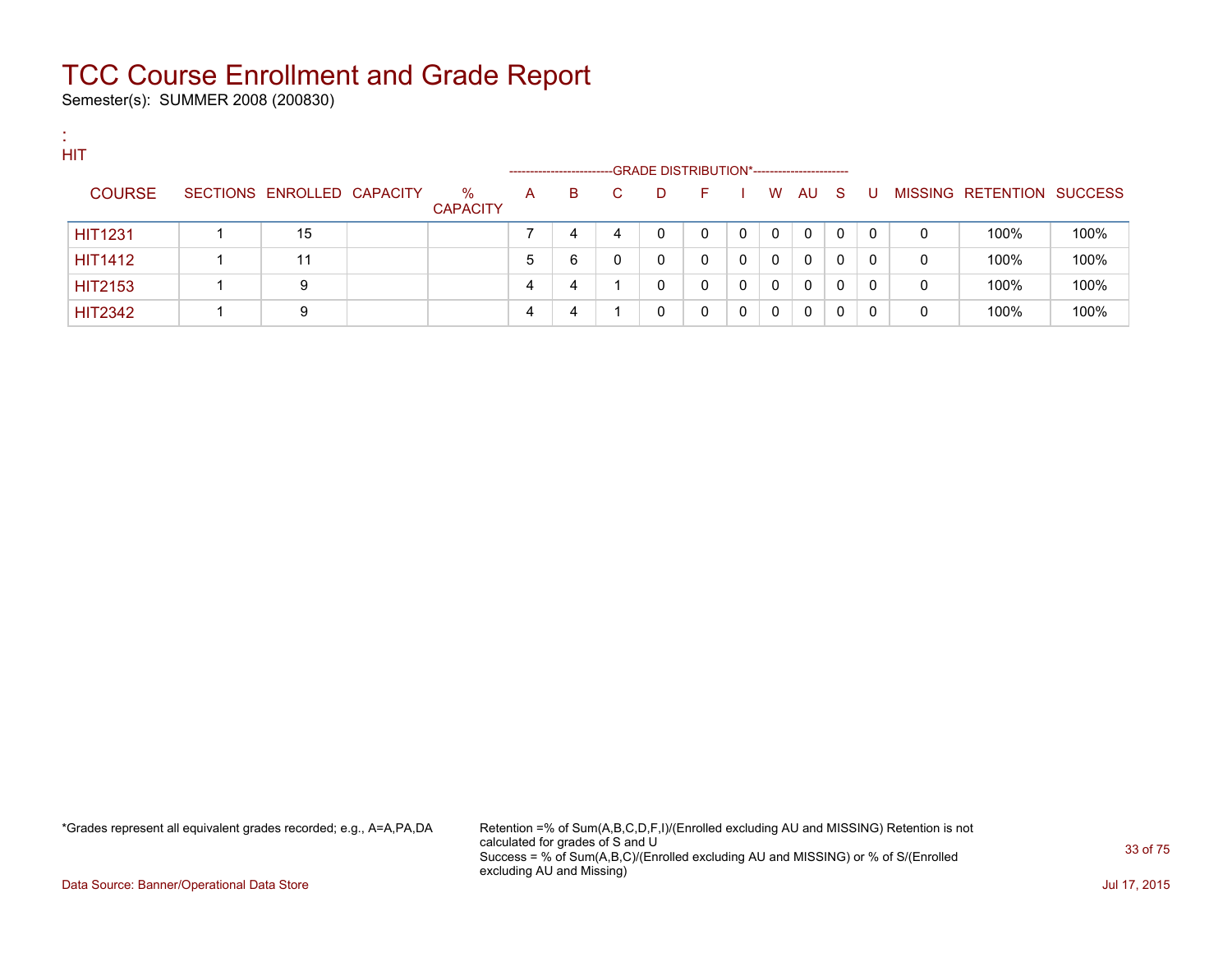Semester(s): SUMMER 2008 (200830)

:

| <b>HR</b>     |  |                 |    |  |                                                                                 |  |          |              |  |                                                                               |     |
|---------------|--|-----------------|----|--|---------------------------------------------------------------------------------|--|----------|--------------|--|-------------------------------------------------------------------------------|-----|
|               |  |                 |    |  | ------------------------GRADE            DISTRIBUTION*------------------------- |  |          |              |  |                                                                               |     |
| <b>COURSE</b> |  | <b>CAPACITY</b> |    |  |                                                                                 |  |          |              |  | SECTIONS ENROLLED CAPACITY 5 % A B C D F I W AU S U MISSING RETENTION SUCCESS |     |
| <b>HR1313</b> |  |                 | 16 |  |                                                                                 |  | $\Omega$ | $\mathbf{0}$ |  | 100%                                                                          | 94% |

\*Grades represent all equivalent grades recorded; e.g., A=A,PA,DA Retention =% of Sum(A,B,C,D,F,I)/(Enrolled excluding AU and MISSING) Retention is not calculated for grades of S and U Success = % of Sum(A,B,C)/(Enrolled excluding AU and MISSING) or % of S/(Enrolled excluding AU and Missing)

Data Source: Banner/Operational Data Store Jul 17, 2015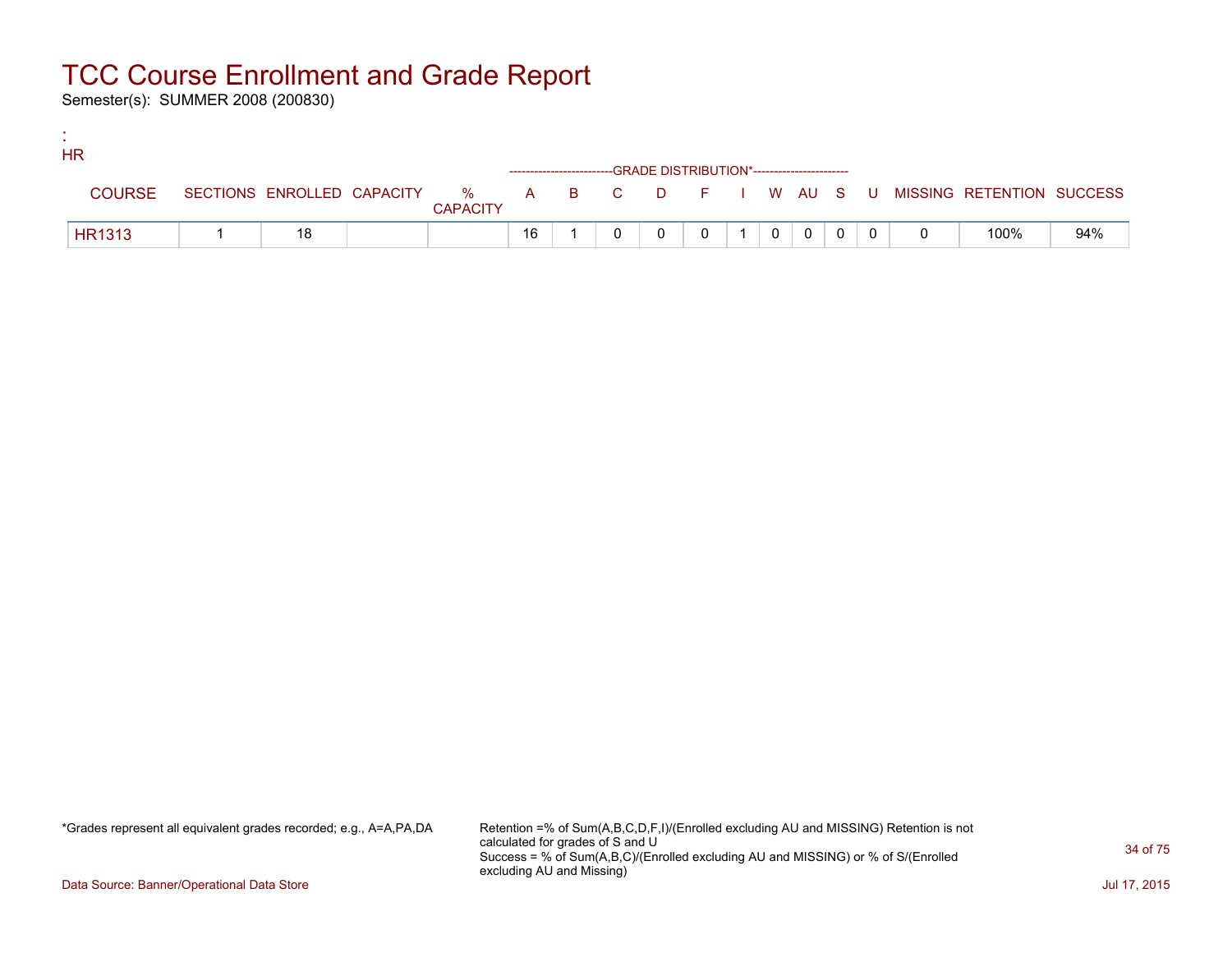Semester(s): SUMMER 2008 (200830)

| <b>HS</b>     |   |                            |                         |    |                                                                                  |              |              |              |              |                |              |              |              |              |                           |      |
|---------------|---|----------------------------|-------------------------|----|----------------------------------------------------------------------------------|--------------|--------------|--------------|--------------|----------------|--------------|--------------|--------------|--------------|---------------------------|------|
|               |   |                            |                         |    | ------------------------GRADE                DISTRIBUTION*---------------------- |              |              |              |              |                |              |              |              |              |                           |      |
| <b>COURSE</b> |   | SECTIONS ENROLLED CAPACITY | $\%$<br><b>CAPACITY</b> | A  | B                                                                                | C.           | D            | F            |              | W              | AU S         |              | -U           |              | MISSING RETENTION SUCCESS |      |
| <b>HS1113</b> |   | 6                          |                         | 2  | 3                                                                                |              | $\mathbf{0}$ | $\mathbf{0}$ | 0            | $\mathbf{0}$   | $\mathbf{0}$ | $\mathbf{0}$ | $\mathbf{0}$ | 0            | 100%                      | 100% |
| <b>HS1313</b> |   | 5                          |                         | 3  |                                                                                  | $\mathbf{0}$ | 1            | $\mathbf{0}$ | $\mathbf{0}$ | $\Omega$       | $\Omega$     | $\mathbf{0}$ | $\mathbf{0}$ | $\mathbf{0}$ | 100%                      | 80%  |
| <b>HS2073</b> |   | 6                          |                         | 6  | 0                                                                                | $\mathbf{0}$ | $\mathbf 0$  | $\mathbf{0}$ | 0            | $\mathbf{0}$   | $\mathbf{0}$ | 0            | $\Omega$     | 0            | 100%                      | 100% |
| <b>HS2113</b> | 2 | 8                          |                         | 5  | $\overline{2}$                                                                   | 0            | 1            | 0            | 0            | 0              | 0            | $\mathbf 0$  | 0            | 0            | 100%                      | 88%  |
| <b>HS2173</b> |   | 5                          |                         | 5  | 0                                                                                | 0            | $\mathbf 0$  | $\mathbf{0}$ | 0            | $\mathbf{0}$   | $\Omega$     | $\mathbf{0}$ | 0            | 0            | 100%                      | 100% |
| <b>HS2991</b> | 7 | 75                         |                         | 61 | 8                                                                                | 2            | $\mathbf 0$  | 4            | 0            | $\Omega$       | $\mathbf{0}$ | $\mathbf{0}$ | $\Omega$     | 0            | 100%                      | 95%  |
| <b>HS2992</b> | 2 | 17                         |                         | 10 | 3                                                                                | $\mathbf{0}$ | $\mathbf 0$  | $\mathbf{0}$ | 0            | $\mathbf{0}$   | $\mathbf{0}$ | $\mathbf 0$  | 0            | 0            | 76%                       | 76%  |
| <b>HS2993</b> |   | 10                         |                         | 6  |                                                                                  |              | 0            | 0            | 0            | $\overline{2}$ | $\Omega$     | $\mathbf{0}$ | 0            | 0            | 80%                       | 80%  |

\*Grades represent all equivalent grades recorded; e.g., A=A,PA,DA Retention =% of Sum(A,B,C,D,F,I)/(Enrolled excluding AU and MISSING) Retention is not calculated for grades of S and U Success = % of Sum(A,B,C)/(Enrolled excluding AU and MISSING) or % of S/(Enrolled excluding AU and Missing)

Data Source: Banner/Operational Data Store Jul 17, 2015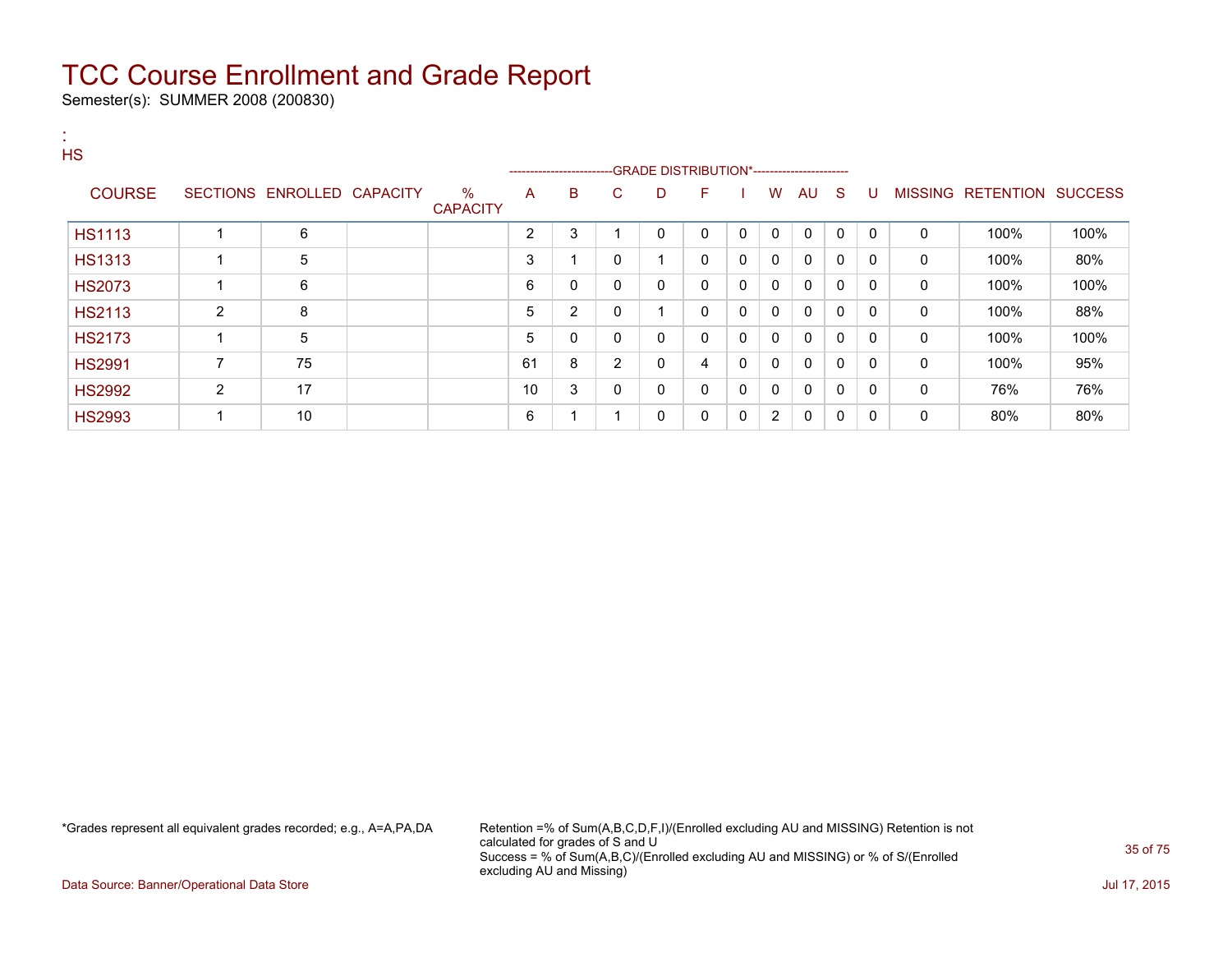Semester(s): SUMMER 2008 (200830)

| ж.<br><b>ALC</b><br><b>HUM</b> |    |                            |                         |    | ------------------------ |                   |                | --GRADE DISTRIBUTION*----------------------- |   |              |              |     |              |              |                           |      |
|--------------------------------|----|----------------------------|-------------------------|----|--------------------------|-------------------|----------------|----------------------------------------------|---|--------------|--------------|-----|--------------|--------------|---------------------------|------|
| <b>COURSE</b>                  |    | SECTIONS ENROLLED CAPACITY | $\%$<br><b>CAPACITY</b> | A  | В                        | C.                | D              | н.                                           |   | W            | AU           | - S | -U           |              | MISSING RETENTION SUCCESS |      |
| <b>HUM2113</b>                 | 12 | 233                        |                         | 86 | 55                       | 38                | 6              | 13                                           | 0 | 31           | 3            | 0   | $\mathbf{0}$ |              | 86%                       | 78%  |
| <b>HUM2223</b>                 | 4  | 84                         |                         | 46 | 13                       | 9                 | 3              | 2                                            | 0 | 8            | 3            | 0   | $\Omega$     | 0            | 90%                       | 84%  |
| <b>HUM2443</b>                 | 3  | 89                         |                         | 30 | 29                       | $12 \overline{ }$ | 2              | 6                                            | 0 | 10           | 0            | 0   | $\Omega$     | 0            | 89%                       | 80%  |
| <b>HUM2553</b>                 |    | 15                         |                         | 13 | $\overline{2}$           | 0                 | 0              | 0                                            | 0 | $\mathbf{0}$ | 0            | 0   | $\mathbf{0}$ | 0            | 100%                      | 100% |
| <b>HUM2663</b>                 | 3  | 71                         |                         | 32 | 18                       | 3                 | $\overline{2}$ | 6                                            |   | 9            | $\mathbf{0}$ | 0   | $\Omega$     | $\mathbf{0}$ | 87%                       | 75%  |
| <b>HUM2993</b>                 | 2  | 19                         |                         | 12 | 4                        |                   | 0              | $\mathbf{0}$                                 | 0 | -1           |              | 0   | $\Omega$     | 0            | 94%                       | 94%  |

\*Grades represent all equivalent grades recorded; e.g., A=A,PA,DA Retention =% of Sum(A,B,C,D,F,I)/(Enrolled excluding AU and MISSING) Retention is not calculated for grades of S and U Success = % of Sum(A,B,C)/(Enrolled excluding AU and MISSING) or % of S/(Enrolled excluding AU and Missing)

Data Source: Banner/Operational Data Store Jul 17, 2015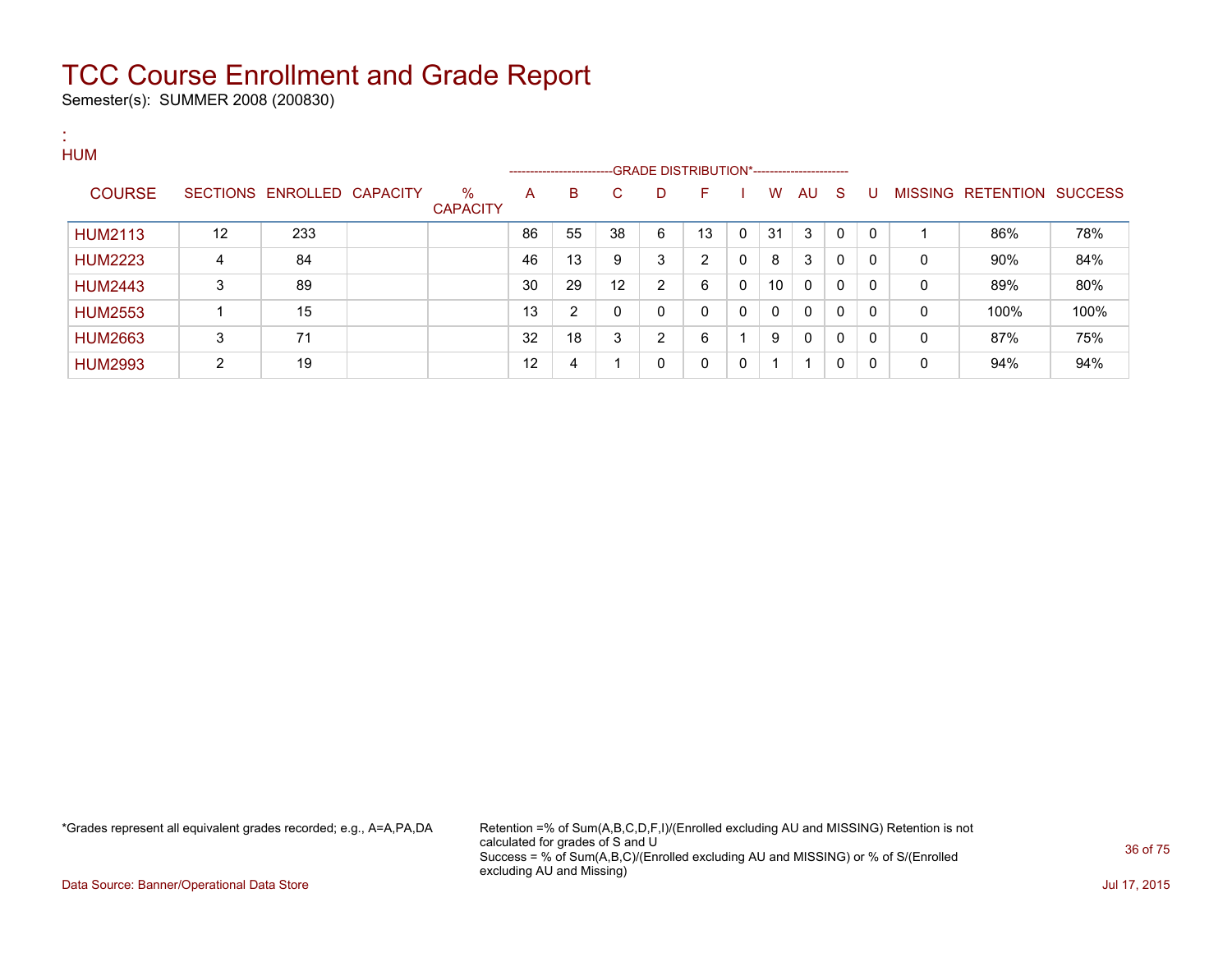Semester(s): SUMMER 2008 (200830)

:

| п. | ID            |                            |                         |                |                        |    |                                             |    |   |              |          |     |              |   |                           |      |
|----|---------------|----------------------------|-------------------------|----------------|------------------------|----|---------------------------------------------|----|---|--------------|----------|-----|--------------|---|---------------------------|------|
|    |               |                            |                         |                | ---------------------- |    | -GRADE DISTRIBUTION*----------------------- |    |   |              |          |     |              |   |                           |      |
|    | <b>COURSE</b> | SECTIONS ENROLLED CAPACITY | $\%$<br><b>CAPACITY</b> | A              | B.                     | C. | D.                                          | н. |   | W            | AU.      | - S | <b>U</b>     |   | MISSING RETENTION SUCCESS |      |
|    | <b>ID1313</b> | 12                         |                         |                |                        | ົ  | 0                                           | 0  | 0 | $\mathbf{0}$ | $\Omega$ | 0   | $\mathbf{0}$ | 0 | 100%                      | 100% |
|    | <b>ID2343</b> |                            |                         |                |                        |    | 0                                           | 0  | 0 | $\Omega$     | $\Omega$ | 0   | $\mathbf{0}$ | 0 | 100%                      | 100% |
|    | <b>ID2383</b> | 13                         |                         | l 1            |                        |    | 0                                           | 0  | 0 | 1.           | 0        | 0   | 0            | 0 | 92%                       | 92%  |
|    | ID2413        | 12                         |                         | $\blacksquare$ |                        |    | 0                                           |    |   |              | 0        | 0   |              | 0 | 92%                       | 92%  |

\*Grades represent all equivalent grades recorded; e.g., A=A,PA,DA Retention =% of Sum(A,B,C,D,F,I)/(Enrolled excluding AU and MISSING) Retention is not calculated for grades of S and U Success = % of Sum(A,B,C)/(Enrolled excluding AU and MISSING) or % of S/(Enrolled excluding AU and Missing)

Data Source: Banner/Operational Data Store **July 17, 2015**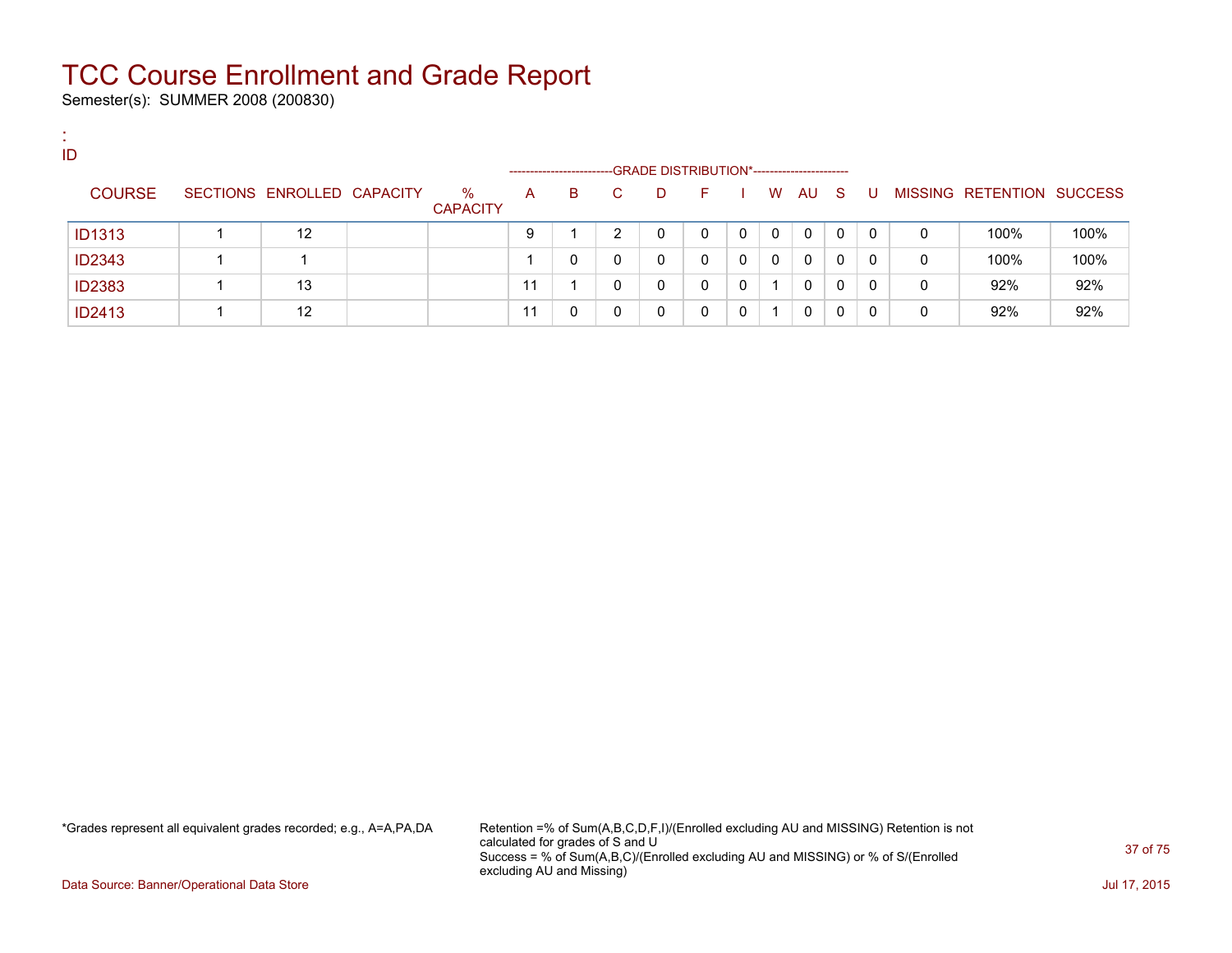Semester(s): SUMMER 2008 (200830)

:

| <b>INT</b>     |                            |                      |                      |    |    |                                             |     |   |              |      |   |     |              |                           |      |
|----------------|----------------------------|----------------------|----------------------|----|----|---------------------------------------------|-----|---|--------------|------|---|-----|--------------|---------------------------|------|
|                |                            |                      | -------------------- |    |    | -GRADE DISTRIBUTION*----------------------- |     |   |              |      |   |     |              |                           |      |
| <b>COURSE</b>  | SECTIONS ENROLLED CAPACITY | %<br><b>CAPACITY</b> | A                    | -B | C. | D                                           | .F. |   | <b>W</b>     | AU S |   | . U |              | MISSING RETENTION SUCCESS |      |
| <b>INT1351</b> | 6                          |                      |                      |    |    |                                             | 0   | 0 | $\mathbf{0}$ | 0    | 0 | 0   | 0            | 100%                      | 100% |
| <b>INT1363</b> | 23                         |                      |                      |    |    | 0                                           |     |   | 2            | 0    | 0 | 0   | $\Omega$     | 91%                       | 83%  |
| <b>INT1373</b> | 25                         |                      | 12                   | 4  |    | ົ                                           |     | 0 | 4            | 0    | 0 |     | $\mathbf{0}$ | 84%                       | 72%  |

\*Grades represent all equivalent grades recorded; e.g., A=A,PA,DA Retention =% of Sum(A,B,C,D,F,I)/(Enrolled excluding AU and MISSING) Retention is not calculated for grades of S and U Success = % of Sum(A,B,C)/(Enrolled excluding AU and MISSING) or % of S/(Enrolled excluding AU and Missing)

Data Source: Banner/Operational Data Store Jul 17, 2015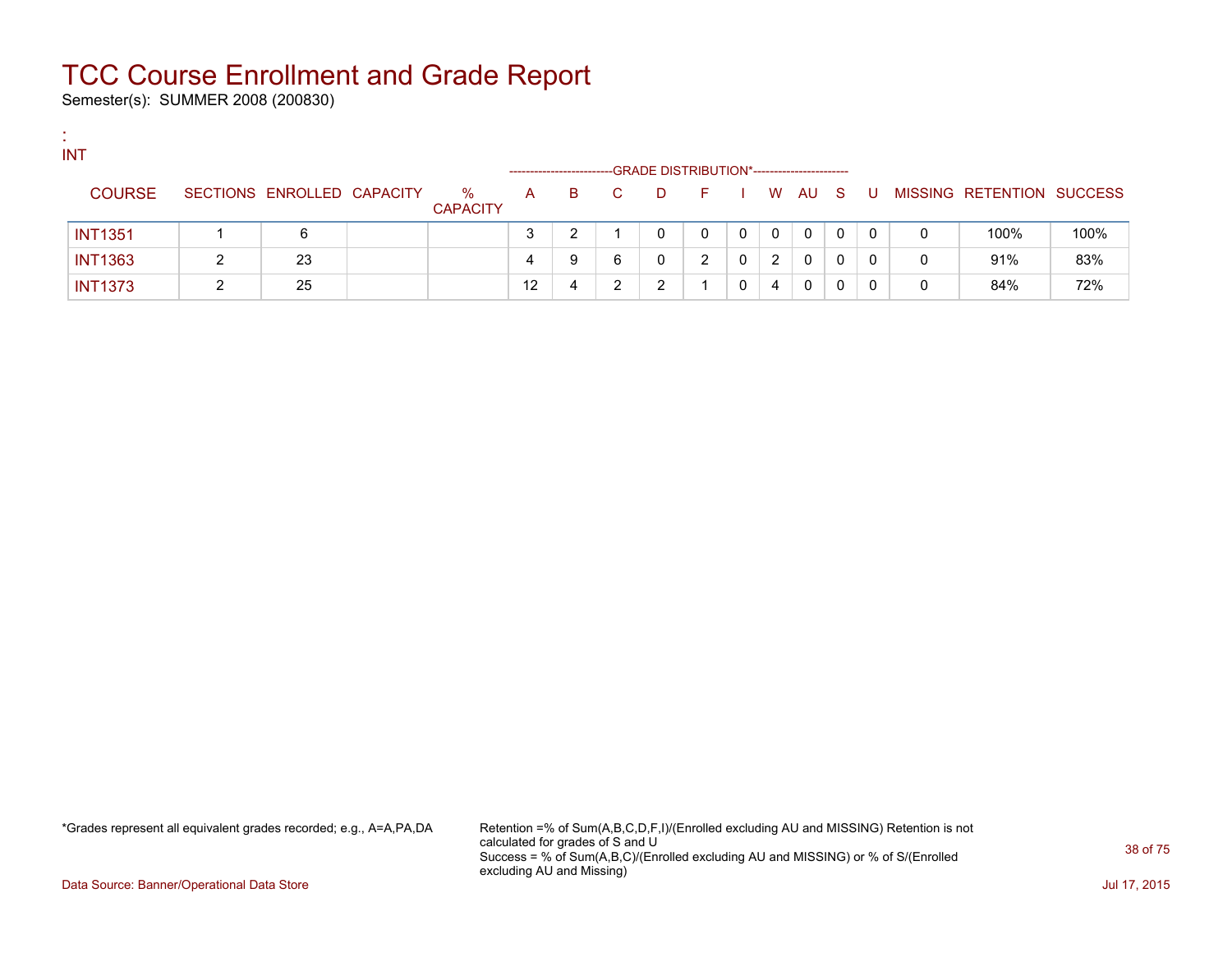Semester(s): SUMMER 2008 (200830)

:

| IS |               |  |                 |                                                                    |  |  |         |               |          |  |                                                                             |      |
|----|---------------|--|-----------------|--------------------------------------------------------------------|--|--|---------|---------------|----------|--|-----------------------------------------------------------------------------|------|
|    |               |  |                 | ------------------------GRADE DISTRIBUTION*----------------------- |  |  |         |               |          |  |                                                                             |      |
|    | <b>COURSE</b> |  | <b>CAPACITY</b> |                                                                    |  |  |         |               |          |  | SECTIONS ENROLLED CAPACITY % A B C D F I W AU S U MISSING RETENTION SUCCESS |      |
|    | <b>IS2993</b> |  |                 |                                                                    |  |  | 0 0 0 1 | $\pm$ 0 $\pm$ | $\Omega$ |  | 100%                                                                        | 100% |

\*Grades represent all equivalent grades recorded; e.g., A=A,PA,DA Retention =% of Sum(A,B,C,D,F,I)/(Enrolled excluding AU and MISSING) Retention is not calculated for grades of S and U Success = % of Sum(A,B,C)/(Enrolled excluding AU and MISSING) or % of S/(Enrolled excluding AU and Missing)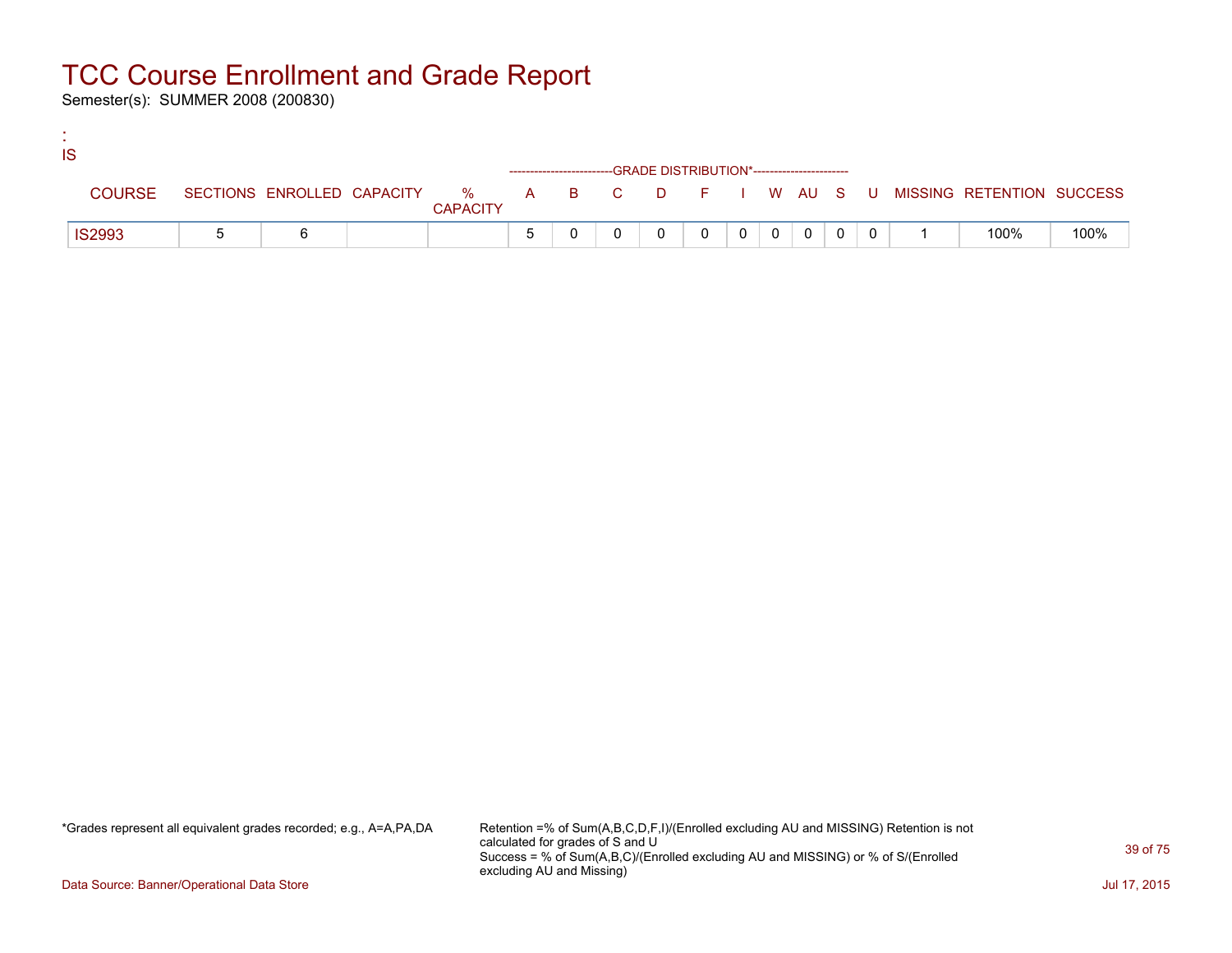Semester(s): SUMMER 2008 (200830)

:

| <b>ITA</b>     |                            |                         | ------------------- |        |   |   | -GRADE DISTRIBUTION*---------------------- |   |   |    |              |              |   |                           |      |
|----------------|----------------------------|-------------------------|---------------------|--------|---|---|--------------------------------------------|---|---|----|--------------|--------------|---|---------------------------|------|
| <b>COURSE</b>  | SECTIONS ENROLLED CAPACITY | $\%$<br><b>CAPACITY</b> | A                   | В      |   | D | F.                                         |   | W | AU | - S          | U            |   | MISSING RETENTION SUCCESS |      |
| <b>ITA1001</b> | 13                         |                         | 9                   | 0      | 0 | 0 | 0                                          | 0 | 0 | 4  | 0            | $\Omega$     | 0 | 100%                      | 100% |
| <b>ITA1103</b> | 19                         |                         |                     |        | C |   | 0                                          | 0 | 2 | 6  | 0            | $\mathbf{0}$ | 0 | 85%                       | 77%  |
| <b>ITA1201</b> | 10                         |                         | 9                   | 0      | 0 | 0 | 0                                          | 0 | 0 |    | $\mathbf{0}$ | $\mathbf{0}$ | 0 | 100%                      | 100% |
| <b>ITA1213</b> | 11                         |                         |                     | ົ<br>∠ |   | 0 | 0                                          | 0 | 0 |    | 0            | 0            | 0 | 100%                      | 100% |
| <b>ITA2331</b> | 8                          |                         | 8                   | 0      |   | 0 | 0                                          | 0 | 0 | 0  | $\mathbf{0}$ | $\Omega$     | 0 | 100%                      | 100% |

\*Grades represent all equivalent grades recorded; e.g., A=A,PA,DA Retention =% of Sum(A,B,C,D,F,I)/(Enrolled excluding AU and MISSING) Retention is not calculated for grades of S and U Success = % of Sum(A,B,C)/(Enrolled excluding AU and MISSING) or % of S/(Enrolled excluding AU and Missing)

Data Source: Banner/Operational Data Store Jul 17, 2015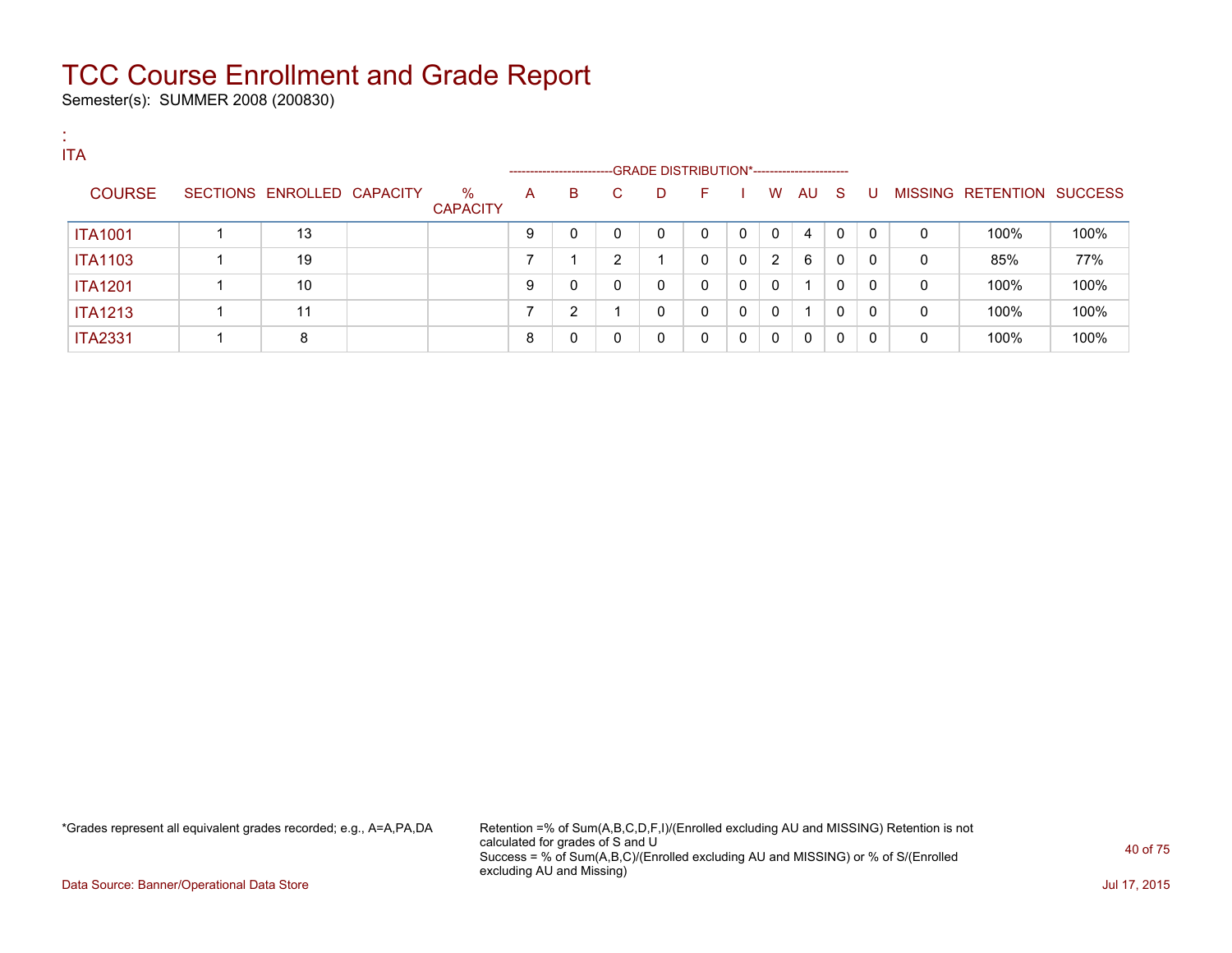Semester(s): SUMMER 2008 (200830)

:

| <b>ITC</b>     |                            |                         |   |       |          | -GRADE DISTRIBUTION*----------------------- |              |   |   |   |                           |      |
|----------------|----------------------------|-------------------------|---|-------|----------|---------------------------------------------|--------------|---|---|---|---------------------------|------|
| <b>COURSE</b>  | SECTIONS ENROLLED CAPACITY | $\%$<br><b>CAPACITY</b> |   | A B C | <b>D</b> | FIWAUS                                      |              |   |   | U | MISSING RETENTION SUCCESS |      |
| <b>ITC2014</b> |                            |                         |   |       |          | 0                                           | $\mathbf{0}$ | 0 | 0 |   | 100%                      | 100% |
| <b>ITC2203</b> |                            |                         | 6 |       |          |                                             |              |   |   |   | 100%                      | 100% |

\*Grades represent all equivalent grades recorded; e.g., A=A,PA,DA Retention =% of Sum(A,B,C,D,F,I)/(Enrolled excluding AU and MISSING) Retention is not calculated for grades of S and U Success = % of Sum(A,B,C)/(Enrolled excluding AU and MISSING) or % of S/(Enrolled excluding AU and Missing)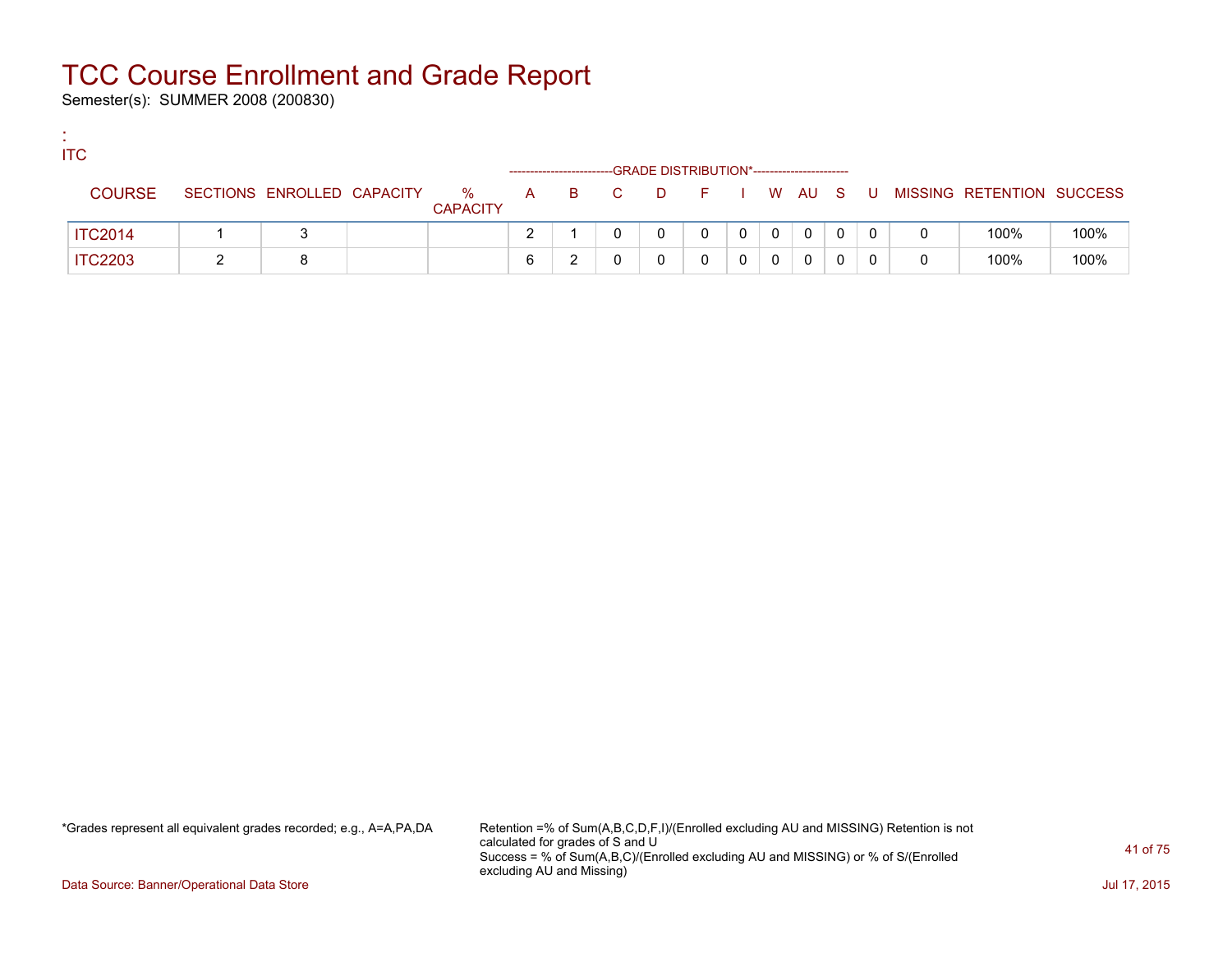Semester(s): SUMMER 2008 (200830)

:

| <b>JMC</b>     |   |                            |                      | ---------------------- |    |    | -GRADE DISTRIBUTION*----------------------- |   |          |          |              |          |          |   |                                  |      |
|----------------|---|----------------------------|----------------------|------------------------|----|----|---------------------------------------------|---|----------|----------|--------------|----------|----------|---|----------------------------------|------|
| <b>COURSE</b>  |   | SECTIONS ENROLLED CAPACITY | ℅<br><b>CAPACITY</b> | $\mathsf{A}$           | B. | C. | D                                           | н |          | W        | AU S         |          | <b>U</b> |   | <b>MISSING RETENTION SUCCESS</b> |      |
| <b>JMC1113</b> | ົ | 18                         |                      | 12                     | 5  |    | 0                                           |   | $\Omega$ |          | $\mathbf{0}$ | $\Omega$ | $\Omega$ | 0 | 94%                              | 94%  |
| <b>JMC2853</b> |   | ົ                          |                      |                        |    |    | 0                                           |   | 0        | $\Omega$ | $\Omega$     | 0        | 0        | 0 | 100%                             | 100% |
| <b>JMC2973</b> |   |                            |                      |                        |    |    | 0                                           |   | 0        | 0        | $\Omega$     | $\Omega$ | $\Omega$ | 0 | 100%                             | 100% |
| <b>JMC2993</b> |   | 4                          |                      | 4                      |    |    | 0                                           |   | 0        | 0        | 0            |          | 0        | 0 | 100%                             | 100% |

\*Grades represent all equivalent grades recorded; e.g., A=A,PA,DA Retention =% of Sum(A,B,C,D,F,I)/(Enrolled excluding AU and MISSING) Retention is not calculated for grades of S and U Success = % of Sum(A,B,C)/(Enrolled excluding AU and MISSING) or % of S/(Enrolled excluding AU and Missing)

Data Source: Banner/Operational Data Store Jul 17, 2015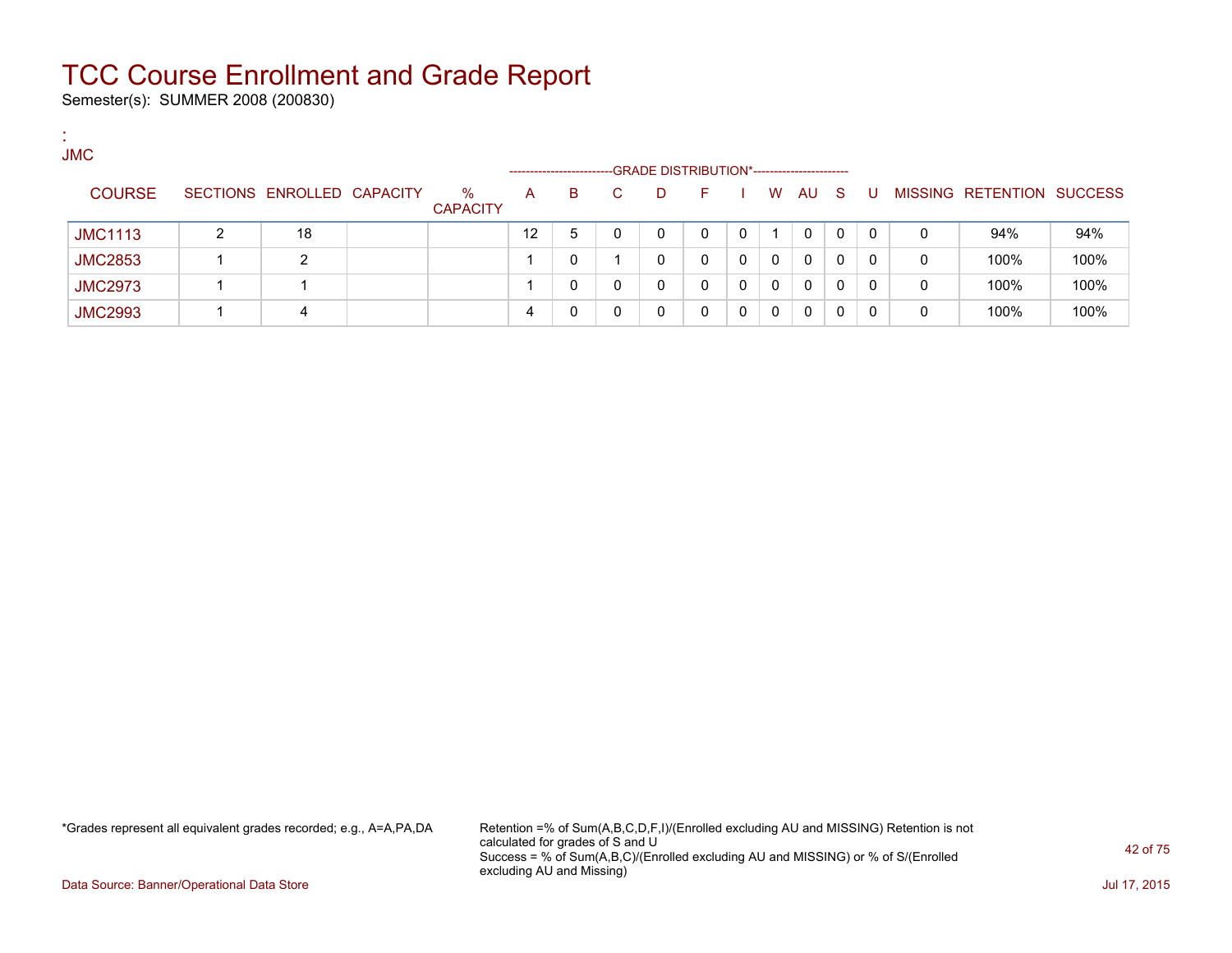Semester(s): SUMMER 2008 (200830)

| п.<br><b>COL</b> | <b>JPN</b>     |   |                            |                         |   |                         |              |                                            |    |          |                |              |   |     |              |                           |      |
|------------------|----------------|---|----------------------------|-------------------------|---|-------------------------|--------------|--------------------------------------------|----|----------|----------------|--------------|---|-----|--------------|---------------------------|------|
|                  |                |   |                            |                         |   | ----------------------- |              | -GRADE DISTRIBUTION*---------------------- |    |          |                |              |   |     |              |                           |      |
|                  | <b>COURSE</b>  |   | SECTIONS ENROLLED CAPACITY | $\%$<br><b>CAPACITY</b> | A | B.                      | $\mathsf{C}$ | D                                          | F. |          | W              | AU S         |   | - U |              | MISSING RETENTION SUCCESS |      |
|                  | <b>JPN1103</b> |   | 16                         |                         | 9 |                         |              | 0                                          | 3  | 0        | $\overline{2}$ | 0            | 0 | 0   | 0            | 88%                       | 69%  |
|                  | <b>JPN1201</b> |   | 5                          |                         | 3 | $\overline{2}$          | 0            | 0                                          | 0  | $\Omega$ | $\mathbf{0}$   | $\mathbf{0}$ | 0 | 0   | $\mathbf{0}$ | 100%                      | 100% |
|                  | <b>JPN2323</b> |   | 5                          |                         | 4 |                         | 0            | 0                                          | 0  | $\Omega$ | $\mathbf{0}$   | $\mathbf{0}$ | 0 | 0   | 0            | 100%                      | 100% |
|                  | <b>JPN2421</b> |   |                            |                         | 5 | 0                       | 0            | 0                                          | 0  | $\Omega$ | $\overline{2}$ | $\mathbf{0}$ | 0 | 0   | 0            | 71%                       | 71%  |
|                  | <b>JPN2991</b> | 2 | 8                          |                         | 5 | 2                       | 0            | $\Omega$                                   | 0  | $\Omega$ |                | $\mathbf{0}$ | 0 | 0   | 0            | 88%                       | 88%  |

\*Grades represent all equivalent grades recorded; e.g., A=A,PA,DA Retention =% of Sum(A,B,C,D,F,I)/(Enrolled excluding AU and MISSING) Retention is not calculated for grades of S and U Success = % of Sum(A,B,C)/(Enrolled excluding AU and MISSING) or % of S/(Enrolled excluding AU and Missing)

Data Source: Banner/Operational Data Store **July 17, 2015**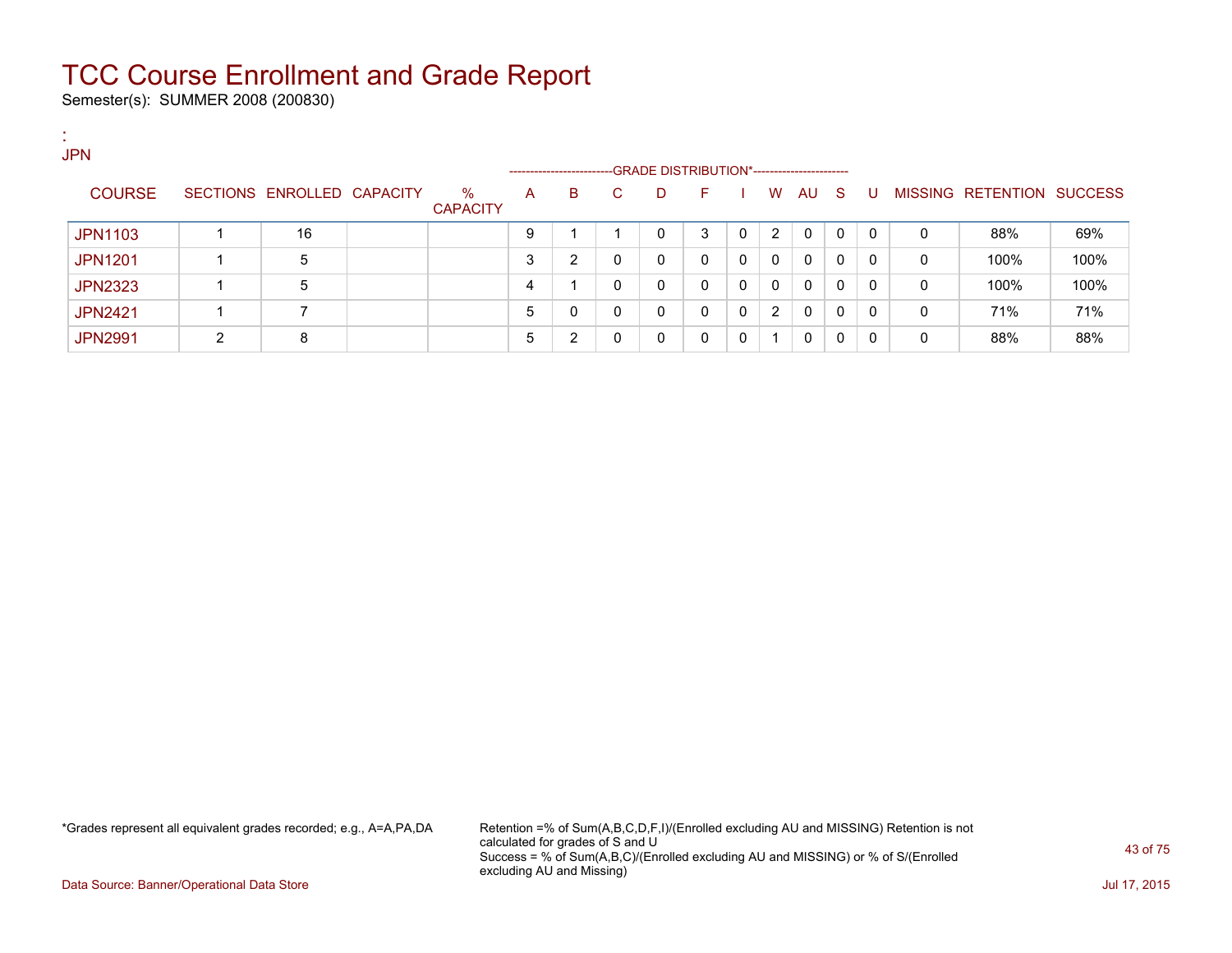Semester(s): SUMMER 2008 (200830)

:

| LAT            |    |                 |  |                                                                    |          |                |                |   |  |                                                                               |     |
|----------------|----|-----------------|--|--------------------------------------------------------------------|----------|----------------|----------------|---|--|-------------------------------------------------------------------------------|-----|
|                |    |                 |  | ------------------------GRADE DISTRIBUTION*----------------------- |          |                |                |   |  |                                                                               |     |
| <b>COURSE</b>  |    | <b>CAPACITY</b> |  |                                                                    |          |                |                |   |  | SECTIONS ENROLLED CAPACITY 5 % A B C D F I W AU S U MISSING RETENTION SUCCESS |     |
| <b>LAT1103</b> | 14 |                 |  |                                                                    | $\Omega$ | 0 <sup>1</sup> | 3 <sup>1</sup> | 0 |  | 79%                                                                           | 79% |

\*Grades represent all equivalent grades recorded; e.g., A=A,PA,DA Retention =% of Sum(A,B,C,D,F,I)/(Enrolled excluding AU and MISSING) Retention is not calculated for grades of S and U Success = % of Sum(A,B,C)/(Enrolled excluding AU and MISSING) or % of S/(Enrolled excluding AU and Missing)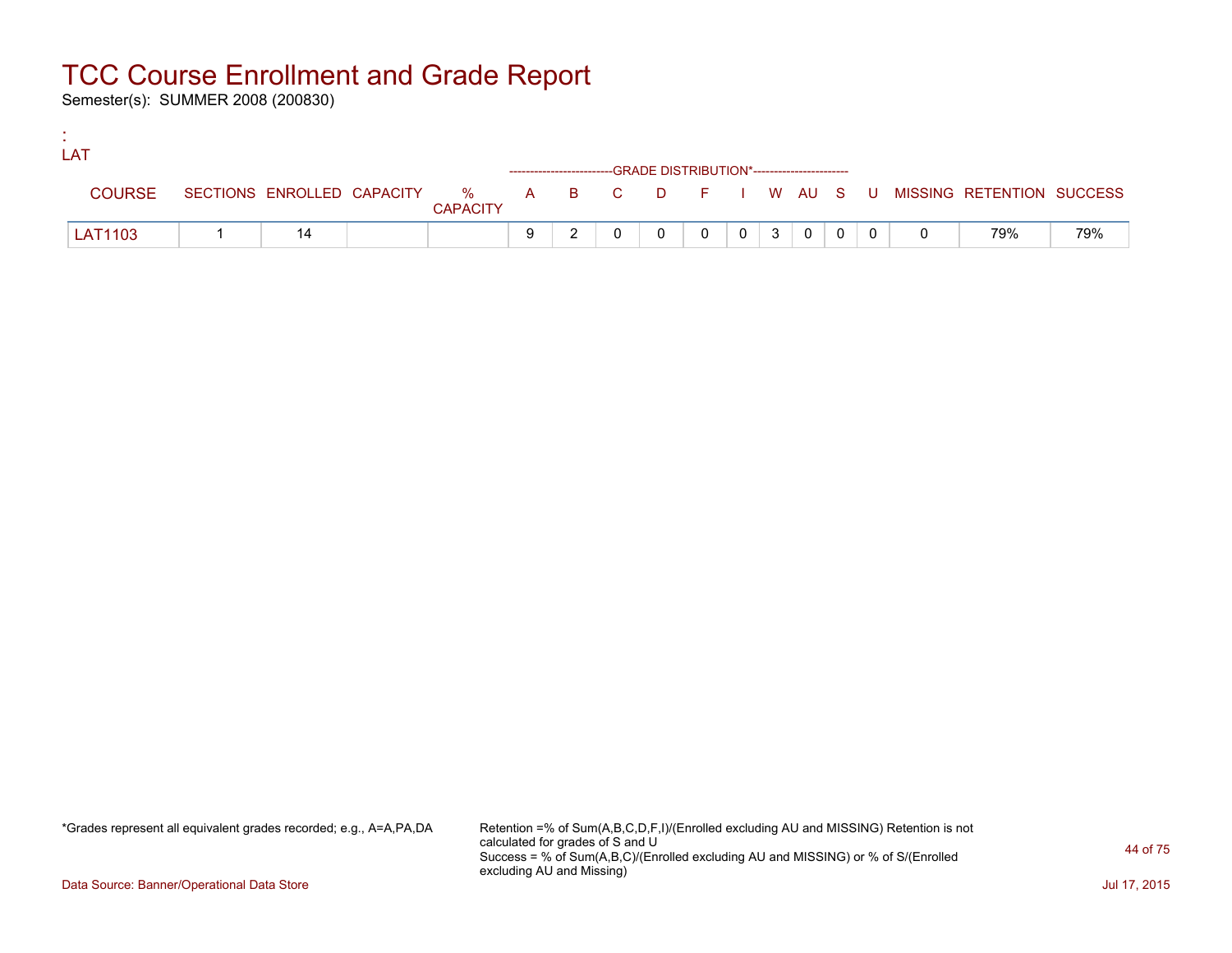Semester(s): SUMMER 2008 (200830)

:

| <b>MA</b>     |                            |                      |     |     | -GRADE DISTRIBUTION*----------------------- |        |  |   |   |                           |      |
|---------------|----------------------------|----------------------|-----|-----|---------------------------------------------|--------|--|---|---|---------------------------|------|
| <b>COURSE</b> | SECTIONS ENROLLED CAPACITY | %<br><b>CAPACITY</b> | A a | B C | <b>D</b>                                    | FIWAUS |  |   | U | MISSING RETENTION SUCCESS |      |
| MA1343        |                            |                      |     |     |                                             |        |  | 0 |   | 100%                      | 100% |
| MA2333        |                            |                      |     |     |                                             |        |  |   |   | 100%                      | 100% |

\*Grades represent all equivalent grades recorded; e.g., A=A,PA,DA Retention =% of Sum(A,B,C,D,F,I)/(Enrolled excluding AU and MISSING) Retention is not calculated for grades of S and U Success = % of Sum(A,B,C)/(Enrolled excluding AU and MISSING) or % of S/(Enrolled excluding AU and Missing)

Data Source: Banner/Operational Data Store Jul 17, 2015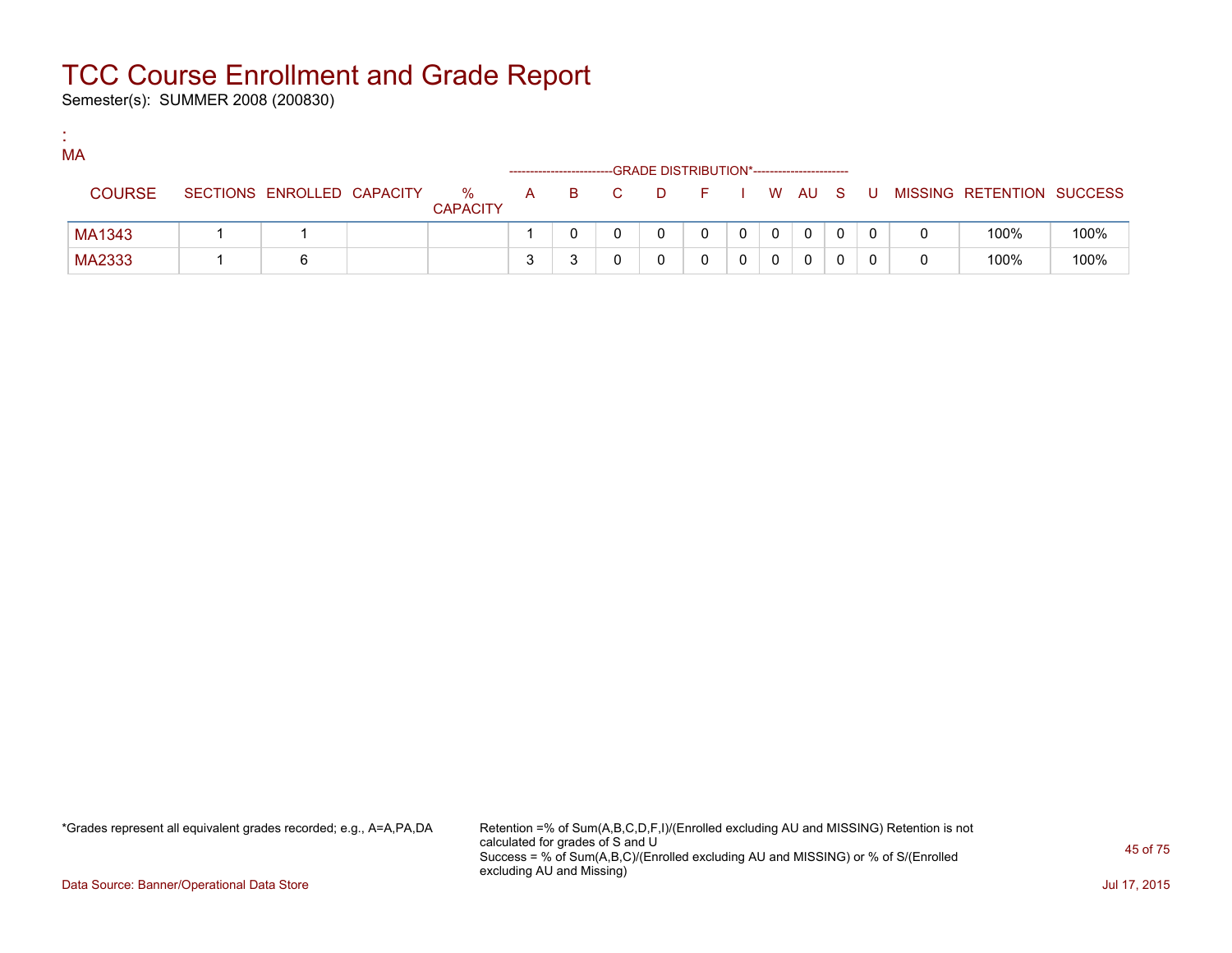Semester(s): SUMMER 2008 (200830)

:

| <b>MGT</b>    |    |                 |    |    |    |                                                                    |               |          |                |              |  |                                                                             |     |
|---------------|----|-----------------|----|----|----|--------------------------------------------------------------------|---------------|----------|----------------|--------------|--|-----------------------------------------------------------------------------|-----|
|               |    |                 |    |    |    | ------------------------GRADE DISTRIBUTION*----------------------- |               |          |                |              |  |                                                                             |     |
| <b>COURSE</b> |    | <b>CAPACITY</b> |    |    |    |                                                                    |               |          |                |              |  | SECTIONS ENROLLED CAPACITY % A B C D F I W AU S U MISSING RETENTION SUCCESS |     |
| MGT2363       | 64 |                 | 25 | 15 | 10 |                                                                    | $\mathcal{D}$ | $\Omega$ | 7 <sup>1</sup> | $\mathbf{0}$ |  | 89%                                                                         | 78% |

\*Grades represent all equivalent grades recorded; e.g., A=A,PA,DA Retention =% of Sum(A,B,C,D,F,I)/(Enrolled excluding AU and MISSING) Retention is not calculated for grades of S and U Success = % of Sum(A,B,C)/(Enrolled excluding AU and MISSING) or % of S/(Enrolled excluding AU and Missing)

Data Source: Banner/Operational Data Store Jul 17, 2015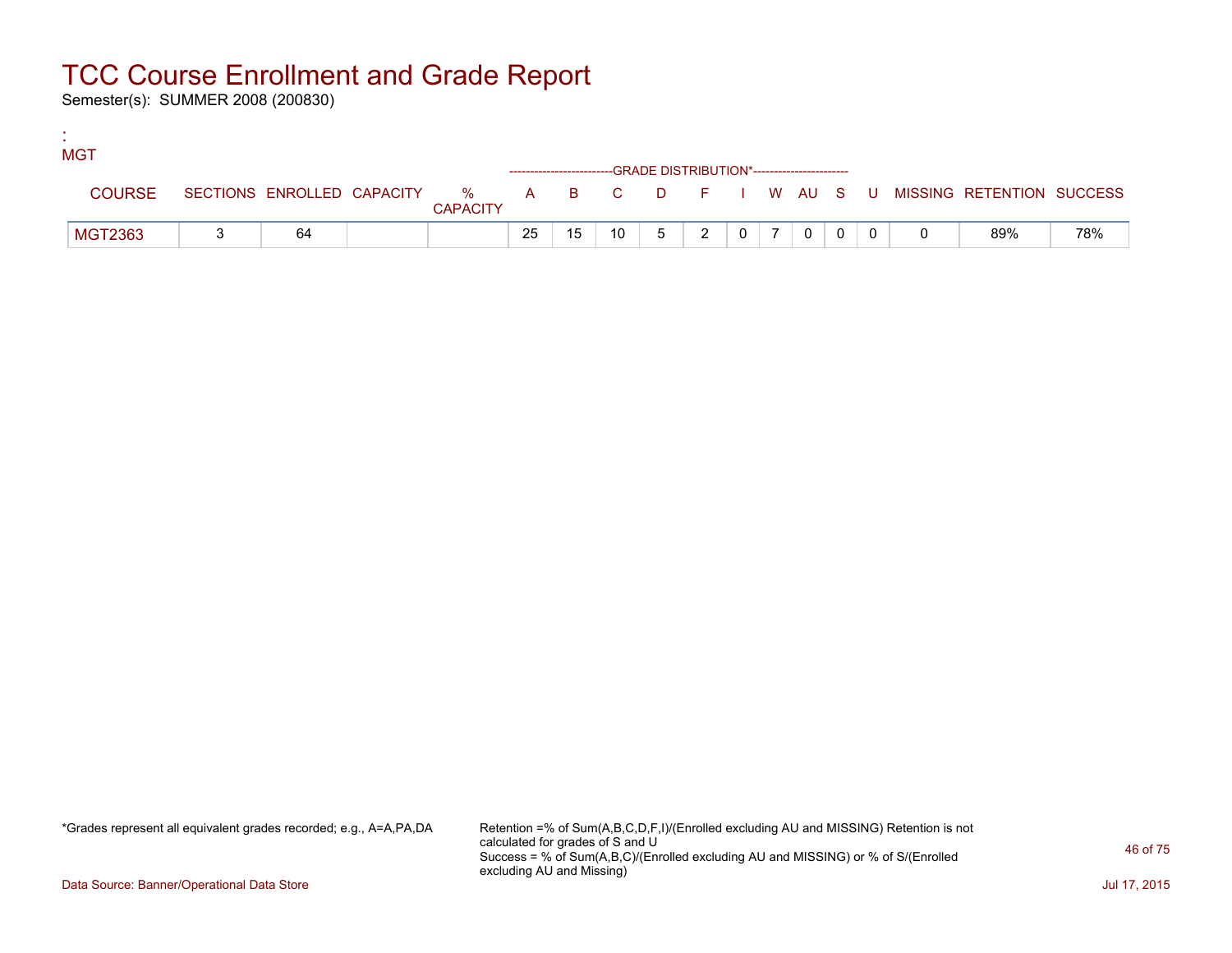Semester(s): SUMMER 2008 (200830)

:

| <b>MKT</b>     |   |                            |                      |    | ------------------------ |                |   |          |                |                |              |              |              |              |                           |      |
|----------------|---|----------------------------|----------------------|----|--------------------------|----------------|---|----------|----------------|----------------|--------------|--------------|--------------|--------------|---------------------------|------|
| <b>COURSE</b>  |   | SECTIONS ENROLLED CAPACITY | %<br><b>CAPACITY</b> | A  | B                        | C.             | D | F        |                | W              | AU           | S.           | U            |              | MISSING RETENTION SUCCESS |      |
| <b>MKT1313</b> |   | 11                         |                      |    | 10                       | 0              | 0 | $\Omega$ | 0              | $\mathbf{0}$   | 0            | $\mathbf{0}$ | $\mathbf{0}$ | 0            | 100%                      | 100% |
| <b>MKT1333</b> |   | 10                         |                      | 8  | 0                        | $\mathbf{0}$   | 0 | $\Omega$ | $\overline{2}$ | $\mathbf{0}$   | 0            | $\mathbf{0}$ | $\Omega$     | 0            | 100%                      | 80%  |
| <b>MKT1371</b> |   |                            |                      | 0  |                          | $\mathbf{0}$   | 0 | $\Omega$ | $\mathbf{0}$   | $\Omega$       | 0            | $\mathbf{0}$ | $\mathbf{0}$ | $\mathbf{0}$ | 100%                      | 100% |
| <b>MKT1381</b> |   | 11                         |                      |    | 6                        | 3              |   | $\Omega$ | 0              | $\Omega$       | 0            | $\mathbf{0}$ | $\Omega$     | 0            | 100%                      | 91%  |
| <b>MKT2343</b> |   | 27                         |                      | 17 | 5                        | $\overline{2}$ | 0 |          | 0              | $\overline{2}$ | $\mathbf{0}$ | $\mathbf{0}$ | $\mathbf{0}$ | $\mathbf{0}$ | 93%                       | 89%  |
| <b>MKT2423</b> | 3 | 39                         |                      | 22 | 10                       | 3              | 0 |          | 0              | 3              | 0            | 0            | $\mathbf{0}$ | $\mathbf{0}$ | 92%                       | 90%  |
| <b>MKT2433</b> | 2 | 17                         |                      | 12 | 3                        | $\mathbf{0}$   | 0 | $\Omega$ | $\overline{2}$ | 0              | $\mathbf{0}$ | $\mathbf{0}$ | $\mathbf{0}$ | $\mathbf{0}$ | 100%                      | 88%  |

\*Grades represent all equivalent grades recorded; e.g., A=A,PA,DA Retention =% of Sum(A,B,C,D,F,I)/(Enrolled excluding AU and MISSING) Retention is not calculated for grades of S and U Success = % of Sum(A,B,C)/(Enrolled excluding AU and MISSING) or % of S/(Enrolled excluding AU and Missing)

Data Source: Banner/Operational Data Store Jul 17, 2015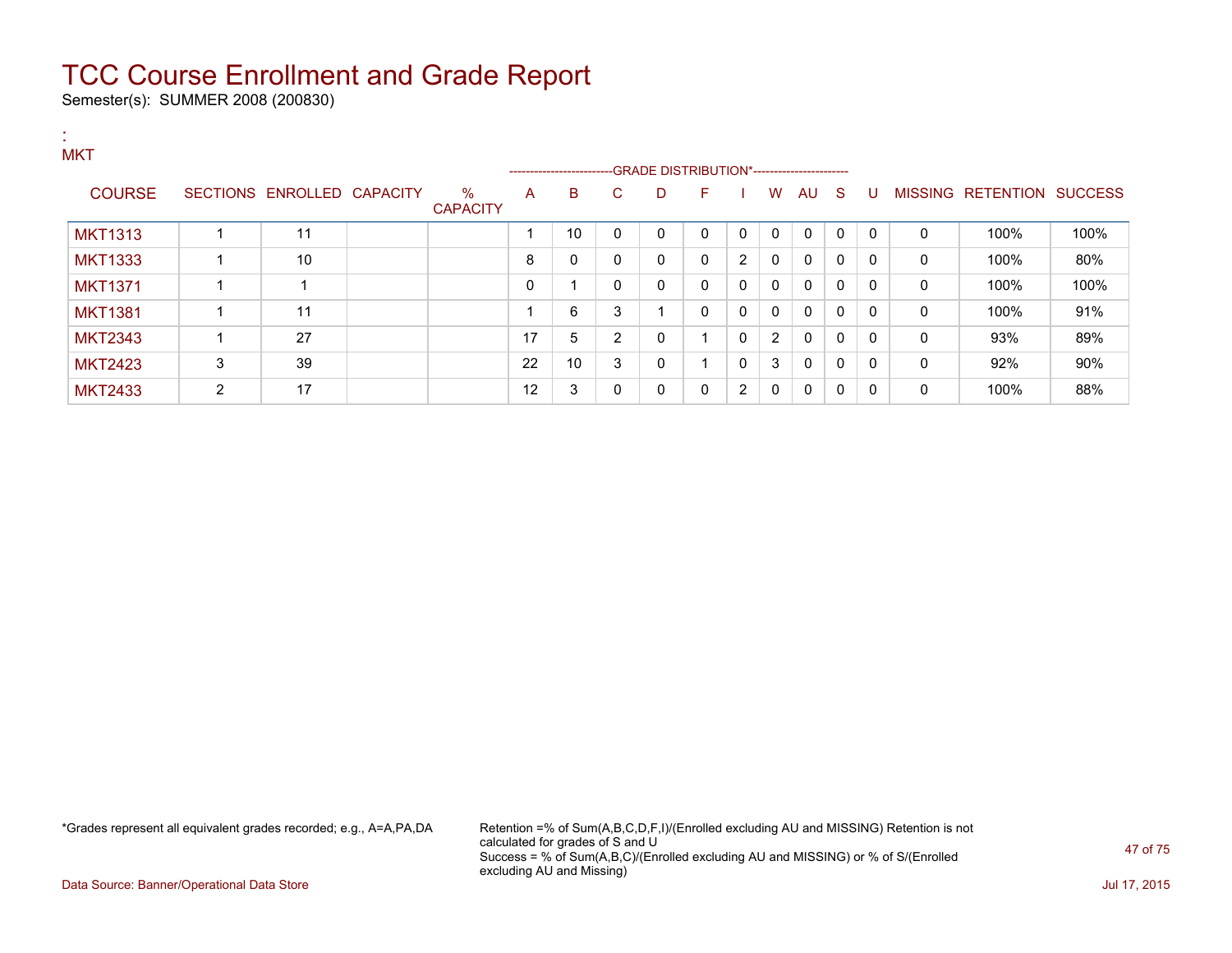Semester(s): SUMMER 2008 (200830)

| <b>A</b><br><b>COL</b> | <b>MLT</b>     |                            |                         | -------------------- |   |   | -GRADE DISTRIBUTION*---------------------- |              |          |          |              |              |          |          |                                  |      |
|------------------------|----------------|----------------------------|-------------------------|----------------------|---|---|--------------------------------------------|--------------|----------|----------|--------------|--------------|----------|----------|----------------------------------|------|
|                        | <b>COURSE</b>  | SECTIONS ENROLLED CAPACITY | $\%$<br><b>CAPACITY</b> | A                    | B |   | D                                          | $\vdash$     |          | W        | AU S         |              | - U      |          | <b>MISSING RETENTION SUCCESS</b> |      |
|                        | <b>MLT1203</b> | 11                         |                         | 5                    | 3 | 0 | 0                                          | 0            | 0        | 3        | 0            | $\mathbf{0}$ | $\Omega$ | 0        | 73%                              | 73%  |
|                        | <b>MLT1222</b> |                            |                         | 5                    | 0 | 0 | 0                                          | $\mathbf{0}$ | $\Omega$ | 2        | $\mathbf{0}$ | $\mathbf{0}$ | $\Omega$ | $\Omega$ | 71%                              | 71%  |
|                        | <b>MLT2465</b> |                            |                         | 6                    | 0 | 0 | 0                                          |              | 0        | $\Omega$ | 0            | $\mathbf{0}$ | $\Omega$ | 0        | 100%                             | 86%  |
|                        | <b>MLT2991</b> | 6                          |                         | 4                    |   |   | 0                                          | 0            | 0        | 0        | 0            | 0            | 0        | 0        | 100%                             | 100% |

\*Grades represent all equivalent grades recorded; e.g., A=A,PA,DA Retention =% of Sum(A,B,C,D,F,I)/(Enrolled excluding AU and MISSING) Retention is not calculated for grades of S and U Success = % of Sum(A,B,C)/(Enrolled excluding AU and MISSING) or % of S/(Enrolled excluding AU and Missing)

Data Source: Banner/Operational Data Store Jul 17, 2015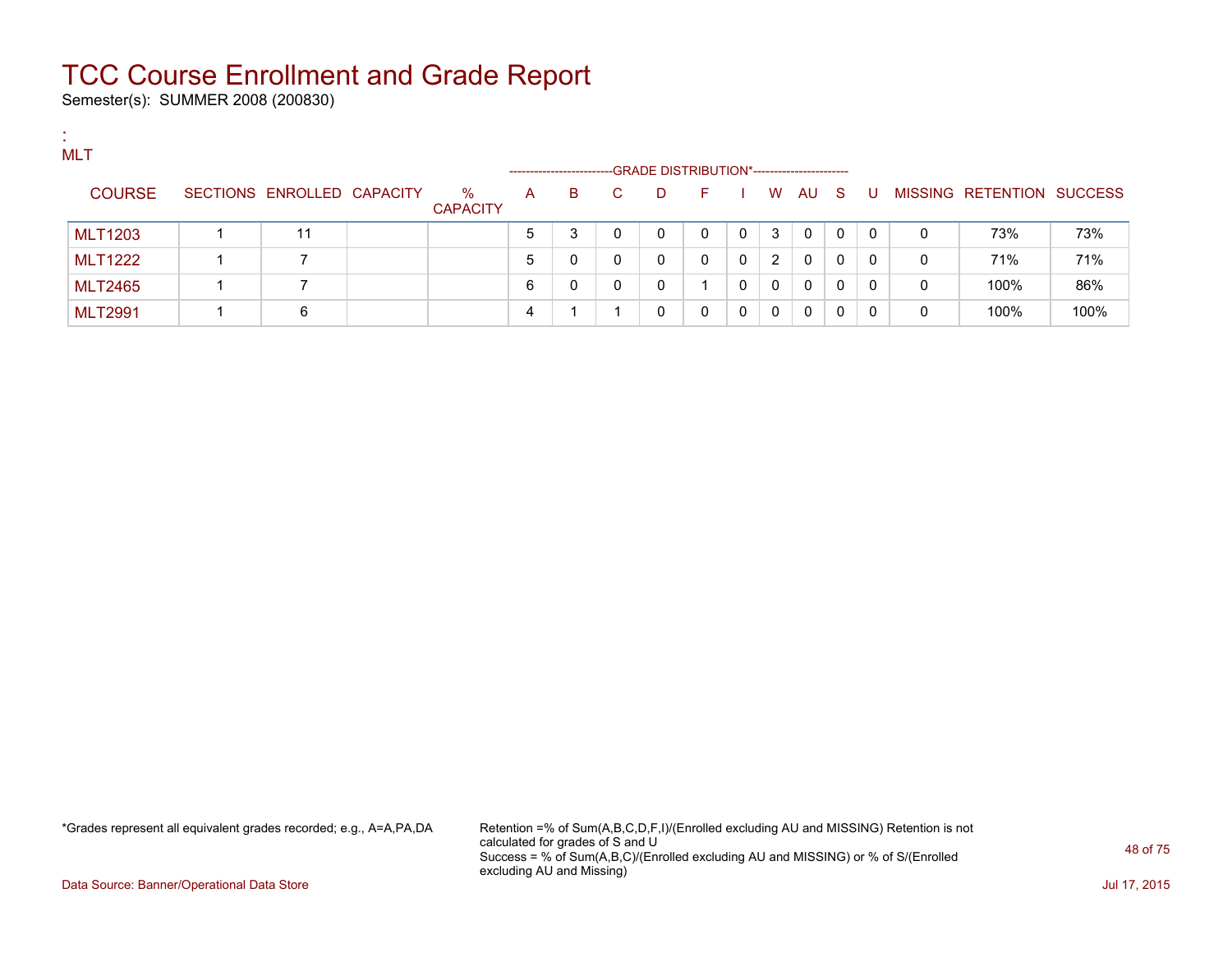Semester(s): SUMMER 2008 (200830)

| MIH            |                |                            |                         |     | -------------------- |                |                       | -GRADE DISTRIBUTION*---------------------- |              |                |                |              |              |              |                           |      |
|----------------|----------------|----------------------------|-------------------------|-----|----------------------|----------------|-----------------------|--------------------------------------------|--------------|----------------|----------------|--------------|--------------|--------------|---------------------------|------|
| <b>COURSE</b>  |                | SECTIONS ENROLLED CAPACITY | $\%$<br><b>CAPACITY</b> | A   | B                    | C              | D                     | F                                          |              | W              | <b>AU</b>      | <sub>S</sub> | U            |              | MISSING RETENTION SUCCESS |      |
| <b>MTH0003</b> | 17             | 230                        |                         | 69  | 53                   | 29             | 9                     | 19                                         | $\mathbf{0}$ | 51             | $\mathbf 0$    | $\mathbf{0}$ | $\mathbf{0}$ | $\mathbf 0$  | 78%                       | 66%  |
| <b>MTH0013</b> | 13             | 134                        |                         | 25  | 28                   | 26             | 3                     | 15                                         | $\mathbf{0}$ | 33             | 4              | 0            | $\mathbf{0}$ | 0            | 75%                       | 61%  |
| <b>MTH0055</b> | 3              | 61                         |                         | 8   | 10                   | 14             | $\overline{4}$        | 15                                         | $\mathbf{0}$ | 10             | $\mathbf{0}$   | 0            | $\Omega$     | 0            | 84%                       | 52%  |
| <b>MTH0105</b> | 4              | 54                         |                         | 14  | 8                    | 6              | $\overline{7}$        | 14                                         | $\Omega$     | 5              | $\mathbf{0}$   | 0            | $\Omega$     | 0            | 91%                       | 52%  |
| <b>MTH0123</b> | 16             | 171                        |                         | 28  | 31                   | 25             | 13                    | 27                                         | $\mathbf{0}$ | 46             | 1              | $\Omega$     | 0            | $\mathbf{0}$ | 73%                       | 49%  |
| <b>MTH1473</b> | 6              | 101                        |                         | 17  | 21                   | 21             | 14                    | 12                                         | $\mathbf{0}$ | 16             | 0              | 0            | 0            | $\mathbf{0}$ | 84%                       | 58%  |
| <b>MTH1513</b> | 28             | 576                        |                         | 147 | 124                  | 107            | 39                    | 43                                         | $\mathbf{0}$ | 114            | $\overline{2}$ | 0            | 0            | 0            | 80%                       | 66%  |
| <b>MTH1613</b> | $\overline{7}$ | 85                         |                         | 21  | 18                   | 8              | $\overline{7}$        | 4                                          | $\mathbf{0}$ | 27             | $\mathbf{0}$   | 0            | 0            | 0            | 68%                       | 55%  |
| <b>MTH1715</b> | 2              | 33                         |                         | 12  | 9                    | $\overline{2}$ |                       | 2                                          | $\Omega$     | 7              | $\mathbf{0}$   | $\Omega$     | $\Omega$     | $\mathbf{0}$ | 79%                       | 70%  |
| <b>MTH2114</b> | 8              | 109                        |                         | 41  | 22                   | 7              | 11                    | 5                                          | $\Omega$     | 20             | 3              | $\Omega$     | 0            | 0            | 81%                       | 66%  |
| <b>MTH2124</b> | 6              | 86                         |                         | 34  | 20                   | 14             | 6                     |                                            | $\mathbf{0}$ | 10             | 1              | $\mathbf{0}$ | 0            | $\mathbf 0$  | 88%                       | 80%  |
| <b>MTH2134</b> | 3              | 41                         |                         | 11  | 11                   | 8              | $\overline{2}$        | $\overline{2}$                             | 1            | 6              | 0              | 0            | $\Omega$     | 0            | 85%                       | 73%  |
| MTH2193        | 18             | 351                        |                         | 153 | 85                   | 44             | 13                    | 17                                         | $\Omega$     | 39             | $\mathbf{0}$   | $\Omega$     | $\Omega$     | 0            | 89%                       | 80%  |
| <b>MTH2423</b> | 1              | 14                         |                         | 2   | $\overline{2}$       | 5              | $\mathbf{2}^{\prime}$ |                                            | $\mathbf{0}$ | $\overline{2}$ | $\mathbf{0}$   | 0            | $\mathbf{0}$ | $\mathbf{0}$ | 86%                       | 64%  |
| <b>MTH2513</b> | 1              | 12                         |                         | 5   | 4                    | $\overline{2}$ | $\Omega$              |                                            | $\Omega$     | $\Omega$       | $\Omega$       | $\Omega$     | 0            | $\mathbf{0}$ | 100%                      | 92%  |
| <b>MTH2523</b> | 8              | 153                        |                         | 40  | 31                   | 29             | 10                    |                                            | $\mathbf{0}$ | 42             | 0              | 0            | 0            | 0            | 73%                       | 65%  |
| MTH2613        | 1              | 10                         |                         | 3   | 7                    | 0              | 0                     | 0                                          | 0            | 0              | 0              | 0            | 0            | 0            | 100%                      | 100% |

: MTH

\*Grades represent all equivalent grades recorded; e.g., A=A,PA,DA Retention =% of Sum(A,B,C,D,F,I)/(Enrolled excluding AU and MISSING) Retention is not calculated for grades of S and U Success = % of Sum(A,B,C)/(Enrolled excluding AU and MISSING) or % of S/(Enrolled excluding AU and Missing)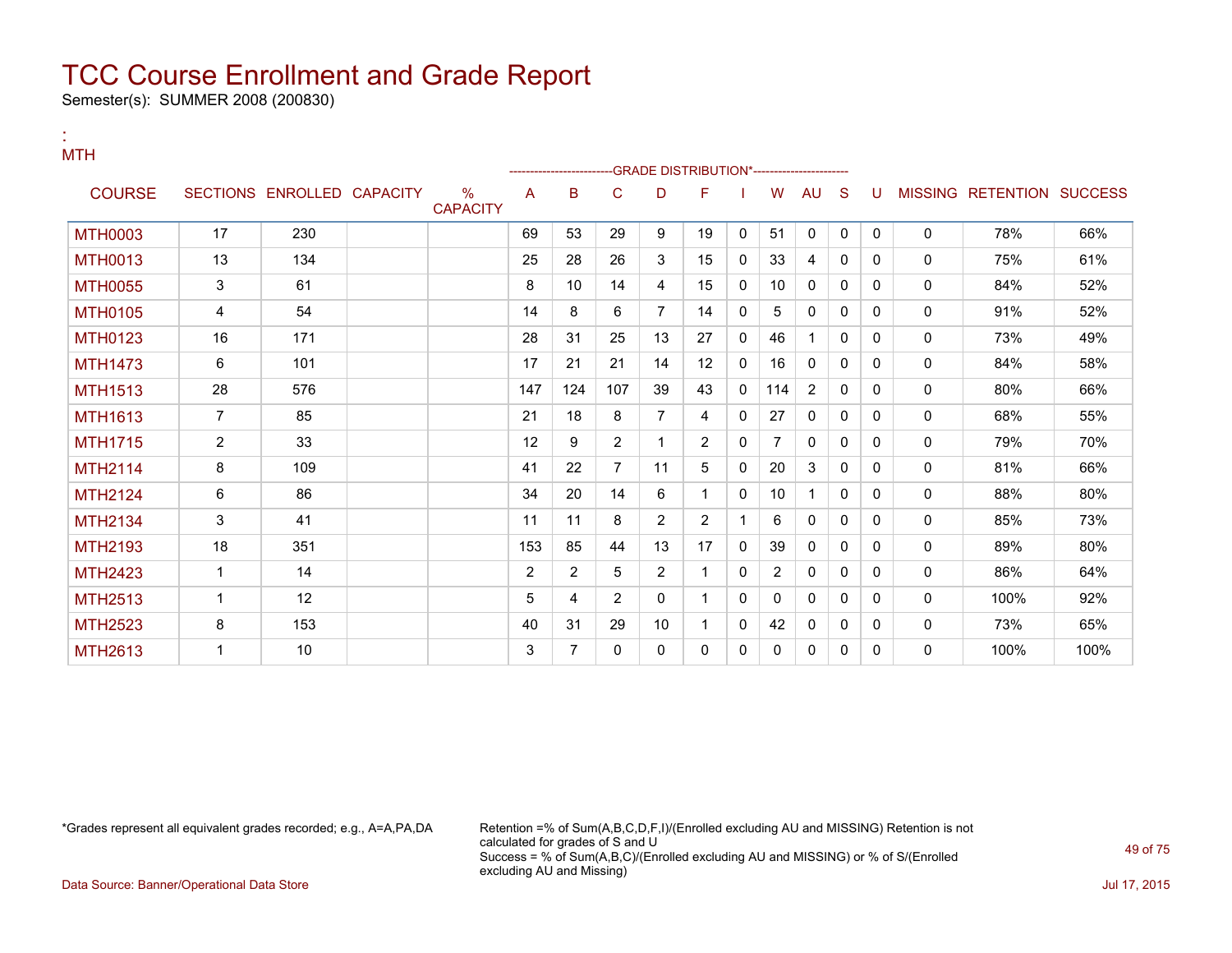Semester(s): SUMMER 2008 (200830)

:

| <b>MTR</b>     |  |                 |                                                                                 |  |          |                |                |                |  |                                                                             |      |
|----------------|--|-----------------|---------------------------------------------------------------------------------|--|----------|----------------|----------------|----------------|--|-----------------------------------------------------------------------------|------|
|                |  |                 | ------------------------GRADE            DISTRIBUTION*------------------------- |  |          |                |                |                |  |                                                                             |      |
| <b>COURSE</b>  |  | <b>CAPACITY</b> |                                                                                 |  |          |                |                |                |  | SECTIONS ENROLLED CAPACITY % A B C D F I W AU S U MISSING RETENTION SUCCESS |      |
| <b>MTR2433</b> |  |                 |                                                                                 |  | $\Omega$ | 0 <sup>1</sup> | $\overline{0}$ | $\overline{0}$ |  | 100%                                                                        | 100% |

\*Grades represent all equivalent grades recorded; e.g., A=A,PA,DA Retention =% of Sum(A,B,C,D,F,I)/(Enrolled excluding AU and MISSING) Retention is not calculated for grades of S and U Success = % of Sum(A,B,C)/(Enrolled excluding AU and MISSING) or % of S/(Enrolled excluding AU and Missing)

Data Source: Banner/Operational Data Store Jul 17, 2015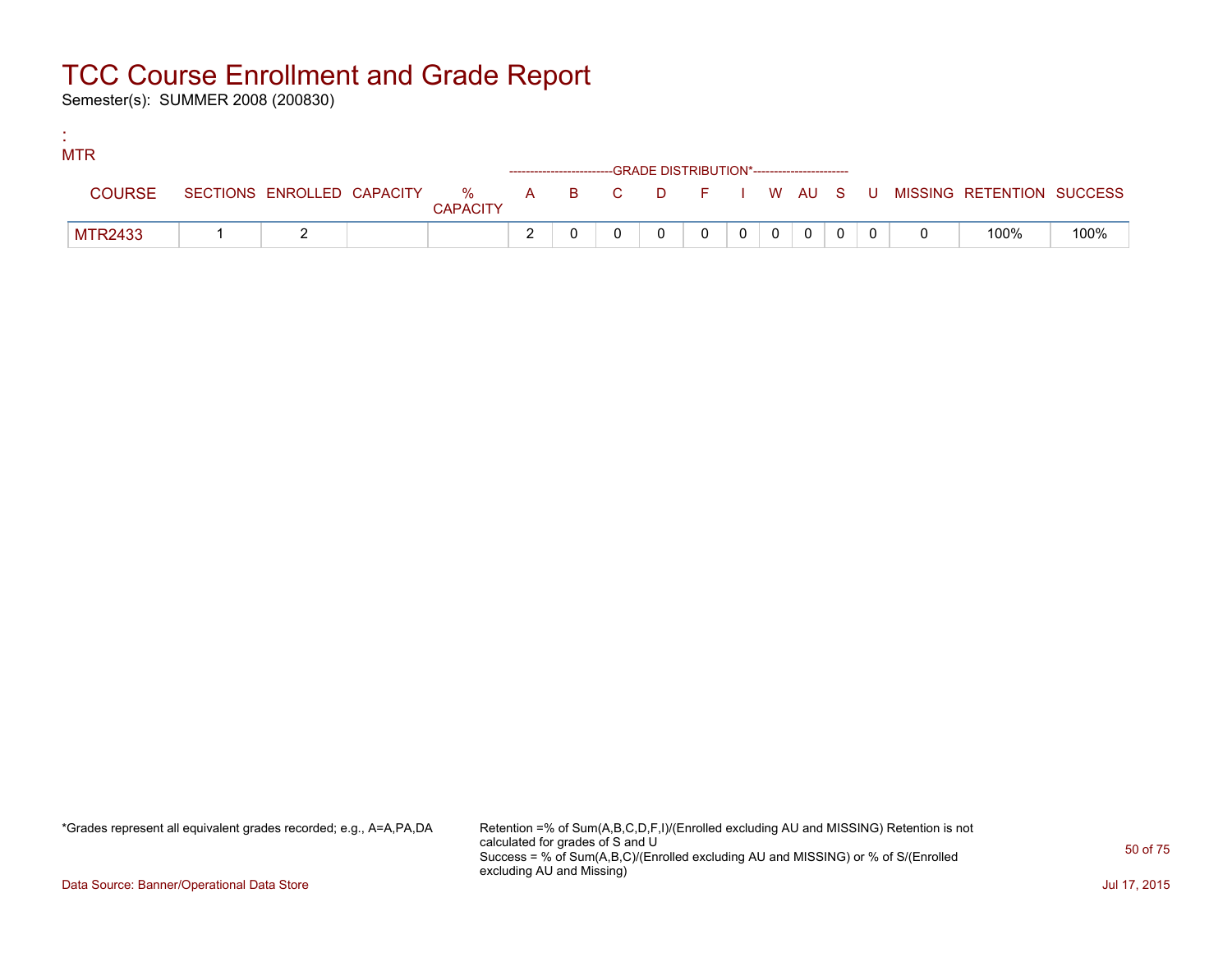Semester(s): SUMMER 2008 (200830)

:

### MUS --GRADE DISTRIBUTION\*------------------------COURSE SECTIONS ENROLLED CAPACITY % **CAPACITY** A B C D F I W AU S U MISSING RETENTION SUCCESS MUS1002 | 1 | 6 | | 4 | 0 | 1 | 0 | 0 | 0 | 1 | 0 | 0 | 0 | 83% | 83% MUS1023 | 1 | 9 | | 6 |1 | 1 | 0 | 0 |0 |1 | 0 | 0 | 0 | 100% | 100% MUS1053 1 7 5 0 0 0 0 0 2 0 0 0 71% 71% MUS1072 1 7 2 5 0 0 0 0 0 0 0 0 0 100% 100% MUS1113 | 3 | 33 | | 26 | 1 | 2 | 0 | 1 | 0 | 3 | 0 | 0 | 0 | 0 | 91% | 88% MUS1201 | 4 | 20 | | 11 | 3 | 0 | 0 | 0 | 2 | 4 | 0 | 0 | 0 | 88% | 88% | 88% MUS1241 | 2 | 21 | | 14 | 1 | 0 | 0 | 0 | 2 | 4 | 0 | 0 | 0 | 88% | 88% MUS1251 | 3 | 16 | | 14 | 0 | 0 | 0 | 0 | 2 | 0 | 0 | 0 | 88% | 88% | 88% MUS1311 1 2 2 0 0 0 0 0 0 0 0 0 0 100% 100% MUS1331 | 2 | 10 | | 8 |0 |0 |0 |0 |0 |2 |0 |0 | 0 | 100% | 100% MUS1381 1 3 3 0 0 0 0 0 0 0 0 0 0 100% 100% MUS1391 1 2 2 0 0 0 0 0 0 0 0 0 0 100% 100% MUS1411 1 2 2 0 0 0 0 0 0 0 0 0 0 100% 100% MUS1412 1 1 1 0 0 0 0 0 0 0 0 0 0 100% 100% MUS1421 1 1 1 0 0 0 0 0 0 0 0 0 0 100% 100% MUS1441 1 1 1 0 0 0 0 0 0 0 0 0 0 100% 100% MUS1451 1 1 1 0 0 0 0 0 0 0 0 0 0 100% 100% MUS1461 1 1 1 0 0 0 0 0 0 0 0 0 0 100% 100% MUS1612 | 2 | 4 | | | | | | 3 | 0 | 0 | 0 | 0 | 1 | 0 | 0 | 0 | 0 | 75% | 75% | 75% MUS1622 2 3 3 0 0 0 0 0 0 0 0 0 0 100% 100% MUS1632 1 2 1 0 1 0 0 0 0 0 0 0 0 100% 100% MUS1642 1 1 1 0 0 0 0 0 0 0 0 0 0 100% 100%

\*Grades represent all equivalent grades recorded; e.g., A=A,PA,DA Retention =% of Sum(A,B,C,D,F,I)/(Enrolled excluding AU and MISSING) Retention is not calculated for grades of S and U Success = % of Sum(A,B,C)/(Enrolled excluding AU and MISSING) or % of S/(Enrolled excluding AU and Missing)

Data Source: Banner/Operational Data Store Jul 17, 2015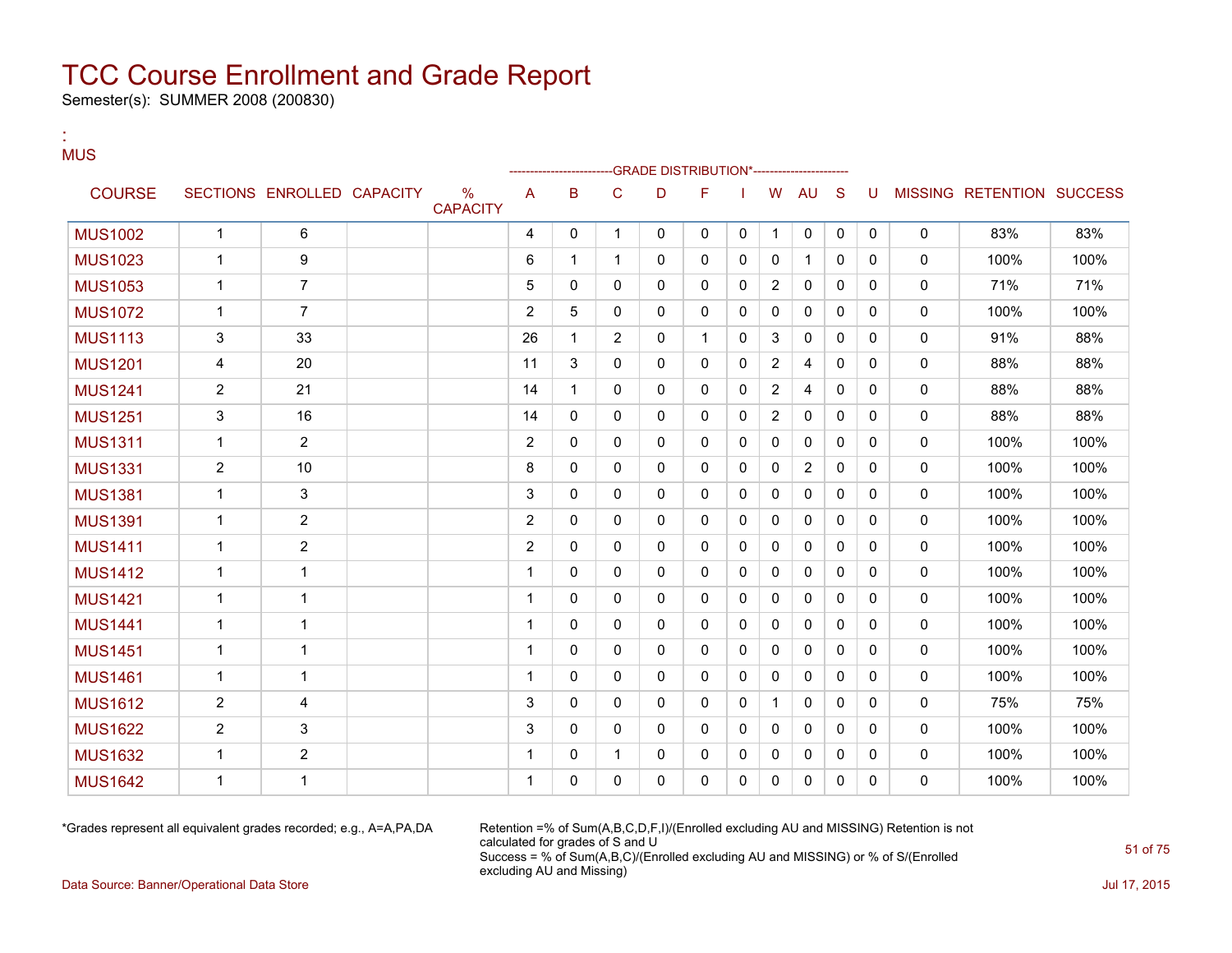Semester(s): SUMMER 2008 (200830)

:

| <b>MUS</b>     |                            |                         |   |     | -GRADE DISTRIBUTION*----------------------- |         |   |          |                |     |                           |      |
|----------------|----------------------------|-------------------------|---|-----|---------------------------------------------|---------|---|----------|----------------|-----|---------------------------|------|
| <b>COURSE</b>  | SECTIONS ENROLLED CAPACITY | $\%$<br><b>CAPACITY</b> | A | B C | $\Box$                                      | - F - 1 |   |          | I WAUS         | -U. | MISSING RETENTION SUCCESS |      |
| <b>MUS2161</b> |                            |                         | b |     |                                             |         |   | $\Omega$ | $\overline{2}$ |     | 100%                      | 100% |
| <b>MUS2991</b> | 19                         |                         | 6 |     |                                             |         | ◠ |          | 3              |     | 69%                       | 56%  |

\*Grades represent all equivalent grades recorded; e.g., A=A,PA,DA Retention =% of Sum(A,B,C,D,F,I)/(Enrolled excluding AU and MISSING) Retention is not calculated for grades of S and U Success = % of Sum(A,B,C)/(Enrolled excluding AU and MISSING) or % of S/(Enrolled excluding AU and Missing)

Data Source: Banner/Operational Data Store Jul 17, 2015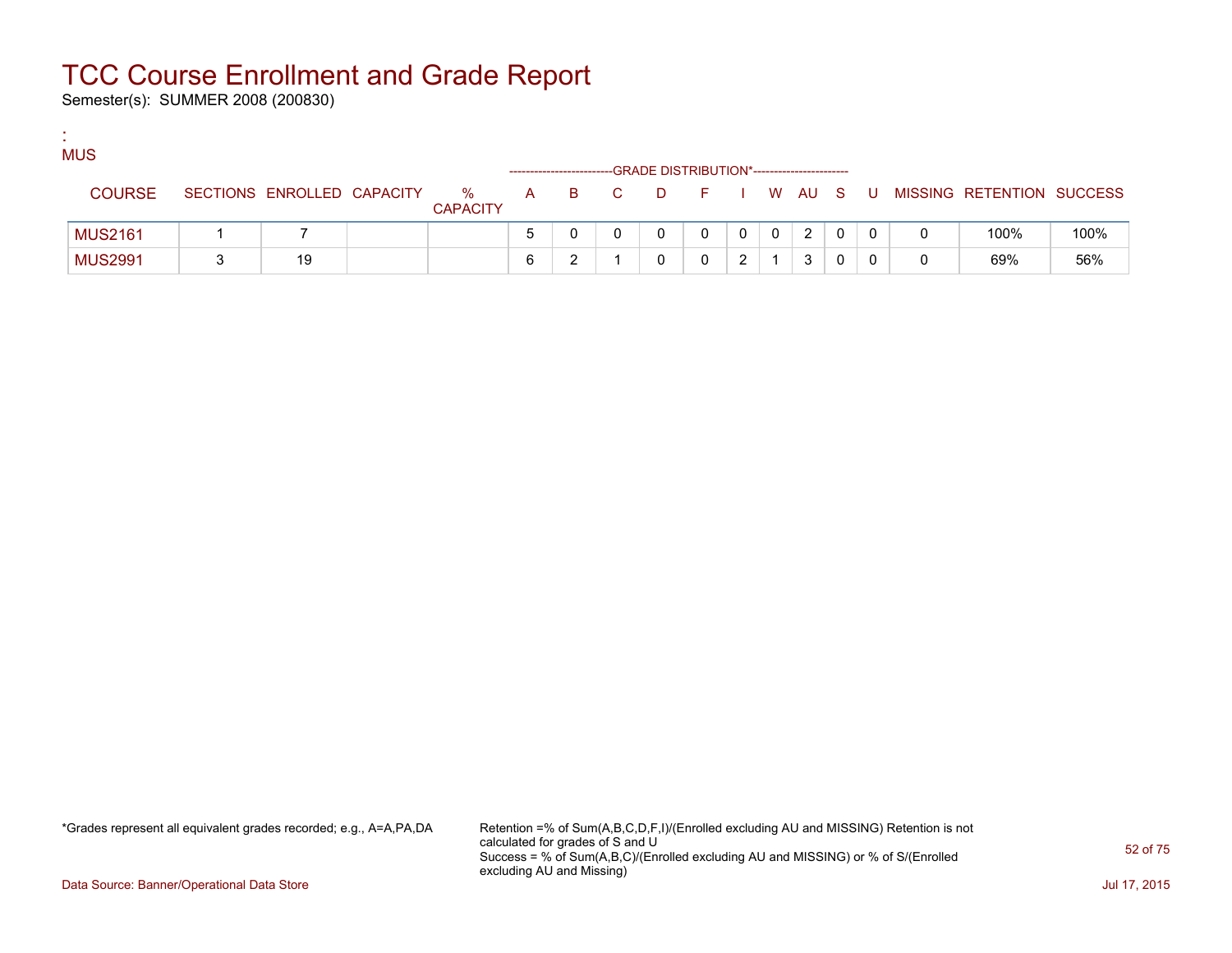Semester(s): SUMMER 2008 (200830)

:

| <b>NAS</b>     |  |                 |  |                                                                    |                |          |                |  |                                                                             |      |
|----------------|--|-----------------|--|--------------------------------------------------------------------|----------------|----------|----------------|--|-----------------------------------------------------------------------------|------|
|                |  |                 |  | ------------------------GRADE DISTRIBUTION*----------------------- |                |          |                |  |                                                                             |      |
| <b>COURSE</b>  |  | <b>CAPACITY</b> |  |                                                                    |                |          |                |  | SECTIONS ENROLLED CAPACITY % A B C D F I W AU S U MISSING RETENTION SUCCESS |      |
| <b>NAS2343</b> |  |                 |  |                                                                    | $\overline{0}$ | $\Omega$ | $\overline{0}$ |  | 100%                                                                        | 100% |

\*Grades represent all equivalent grades recorded; e.g., A=A,PA,DA Retention =% of Sum(A,B,C,D,F,I)/(Enrolled excluding AU and MISSING) Retention is not calculated for grades of S and U Success = % of Sum(A,B,C)/(Enrolled excluding AU and MISSING) or % of S/(Enrolled excluding AU and Missing)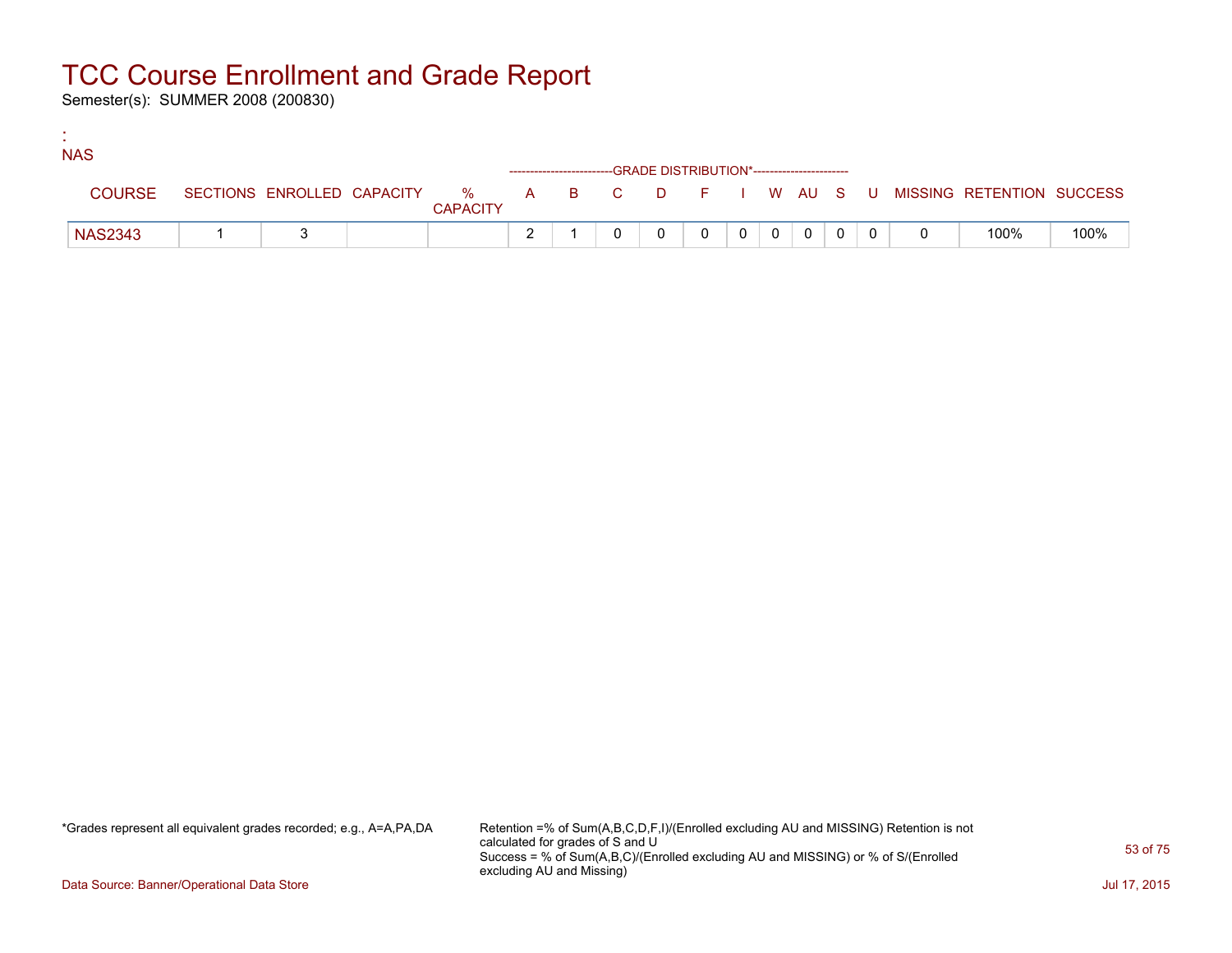Semester(s): SUMMER 2008 (200830)

:

| <b>NUR</b>     |   |                            |                         |                          | ---------------------- |          | -- GRADE DISTRIBUTION*----------------------- |              |   |                         |             |          |              |              |                   |                |
|----------------|---|----------------------------|-------------------------|--------------------------|------------------------|----------|-----------------------------------------------|--------------|---|-------------------------|-------------|----------|--------------|--------------|-------------------|----------------|
| <b>COURSE</b>  |   | SECTIONS ENROLLED CAPACITY | $\%$<br><b>CAPACITY</b> | A                        | B                      | C        | D                                             | F            |   | W                       | AU          | - S      | U            |              | MISSING RETENTION | <b>SUCCESS</b> |
| <b>NUR1133</b> |   | 16                         |                         | 13                       | $\Omega$               | $\Omega$ | 0                                             | $\mathbf{0}$ | 0 | 3                       | $\mathbf 0$ | 0        | $\Omega$     | $\Omega$     | 81%               | 81%            |
| <b>NUR1154</b> |   | 7                          |                         | 5                        | $\overline{2}$         | 0        | 0                                             | $\Omega$     | 0 | $\Omega$                | $\mathbf 0$ | 0        | 0            | 0            | 100%              | 100%           |
| <b>NUR1206</b> |   | 19                         |                         | 2                        | 9                      | 6        | 0                                             |              | 0 |                         | $\Omega$    | 0        | 0            | 0            | 95%               | 89%            |
| <b>NUR1393</b> |   | 20                         |                         | 6                        | 12                     | 0        | $\overline{\mathbf{A}}$                       | $\Omega$     | 0 |                         | $\Omega$    | $\Omega$ | 0            | 0            | 95%               | 90%            |
| <b>NUR2303</b> | 2 | 47                         |                         | 32                       | 10                     | 3        | $\mathbf 0$                                   | $\Omega$     | 0 | 2                       | $\Omega$    | 0        | $\mathbf{0}$ | 0            | 96%               | 96%            |
| <b>NUR2403</b> |   | 26                         |                         | 13                       | 9                      |          |                                               | 0            | 0 | 2                       | 0           | 0        | 0            | 0            | 92%               | 88%            |
| <b>NUR2512</b> | 2 | 31                         |                         | 14                       | 16                     | 0        |                                               | 0            | 0 | $\mathbf{0}$            | $\mathbf 0$ | $\Omega$ | $\Omega$     | $\mathbf{0}$ | 100%              | 97%            |
| <b>NUR2991</b> |   | 8                          |                         | $\overline{\phantom{a}}$ | 0                      | 0        | 0                                             | 0            | 0 | $\overline{\mathbf{A}}$ | 0           | 0        | 0            | 0            | 88%               | 88%            |

\*Grades represent all equivalent grades recorded; e.g., A=A,PA,DA Retention =% of Sum(A,B,C,D,F,I)/(Enrolled excluding AU and MISSING) Retention is not calculated for grades of S and U Success = % of Sum(A,B,C)/(Enrolled excluding AU and MISSING) or % of S/(Enrolled excluding AU and Missing)

Data Source: Banner/Operational Data Store Jul 17, 2015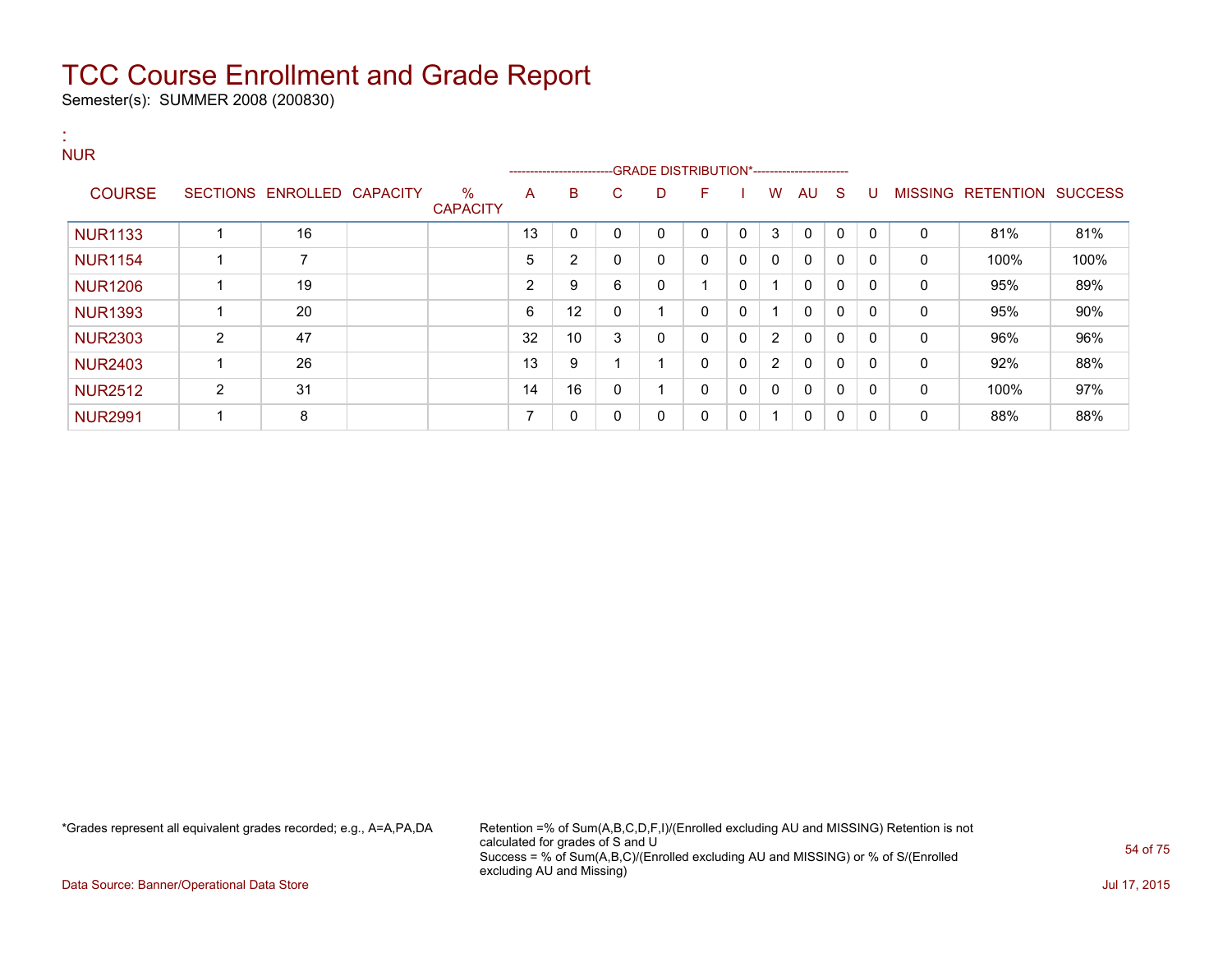Semester(s): SUMMER 2008 (200830)

:

| <b>OTA</b>     |    |                 |    |  |                                                                    |          |          |                |  |                                                                             |      |
|----------------|----|-----------------|----|--|--------------------------------------------------------------------|----------|----------|----------------|--|-----------------------------------------------------------------------------|------|
|                |    |                 |    |  | ------------------------GRADE DISTRIBUTION*----------------------- |          |          |                |  |                                                                             |      |
| <b>COURSE</b>  |    | <b>CAPACITY</b> |    |  |                                                                    |          |          |                |  | SECTIONS ENROLLED CAPACITY % A B C D F I W AU S U MISSING RETENTION SUCCESS |      |
| <b>OTA1502</b> | 15 |                 | 14 |  |                                                                    | $\Omega$ | $\Omega$ | $\overline{0}$ |  | 100%                                                                        | 100% |

\*Grades represent all equivalent grades recorded; e.g., A=A,PA,DA Retention =% of Sum(A,B,C,D,F,I)/(Enrolled excluding AU and MISSING) Retention is not calculated for grades of S and U Success = % of Sum(A,B,C)/(Enrolled excluding AU and MISSING) or % of S/(Enrolled excluding AU and Missing)

Data Source: Banner/Operational Data Store Jul 17, 2015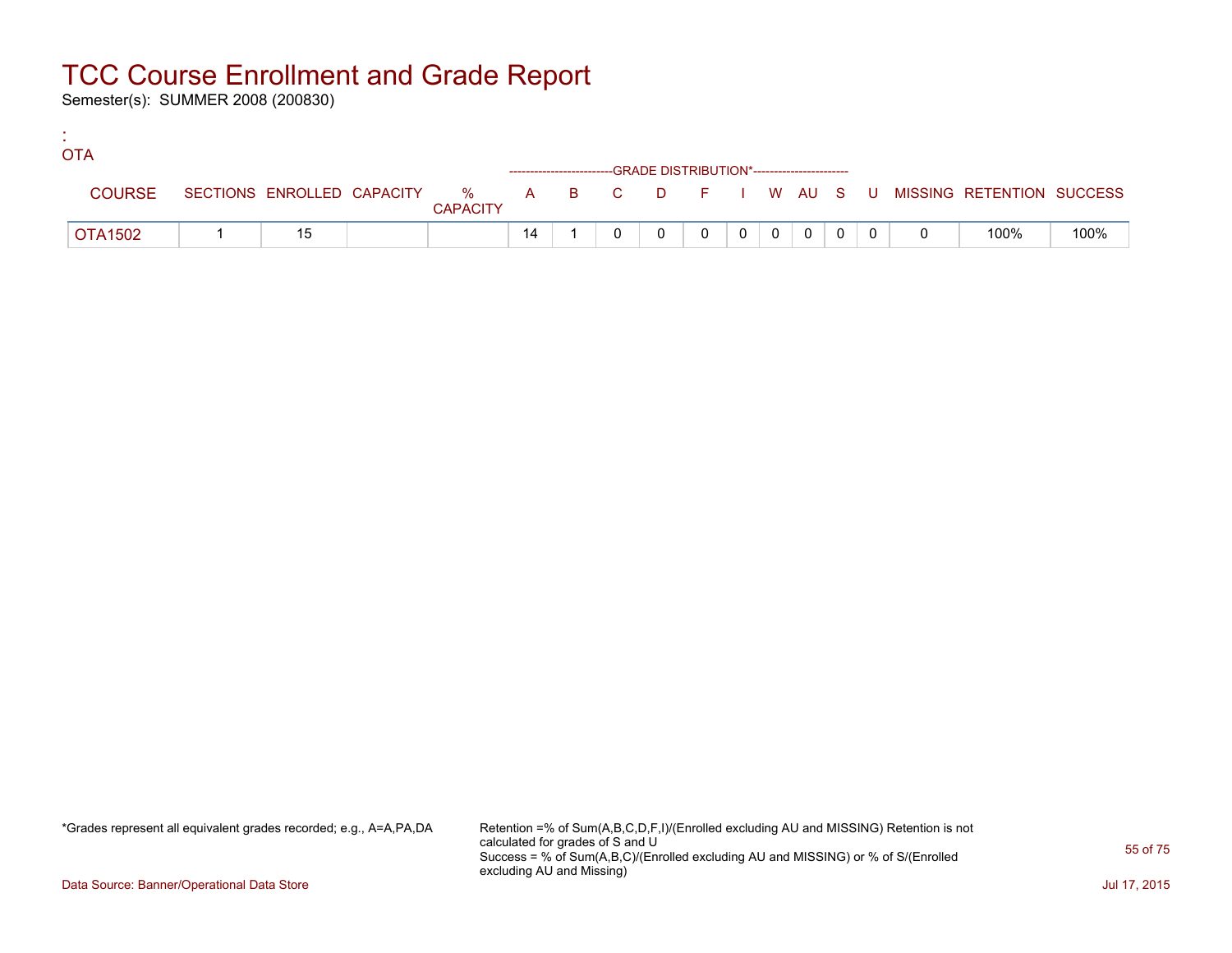Semester(s): SUMMER 2008 (200830)

:

|               |                |                            |                         |                |                |                |                | -GRADE DISTRIBUTION*---------------------- |              |                |              |              |          |              |                           |      |
|---------------|----------------|----------------------------|-------------------------|----------------|----------------|----------------|----------------|--------------------------------------------|--------------|----------------|--------------|--------------|----------|--------------|---------------------------|------|
| <b>COURSE</b> |                | SECTIONS ENROLLED CAPACITY | $\%$<br><b>CAPACITY</b> | A              | B              | C              | D              | F                                          |              | W              | AU           | S            | U        |              | MISSING RETENTION SUCCESS |      |
| PE1092        | 1              | 6                          |                         | 3              | $\overline{2}$ | $\mathbf{0}$   |                | 0                                          | $\Omega$     | 0              | 0            | $\mathbf{0}$ | 0        | 0            | 100%                      | 83%  |
| PE1113        | $\overline{c}$ | 13                         |                         | 11             |                | $\mathbf{0}$   | $\mathbf{0}$   | 0                                          | $\mathbf{0}$ |                | $\mathbf{0}$ | $\mathbf{0}$ | $\Omega$ | $\mathbf{0}$ | 92%                       | 92%  |
| <b>PE1252</b> | 2              | 11                         |                         | 6              | 2              | 1              |                | 0                                          | $\mathbf{0}$ |                | $\mathbf{0}$ | $\mathbf{0}$ | $\Omega$ | 0            | 91%                       | 82%  |
| <b>PE1282</b> |                | $\overline{7}$             |                         | 4              | $\Omega$       | 1              | 0              | 0                                          | $\mathbf{0}$ | $\overline{2}$ | 0            | $\mathbf{0}$ | 0        | 0            | 71%                       | 71%  |
| PE1401        |                | 13                         |                         | 11             | $\mathbf{0}$   | $\mathbf{0}$   |                |                                            | $\mathbf{0}$ | 0              | $\mathbf{0}$ | 0            | $\Omega$ | 0            | 100%                      | 85%  |
| PE1412        | $\overline{2}$ | 13                         |                         | 13             | $\mathbf{0}$   | $\mathbf{0}$   | 0              | $\mathbf{0}$                               | $\mathbf{0}$ | 0              | 0            | $\mathbf{0}$ | 0        | $\mathbf{0}$ | 100%                      | 100% |
| <b>PE1422</b> | $\overline{1}$ | 4                          |                         | 3              | 0              | 0              | 0              | 0                                          | $\mathbf{0}$ |                | 0            | 0            | 0        | 0            | 75%                       | 75%  |
| PE1632        | $\overline{2}$ | 8                          |                         | 5              | 1              | 0              |                | 0                                          | $\mathbf{0}$ |                | 0            | 0            | 0        | 0            | 88%                       | 75%  |
| PE1652        | 2              | 15                         |                         | 10             | 1              | 0              | $\overline{2}$ | 0                                          | $\mathbf{0}$ | $\overline{2}$ | $\mathbf{0}$ | 0            | $\Omega$ | 0            | 87%                       | 73%  |
| PE2042        | 1              | -1                         |                         |                | $\Omega$       | $\mathbf{0}$   | $\mathbf{0}$   | 0                                          | $\mathbf{0}$ | 0              | $\mathbf{0}$ | $\mathbf{0}$ | $\Omega$ | $\mathbf{0}$ | 100%                      | 100% |
| PE2142        | 1              | 1                          |                         |                | $\Omega$       | $\mathbf{0}$   | 0              | 0                                          | $\Omega$     | 0              | $\mathbf{0}$ | $\mathbf{0}$ | $\Omega$ | 0            | 100%                      | 100% |
| PE2212        | 4              | 59                         |                         | 43             | 8              | 1              |                | $\mathbf{0}$                               | $\mathbf{0}$ | 6              | $\mathbf{0}$ | $\mathbf{0}$ | $\Omega$ | 0            | 90%                       | 88%  |
| <b>PE2322</b> | 2              | 28                         |                         | 22             | $\mathbf{0}$   | $\overline{2}$ | $\mathbf{0}$   | $\mathbf{0}$                               | $\mathbf{0}$ | 4              | $\Omega$     | $\mathbf{0}$ | 0        | $\mathbf{0}$ | 86%                       | 86%  |
| PE2332        |                | 4                          |                         | 3              | $\Omega$       | $\mathbf{0}$   |                | $\Omega$                                   | $\Omega$     | 0              | 0            | $\Omega$     | $\Omega$ | 0            | 100%                      | 75%  |
| PE2603        | 1              | 11                         |                         | $\overline{7}$ | 2              | 1              | $\Omega$       | $\Omega$                                   | $\Omega$     |                | 0            | $\Omega$     | $\Omega$ | $\mathbf{0}$ | 91%                       | 91%  |
| <b>PE2662</b> | $\overline{2}$ | 34                         |                         | 29             | $\mathbf{0}$   | $\mathbf{0}$   | 0              | 0                                          | $\mathbf{0}$ | 5              | $\mathbf{0}$ | $\mathbf{0}$ | $\Omega$ | 0            | 85%                       | 85%  |
| <b>PE2992</b> |                | 5                          |                         | 4              | 0              | 0              | 0              | 0                                          | 0            | 0              | 0            | 0            | 0        | 1            | 100%                      | 100% |

\*Grades represent all equivalent grades recorded; e.g., A=A,PA,DA Retention =% of Sum(A,B,C,D,F,I)/(Enrolled excluding AU and MISSING) Retention is not calculated for grades of S and U Success = % of Sum(A,B,C)/(Enrolled excluding AU and MISSING) or % of S/(Enrolled excluding AU and Missing)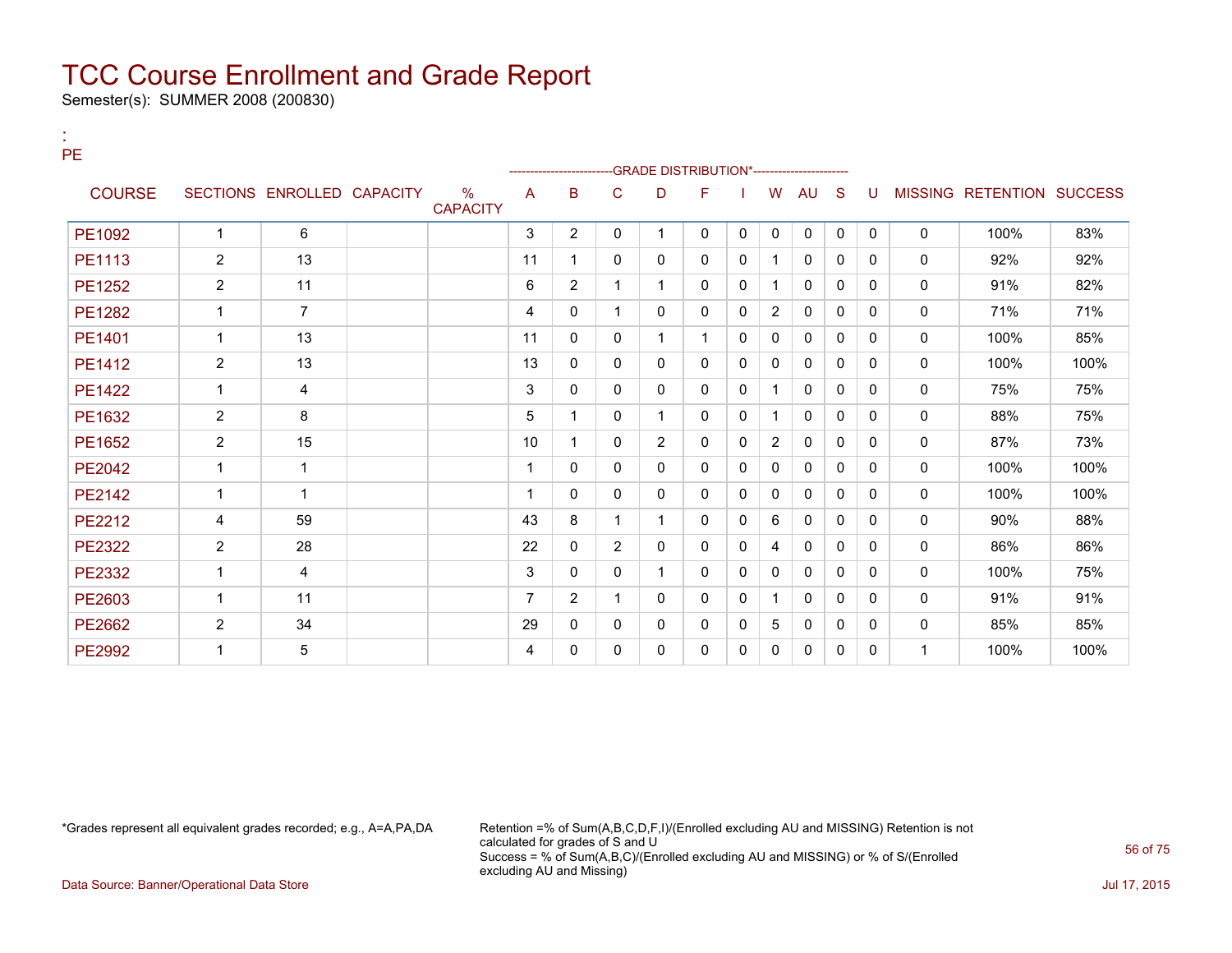Semester(s): SUMMER 2008 (200830)

:

| PHI            |                |                            |                         | ------------------- |    |    | -GRADE DISTRIBUTION*----------------------- |    |              |          |              |    |          |   |                           |     |
|----------------|----------------|----------------------------|-------------------------|---------------------|----|----|---------------------------------------------|----|--------------|----------|--------------|----|----------|---|---------------------------|-----|
| <b>COURSE</b>  |                | SECTIONS ENROLLED CAPACITY | $\%$<br><b>CAPACITY</b> | A                   | B  | C. | D                                           | F. |              | W        | AU           | -S | -U       |   | MISSING RETENTION SUCCESS |     |
| PHI1113        | 5              | 70                         |                         | 25                  | 20 | 4  |                                             |    |              | 14       | 0            | 0  | $\Omega$ | 0 | 77%                       | 70% |
| <b>PHI1143</b> | $\overline{2}$ | 14                         |                         | 9                   | 2  |    | 0                                           | 0  | $\Omega$     | 3        | 0            | 0  | $\Omega$ | 0 | 79%                       | 79% |
| PHI1213        |                | 14                         |                         | 9                   |    | ◠  |                                             |    |              | $\Omega$ | $\mathbf{0}$ | 0  | $\Omega$ | 0 | 100%                      | 86% |
| <b>PHI1223</b> |                | 10                         |                         | 4                   | 3  | ◠  | 0                                           | 0  | $\mathbf{0}$ | -1       | $\mathbf{0}$ | 0  | $\Omega$ | 0 | 90%                       | 90% |
| <b>PHI2153</b> | າ              | 22                         |                         | 14                  | 2  |    | 0                                           | 0  | $\Omega$     | 6        | 0            | 0  | 0        | 0 | 73%                       | 73% |

\*Grades represent all equivalent grades recorded; e.g., A=A,PA,DA Retention =% of Sum(A,B,C,D,F,I)/(Enrolled excluding AU and MISSING) Retention is not calculated for grades of S and U Success = % of Sum(A,B,C)/(Enrolled excluding AU and MISSING) or % of S/(Enrolled excluding AU and Missing)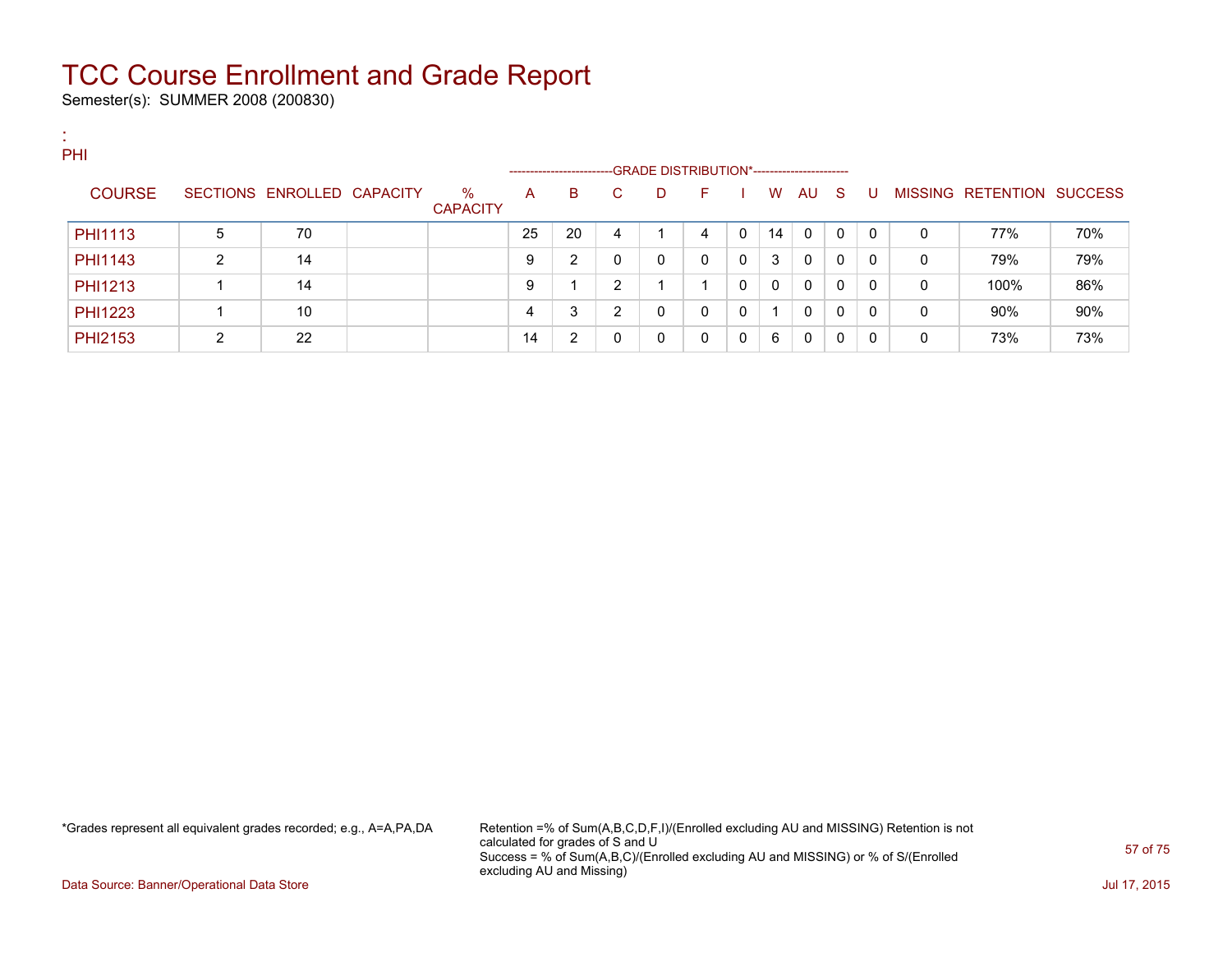Semester(s): SUMMER 2008 (200830)

:

| <b>PHY</b>     |   |                            |                         |                     |    |    |                                             |   |   |    |          |          |          |   |                                  |     |
|----------------|---|----------------------------|-------------------------|---------------------|----|----|---------------------------------------------|---|---|----|----------|----------|----------|---|----------------------------------|-----|
|                |   |                            |                         | ------------------- |    |    | -GRADE DISTRIBUTION*----------------------- |   |   |    |          |          |          |   |                                  |     |
| <b>COURSE</b>  |   | SECTIONS ENROLLED CAPACITY | $\%$<br><b>CAPACITY</b> | A                   | B. | C. | D                                           | F |   | W  | AU       | - S      | -0       |   | <b>MISSING RETENTION SUCCESS</b> |     |
| PHY1114        | 6 | 103                        |                         | 46                  | 36 | 9  |                                             |   | 0 | 10 | $\Omega$ | $\Omega$ | $\Omega$ | 0 | 90%                              | 88% |
| PHY1214        | 5 | 56                         |                         | 22                  | 16 | 13 | 0                                           |   | 0 | 3  |          | 0        | 0        | 0 | 95%                              | 93% |
| <b>PHY2034</b> | ົ | 33                         |                         | 12                  | 15 | 4  |                                             |   | 0 |    | $\Omega$ | $\Omega$ | $\Omega$ | 0 | 97%                              | 94% |
| <b>PHY2124</b> |   | 23                         |                         | 18                  |    |    | 0                                           |   | 0 |    | 0        | 0        | 0        | 0 | 96%                              | 96% |

\*Grades represent all equivalent grades recorded; e.g., A=A,PA,DA Retention =% of Sum(A,B,C,D,F,I)/(Enrolled excluding AU and MISSING) Retention is not calculated for grades of S and U Success = % of Sum(A,B,C)/(Enrolled excluding AU and MISSING) or % of S/(Enrolled excluding AU and Missing)

Data Source: Banner/Operational Data Store Jul 17, 2015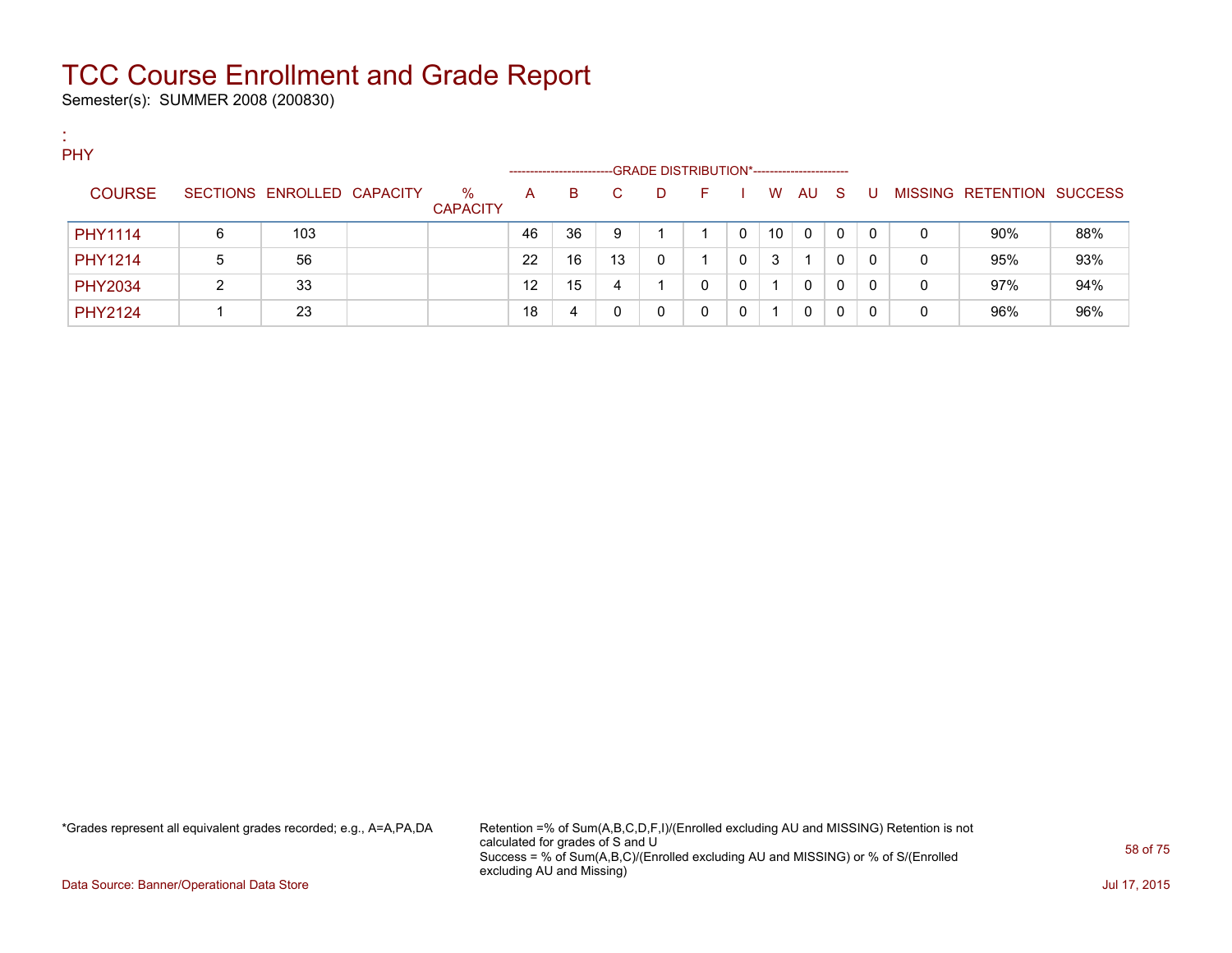Semester(s): SUMMER 2008 (200830)

:

| <b>PLG</b>     |                            |                         |   | ---------------------- |    | -GRADE DISTRIBUTION*----------------------- |               |   |        |   |          |   |                           |     |
|----------------|----------------------------|-------------------------|---|------------------------|----|---------------------------------------------|---------------|---|--------|---|----------|---|---------------------------|-----|
| <b>COURSE</b>  | SECTIONS ENROLLED CAPACITY | $\%$<br><b>CAPACITY</b> | A | B                      | C. | D                                           | <b>Figure</b> |   | W AU S |   | <b>U</b> |   | MISSING RETENTION SUCCESS |     |
| <b>PLG1213</b> |                            |                         |   |                        |    | 0                                           |               | 0 | 0      | 0 |          | 0 | 100%                      | 0%  |
| <b>PLG1313</b> |                            |                         |   |                        |    | 0                                           |               | 0 | 0      | 0 |          | 0 | 100%                      | 0%  |
| <b>PLG2373</b> | 9                          |                         |   |                        |    | 0                                           |               | 2 | 0      | 0 |          |   | 78%                       | 78% |

\*Grades represent all equivalent grades recorded; e.g., A=A,PA,DA Retention =% of Sum(A,B,C,D,F,I)/(Enrolled excluding AU and MISSING) Retention is not calculated for grades of S and U Success = % of Sum(A,B,C)/(Enrolled excluding AU and MISSING) or % of S/(Enrolled excluding AU and Missing)

Data Source: Banner/Operational Data Store Jul 17, 2015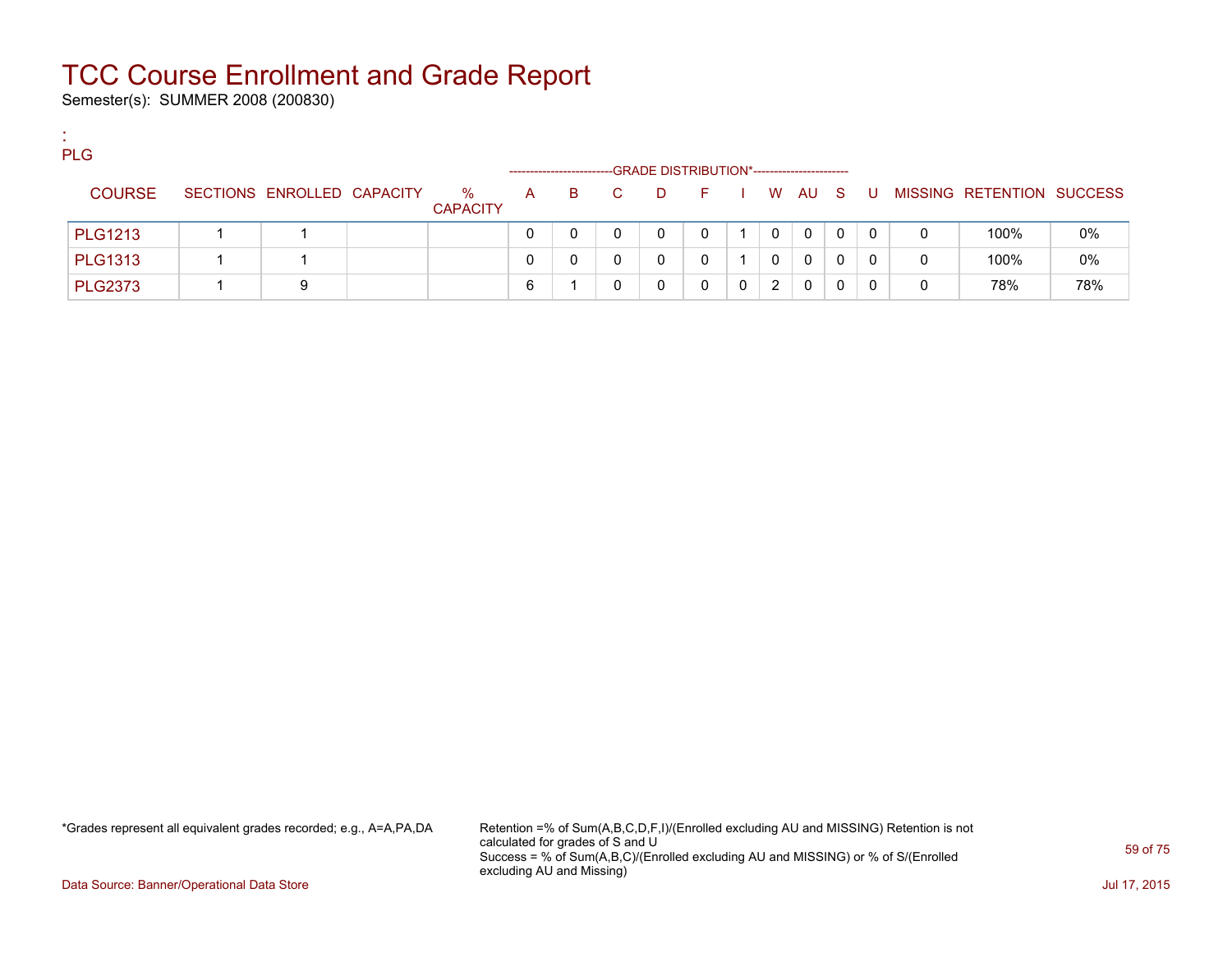Semester(s): SUMMER 2008 (200830)

:

| <b>POS</b>    |    |     |                 |     |     |    |                                              |    |                         |    |                |  |                                                                             |     |
|---------------|----|-----|-----------------|-----|-----|----|----------------------------------------------|----|-------------------------|----|----------------|--|-----------------------------------------------------------------------------|-----|
|               |    |     |                 |     |     |    | --GRADE DISTRIBUTION*----------------------- |    |                         |    |                |  |                                                                             |     |
| <b>COURSE</b> |    |     | <b>CAPACITY</b> |     |     |    |                                              |    |                         |    |                |  | SECTIONS ENROLLED CAPACITY % A B C D F I W AU S U MISSING RETENTION SUCCESS |     |
| POS1113       | 22 | 564 |                 | 229 | 142 | 72 | 30                                           | 48 | $^{\circ}$ 0 $^{\circ}$ | 43 | $\overline{0}$ |  | 92%                                                                         | 79% |

\*Grades represent all equivalent grades recorded; e.g., A=A,PA,DA Retention =% of Sum(A,B,C,D,F,I)/(Enrolled excluding AU and MISSING) Retention is not calculated for grades of S and U Success = % of Sum(A,B,C)/(Enrolled excluding AU and MISSING) or % of S/(Enrolled excluding AU and Missing)

Data Source: Banner/Operational Data Store Jul 17, 2015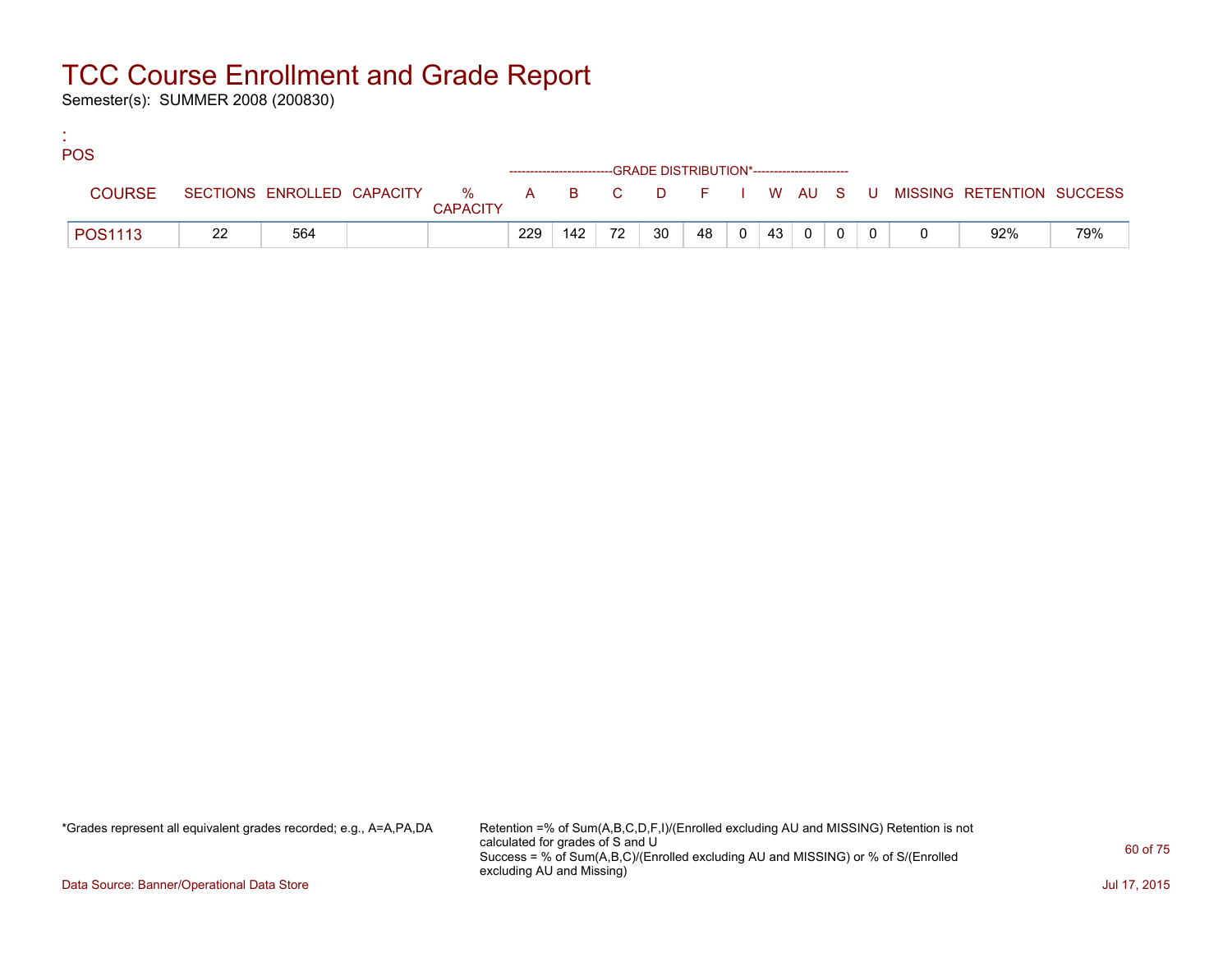Semester(s): SUMMER 2008 (200830)

:

| <b>PRT</b> |                |  |                 |  |                                                                    |          |          |                |  |                                                                             |      |
|------------|----------------|--|-----------------|--|--------------------------------------------------------------------|----------|----------|----------------|--|-----------------------------------------------------------------------------|------|
|            |                |  |                 |  | ------------------------GRADE DISTRIBUTION*----------------------- |          |          |                |  |                                                                             |      |
|            | <b>COURSE</b>  |  | <b>CAPACITY</b> |  |                                                                    |          |          |                |  | SECTIONS ENROLLED CAPACITY % A B C D F I W AU S U MISSING RETENTION SUCCESS |      |
|            | <b>PRT1133</b> |  |                 |  |                                                                    | $\Omega$ | $\Omega$ | $\overline{0}$ |  | 100%                                                                        | 100% |

\*Grades represent all equivalent grades recorded; e.g., A=A,PA,DA Retention =% of Sum(A,B,C,D,F,I)/(Enrolled excluding AU and MISSING) Retention is not calculated for grades of S and U Success = % of Sum(A,B,C)/(Enrolled excluding AU and MISSING) or % of S/(Enrolled excluding AU and Missing)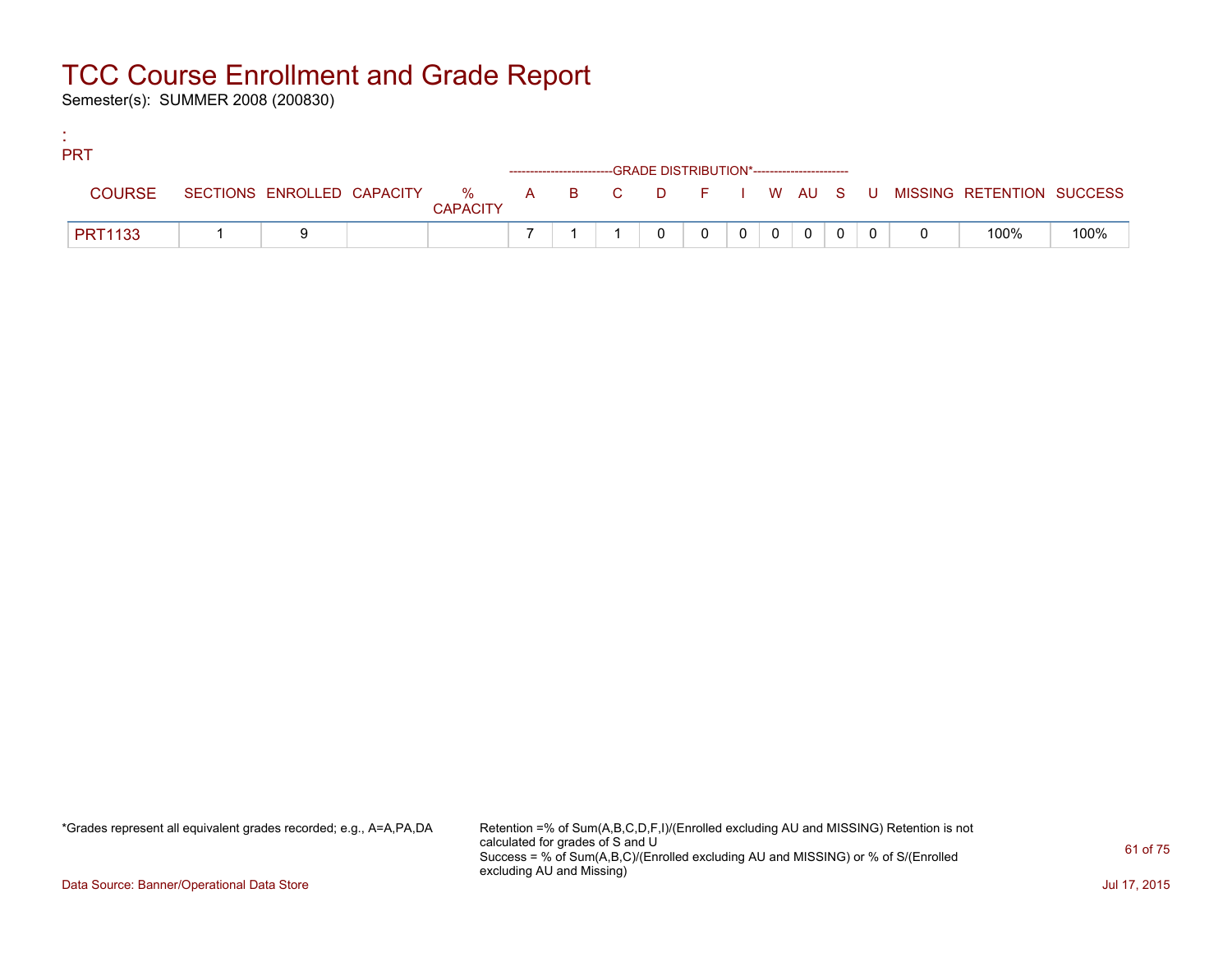Semester(s): SUMMER 2008 (200830)

:

| . .<br><b>PSC</b> |   |                            |                         |                           |    |    | -GRADE DISTRIBUTION*----------------------- |          |          |              |          |              |              |   |                           |      |
|-------------------|---|----------------------------|-------------------------|---------------------------|----|----|---------------------------------------------|----------|----------|--------------|----------|--------------|--------------|---|---------------------------|------|
| <b>COURSE</b>     |   | SECTIONS ENROLLED CAPACITY | $\%$<br><b>CAPACITY</b> | --------------------<br>A | B. | C. | D.                                          | F.       |          | W            | AU.      | <sub>S</sub> | U            |   | MISSING RETENTION SUCCESS |      |
| <b>PSC1114</b>    | 6 | 106                        |                         | 28                        | 37 | 19 | 3                                           | 3        | $\Omega$ | 16           | $\Omega$ | $\Omega$     | $\Omega$     | 0 | 85%                       | 79%  |
| <b>PSC2111</b>    | 3 | 40                         |                         | 40                        | 0  | 0  | $\mathbf{0}$                                | 0        | $\Omega$ | $\mathbf{0}$ | $\Omega$ | $\Omega$     | $\mathbf{0}$ | 0 | 100%                      | 100% |
| <b>PSC2121</b>    | 3 | 37                         |                         | 37                        |    | 0  | 0                                           | 0        | 0        | $\Omega$     | $\Omega$ | $\Omega$     | $\mathbf{0}$ | 0 | 100%                      | 100% |
| <b>PSC2131</b>    |   | 14                         |                         | 14                        | 0  | 0  | 0                                           | $\Omega$ | 0        | $\Omega$     | $\Omega$ | 0            | 0            | 0 | 100%                      | 100% |
| <b>PSC2991</b>    |   | 10                         |                         |                           | 3  |    | 0                                           |          | 0        | $\Omega$     | $\Omega$ | 0            | 0            | 0 | 100%                      | 90%  |

\*Grades represent all equivalent grades recorded; e.g., A=A,PA,DA Retention =% of Sum(A,B,C,D,F,I)/(Enrolled excluding AU and MISSING) Retention is not calculated for grades of S and U Success = % of Sum(A,B,C)/(Enrolled excluding AU and MISSING) or % of S/(Enrolled excluding AU and Missing)

Data Source: Banner/Operational Data Store **July 17, 2015**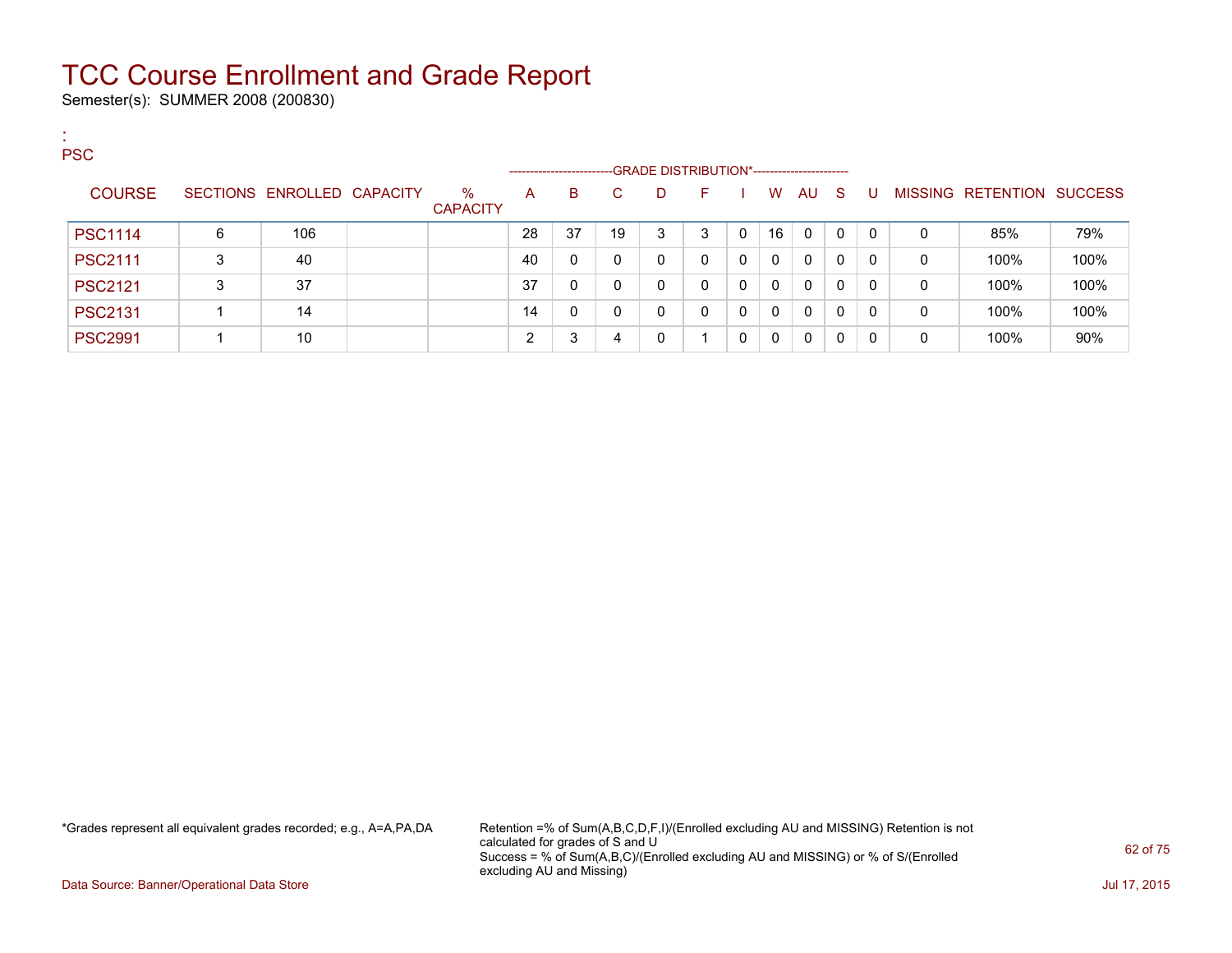Semester(s): SUMMER 2008 (200830)

:

| <b>PSY</b>     |                |                            |                      |     | -----------------------  |                | -GRADE DISTRIBUTION*----------------------- |              |              |                |              |              |          |              |                                  |      |
|----------------|----------------|----------------------------|----------------------|-----|--------------------------|----------------|---------------------------------------------|--------------|--------------|----------------|--------------|--------------|----------|--------------|----------------------------------|------|
| <b>COURSE</b>  |                | SECTIONS ENROLLED CAPACITY | %<br><b>CAPACITY</b> | A   | B                        | C              | D                                           | F            |              | W              | AU           | -S           | U        |              | <b>MISSING RETENTION SUCCESS</b> |      |
| <b>PSY1113</b> | 20             | 392                        |                      | 116 | 87                       | 72             | 23                                          | 26           | $\Omega$     | 68             | 0            | $\mathbf{0}$ | $\Omega$ | 0            | 83%                              | 70%  |
| <b>PSY1313</b> | 3              | 38                         |                      | 17  | 12 <sup>2</sup>          | $\overline{2}$ | 3                                           |              | 0            | 3              | $\mathbf 0$  | 0            | $\Omega$ | $\mathbf{0}$ | 92%                              | 82%  |
| <b>PSY2023</b> | 8              | 185                        |                      | 100 | 33                       | 12             | 6                                           |              |              | 32             | 0            | 0            | $\Omega$ | 0            | 83%                              | 78%  |
| <b>PSY2053</b> | 1              | 5                          |                      | 4   | 0                        | $\mathbf{0}$   | 0                                           | $\mathbf{0}$ | 0            | 1              | $\mathbf{0}$ | $\mathbf{0}$ | $\Omega$ | $\mathbf{0}$ | 80%                              | 80%  |
| <b>PSY2123</b> | $\overline{2}$ | 14                         |                      | 12  | $\overline{\phantom{a}}$ |                | 0                                           | 0            | 0            | 0              | 0            | 0            | $\Omega$ | 0            | 100%                             | 100% |
| <b>PSY2133</b> | 1              | 9                          |                      | 5   |                          | $\overline{2}$ | 0                                           | 0            | 0            | 1              | 0            | 0            | $\Omega$ | 0            | 89%                              | 89%  |
| <b>PSY2523</b> | 1              | 21                         |                      | 15  | 3                        | $\overline{2}$ | $\Omega$                                    | $\mathbf{0}$ | 0            | 1              | $\mathbf{0}$ | 0            | $\Omega$ | $\mathbf{0}$ | 95%                              | 95%  |
| <b>PSY2533</b> | 1              | 20                         |                      | 10  | 4                        |                | 0                                           | 0            | 0            | 5              | 0            | 0            | $\Omega$ | 0            | 75%                              | 75%  |
| <b>PSY2713</b> | 1              | 5                          |                      | 0   | $\overline{2}$           | 0              | 0                                           |              | 0            | $\overline{2}$ | 0            | 0            | $\Omega$ | 0            | 60%                              | 40%  |
| <b>PSY2813</b> | $\overline{2}$ | 23                         |                      | 8   | 8                        | 3              | 1                                           | $\mathbf{0}$ | $\mathbf{0}$ | 3              | $\mathbf{0}$ | $\mathbf 0$  | $\Omega$ | $\mathbf{0}$ | 87%                              | 83%  |
| <b>PSY2993</b> | 1              | 10                         |                      | 9   | 0                        | 0              | 0                                           | 0            | 0            | 1              | 0            | 0            | $\Omega$ | 0            | $90\%$                           | 90%  |

\*Grades represent all equivalent grades recorded; e.g., A=A,PA,DA Retention =% of Sum(A,B,C,D,F,I)/(Enrolled excluding AU and MISSING) Retention is not calculated for grades of S and U Success = % of Sum(A,B,C)/(Enrolled excluding AU and MISSING) or % of S/(Enrolled excluding AU and Missing)

Data Source: Banner/Operational Data Store **July 17, 2015**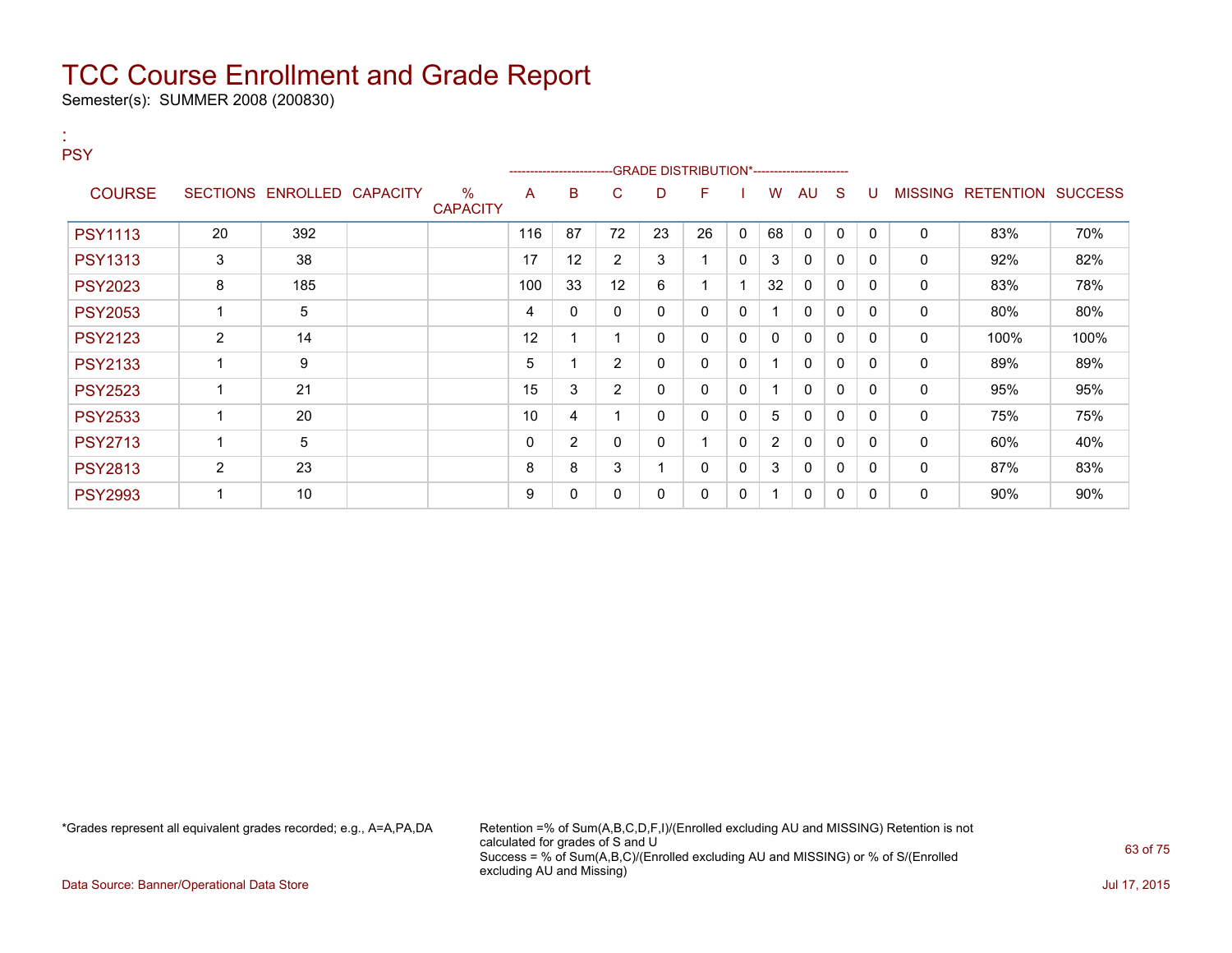Semester(s): SUMMER 2008 (200830)

:

| <b>PTA</b>     |    |                 |    |  |                                                                    |   |          |                |              |     |                                                                               |      |
|----------------|----|-----------------|----|--|--------------------------------------------------------------------|---|----------|----------------|--------------|-----|-------------------------------------------------------------------------------|------|
|                |    |                 |    |  | ------------------------GRADE DISTRIBUTION*----------------------- |   |          |                |              |     |                                                                               |      |
| <b>COURSE</b>  |    | <b>CAPACITY</b> |    |  |                                                                    |   |          |                |              |     | SECTIONS ENROLLED CAPACITY 5 % A B C D F I W AU S U MISSING RETENTION SUCCESS |      |
| <b>PTA2486</b> | 30 |                 | 29 |  |                                                                    | 0 | $\Omega$ | $\overline{0}$ | $\mathbf{0}$ | - 0 | 100%                                                                          | 100% |

\*Grades represent all equivalent grades recorded; e.g., A=A,PA,DA Retention =% of Sum(A,B,C,D,F,I)/(Enrolled excluding AU and MISSING) Retention is not calculated for grades of S and U Success = % of Sum(A,B,C)/(Enrolled excluding AU and MISSING) or % of S/(Enrolled excluding AU and Missing)

Data Source: Banner/Operational Data Store Jul 17, 2015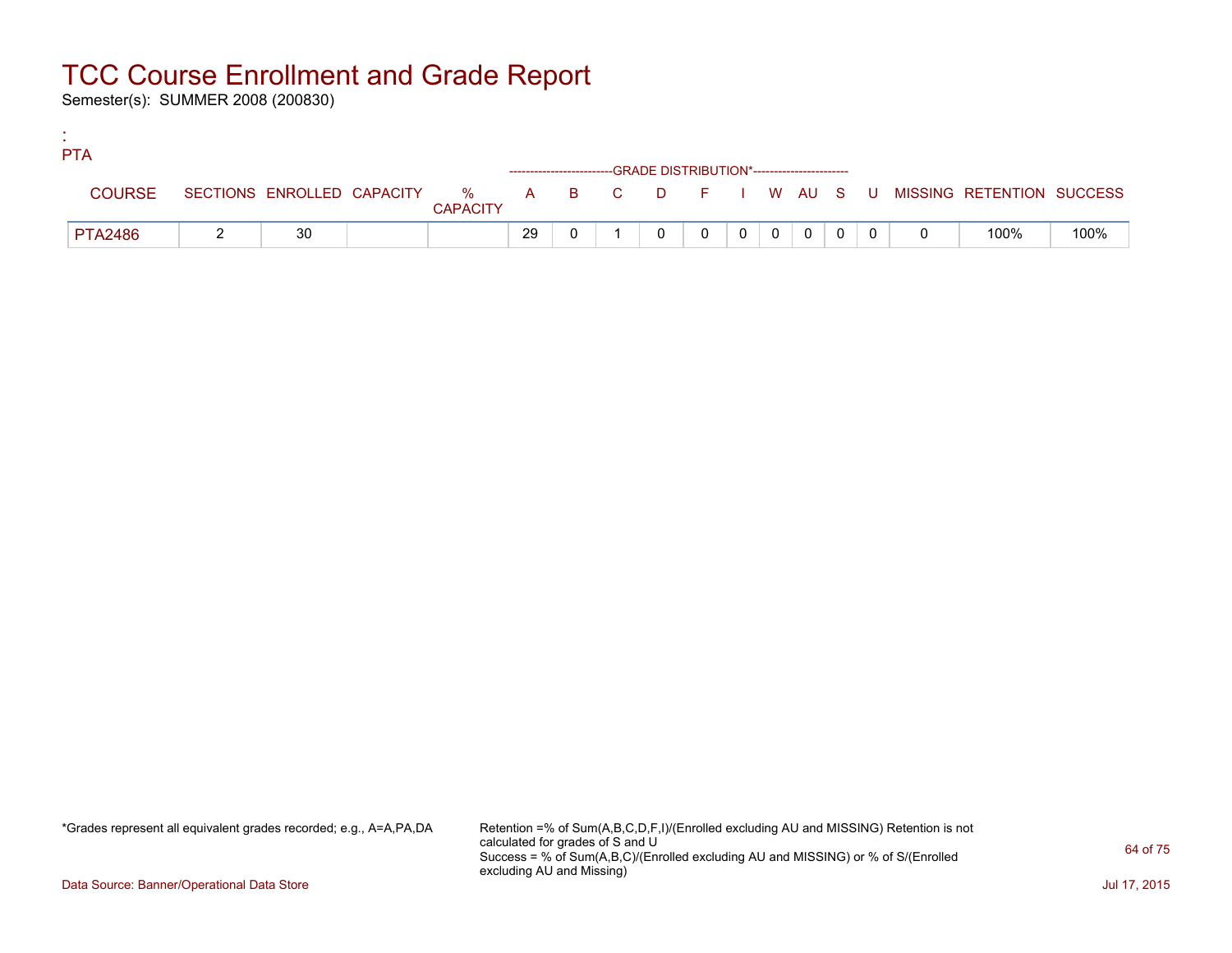Semester(s): SUMMER 2008 (200830)

:

| QCT           |  |                 |  |                                                                    |                |          |                         |  |                                                                               |      |
|---------------|--|-----------------|--|--------------------------------------------------------------------|----------------|----------|-------------------------|--|-------------------------------------------------------------------------------|------|
|               |  |                 |  | ------------------------GRADE DISTRIBUTION*----------------------- |                |          |                         |  |                                                                               |      |
| <b>COURSE</b> |  | <b>CAPACITY</b> |  |                                                                    |                |          |                         |  | SECTIONS ENROLLED CAPACITY 5 % A B C D F I W AU S U MISSING RETENTION SUCCESS |      |
| QCT1443       |  |                 |  |                                                                    | $\overline{0}$ | $\Omega$ | $\overline{\mathbf{0}}$ |  | 100%                                                                          | 100% |

\*Grades represent all equivalent grades recorded; e.g., A=A,PA,DA Retention =% of Sum(A,B,C,D,F,I)/(Enrolled excluding AU and MISSING) Retention is not calculated for grades of S and U Success = % of Sum(A,B,C)/(Enrolled excluding AU and MISSING) or % of S/(Enrolled excluding AU and Missing)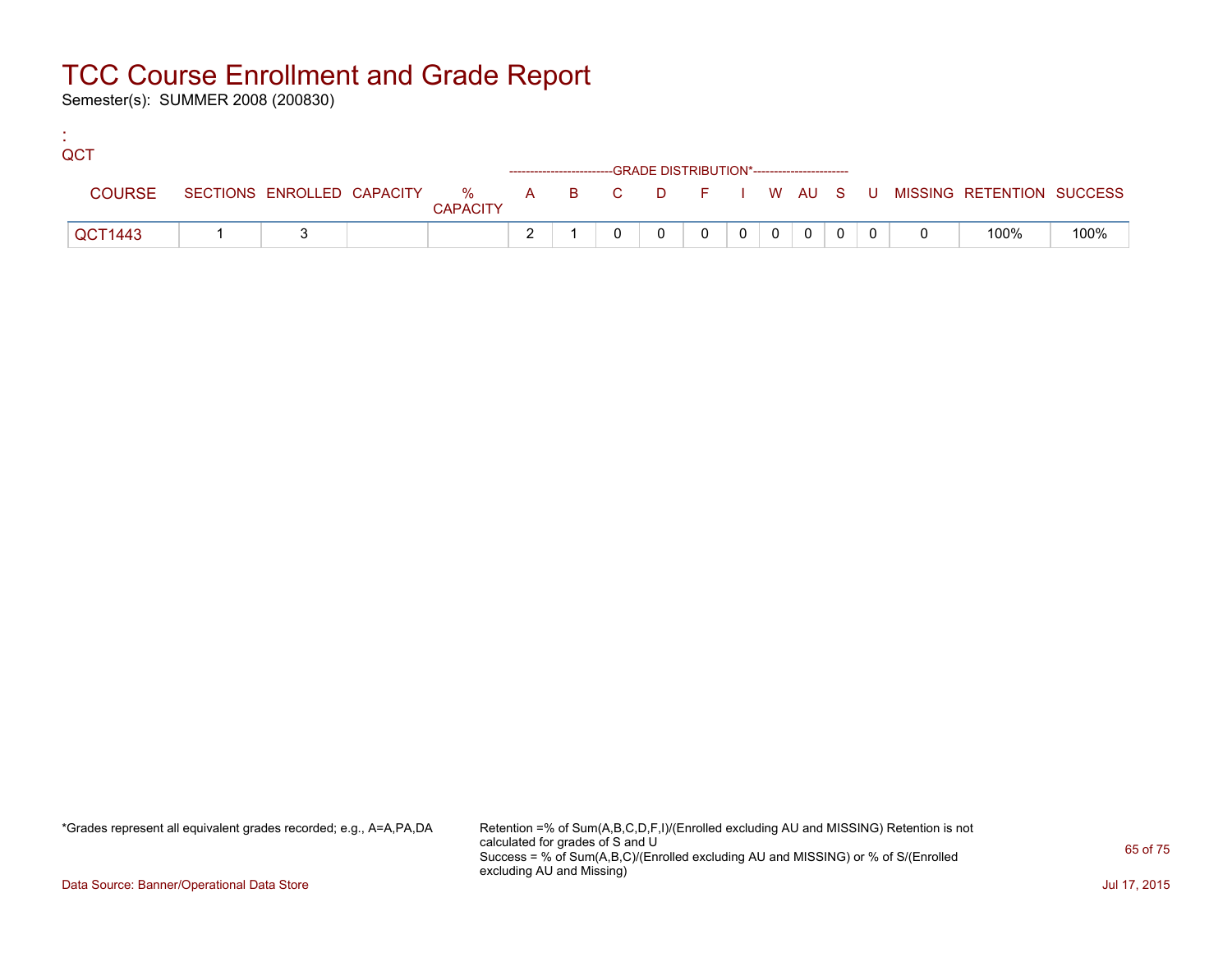Semester(s): SUMMER 2008 (200830)

:

| <b>REL</b>     |                            |                 |                       |    |    |                                             |    |                |    |          |              |          |   |                                  |     |
|----------------|----------------------------|-----------------|-----------------------|----|----|---------------------------------------------|----|----------------|----|----------|--------------|----------|---|----------------------------------|-----|
|                |                            |                 | --------------------- |    |    | -GRADE DISTRIBUTION*----------------------- |    |                |    |          |              |          |   |                                  |     |
| <b>COURSE</b>  | SECTIONS ENROLLED CAPACITY | $\%$            | A                     | B. | C. | D                                           | н. |                | W. | AU S     |              | . U      |   | <b>MISSING RETENTION SUCCESS</b> |     |
|                |                            | <b>CAPACITY</b> |                       |    |    |                                             |    |                |    |          |              |          |   |                                  |     |
| <b>REL1213</b> | 16                         |                 |                       | າ  |    |                                             |    | $\overline{0}$ | 5  | $\Omega$ | 0            | $\Omega$ | 0 | 69%                              | 62% |
| <b>REL1223</b> | 15                         |                 |                       | າ  | 3  | 0                                           | ົ  | 0              | 3  | $\Omega$ | 0            | 0        | 0 | 80%                              | 67% |
| <b>REL2113</b> | 12                         |                 | 6                     | ົ  |    | 0                                           |    | 0              | 3  | $\Omega$ | $\mathbf{0}$ | $\Omega$ | 0 | 75%                              | 75% |
| <b>REL2123</b> | 28                         |                 |                       | 8  |    | 0                                           |    | 0              | 8  | 0        | 0            | $\Omega$ | 0 | 71%                              | 68% |

\*Grades represent all equivalent grades recorded; e.g., A=A,PA,DA Retention =% of Sum(A,B,C,D,F,I)/(Enrolled excluding AU and MISSING) Retention is not calculated for grades of S and U Success = % of Sum(A,B,C)/(Enrolled excluding AU and MISSING) or % of S/(Enrolled excluding AU and Missing)

Data Source: Banner/Operational Data Store Jul 17, 2015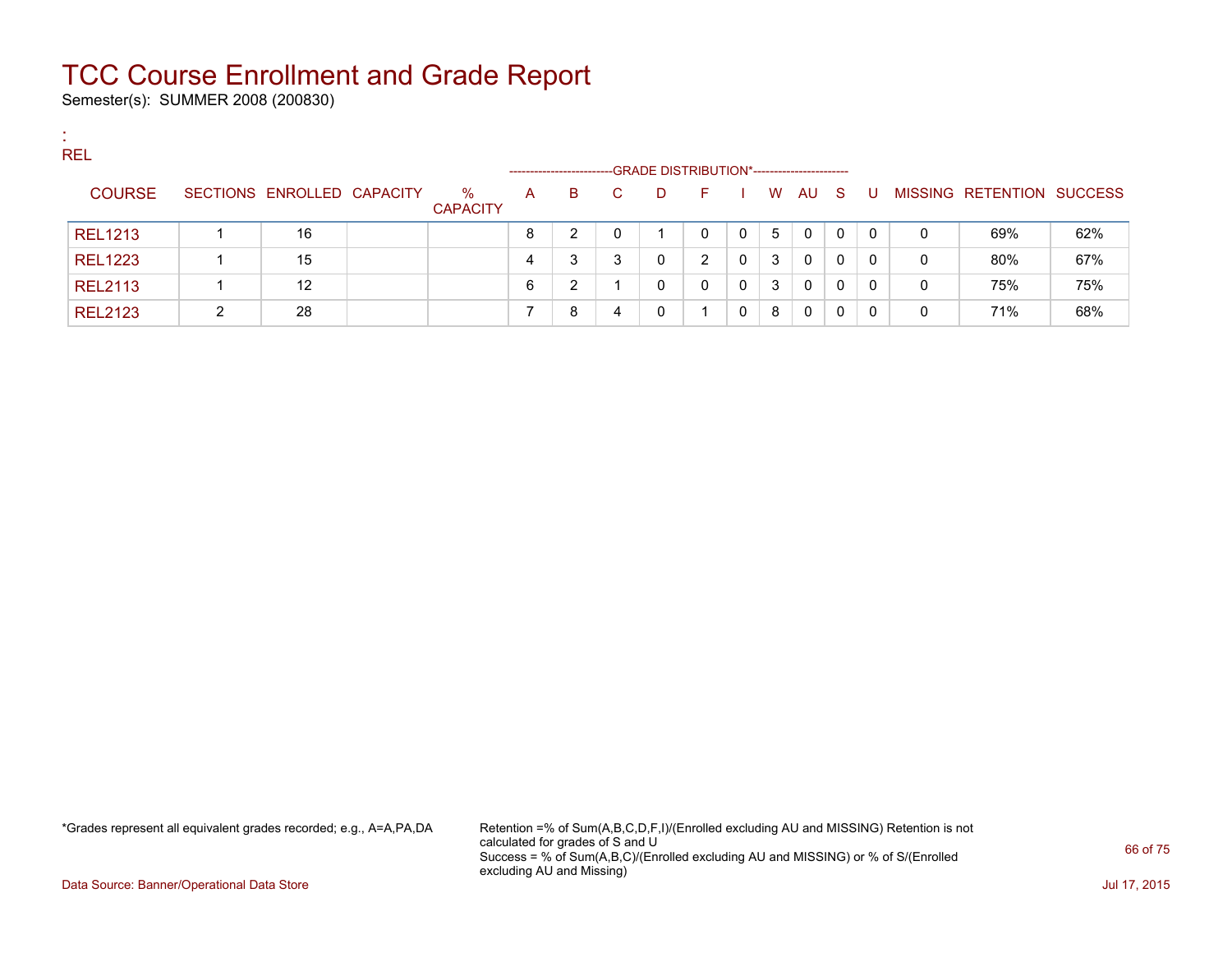Semester(s): SUMMER 2008 (200830)

:

| <b>RES</b>     |    |                            |                 |                       |    |    |                                             |   |          |              |    |          |   |                           |      |
|----------------|----|----------------------------|-----------------|-----------------------|----|----|---------------------------------------------|---|----------|--------------|----|----------|---|---------------------------|------|
|                |    |                            |                 | --------------------- |    |    | -GRADE DISTRIBUTION*----------------------- |   |          |              |    |          |   |                           |      |
| <b>COURSE</b>  |    | SECTIONS ENROLLED CAPACITY | $\%$            | A                     | B. | D. | н.                                          |   | W        | AU           | -S | .U       |   | MISSING RETENTION SUCCESS |      |
|                |    |                            | <b>CAPACITY</b> |                       |    |    |                                             |   |          |              |    |          |   |                           |      |
| <b>RES1522</b> |    | 29                         |                 | 14                    | 6  |    |                                             | 0 | $\Omega$ | $\mathbf{0}$ | 0  | $\Omega$ |   | 100%                      | 93%  |
| <b>RES2103</b> | 10 | 29                         |                 | 27                    |    | 0  |                                             |   | 0        | 0            | 0  | 0        | 0 | 100%                      | 97%  |
| <b>RES2433</b> | 11 | 23                         |                 | 23                    |    | 0  |                                             | 0 | $\Omega$ | $\mathbf{0}$ | 0  | 0        | 0 | 100%                      | 100% |
| <b>RES2452</b> |    | 23                         |                 | 15                    |    |    | 0                                           | 0 | 0        | 0            | 0  |          | 0 | 100%                      | 100% |

\*Grades represent all equivalent grades recorded; e.g., A=A,PA,DA Retention =% of Sum(A,B,C,D,F,I)/(Enrolled excluding AU and MISSING) Retention is not calculated for grades of S and U Success = % of Sum(A,B,C)/(Enrolled excluding AU and MISSING) or % of S/(Enrolled excluding AU and Missing)

Data Source: Banner/Operational Data Store **July 17, 2015**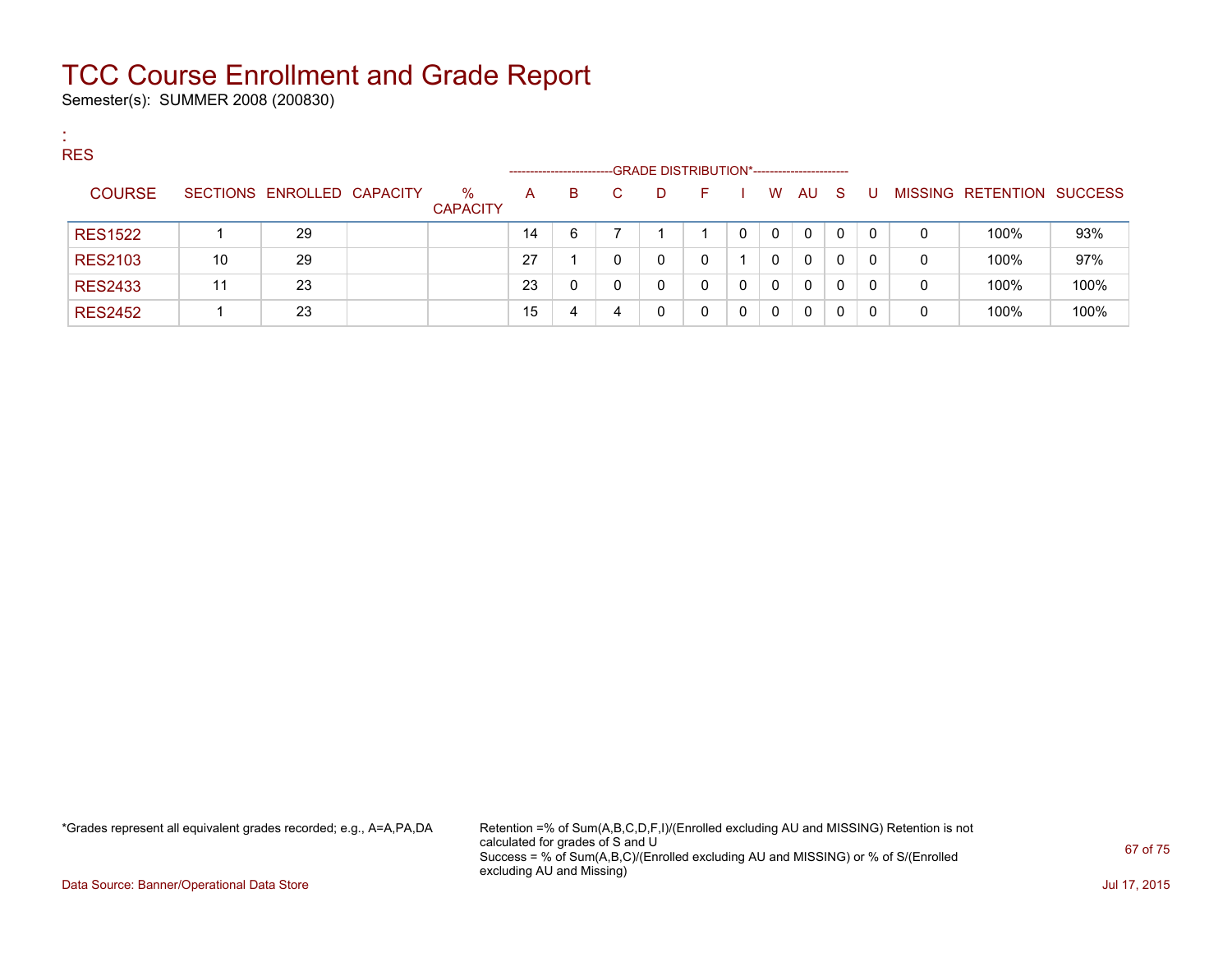Semester(s): SUMMER 2008 (200830)

:

| <b>RT</b>     |                |                            |                      |    | ---------------- |          | -GRADE DISTRIBUTION*---------------------- |                |              |   |              |              |              |              |                           |      |
|---------------|----------------|----------------------------|----------------------|----|------------------|----------|--------------------------------------------|----------------|--------------|---|--------------|--------------|--------------|--------------|---------------------------|------|
| <b>COURSE</b> |                | SECTIONS ENROLLED CAPACITY | %<br><b>CAPACITY</b> | A  | в                | С        | D                                          | F              |              | W | AU           | S            | U            |              | MISSING RETENTION SUCCESS |      |
| RT1212        | $\overline{2}$ | 28                         |                      | 11 | 8                | 4        | 0                                          | $\overline{2}$ | $\mathbf{0}$ | 3 | 0            | $\mathbf 0$  | $\mathbf{0}$ | $\mathbf 0$  | 89%                       | 82%  |
| RT1224        | 4              | 39                         |                      | 33 | 5                | 0        | 0                                          | 0              | 0            |   | 0            | 0            | 0            | 0            | 97%                       | 97%  |
| RT1313        | 1              | 8                          |                      | 8  | $\Omega$         | $\Omega$ | $\mathbf{0}$                               | 0              | $\Omega$     | 0 | 0            | $\mathbf{0}$ | 0            | 0            | 100%                      | 100% |
| RT1324        | 1              | 8                          |                      | 8  | 0                | 0        | 0                                          | 0              | $\Omega$     | 0 | 0            | $\mathbf{0}$ | $\Omega$     | 0            | 100%                      | 100% |
| RT1333        | $\mathbf 1$    | 8                          |                      | 8  | 0                | 0        | $\mathbf{0}$                               | 0              | $\Omega$     | 0 | 0            | $\mathbf{0}$ | $\Omega$     | 0            | 100%                      | 100% |
| RT1344        | 1              | 8                          |                      | 8  | 0                | 0        | 0                                          | 0              | 0            | 0 | 0            | 0            | 0            | 0            | 100%                      | 100% |
| RT1372        | 1              | 8                          |                      | 8  | 0                | 0        | 0                                          | 0              | 0            | 0 | 0            | 0            | 0            | 0            | 100%                      | 100% |
| RT1382        | $\mathbf{1}$   | $\overline{7}$             |                      | 4  | 3                | 0        | $\mathbf{0}$                               | 0              | $\Omega$     | 0 | 0            | $\mathbf{0}$ | 0            | 0            | 100%                      | 100% |
| RT2301        | $\overline{2}$ | 30                         |                      | 12 | 12               | 6        | 0                                          | 0              | 0            | 0 | 0            | 0            | 0            | 0            | 100%                      | 100% |
| RT2314        | 4              | 30                         |                      | 28 | $\overline{2}$   | 0        | 0                                          | 0              | $\Omega$     | 0 | $\Omega$     | $\mathbf{0}$ | 0            | 0            | 100%                      | 100% |
| RT2323        | 1              | $\overline{7}$             |                      | 6  |                  | 0        | 0                                          | 0              | 0            | 0 | $\Omega$     | 0            | 0            | 0            | 100%                      | 100% |
| RT2336        | 1              | $\overline{7}$             |                      | 6  |                  | 0        | 0                                          | 0              | 0            | 0 | 0            | 0            | $\mathbf{0}$ | 0            | 100%                      | 100% |
| RT2343        | $\mathbf{1}$   | $\overline{7}$             |                      | 7  | $\mathbf{0}$     | 0        | $\mathbf{0}$                               | 0              | 0            | 0 | $\mathbf{0}$ | $\mathbf{0}$ | 0            | $\mathbf{0}$ | 100%                      | 100% |
| RT2356        | 1              | $\overline{7}$             |                      | 7  | $\mathbf{0}$     | 0        | 0                                          | 0              | 0            | 0 | $\mathbf{0}$ | 0            | 0            | $\mathbf{0}$ | 100%                      | 100% |
| RT2383        | 1              | $\overline{7}$             |                      | 3  | 4                | 0        | 0                                          | 0              | 0            | 0 | 0            | 0            | 0            | 0            | 100%                      | 100% |

\*Grades represent all equivalent grades recorded; e.g., A=A,PA,DA Retention =% of Sum(A,B,C,D,F,I)/(Enrolled excluding AU and MISSING) Retention is not calculated for grades of S and U Success = % of Sum(A,B,C)/(Enrolled excluding AU and MISSING) or % of S/(Enrolled excluding AU and Missing)

Data Source: Banner/Operational Data Store Jul 17, 2015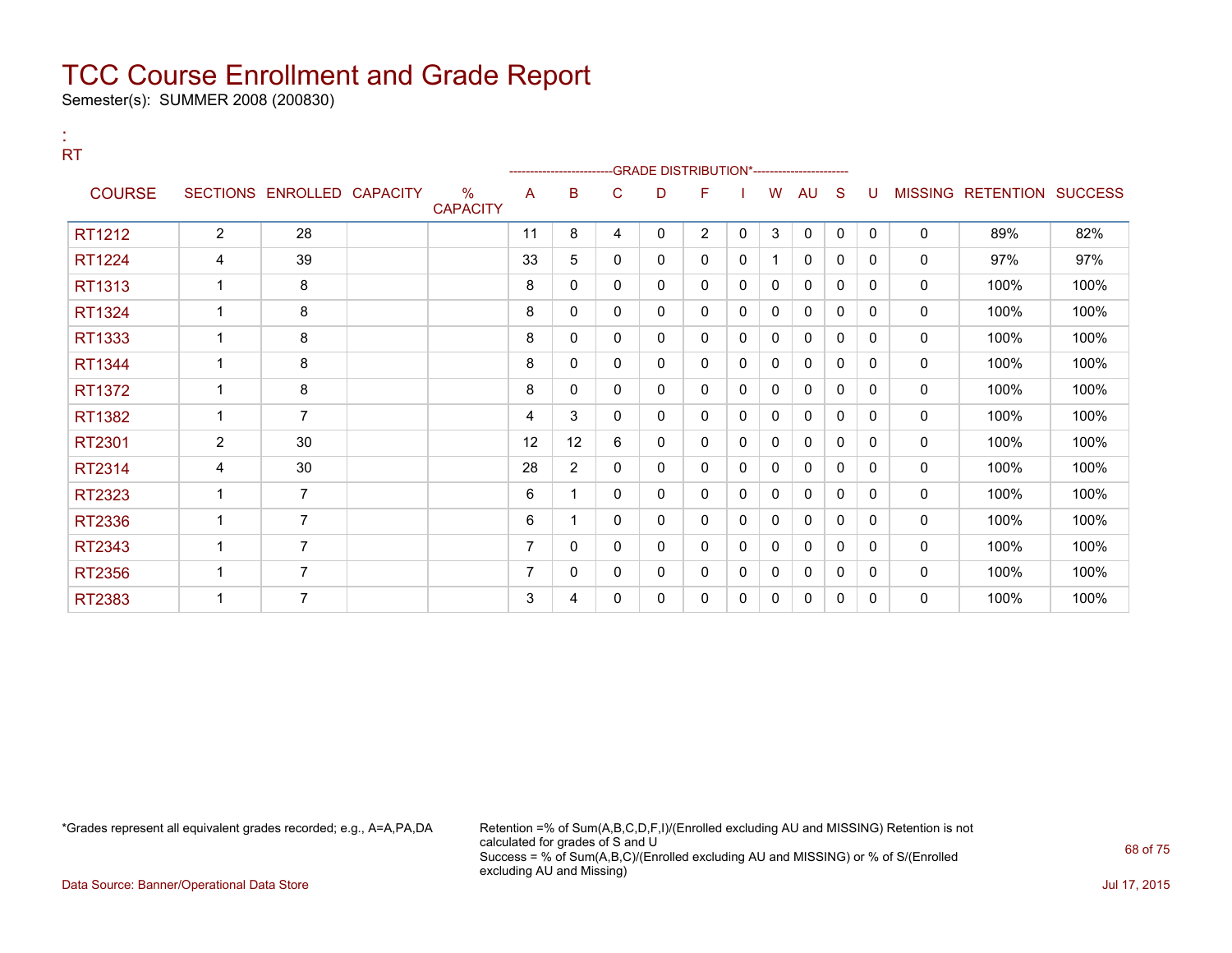Semester(s): SUMMER 2008 (200830)

:

| <b>RUS</b>     |  |                 |  |                                                                    |  |                |                |                |  |                                                                             |     |
|----------------|--|-----------------|--|--------------------------------------------------------------------|--|----------------|----------------|----------------|--|-----------------------------------------------------------------------------|-----|
|                |  |                 |  | ------------------------GRADE DISTRIBUTION*----------------------- |  |                |                |                |  |                                                                             |     |
| <b>COURSE</b>  |  | <b>CAPACITY</b> |  |                                                                    |  |                |                |                |  | SECTIONS ENROLLED CAPACITY % A B C D F I W AU S U MISSING RETENTION SUCCESS |     |
| <b>RUS1031</b> |  |                 |  |                                                                    |  | 2 <sup>1</sup> | $\overline{0}$ | $\overline{0}$ |  | 71%                                                                         | 71% |

\*Grades represent all equivalent grades recorded; e.g., A=A,PA,DA Retention =% of Sum(A,B,C,D,F,I)/(Enrolled excluding AU and MISSING) Retention is not calculated for grades of S and U Success = % of Sum(A,B,C)/(Enrolled excluding AU and MISSING) or % of S/(Enrolled excluding AU and Missing)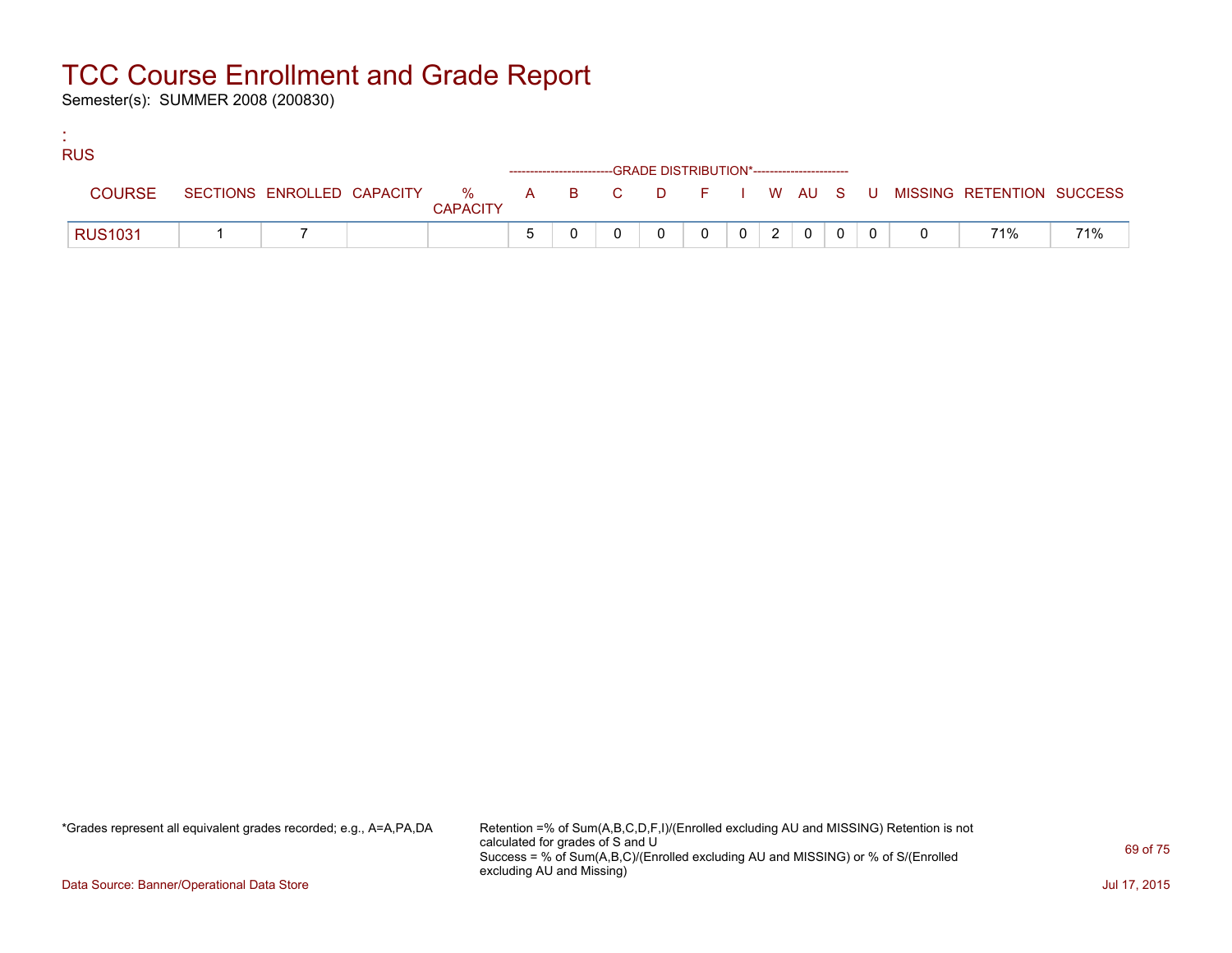Semester(s): SUMMER 2008 (200830)

:

| <b>SOC</b>    |    |                            |                         |                | ------------------------- |              | --GRADE DISTRIBUTION*----------------------- |              |              |              |              |              |              |          |                   |                |
|---------------|----|----------------------------|-------------------------|----------------|---------------------------|--------------|----------------------------------------------|--------------|--------------|--------------|--------------|--------------|--------------|----------|-------------------|----------------|
| <b>COURSE</b> |    | SECTIONS ENROLLED CAPACITY | $\%$<br><b>CAPACITY</b> | A              | B                         | C            | D                                            | F            |              | W            | AU S         |              | U            |          | MISSING RETENTION | <b>SUCCESS</b> |
| SOC1113       | 11 | 162                        |                         | 86             | 27                        | 14           | 4                                            | 4            | $\mathbf{0}$ | 27           | $\mathbf{0}$ | $\mathbf{0}$ | $\mathbf{0}$ | $\Omega$ | 83%               | 78%            |
| SOC1133       |    | 5                          |                         | 3              |                           | 0            |                                              | $\Omega$     | 0            | $\mathbf{0}$ | 0            | $\mathbf{0}$ | $\mathbf{0}$ | 0        | 100%              | 80%            |
| SOC2013       |    | 7                          |                         | $\overline{2}$ | 0                         | 0            | $\overline{\mathbf{A}}$                      | $\mathbf{0}$ | 0            | 4            | 0            | 0            | 0            | $\Omega$ | 43%               | 29%            |
| SOC2053       |    | 3                          |                         | 3              | 0                         | 0            | 0                                            | $\Omega$     | 0            | $\mathbf{0}$ | $\mathbf{0}$ | 0            | 0            | 0        | 100%              | 100%           |
| SOC2113       |    | 11                         |                         | C              | 3                         | $\mathbf{0}$ | $\overline{2}$                               | $\mathbf{0}$ | 0            | 4            | $\mathbf{0}$ | 0            | 0            | $\Omega$ | 64%               | 45%            |
| SOC2243       |    | $\overline{ }$             |                         | 6              | 0                         |              | 0                                            | $\mathbf{0}$ | 0            | $\mathbf{0}$ | $\mathbf{0}$ | 0            | 0            | $\Omega$ | 100%              | 100%           |
| SOC2713       |    | 5                          |                         | C              | 0                         |              |                                              | $\Omega$     | 0            | -4           | $\mathbf{0}$ | 0            | $\Omega$     | $\Omega$ | 80%               | 60%            |
| SOC2813       |    | 6                          |                         | $\overline{2}$ | 0                         | 2            | 0                                            | 0            | 0            | 2            | 0            | 0            | 0            | 0        | 67%               | 67%            |

\*Grades represent all equivalent grades recorded; e.g., A=A,PA,DA Retention =% of Sum(A,B,C,D,F,I)/(Enrolled excluding AU and MISSING) Retention is not calculated for grades of S and U Success = % of Sum(A,B,C)/(Enrolled excluding AU and MISSING) or % of S/(Enrolled excluding AU and Missing)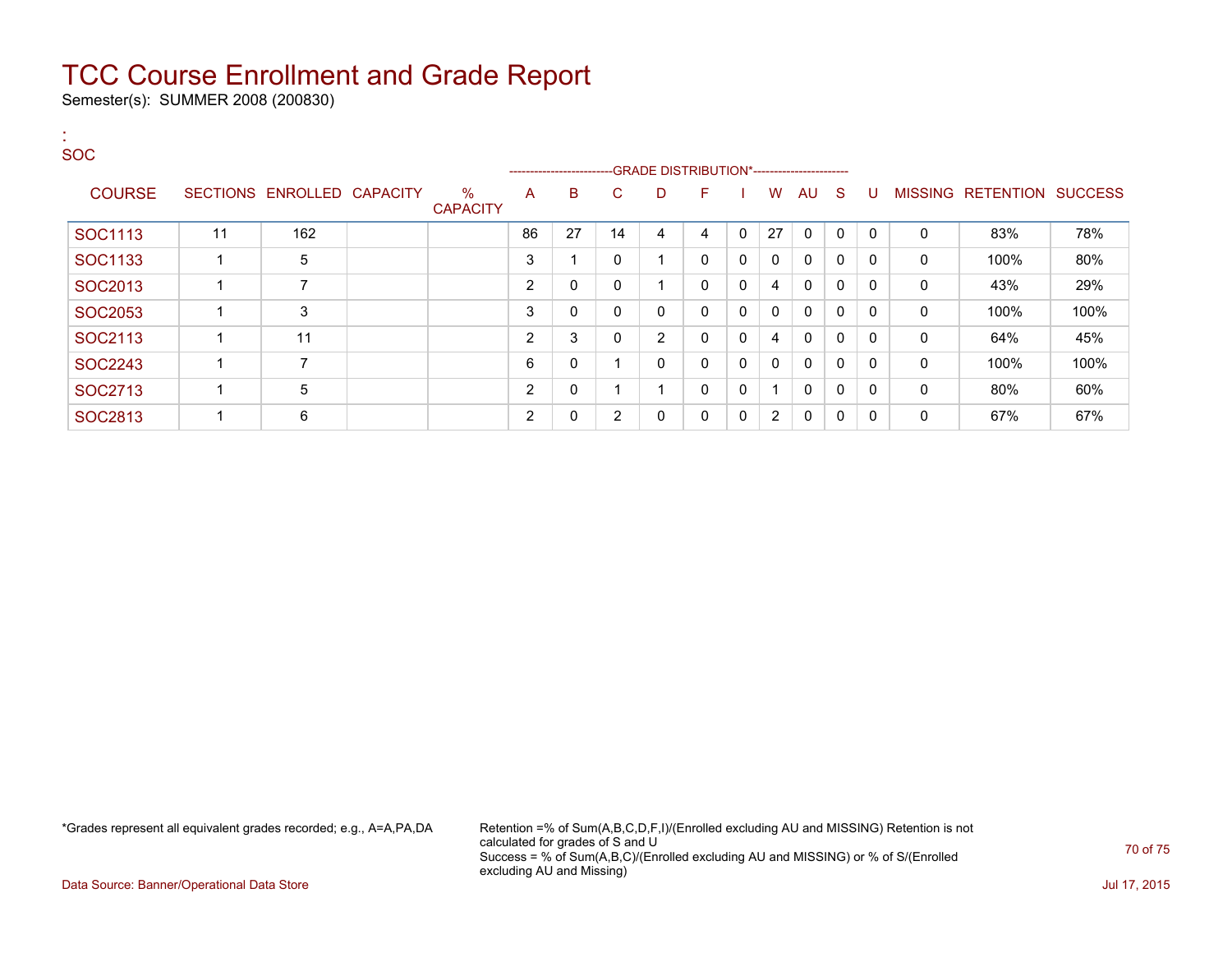Semester(s): SUMMER 2008 (200830)

:

| <b>SPA</b>     |                |                            |                         |    | ----------------------- |    |             | -- GRADE DISTRIBUTION*------------------------ |   |                |                |              |              |              |                           |      |
|----------------|----------------|----------------------------|-------------------------|----|-------------------------|----|-------------|------------------------------------------------|---|----------------|----------------|--------------|--------------|--------------|---------------------------|------|
| <b>COURSE</b>  |                | SECTIONS ENROLLED CAPACITY | $\%$<br><b>CAPACITY</b> | A  | B                       | С  | D           | F                                              |   | W              | AU             | <sub>S</sub> | U            |              | MISSING RETENTION SUCCESS |      |
| <b>SPA1001</b> |                | 6                          |                         | 4  | 0                       | 0  | $\mathbf 0$ | $\mathbf 0$                                    | 0 |                |                | 0            | $\mathbf{0}$ | 0            | 80%                       | 80%  |
| <b>SPA1103</b> | 13             | 160                        |                         | 72 | 31                      | 21 | 5           | 5                                              | 0 | 24             | $\overline{2}$ | 0            | 0            | 0            | 85%                       | 78%  |
| <b>SPA1213</b> | 6              | 59                         |                         | 33 | 13                      | 4  | 0           | 0                                              | 0 | $\overline{7}$ | 2              | 0            | 0            | 0            | 88%                       | 88%  |
| <b>SPA1301</b> |                | 15                         |                         | 14 | 0                       | 0  | 0           | $\mathbf{0}$                                   | 0 |                | 0              | $\mathbf{0}$ | 0            | 0            | 93%                       | 93%  |
| SPA1313        | $\overline{2}$ | 13                         |                         | 4  | $\overline{2}$          | 4  | 2           | 0                                              | 0 | 0              |                | 0            | 0            | 0            | 100%                      | 83%  |
| <b>SPA1413</b> | $\overline{2}$ | 11                         |                         | 3  | 4                       | 3  | 0           | 0                                              | 0 |                | $\mathbf{0}$   | 0            | 0            | $\mathbf 0$  | 91%                       | 91%  |
| SPA2113        |                | 6                          |                         | 3  | $\overline{2}$          | 0  | $\mathbf 0$ | $\mathbf{0}$                                   | 0 |                | $\mathbf{0}$   | $\mathbf{0}$ | $\mathbf{0}$ | $\mathbf 0$  | 83%                       | 83%  |
| <b>SPA2323</b> |                | 4                          |                         | 3  | 0                       | 0  | 0           | 0                                              | 0 | 0              |                | $\mathbf{0}$ | 0            | 0            | 100%                      | 100% |
| <b>SPA2533</b> |                | 13                         |                         | 7  |                         | 0  | 0           | $\mathbf{0}$                                   | 0 |                | 4              | 0            | 0            | 0            | 89%                       | 89%  |
| <b>SPA2991</b> |                | 10                         |                         | 7  | 4                       | 0  | 0           | $\mathbf{0}$                                   | 0 |                |                | $\Omega$     | 0            | $\mathbf{0}$ | 89%                       | 89%  |
| <b>SPA2993</b> | 3              | 17                         |                         | 11 | 3                       | 0  | 0           | $\mathbf{0}$                                   | 0 | 2              |                | $\Omega$     | $\mathbf{0}$ | 0            | 88%                       | 88%  |

\*Grades represent all equivalent grades recorded; e.g., A=A,PA,DA Retention =% of Sum(A,B,C,D,F,I)/(Enrolled excluding AU and MISSING) Retention is not calculated for grades of S and U Success = % of Sum(A,B,C)/(Enrolled excluding AU and MISSING) or % of S/(Enrolled excluding AU and Missing)

Data Source: Banner/Operational Data Store **July 17, 2015**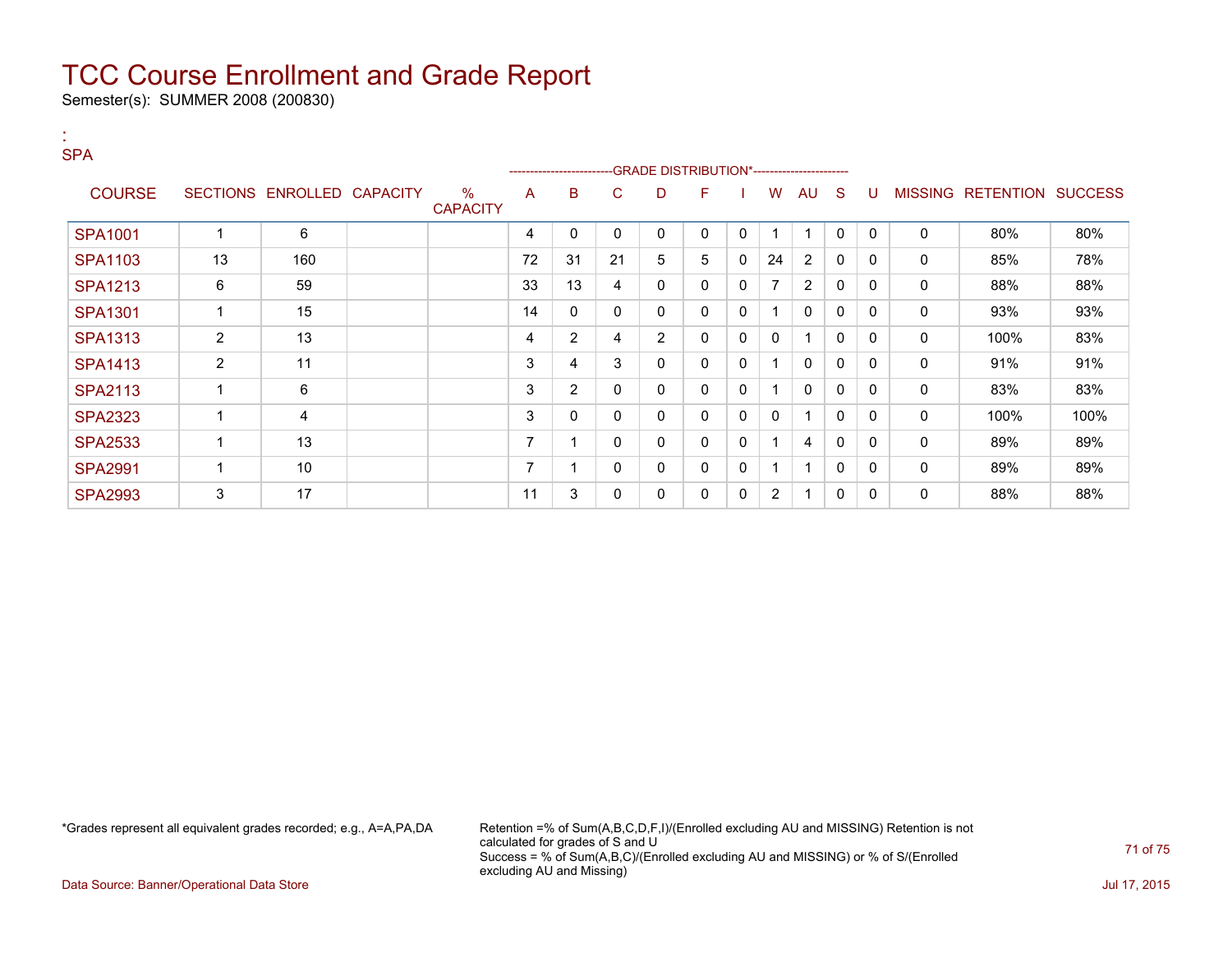Semester(s): SUMMER 2008 (200830)

:

| <b>SPE</b>     |    |                            |                         | ------------------ |    |    |    | -GRADE DISTRIBUTION*----------------------- |              |    |             |    |    |   |                           |      |
|----------------|----|----------------------------|-------------------------|--------------------|----|----|----|---------------------------------------------|--------------|----|-------------|----|----|---|---------------------------|------|
| <b>COURSE</b>  |    | SECTIONS ENROLLED CAPACITY | $\%$<br><b>CAPACITY</b> | A                  | B. | C. | D. | F.                                          |              | W. | AU          | S. | -U |   | MISSING RETENTION SUCCESS |      |
| <b>SPE1113</b> | 19 | 339                        |                         | 160                | 83 | 24 |    | 15                                          | $\mathbf{0}$ | 50 | $\mathbf 0$ | 0  | 0  | 0 | 85%                       | 79%  |
| <b>SPE2053</b> |    | 8                          |                         |                    |    |    |    |                                             |              |    | 0           |    | 0  | 0 | 88%                       | 75%  |
| <b>SPE2993</b> |    | 13                         |                         | 13                 |    |    |    |                                             |              |    | 0           | 0  | 0  | 0 | 100%                      | 100% |

\*Grades represent all equivalent grades recorded; e.g., A=A,PA,DA Retention =% of Sum(A,B,C,D,F,I)/(Enrolled excluding AU and MISSING) Retention is not calculated for grades of S and U Success = % of Sum(A,B,C)/(Enrolled excluding AU and MISSING) or % of S/(Enrolled excluding AU and Missing)

Data Source: Banner/Operational Data Store **July 17, 2015**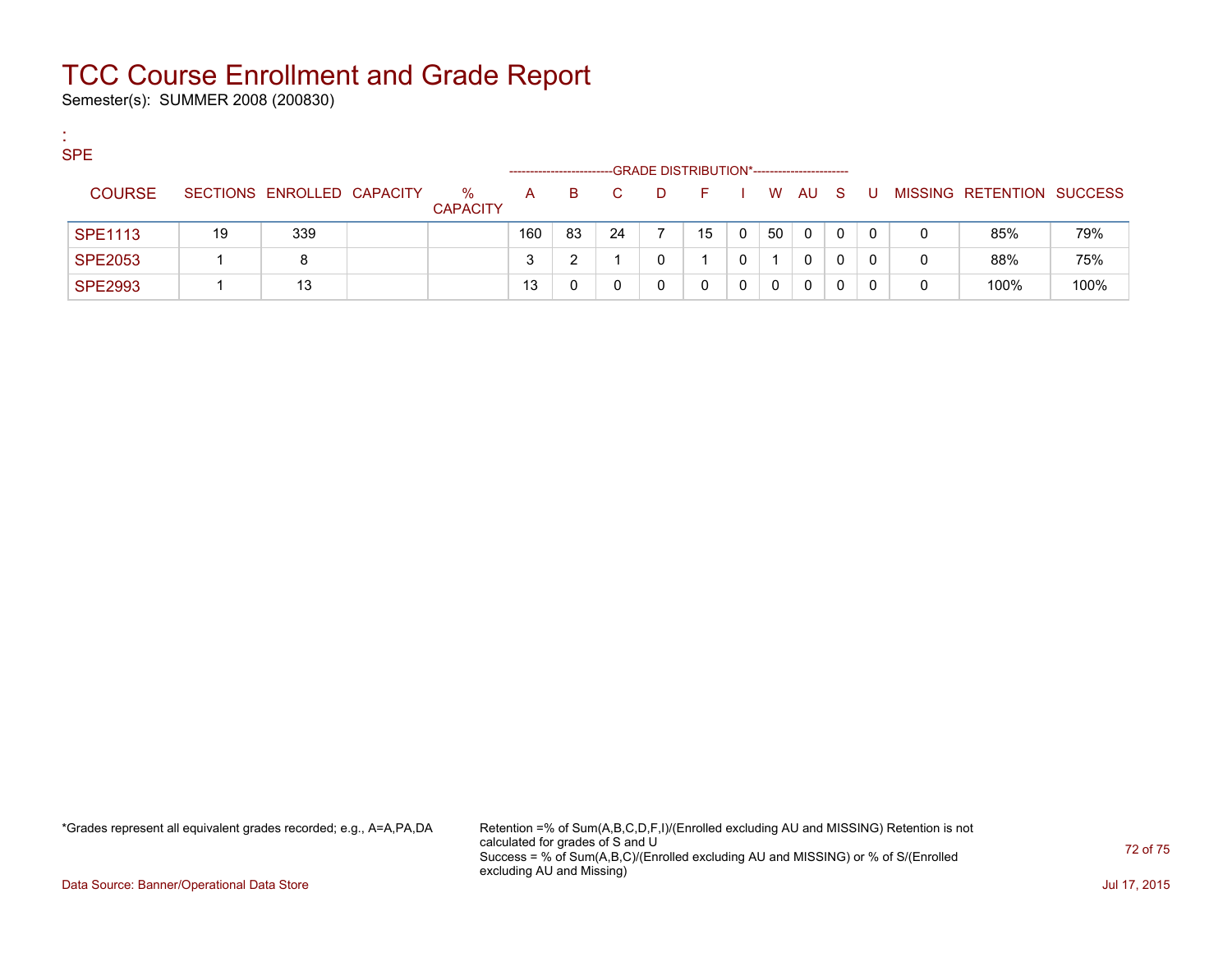## TCC Course Enrollment and Grade Report

Semester(s): SUMMER 2008 (200830)

| . .<br>_ |  |
|----------|--|

:

|                |   |                            |                                  |                | ---------------------- |              | -GRADE DISTRIBUTION*---------------------- |   |              |              |              |              |          |                |                  |                |
|----------------|---|----------------------------|----------------------------------|----------------|------------------------|--------------|--------------------------------------------|---|--------------|--------------|--------------|--------------|----------|----------------|------------------|----------------|
| <b>COURSE</b>  |   | SECTIONS ENROLLED CAPACITY | $\frac{0}{0}$<br><b>CAPACITY</b> | A              | B                      | C            | D                                          | F |              | W            | AU           | S            |          | <b>MISSING</b> | <b>RETENTION</b> | <b>SUCCESS</b> |
| <b>SRT1102</b> |   | 3                          |                                  | 3              | $\mathbf{0}$           | $\mathbf{0}$ | 0                                          | 0 | $\mathbf{0}$ | $\mathbf{0}$ | $\Omega$     | $\mathbf{0}$ | $\Omega$ | 0              | 100%             | 100%           |
| <b>SRT1112</b> |   | 3                          |                                  |                | $\overline{2}$         | 0            | 0                                          | 0 | $\Omega$     | 0            | 0            | 0            | $\Omega$ | 0              | 100%             | 100%           |
| <b>SRT1124</b> |   | 5                          |                                  |                | 4                      | 0            | 0                                          | 0 | $\mathbf{0}$ | 0            | $\Omega$     | 0            | $\Omega$ | 0              | 100%             | 100%           |
| <b>SRT1211</b> |   | 3                          |                                  | 3              | 0                      | 0            | 0                                          | 0 | 0            | 0            | 0            | 0            | $\Omega$ | 0              | 100%             | 100%           |
| <b>SRT1222</b> |   | 3                          |                                  |                | $\overline{2}$         | 0            | 0                                          | 0 | 0            | 0            | $\mathbf{0}$ | 0            | $\Omega$ | 0              | 100%             | 100%           |
| <b>SRT1324</b> |   | 3                          |                                  | 0              | $\overline{2}$         |              | 0                                          | 0 | 0            | $\mathbf{0}$ | 0            | 0            | $\Omega$ | 0              | 100%             | 100%           |
| <b>SRT1333</b> |   | 3                          |                                  | $\mathbf{0}$   | 3                      | 0            | 0                                          | 0 | $\mathbf{0}$ | $\Omega$     | $\mathbf{0}$ | $\mathbf{0}$ | $\Omega$ | 0              | 100%             | 100%           |
| <b>SRT1341</b> |   | 5                          |                                  | 5              | 0                      | 0            | 0                                          | 0 | $\mathbf{0}$ | 0            | $\mathbf{0}$ | 0            | $\Omega$ | 0              | 100%             | 100%           |
| <b>SRT2221</b> |   | 5                          |                                  | $\overline{2}$ | 3                      | 0            | 0                                          | 0 | $\mathbf{0}$ | $\Omega$     | $\mathbf{0}$ | 0            | $\Omega$ | 0              | 100%             | 100%           |
| <b>SRT2312</b> | 1 | 3                          |                                  | $\mathbf{0}$   | 3                      | 0            | 0                                          | 0 | $\mathbf{0}$ | 0            | $\mathbf{0}$ | $\mathbf{0}$ | $\Omega$ | 0              | 100%             | 100%           |
| <b>SRT2323</b> |   | 5                          |                                  | 0              | 5                      | 0            | 0                                          | 0 | 0            | 0            | 0            | 0            | $\Omega$ | 0              | 100%             | 100%           |
| <b>SRT2332</b> |   | 5                          |                                  | 5              | 0                      | $\Omega$     | 0                                          | 0 | $\mathbf{0}$ | 0            | $\mathbf{0}$ | $\Omega$     | $\Omega$ | 0              | 100%             | 100%           |
| <b>SRT2434</b> |   | 5                          |                                  | 0              | 5                      | 0            | 0                                          | 0 | 0            | 0            | $\mathbf{0}$ | 0            | $\Omega$ | 0              | 100%             | 100%           |
| <b>SRT2442</b> |   | 5                          |                                  | 5              | 0                      | 0            | 0                                          | 0 | 0            | 0            | $\mathbf{0}$ | 0            | $\Omega$ | 0              | 100%             | 100%           |

\*Grades represent all equivalent grades recorded; e.g., A=A,PA,DA Retention =% of Sum(A,B,C,D,F,I)/(Enrolled excluding AU and MISSING) Retention is not calculated for grades of S and U Success = % of Sum(A,B,C)/(Enrolled excluding AU and MISSING) or % of S/(Enrolled excluding AU and Missing)

Data Source: Banner/Operational Data Store Jul 17, 2015

73 of 75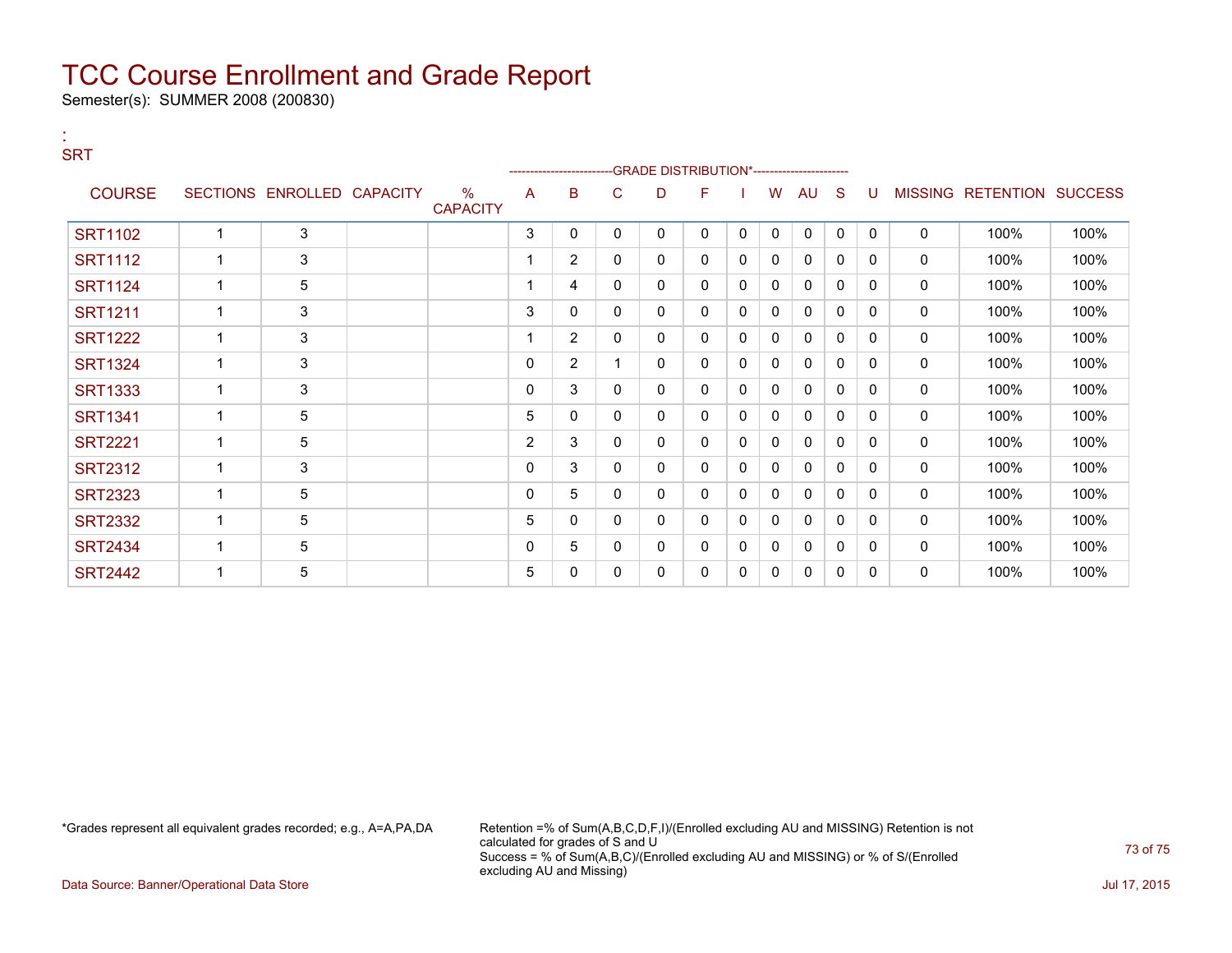## TCC Course Enrollment and Grade Report

Semester(s): SUMMER 2008 (200830)

:

| THE            |                            |                      |  |       | -GRADE DISTRIBUTION*---------------------- |       |             |        |       |   |                           |      |
|----------------|----------------------------|----------------------|--|-------|--------------------------------------------|-------|-------------|--------|-------|---|---------------------------|------|
| <b>COURSE</b>  | SECTIONS ENROLLED CAPACITY | %<br><b>CAPACITY</b> |  | A B C |                                            | D F I |             | I WAUS | . U . |   | MISSING RETENTION SUCCESS |      |
| <b>THE2113</b> |                            |                      |  |       |                                            |       | $\mathbf 0$ |        |       |   | 80%                       | 80%  |
| <b>THE2991</b> |                            |                      |  |       |                                            |       |             |        |       | 0 | 100%                      | 100% |

\*Grades represent all equivalent grades recorded; e.g., A=A,PA,DA Retention =% of Sum(A,B,C,D,F,I)/(Enrolled excluding AU and MISSING) Retention is not calculated for grades of S and U Success = % of Sum(A,B,C)/(Enrolled excluding AU and MISSING) or % of S/(Enrolled excluding AU and Missing)

Data Source: Banner/Operational Data Store Jul 17, 2015